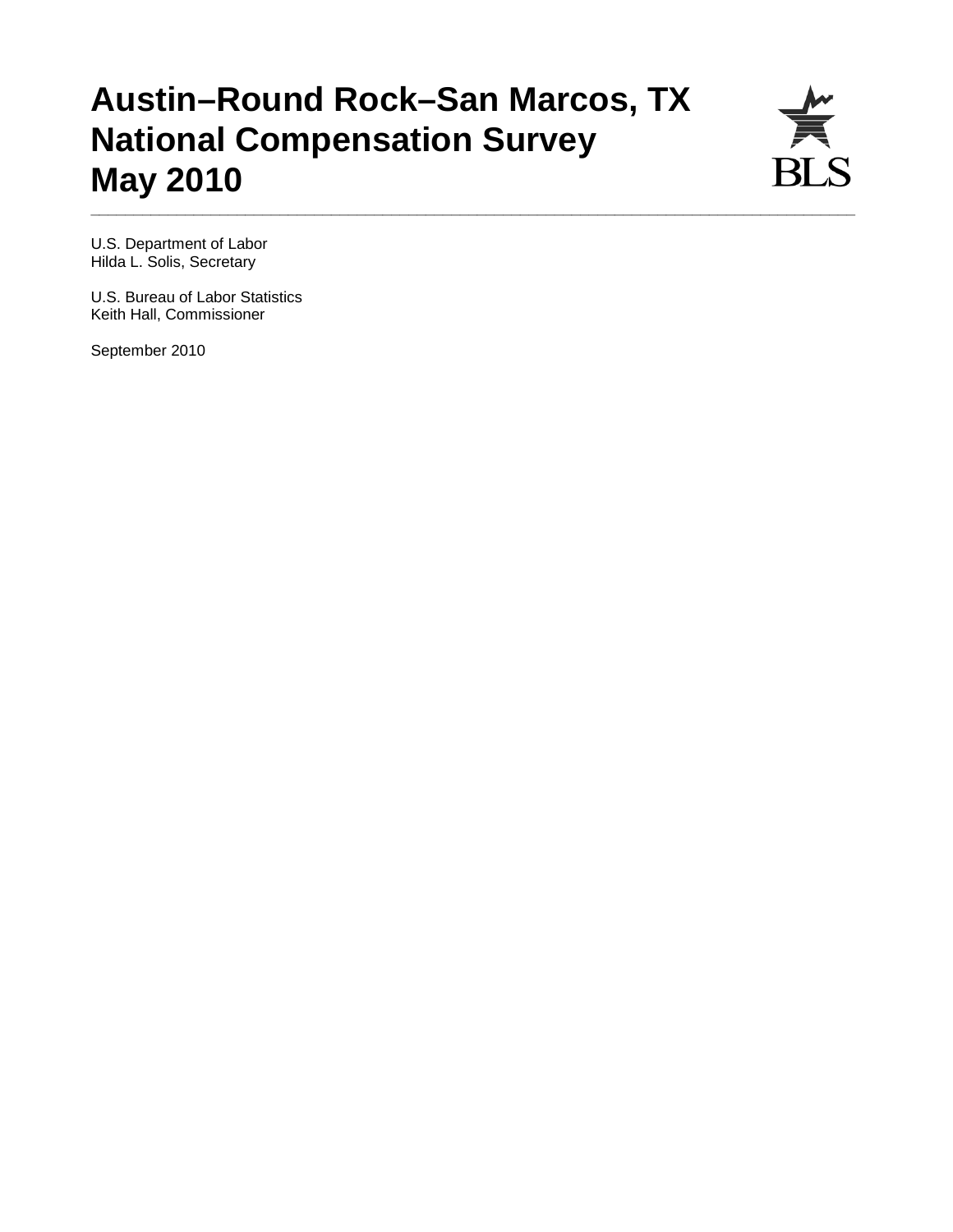# **Preface**

ata shown in this report were collected as part of the Data shown in this report were collected as part of the<br>Bureau of Labor Statistics (BLS) National Compensation Survey (NCS). The survey could not have been conducted without the cooperation of the many private establishments and government agencies that provided pay data included in this bulletin. The Bureau thanks these respondents for their cooperation.

 Field economists of the Bureau of Labor Statistics collected and reviewed the survey data. The Office of Compensation and Working Conditions, in cooperation with the Office of Field Operations and the Office of Technology and Survey Processing in the BLS National Office, designed the survey, processed the data, and prepared the survey for publication.

 For additional information regarding this survey, please contact any BLS regional office. You may also write to the Bureau of Labor Statistics at: Division of Compensation Data Analysis and Planning, 2 Massachusetts Ave., NE., Room 4175, Washington, DC 20212, call (202) 691-6199, or send an e-mail to **NCSinfo@bls.gov**.

 The data contained in this report are also available at **http://www.bls.gov/ncs/ocs/compub.htm**, the BLS Internet site. Data are presented in a Portable Document Format (PDF) file containing the core report and in an ASCII file containing the published table formats.

 Results of earlier surveys of this area are available from BLS regional offices, the Division of Compensation Data Analysis and Planning, or at the BLS Internet site.

 Material in this report is in the public domain and, with appropriate credit, may be reproduced without permission. This information will be made available to sensoryimpaired individuals upon request. Voice phone: (202) 691-5200; Federal Relay Service: 1 (800) 877-8339.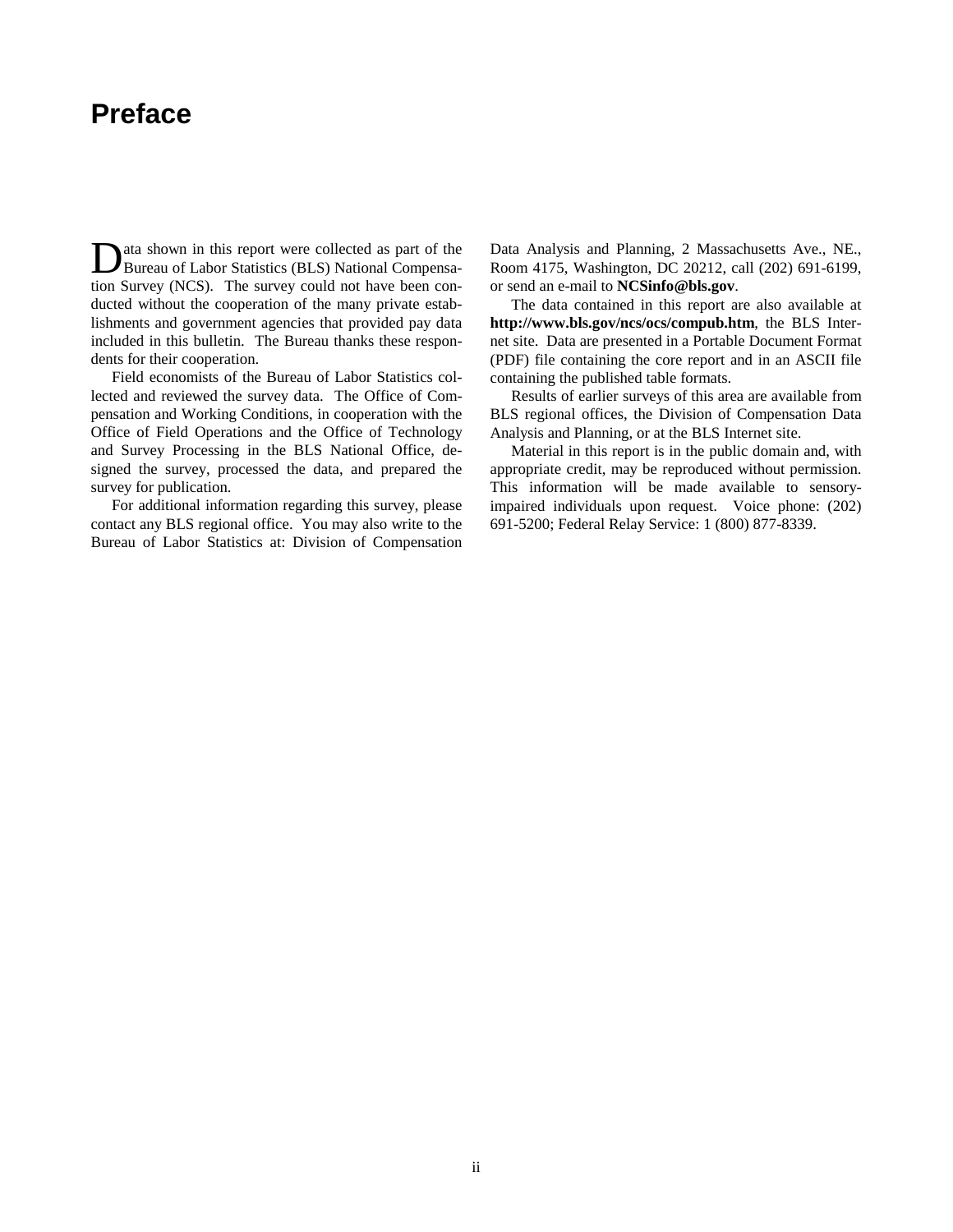# **Contents**

### *Page*

|         |                                                                                                                                                                                | 1              |
|---------|--------------------------------------------------------------------------------------------------------------------------------------------------------------------------------|----------------|
| Tables: |                                                                                                                                                                                |                |
|         | 1. Summary: Mean hourly earnings and weekly hours for selected worker                                                                                                          | 3              |
|         | 2. Civilian workers: Mean hourly earnings for full-time and part-time workers                                                                                                  |                |
|         | 3. Private industry workers: Mean hourly earnings for full-time and part-time workers                                                                                          | $\overline{4}$ |
|         | 4. State and local government workers: Mean hourly earnings for full-time and part-time workers                                                                                | 8              |
|         |                                                                                                                                                                                | 11             |
|         | 5. Combined work levels for civilian workers: Mean hourly earnings for full-time                                                                                               | 12             |
|         |                                                                                                                                                                                | 16             |
|         |                                                                                                                                                                                | 19             |
| 8.      |                                                                                                                                                                                | 21             |
|         |                                                                                                                                                                                | 22             |
|         |                                                                                                                                                                                | 24             |
|         | 11. Full-time civilian workers: Mean and median hourly, weekly, and annual                                                                                                     |                |
|         |                                                                                                                                                                                | 25             |
|         | 12. Full-time private industry workers: Mean and median hourly, weekly, and annual                                                                                             | 28             |
|         | 13. Full-time State and local government workers: Mean and median hourly, weekly, and annual                                                                                   | 30             |
|         | 14. Size of establishment: Mean hourly earnings of private industry establishments                                                                                             |                |
|         |                                                                                                                                                                                | 31             |
|         | 15. Establishments with fewer than 100 workers: Mean and median hourly, weekly, and annual<br>earnings and mean weekly and annual hours for full-time private industry workers | 32             |
|         | 16. Establishments with 100 workers or more: Mean and median hourly, weekly, and annual                                                                                        |                |
|         | earnings and mean weekly and annual hours for full-time private industry workers                                                                                               | 33             |
|         | 17. Union and nonunion workers: Mean hourly earnings for major occupational groups                                                                                             | 34             |
|         | 18. Time and incentive workers: Mean hourly earnings for major occupational groups                                                                                             | 35             |
|         | 19. Industry sector: Mean hourly earnings for private industry workers                                                                                                         | 36             |
|         |                                                                                                                                                                                |                |

## Appendixes:

|  | $A - 1$ |
|--|---------|
|  | $A - 5$ |
|  | $A - 6$ |
|  | $B-1$   |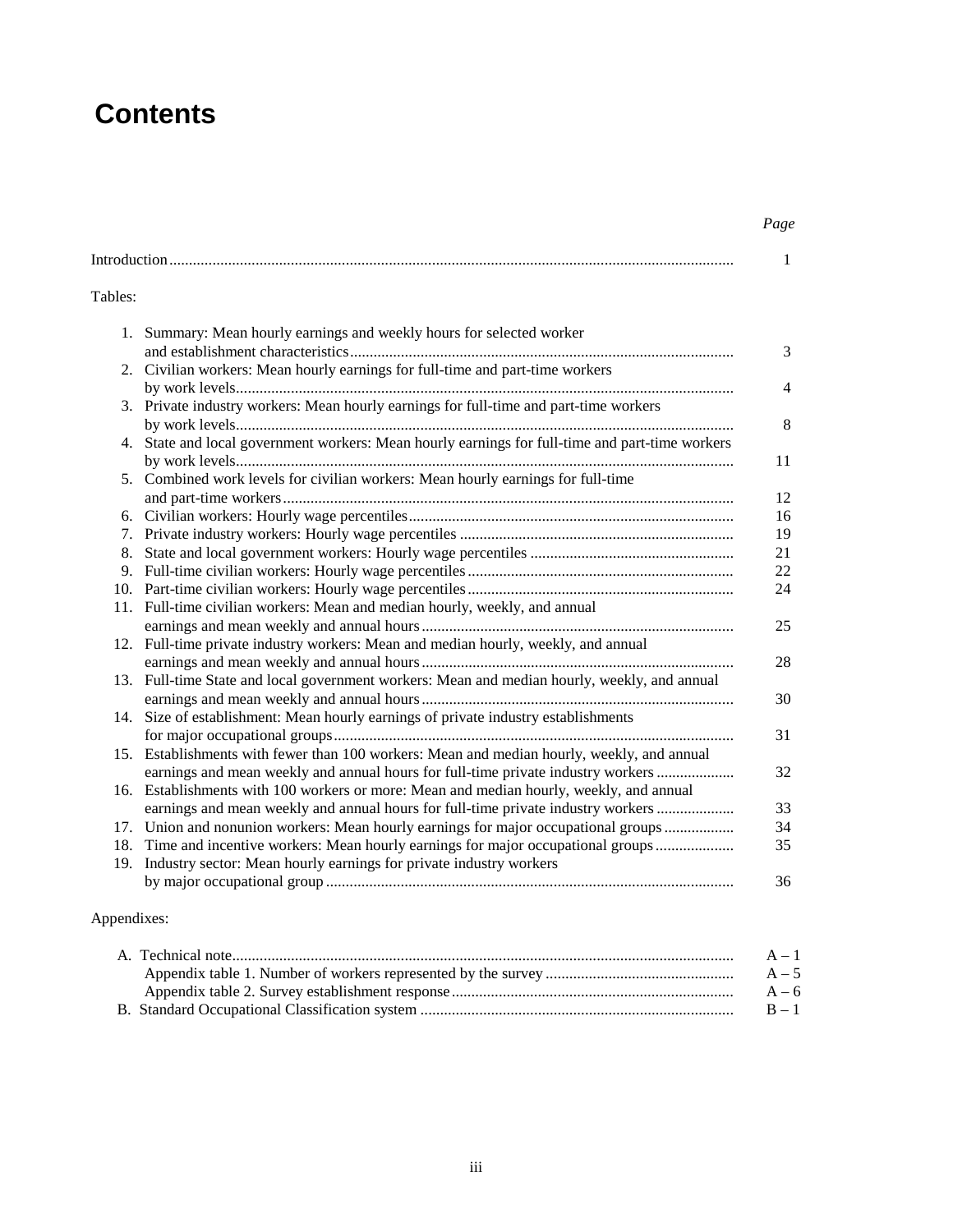# **Introduction**

The tables in this report summarize the NCS results for The tables in this report summarize the NCS results for<br>the Austin–Round Rock–San Marcos, TX, Metropolitan Statistical Area. Data were collected between February 2010 and July 2010; the average reference month is May 2010. Tabulations provide information on earnings of workers in a variety of occupations and at different work levels. Also contained in this report are information on the program, a technical note describing survey procedures, and an appendix with detailed information on occupational classifications.

 Most of the earnings estimates in this report are presented as mean hourly earnings. Mean weekly and annual earnings, and the corresponding hours, also are provided for full-time employees in specific occupations. Some occupations, such as teachers and fire fighters, typically have shorter or longer work schedules than do the majority of full-time workers. The weekly and annual estimates are useful for comparing the earnings of occupations having different work schedules.

### **NCS products**

The Bureau's National Compensation Survey (NCS) provides comprehensive measures of occupational earnings, compensation cost trends, benefit incidence, and detailed plan provisions. The Employment Cost Index, a quarterly measure of the change in employer costs for wages and benefits, is derived from the NCS. Employer Costs for Employee Compensation measures employers' average hourly costs for wages and benefits. NCS also measures the incidence and provisions of benefit plans. This bulletin is limited to data on occupational wages and salaries.

### **Changes to the publications**

The NCS is in its fourth year of a 6-year transition from a sample of areas based on the U.S. Office of Management and Budget (OMB) December 1993 area definitions to a new sample of areas based on the December 2003 area definitions. The NCS is phasing in new metropolitan and micropolitan areas as defined by OMB and county clusters defined specifically by BLS; at the same time, some areas under the December 1993 OMB definitions are being phased out of the sample.

### **About the tables**

The tables that follow present data on straight-time occupational earnings, which include wages and salaries, incentive pay, cost-of-living adjustments, and hazard pay. These earnings exclude premium pay for overtime, vacations, holidays, nonproduction bonuses, and tips. About 800 detailed occupations, listed in appendix B, are used to describe all occupations in the civilian nonfarm economy (excluding the Federal Government and private households). Data are not shown for any occupations if they would raise concerns about the confidentiality of the survey respondents or if the data are insufficient to support reliable estimates.

 Table 1 presents an overview of all tables in this report. Mean hourly earnings, weekly hours, and relative standard errors are given for all industries, private industry, and State and local government for selected worker and establishment characteristics. The worker characteristics include high-level and intermediate occupational aggregation, fulltime or part-time status, union or nonunion status, and time or incentive pay. Establishment characteristics include goods producing, service providing, and size of establishment.

 Table 2 presents mean hourly earnings data by work level for occupational major groups and for detailed occupations. Separate data are also shown for full-time and part-time workers. Table 3 provides work level data for private industry workers. Table 4 provides similar data for State and local government workers. Table 5 simplifies the work levels by combining them into broader groups within major and detailed occupations, and for full-time and parttime workers.

Tables 6 through 10 present hourly wage percentiles that describe the distribution of hourly earnings for individual workers within each published occupation. Data are provided for the 10th, 25th, 50th, 75th, and 90th percentiles for detailed occupations within all industries, private industry, State and local government, full-time workers, and part-time workers.

 Table 11 presents mean and median hourly, weekly, and annual earnings, and the associated hours, for major occupational groups and detailed occupations for full-time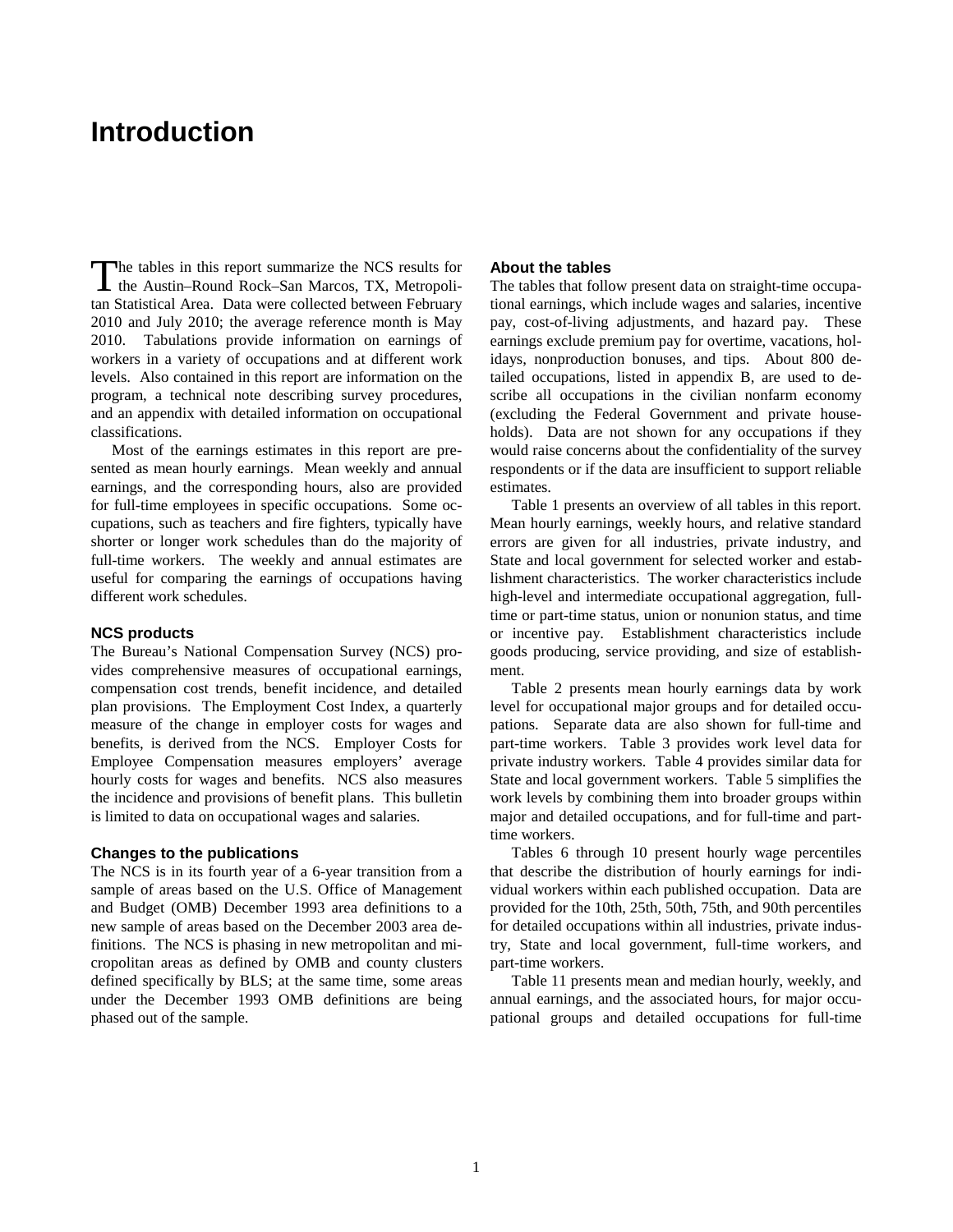workers. Table 12 provides the same type of information for private industry workers. Table 13 provides similar data for State and local government workers.

 Table 14 presents mean hourly earnings data for establishment employment sizes by high-level occupational aggregations in the private sector. Tables 15 and 16 provide mean and median hourly, weekly, and annual earnings data for full-time employees in private establishments with fewer than 100 workers, and in private establishments with 100 workers or more.

 Table 17 presents mean hourly earnings data for union and nonunion workers in all, private, and State and local government establishments by high-level occupational aggregation. Table 18 provides hourly earnings data for time and incentive workers in all and private establishments by high-level occupational aggregation. Table 19 presents mean hourly earnings data for major industry divisions within the private sector.

 Appendix table 1 presents the number of workers represented by the survey, by high-level occupational aggregation and for all industries, private industry, and State and local government. Appendix table 2 provides the number of establishments in the sampling frame and the number of responding and nonresponding establishments.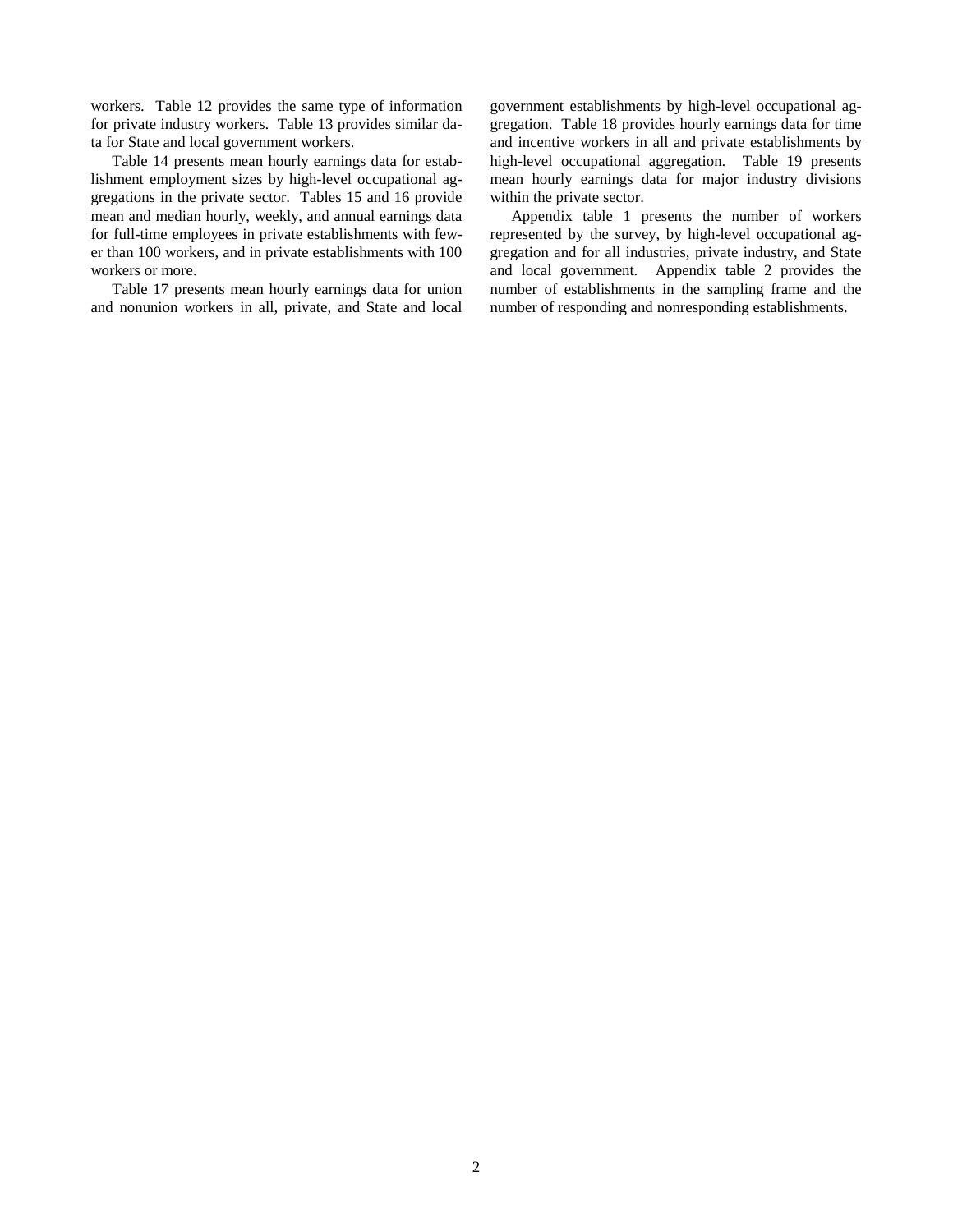Table 1. **Summary: Mean hourly earnings**1 **and weekly hours for selected worker and establishment characteristics, Austin-Round Rock-San Marcos, TX, May 2010**

|                                                                                                                                                                                                                                                                                                                  | Civilian<br>workers                                                                                                                 |                                                                                                         |                                                                                                                      |                                                                                                                                   | Private industry<br>workers                                                                            |                                                                                                                      | State and local government<br>workers                                                                                                                                  |                                                                                                                       |                                                              |  |
|------------------------------------------------------------------------------------------------------------------------------------------------------------------------------------------------------------------------------------------------------------------------------------------------------------------|-------------------------------------------------------------------------------------------------------------------------------------|---------------------------------------------------------------------------------------------------------|----------------------------------------------------------------------------------------------------------------------|-----------------------------------------------------------------------------------------------------------------------------------|--------------------------------------------------------------------------------------------------------|----------------------------------------------------------------------------------------------------------------------|------------------------------------------------------------------------------------------------------------------------------------------------------------------------|-----------------------------------------------------------------------------------------------------------------------|--------------------------------------------------------------|--|
| Worker and establishment<br>characteristics                                                                                                                                                                                                                                                                      | Hourly earnings                                                                                                                     |                                                                                                         | Mean                                                                                                                 | Hourly earnings                                                                                                                   |                                                                                                        | Mean                                                                                                                 | Hourly earnings                                                                                                                                                        |                                                                                                                       | Mean                                                         |  |
|                                                                                                                                                                                                                                                                                                                  | Mean                                                                                                                                | Relative<br>error <sup>2</sup><br>(percent)                                                             | weekly<br>hours <sup>3</sup>                                                                                         | Mean                                                                                                                              | Relative<br>error <sup>2</sup><br>(percent)                                                            | weekly<br>hours <sup>3</sup>                                                                                         | Mean                                                                                                                                                                   | Relative<br>error <sup>2</sup><br>(percent)                                                                           | weekly<br>hours <sup>3</sup>                                 |  |
|                                                                                                                                                                                                                                                                                                                  | \$21.08                                                                                                                             | 4.2                                                                                                     | 36.3                                                                                                                 | \$19.88                                                                                                                           | 5.3                                                                                                    | 35.9                                                                                                                 | \$25.57                                                                                                                                                                | 5.0                                                                                                                   | 37.7                                                         |  |
| Worker characteristics <sup>4,5</sup>                                                                                                                                                                                                                                                                            |                                                                                                                                     |                                                                                                         |                                                                                                                      |                                                                                                                                   |                                                                                                        |                                                                                                                      |                                                                                                                                                                        |                                                                                                                       |                                                              |  |
| Management, professional, and related<br>Management, business, and financial<br>Professional and related<br>Office and administrative support<br>Natural resources, construction, and<br>Installation, maintenance, and repair<br>Production, transportation, and material<br>Transportation and material moving | 32.18<br>34.19<br>31.29<br>10.82<br>16.91<br>18.70<br>16.17<br>18.82<br>17.08<br>21.03<br>11.69<br>12.27<br>10.97<br>22.54<br>10.49 | 4.6<br>6.0<br>5.5<br>10.9<br>5.1<br>15.6<br>2.3<br>5.2<br>6.9<br>8.2<br>5.2<br>5.2<br>6.4<br>4.6<br>4.1 | 38.7<br>40.5<br>37.9<br>32.4<br>34.9<br>32.2<br>36.2<br>40.7<br>40.1<br>41.3<br>36.9<br>39.9<br>33.8<br>40.0<br>21.6 | 33.19<br>34.37<br>32.70<br>9.14<br>17.01<br>18.70<br>16.11<br>18.91<br>17.19<br>21.24<br>11.68<br>12.27<br>10.95<br>21.55<br>9.91 | 6.3<br>6.3<br>7.6<br>7.3<br>6.0<br>15.6<br>2.3<br>5.4<br>7.1<br>8.5<br>5.2<br>5.2<br>6.5<br>5.8<br>3.5 | 39.7<br>40.7<br>39.3<br>31.3<br>34.2<br>32.2<br>35.5<br>40.7<br>40.1<br>41.5<br>37.0<br>39.9<br>33.9<br>40.1<br>22.2 | 30.30<br>33.88<br>28.53<br>19.36<br>16.37<br>16.37<br>$\overline{\phantom{0}}$<br>$\qquad \qquad -$<br>$\qquad \qquad -$<br>$\overline{\phantom{0}}$<br>25.87<br>18.29 | 5.5<br>12.4<br>4.2<br>19.7<br>6.0<br>$\equiv$<br>6.0<br>$\overline{\phantom{0}}$<br>$\equiv$<br>-<br>-<br>5.4<br>18.7 | 36.8<br>40.0<br>35.5<br>39.9<br>39.0<br>39.0<br>39.9<br>16.5 |  |
|                                                                                                                                                                                                                                                                                                                  | 23.85<br>21.02<br>20.71                                                                                                             | 15.4<br>4.3<br>4.0                                                                                      | 40.0<br>36.2<br>36.2                                                                                                 | 19.87<br>19.36                                                                                                                    | 5.4<br>5.0                                                                                             | 35.8<br>35.7                                                                                                         | 25.36<br>25.57                                                                                                                                                         | 5.1<br>5.0                                                                                                            | 37.7<br>37.7                                                 |  |
| <b>Establishment characteristics</b>                                                                                                                                                                                                                                                                             | 30.86                                                                                                                               | 18.1                                                                                                    | 39.9                                                                                                                 | 30.86                                                                                                                             | 18.1                                                                                                   | 39.9                                                                                                                 |                                                                                                                                                                        |                                                                                                                       |                                                              |  |
|                                                                                                                                                                                                                                                                                                                  | $\binom{6}{6}$                                                                                                                      | $\binom{6}{6}$                                                                                          | (6)<br>(6)                                                                                                           | 24.01<br>19.07                                                                                                                    | 6.1<br>6.2                                                                                             | 40.2<br>35.2                                                                                                         | (6)<br>(6)                                                                                                                                                             | $\binom{6}{6}$                                                                                                        | $\binom{6}{6}$                                               |  |
|                                                                                                                                                                                                                                                                                                                  | 17.85<br>17.43<br>27.77                                                                                                             | 8.2<br>8.2<br>3.4                                                                                       | 35.9<br>35.4<br>37.3                                                                                                 | 17.86<br>17.16<br>28.30                                                                                                           | 8.4<br>9.6<br>4.9                                                                                      | 36.0<br>34.8<br>37.0                                                                                                 | 17.37<br>19.08<br>27.26                                                                                                                                                | 19.1<br>11.4<br>4.9                                                                                                   | 35.2<br>40.0<br>37.6                                         |  |

<sup>1</sup> Earnings are the straight-time hourly wages or salaries paid to employees. They<br>include incentive pay, cost-of-living adjustments, and hazard pay. Excluded are premium pay for overtime, vacations, holidays, nonproduction bonuses, and tips. The mean is computed by totaling the pay of all workers and dividing by the number of workers,<br>weighted by hours. See appendix A for more information.<br>2 The relative standard error (RSE) is the standard error expressed as a percent of

The relative standard error (RSE) is the standard error expressed as a percent of the estimate. It can be used to calculate a "confidence interval" around a sample

estimate. For more information about RSEs, see appendix A.<br>3 Mean weekly hours are the hours an employee is scheduled to work in a week,<br>exclusive of overtime.

exclusive of overtime. <sup>4</sup> Employees are classified as working either a full-time or a part-time schedule based on the definition used by each establishment. Union workers are those whose wages are determined through collective bargaining. Wages of time workers are based solely on hourly rate or salary; incentive workers are those whose wages are at least partially based on productivity payments such as piece rates, commissions, and production bonuses. <sup>5</sup> Workers are classified by occupation using the 2000 Standard Occupational

Classification (SOC) system. See appendix B for more information.<br><sup>6</sup> Estimates for goods-producing and service-providing industries are published for

 $6$  Estimates for goods-producing and service-providing industries are published for private industry only. Industries are determined by the 2007 North American Industry Classification System (NAICS).

NOTE: Dashes indicate that no data were reported or that data did not meet publication criteria.

SOURCE: Bureau of Labor Statistics, National Compensation Survey.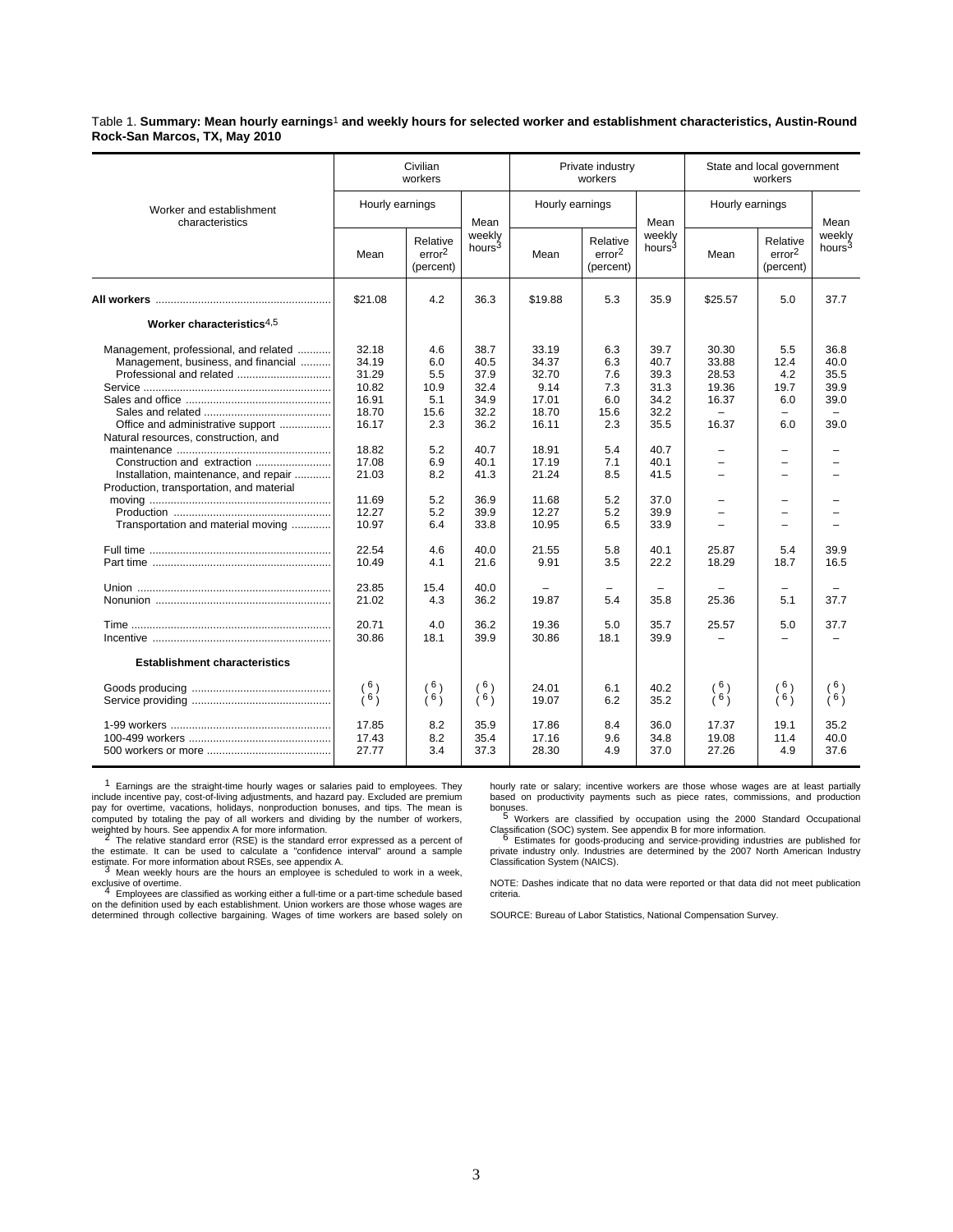Table 2. **Civilian workers: Mean hourly earnings**1 **for full-time and part-time workers**2 **by work levels**3**, Austin-Round Rock-San Marcos, TX, May 2010**

|                                                        | Total          |                                             |                          | Full-time workers                           | Part-time workers        |                                             |
|--------------------------------------------------------|----------------|---------------------------------------------|--------------------------|---------------------------------------------|--------------------------|---------------------------------------------|
| Occupation <sup>4</sup> and level                      | Mean           | Relative<br>error <sup>5</sup><br>(percent) | Mean                     | Relative<br>error <sup>5</sup><br>(percent) | Mean                     | Relative<br>error <sup>5</sup><br>(percent) |
|                                                        | \$21.08        | 4.2                                         | \$22.54                  | 4.6                                         | \$10.49                  | 4.1                                         |
|                                                        | 41.52          | 10.0                                        | 41.52                    | 10.0                                        |                          |                                             |
|                                                        | 31.24          | 4.2                                         | 31.24                    | 4.2                                         | $\overline{\phantom{0}}$ |                                             |
|                                                        | 39.63          | 8.0                                         | 39.63                    | 8.0                                         |                          |                                             |
|                                                        | 54.04          | 4.7                                         | 54.04                    | 4.7                                         | $\overline{\phantom{0}}$ |                                             |
|                                                        | 50.11          | 7.6                                         | 50.11                    | 7.6                                         | $\overline{\phantom{0}}$ |                                             |
|                                                        | 45.37          | 10.1                                        | 45.37                    | 10.1                                        |                          |                                             |
|                                                        | 46.30          | 9.9                                         | 46.30                    | 9.9                                         | $\overline{\phantom{0}}$ |                                             |
|                                                        | 34.80          | 6.9                                         | 34.80                    | 6.9                                         | $\equiv$                 |                                             |
|                                                        | 56.28          | 11.3                                        | 56.28                    | 11.3                                        |                          |                                             |
|                                                        |                |                                             |                          |                                             |                          |                                             |
| Business and financial operations occupations          | 26.66          | 2.5                                         | 26.66                    | 2.5                                         |                          |                                             |
|                                                        | 19.18          | 9.9                                         | 19.18                    | 9.9                                         |                          |                                             |
|                                                        | 24.91<br>30.28 | 3.9<br>1.8                                  | 24.91<br>30.28           | 3.9<br>1.8                                  | $\overline{\phantom{0}}$ |                                             |
|                                                        | 30.18          | 4.2                                         |                          | 4.2                                         | $\overline{\phantom{0}}$ |                                             |
| Human resources, training, and labor relations         |                |                                             | 30.18                    |                                             |                          |                                             |
|                                                        | 24.85          | 3.8                                         | 24.85                    | 3.8                                         |                          |                                             |
|                                                        | 28.46          | 5.7                                         | 28.46                    | 5.7                                         | $\overline{\phantom{0}}$ |                                             |
|                                                        | 28.77          | 4.8                                         | 28.77                    | 4.8                                         |                          |                                             |
|                                                        |                |                                             |                          |                                             |                          |                                             |
| Computer and mathematical science occupations          | 37.07          | 5.1                                         | 37.01                    | 5.4                                         |                          |                                             |
|                                                        | 30.70          | 5.2                                         | 30.70                    | 5.2                                         |                          |                                             |
|                                                        | 41.23          | 8.4                                         | 41.23                    | 8.4                                         |                          |                                             |
|                                                        | 55.05          | 1.6                                         | $\overline{\phantom{0}}$ | $\overline{\phantom{0}}$                    | $\equiv$                 |                                             |
|                                                        | 45.96          | 2.3                                         | 45.96                    | 2.3                                         |                          |                                             |
| Computer software engineers, applications              | 46.69          | 2.4                                         | 46.69                    | 2.4                                         |                          |                                             |
| Computer software engineers, systems software          | 45.04          | 3.4                                         | 45.04                    | 3.4                                         | $\overline{\phantom{0}}$ |                                             |
|                                                        | 23.34          | 18.1                                        | 23.34                    | 18.1                                        |                          |                                             |
|                                                        | 37.50          | 6.8                                         | 37.50                    | 6.8                                         | $\equiv$                 |                                             |
| Network and computer systems administrators            | 30.69          | 12.6                                        | 32.39                    | 11.7                                        | $\overline{\phantom{0}}$ |                                             |
| Architecture and engineering occupations               | 31.79          | 6.5                                         | 31.58                    | 6.5                                         |                          |                                             |
|                                                        | 22.57          | 3.6                                         | 22.57                    | 3.6                                         |                          |                                             |
|                                                        | 31.01          | 1.3                                         | 31.01                    | 1.3                                         | $\overline{\phantom{0}}$ |                                             |
|                                                        | 32.98          | 4.0                                         | 32.98                    | 4.0                                         |                          |                                             |
|                                                        | 44.41          | .7                                          | 44.41                    | .7                                          | $\overline{\phantom{0}}$ |                                             |
|                                                        | 47.74          | 4.3                                         | 47.37                    | 4.4                                         | $\overline{\phantom{0}}$ |                                             |
|                                                        | 44.41          | 4.8                                         | 44.20                    | 5.0                                         | $\equiv$                 |                                             |
|                                                        | 44.24          | .9                                          | 44.24                    | .9                                          | $\overline{\phantom{0}}$ |                                             |
|                                                        | 47.74          | 4.3                                         | 47.37                    | 4.4                                         | $\overline{\phantom{0}}$ |                                             |
|                                                        | 47.69          | 2.5                                         | 47.69                    | 2.5                                         |                          |                                             |
|                                                        | 40.56          | 11.9                                        | 40.56                    | 11.9                                        | $\overline{\phantom{0}}$ |                                             |
| Electronics engineers, except computer                 | 42.85          | 3.9                                         | 42.85                    | 3.9                                         | $\equiv$                 |                                             |
|                                                        | 21.50          | 4.6                                         | 21.50                    | 4.6                                         |                          |                                             |
| Electrical and electronic engineering technicians      | 21.57          | 5.2                                         | 21.57                    | 5.2                                         | $\equiv$                 |                                             |
| Life, physical, and social science occupations         | 23.75          | 7.3                                         | 27.16                    | $7.3$                                       |                          |                                             |
| Community and social services occupations              | 17.45          | 16.9                                        | 17.45                    | 16.9                                        |                          |                                             |
|                                                        | 24.03          | 7.6                                         | 24.03                    | 7.6                                         |                          |                                             |
| Miscellaneous community and social service specialists | 14.51          | 25.7                                        | 14.51                    | 25.7                                        |                          |                                             |
|                                                        | 41.10          | 16.3                                        | 41.10                    | 16.3                                        |                          |                                             |
|                                                        | 34.25          | $\cdot$                                     | 34.25                    | $\cdot$                                     |                          |                                             |
|                                                        | 49.32          | 9.0                                         | 49.32                    | 9.0                                         |                          |                                             |
|                                                        | 34.25<br>24.80 | .4<br>12.0                                  | 34.25<br>24.80           | .4<br>12.0                                  | $\overline{\phantom{0}}$ |                                             |
|                                                        |                |                                             |                          |                                             |                          |                                             |
| Education, training, and library occupations           | 28.68          | 6.2                                         | 30.40                    | 7.0                                         | 15.80                    | 12.3                                        |
|                                                        | 20.49          | 26.0                                        | 21.52                    | 26.8                                        |                          |                                             |
|                                                        | 31.69          | 1.5                                         | 31.46                    | 1.1                                         |                          |                                             |
|                                                        | 31.23          | 2.0                                         | 31.43                    | 1.6                                         |                          |                                             |
|                                                        | 31.17          | 14.4                                        |                          |                                             |                          |                                             |
|                                                        | 46.79          | 1.4                                         | 58.27                    | 3.9                                         |                          |                                             |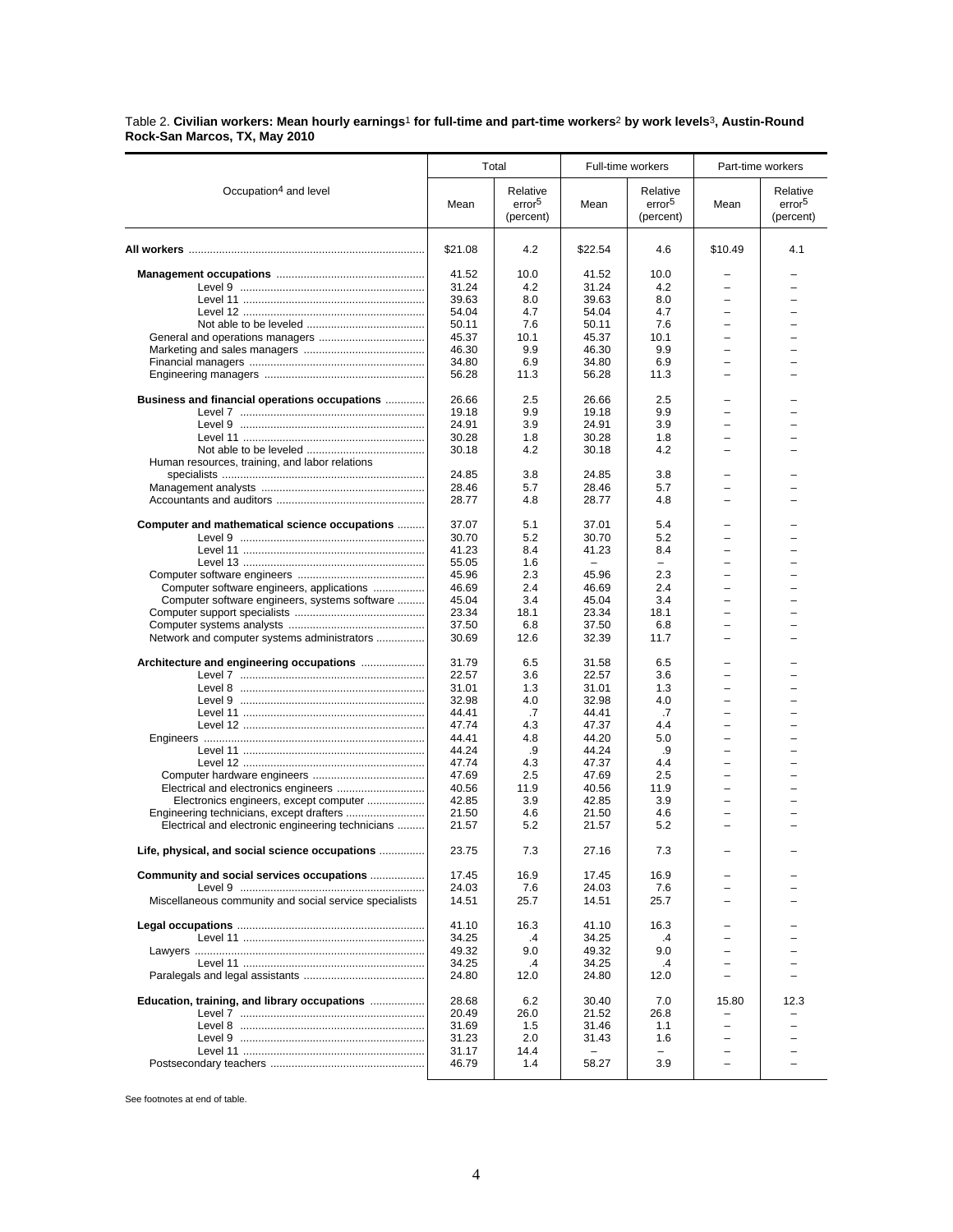Table 2. **Civilian workers: Mean hourly earnings**1 **for full-time and part-time workers**2 **by work levels**3**, Austin-Round Rock-San Marcos, TX, May 2010** — Continued l,

|                                                                                                             |                   | Total                                       | Full-time workers                |                                             | Part-time workers                |                                             |
|-------------------------------------------------------------------------------------------------------------|-------------------|---------------------------------------------|----------------------------------|---------------------------------------------|----------------------------------|---------------------------------------------|
| Occupation <sup>4</sup> and level                                                                           | Mean              | Relative<br>error <sup>5</sup><br>(percent) | Mean                             | Relative<br>error <sup>5</sup><br>(percent) | Mean                             | Relative<br>error <sup>5</sup><br>(percent) |
|                                                                                                             |                   |                                             |                                  |                                             |                                  |                                             |
| Education, training, and library occupations -Continued<br>Primary, secondary, and special education school |                   |                                             |                                  |                                             |                                  |                                             |
|                                                                                                             | \$29.32           | 4.9                                         | \$30.03                          | 4.3                                         |                                  |                                             |
|                                                                                                             | 31.69             | 1.5                                         | 31.46                            | 1.1                                         | $\equiv$                         |                                             |
|                                                                                                             | 31.12             | .7                                          | 31.12                            | .7                                          |                                  |                                             |
|                                                                                                             | 31.42             | .9                                          | 31.26                            | .7                                          |                                  |                                             |
|                                                                                                             | 31.80             | 1.7                                         | 31.44                            | .6                                          |                                  |                                             |
| Elementary school teachers, except special                                                                  | 30.90             | $\cdot$ 1                                   | 30.90                            | $\cdot$ 1                                   |                                  |                                             |
|                                                                                                             | 31.21             | .9                                          | 31.21                            | .9                                          |                                  |                                             |
| Middle school teachers, except special and                                                                  |                   |                                             |                                  |                                             |                                  |                                             |
|                                                                                                             | 31.79             | 1.9                                         | 31.34                            | .6                                          |                                  |                                             |
|                                                                                                             | 32.02             | 2.2                                         | 32.02                            | 2.2                                         |                                  |                                             |
| Arts, design, entertainment, sports, and media                                                              |                   |                                             |                                  |                                             |                                  |                                             |
|                                                                                                             | 21.50             | 14.0                                        | 23.38                            | 11.4                                        |                                  |                                             |
|                                                                                                             | 15.33<br>24.57    | 12.6<br>14.1                                | 16.09<br>24.57                   | 11.6<br>14.1                                |                                  |                                             |
|                                                                                                             | 20.19             | 1.1                                         | 20.19                            | 1.1                                         |                                  |                                             |
|                                                                                                             |                   |                                             |                                  |                                             |                                  |                                             |
| Healthcare practitioner and technical occupations                                                           | 30.11             | 13.7                                        | 30.17                            | 16.0                                        | \$29.73                          | 6.8                                         |
|                                                                                                             | 29.30             | 8.3                                         | 30.09                            | 10.4                                        |                                  |                                             |
|                                                                                                             | 30.19             | 2.1<br>6.5                                  | $\overline{\phantom{0}}$         | $\overline{\phantom{0}}$                    | $\equiv$                         | $\equiv$                                    |
|                                                                                                             | 29.08<br>28.96    | 5.6                                         | 28.04                            | 5.7                                         | 31.26                            | 4.0                                         |
|                                                                                                             | 29.08             | 6.5                                         | $\overline{\phantom{0}}$         | -                                           |                                  |                                             |
| Health diagnosing and treating practitioner support                                                         | 15.84             | 8.3                                         | 15.88                            | 8.6                                         |                                  |                                             |
|                                                                                                             |                   |                                             |                                  |                                             |                                  |                                             |
|                                                                                                             | 10.27<br>$\equiv$ | 11.2<br>$\equiv$                            | 11.84<br>10.79                   | 19.3<br>2.1                                 | $\overline{\phantom{0}}$         |                                             |
| Nursing, psychiatric, and home health aides                                                                 | 8.39              | 6.2                                         | 9.30                             | 12.6                                        | $\equiv$                         |                                             |
|                                                                                                             | 7.41              | 3.3                                         |                                  | $=$                                         |                                  |                                             |
| Miscellaneous healthcare support occupations                                                                | 12.24<br>17.35    | 3.7<br>8.9                                  | 12.29<br>17.47                   | 3.7<br>8.8                                  |                                  |                                             |
|                                                                                                             |                   |                                             |                                  |                                             |                                  |                                             |
|                                                                                                             | 20.93             | 25.3                                        | 21.92                            | 25.2                                        |                                  |                                             |
| Food preparation and serving related occupations                                                            | 8.49              | 9.6                                         | 9.67                             | 18.7                                        | 6.71                             | 3.4                                         |
|                                                                                                             | 6.66              | 16.6                                        | $\overline{\phantom{0}}$         |                                             | 5.47                             | 14.8                                        |
| Level 2 …………………………………………………                                                                                 | 7.19<br>9.83      | 13.1<br>12.8                                | 7.02<br>$\overline{\phantom{0}}$ | 21.6                                        | 7.41<br>$\overline{\phantom{0}}$ | 3.2                                         |
|                                                                                                             | 11.56             | 3.4                                         |                                  |                                             |                                  |                                             |
| First-line supervisors/managers, food preparation and                                                       |                   |                                             |                                  |                                             |                                  |                                             |
|                                                                                                             | 18.04             | 8.0                                         |                                  |                                             |                                  |                                             |
| First-line supervisors/managers of food preparation                                                         |                   |                                             |                                  |                                             |                                  |                                             |
|                                                                                                             | 18.04             | 8.0                                         |                                  |                                             |                                  |                                             |
|                                                                                                             | 10.48<br>3.51     | 4.0<br>5.6                                  | 11.02<br>3.00                    | 5.6<br>25.1                                 | 3.93                             | 18.8                                        |
|                                                                                                             | 4.50              | 12.5                                        |                                  |                                             | 4.23                             | 10.6                                        |
|                                                                                                             | 3.04              | 18.0                                        |                                  |                                             | 3.94                             | 17.3                                        |
|                                                                                                             | 2.62              | 5.5                                         |                                  |                                             | 2.97                             | 16.5                                        |
|                                                                                                             | 2.31              | 1.9                                         |                                  |                                             |                                  |                                             |
| Dining room and cafeteria attendants and bartender                                                          | 8.64              | 6.3                                         |                                  |                                             |                                  |                                             |
|                                                                                                             | 8.73              | 3.8                                         | 9.34                             | 7.9                                         | 8.12                             | 3.4                                         |
| Level 2 …………………………………………………                                                                                 | 8.25              | 3.6                                         |                                  |                                             |                                  |                                             |
| Combined food preparation and serving workers,                                                              |                   |                                             |                                  |                                             |                                  |                                             |
|                                                                                                             | 8.78              | 3.4                                         |                                  |                                             | 8.12                             | 3.4                                         |
| Hosts and hostesses, restaurant, lounge, and coffee                                                         | 8.29              | 3.4                                         |                                  |                                             |                                  |                                             |
|                                                                                                             | 8.52              | .3                                          |                                  |                                             |                                  |                                             |
| Building and grounds cleaning and maintenance                                                               |                   |                                             |                                  |                                             |                                  |                                             |
|                                                                                                             | 10.29             | 8.9                                         | 11.12                            | 9.6                                         |                                  |                                             |
|                                                                                                             | 9.66              | 8.6                                         |                                  |                                             |                                  |                                             |
|                                                                                                             |                   |                                             |                                  |                                             |                                  |                                             |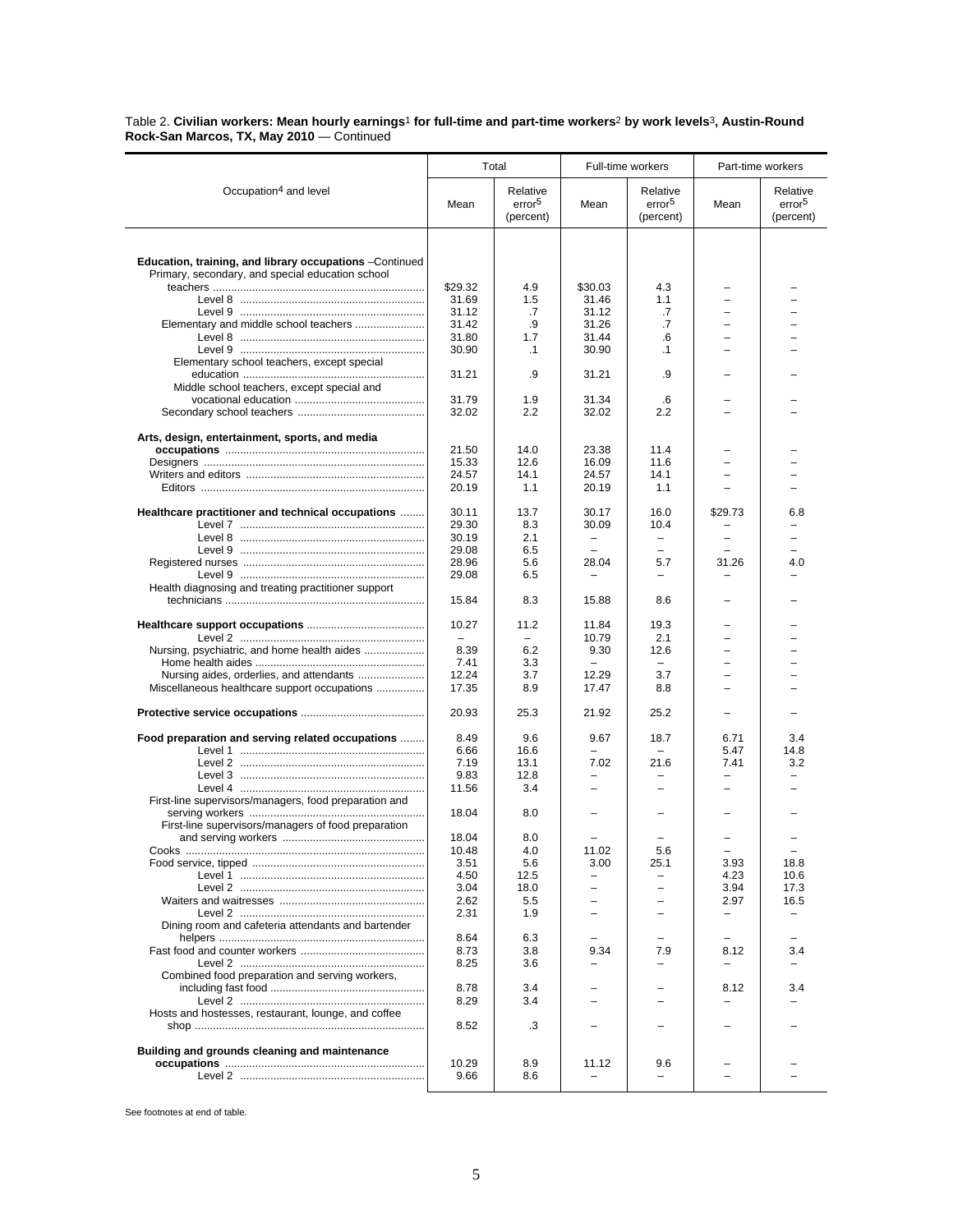Table 2. **Civilian workers: Mean hourly earnings**1 **for full-time and part-time workers**2 **by work levels**3**, Austin-Round Rock-San Marcos, TX, May 2010** — Continued

|                                                                          | Total          |                                | Full-time workers                 |                                 | Part-time workers        |                                |
|--------------------------------------------------------------------------|----------------|--------------------------------|-----------------------------------|---------------------------------|--------------------------|--------------------------------|
| Occupation <sup>4</sup> and level                                        | Mean           | Relative<br>error <sup>5</sup> | Mean                              | Relative<br>error <sup>5</sup>  | Mean                     | Relative<br>error <sup>5</sup> |
|                                                                          |                | (percent)                      |                                   | (percent)                       |                          | (percent)                      |
|                                                                          |                |                                |                                   |                                 |                          |                                |
| Building and grounds cleaning and maintenance<br>occupations - Continued |                |                                |                                   |                                 |                          |                                |
|                                                                          | \$9.11<br>9.66 | 7.5<br>8.6                     | \$9.54                            | 8.6<br>-                        |                          |                                |
| Janitors and cleaners, except maids and                                  |                |                                |                                   |                                 |                          |                                |
|                                                                          | 9.48           | 7.7                            |                                   |                                 |                          |                                |
|                                                                          | 11.16          | 10.7                           | 11.83                             | 10.3                            |                          |                                |
|                                                                          | 18.70          | 15.6                           | 22.02                             | 15.5                            | \$9.92                   | 1.3                            |
|                                                                          | 9.34           | 5.6                            |                                   |                                 | 9.13                     | 5.5                            |
|                                                                          | 10.02<br>11.13 | 1.2<br>2.1                     | 10.17<br>$\overline{\phantom{0}}$ | 2.4<br>$\overline{\phantom{0}}$ | 9.75<br>10.55            | .5<br>1.7                      |
|                                                                          | 15.88          | 6.7                            |                                   |                                 |                          |                                |
|                                                                          | 16.06          | 17.9                           | 16.62                             | 17.3                            | $\overline{\phantom{0}}$ |                                |
|                                                                          | 31.99          | 10.1                           | 36.92                             | 8.5                             |                          |                                |
| First-line supervisors/managers, sales workers                           | 34.28          | 13.6                           | 34.28                             | 13.6                            |                          |                                |
| First-line supervisors/managers of retail sales workers                  | 23.24          | 13.1                           | 23.24                             | 13.1                            | $\equiv$                 |                                |
|                                                                          | 11.39          | 4.0                            | 12.61                             | 5.8                             | 9.85                     | $\mathcal{A}$                  |
|                                                                          | 9.34           | 5.6                            |                                   | $\overline{\phantom{0}}$        | 9.13                     | 5.5                            |
|                                                                          | 10.02          | 1.2                            | 10.17                             | 2.4                             | 9.75                     | .5                             |
|                                                                          | 11.23<br>10.14 | 2.4<br>1.1                     | 10.46                             | $\overline{\phantom{0}}$<br>1.2 | 10.55<br>9.76            | 1.7<br>1.8                     |
|                                                                          | 9.78           | 8.1                            |                                   | $\overline{\phantom{0}}$        |                          | $\overline{\phantom{0}}$       |
| Level 2 ……………………………………………………                                             | 9.96           | 2.1                            | 10.04                             | 3.8                             | 9.76                     | 1.0                            |
|                                                                          | 10.14          | 1.1                            | 10.46                             | 1.2                             | 9.76                     | 1.8                            |
|                                                                          | 9.78           | 8.1                            |                                   | $\overline{\phantom{0}}$        |                          | $\overline{\phantom{0}}$       |
| Level 2 ……………………………………………………                                             | 9.96           | 2.1                            | 10.04                             | 3.8                             | 9.76                     | 1.0                            |
|                                                                          | 12.37          | 10.3                           | 14.33                             | 8.8                             | 9.62                     | 7.2                            |
|                                                                          | 11.04          | $\cdot$ 1                      |                                   | -                               |                          | $\overline{\phantom{0}}$       |
| Office and administrative support occupations                            | 16.17          | 2.3                            | 16.43                             | 2.8                             | 12.93                    | 13.8                           |
| Level 2 …………………………………………………                                              | 10.84          | 4.1                            | 10.99                             | 5.3                             | 10.16                    | 3.4                            |
|                                                                          | 12.43          | 4.8                            | 12.90                             | 5.4                             |                          |                                |
| Level 4 …………………………………………………                                              | 14.42          | 3.8                            | 14.48<br>16.72                    | 3.5<br>1.5                      |                          |                                |
|                                                                          | 16.74<br>19.43 | 1.5<br>3.0                     | 19.13                             | 2.8                             | $\equiv$                 |                                |
|                                                                          | 24.31          | 3.7                            | 24.22                             | 3.7                             |                          |                                |
|                                                                          | 16.07          | 10.1                           | 16.07                             | 10.1                            |                          |                                |
|                                                                          | 15.78          | 6.9                            | 15.95                             | 7.7                             | $\equiv$                 |                                |
|                                                                          | 16.41          | 2.3                            | 16.41                             | 2.3                             | $\overline{\phantom{0}}$ |                                |
|                                                                          | 21.61          | 5.4                            | 21.61                             | 5.4                             | $\overline{\phantom{0}}$ |                                |
| Bookkeeping, accounting, and auditing clerks                             | 17.41          | 5.0                            | 17.41                             | 5.0                             |                          |                                |
|                                                                          | 16.66          | 3.0                            | 16.66                             | 3.0                             |                          |                                |
|                                                                          | 20.98<br>16.16 | 5.8<br>10.6                    | 20.98<br>15.16                    | 5.8<br>8.3                      | $\overline{\phantom{0}}$ |                                |
|                                                                          | 12.39          | 4.7                            | 12.83                             | 4.4                             |                          |                                |
|                                                                          | 11.65          | 10.4                           | 13.28                             | 10.8                            | 9.62                     | 9.1                            |
|                                                                          | 19.34          | 5.0                            | 19.27                             | 5.1                             |                          |                                |
| Level 5 ……………………………………………………                                             | 16.58          | 3.9                            | 16.58                             | 3.9                             |                          |                                |
|                                                                          | 18.24          | 6.0                            | 18.24                             | 6.0                             | $\equiv$                 |                                |
|                                                                          | 24.69          | 6.8                            | 24.50                             | 7.4                             |                          |                                |
| Executive secretaries and administrative assistants                      | 19.24          | 4.6                            | 19.12                             | 4.8                             | -                        |                                |
|                                                                          | 17.90<br>21.62 | 6.3<br>2.5                     | 17.90<br>21.62                    | 6.3<br>2.5                      | $\equiv$                 |                                |
| Secretaries, except legal, medical, and executive                        | 18.20          | 5.8                            | 18.20                             | 5.8                             | $=$                      |                                |
|                                                                          | 16.92          | 7.4                            | 16.92                             | 7.4                             |                          |                                |
|                                                                          | 14.96          | 5.7                            | 15.07                             | 5.7                             |                          |                                |
|                                                                          | 17.08          | 6.9                            | 17.08                             | 6.9                             |                          |                                |
|                                                                          | 11.11          | 9.0                            | 11.11                             | 9.0                             |                          |                                |
| Installation, maintenance, and repair occupations                        | 21.03          | 8.2                            | 21.03                             | 8.2                             |                          |                                |
|                                                                          | 23.66          | 25.4                           | 23.66                             | 25.4                            |                          |                                |
| Industrial machinery installation, repair, and maintenance               | 17.59          | 12.1                           | 17.59                             | 12.1                            |                          |                                |
|                                                                          |                |                                |                                   |                                 |                          |                                |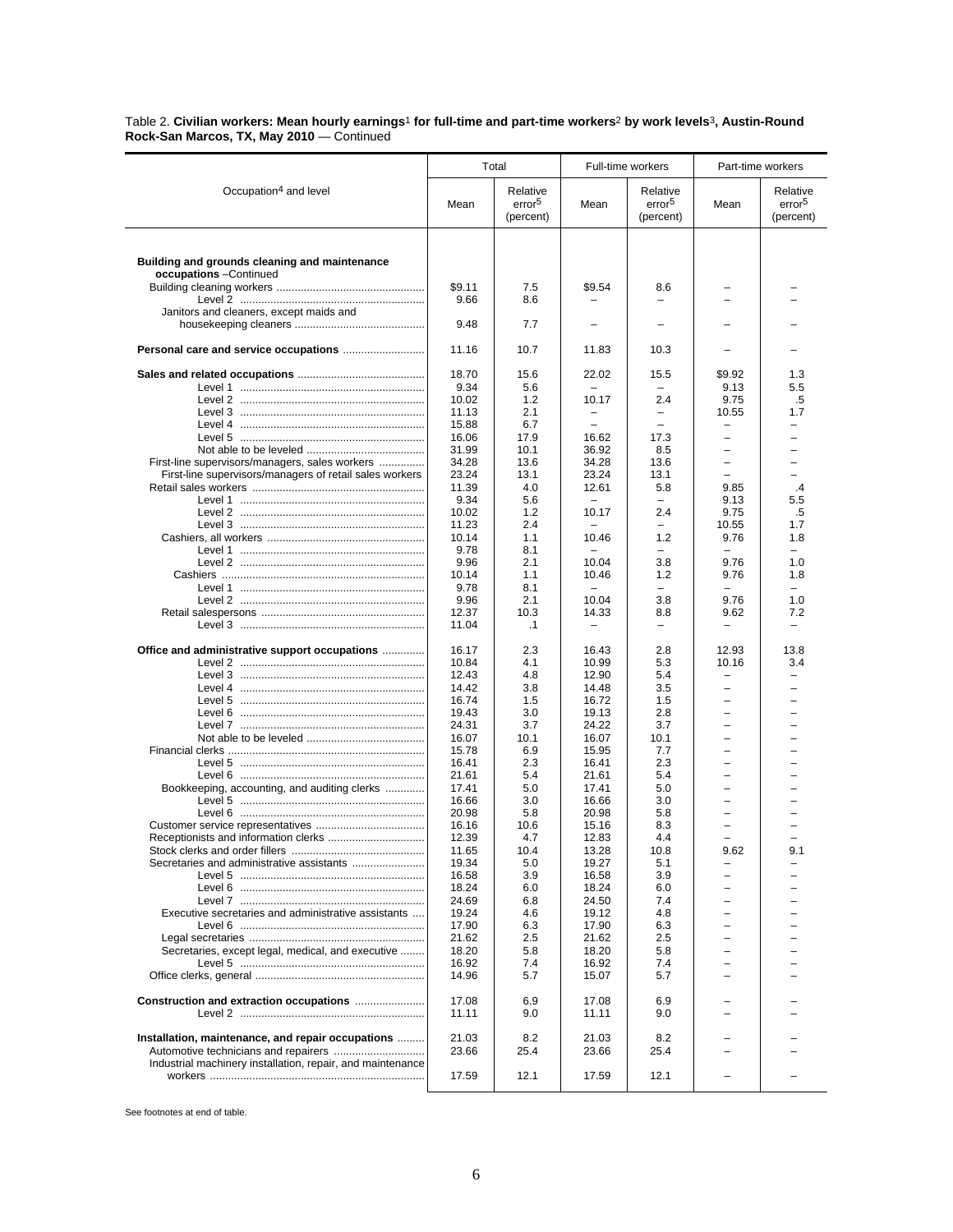Table 2. **Civilian workers: Mean hourly earnings**1 **for full-time and part-time workers**2 **by work levels**3**, Austin-Round Rock-San Marcos, TX, May 2010** — Continued

|                                                                                                                                         |                                                                             | Total                                                           |                                                            | Full-time workers                               | Part-time workers                                 |                                             |
|-----------------------------------------------------------------------------------------------------------------------------------------|-----------------------------------------------------------------------------|-----------------------------------------------------------------|------------------------------------------------------------|-------------------------------------------------|---------------------------------------------------|---------------------------------------------|
| Occupation <sup>4</sup> and level                                                                                                       | Mean                                                                        | Relative<br>error <sup>5</sup><br>(percent)                     | Mean                                                       | Relative<br>error <sup>5</sup><br>(percent)     | Mean                                              | Relative<br>error <sup>5</sup><br>(percent) |
|                                                                                                                                         |                                                                             |                                                                 |                                                            |                                                 |                                                   |                                             |
| Level 3 ……………………………………………………<br>Electrical, electronics, and electromechanical<br>Butchers and other meat, poultry, and fish processing | \$12.27<br>9.31<br>11.29<br>13.96<br>18.58<br>9.93<br>9.85                  | 5.2<br>13.6<br>9.2<br>10.0<br>2.9<br>9.7<br>5.6                 | \$12.27<br>9.31<br>11.29<br>13.96<br>18.58<br>9.93<br>9.85 | 5.2<br>13.6<br>9.2<br>10.0<br>2.9<br>9.7<br>5.6 |                                                   |                                             |
|                                                                                                                                         | 10.73                                                                       | 9.9                                                             | 10.73                                                      | 9.9                                             |                                                   |                                             |
| Transportation and material moving occupations<br>Laborers and freight, stock, and material movers,                                     | 10.97<br>8.58<br>10.55<br>13.37<br>10.15<br>8.58<br>10.26<br>11.03<br>10.10 | 6.4<br>13.5<br>2.6<br>14.1<br>8.7<br>13.5<br>5.5<br>9.0<br>19.0 | 11.16<br>10.43<br>10.21<br>11.43                           | 7.1<br>2.6<br>9.9<br>9.1                        | \$10.21<br>8.12<br>10.00<br>8.12<br>10.27<br>8.32 | 8.1<br>6.1<br>10.2<br>6.1<br>12.0<br>8.1    |

1 Earnings are the straight-time hourly wages or salaries paid to employees. They include incentive pay, cost-of-living adjustments, and hazard pay. Excluded are premium pay for overtime, vacations, holidays, nonproduction bonuses, and

tips. The mean is computed by totaling the pay of all workers and dividing by the number of workers, weighted by hours. See appendix A for more information.<br>  $2 \text{ Employeess}$  are classified as working either a full-time or a employee in one establishment, but classified as part-time in another firm, where<br>a 40-hour week is the minimum full-time schedule.<br><sup>3</sup> Each occupation for which data are collected in an establishment is

evaluated based on four factors, including knowledge, job controls and complexity, contacts, and physical environment. The knowledge factor is tailored to 24 families of closely related jobs. Points are assigned based on the occupation's rank within each factor. The points are summed to determine the<br>overall level of the occupation. See appendix A for more information.<br>4 Workers are classified by occupation using the 2000 Standard

Occupational Classification (SOC) system. See appendix B for more information. <sup>5</sup> The relative standard error (RSE) is the standard error expressed as a percent of the estimate. It can be used to calculate a "confidence interval" around a sample estimate. For more information about RSEs, see appendix A.

SOURCE: Bureau of Labor Statistics, National Compensation Survey.

NOTE: Dashes indicate that no data were reported or that data did not meet publication criteria. Overall occupational groups may include data for categories not shown separately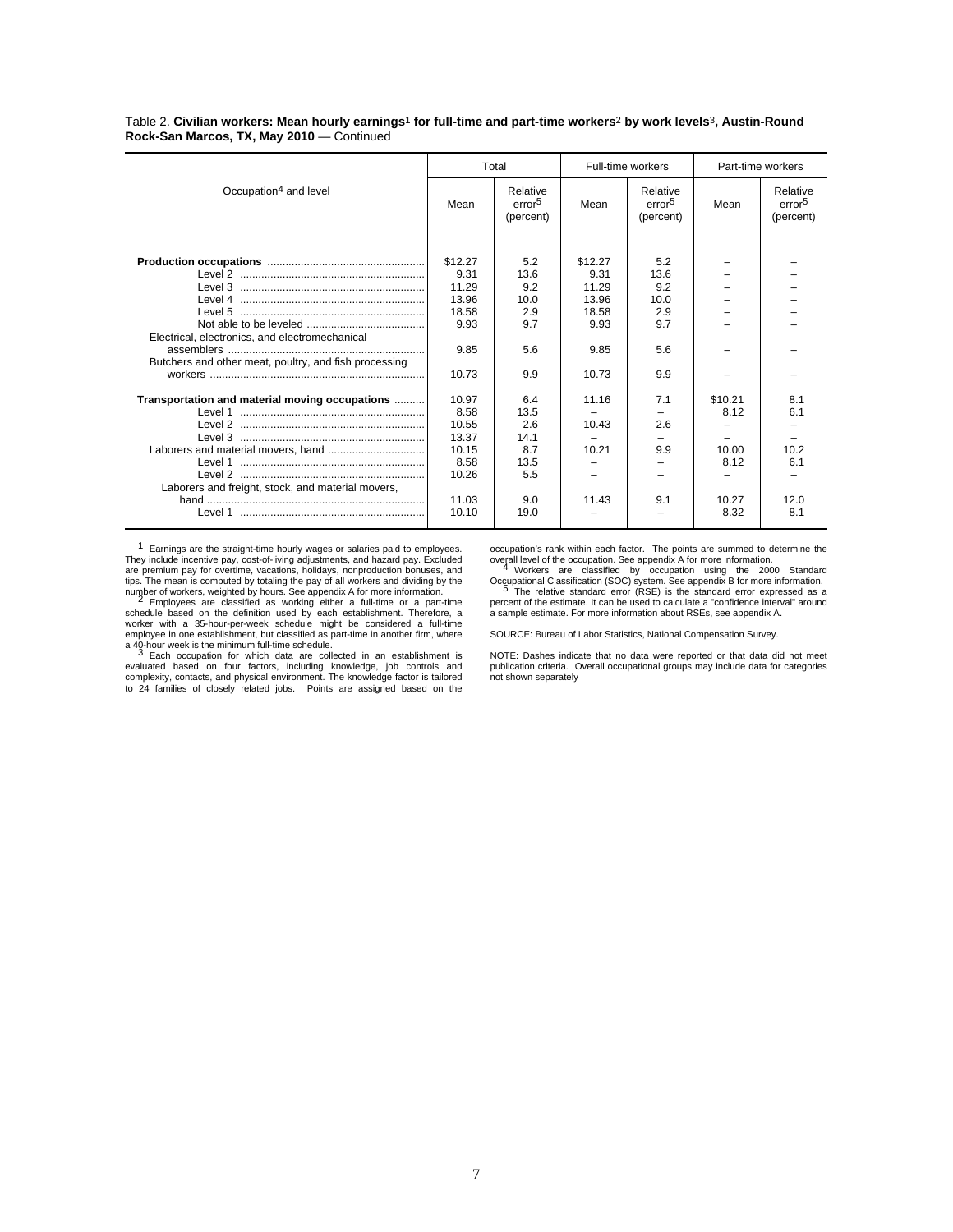#### Table 3. **Private industry workers: Mean hourly earnings**1 **for full-time and part-time workers**2 **by work levels**3**, Austin-Round Rock-San Marcos, TX, May 2010**

|                                                       | Total          |                                             |                          | Full-time workers                           | Part-time workers        |                                             |
|-------------------------------------------------------|----------------|---------------------------------------------|--------------------------|---------------------------------------------|--------------------------|---------------------------------------------|
| Occupation <sup>4</sup> and level                     | Mean           | Relative<br>error <sup>5</sup><br>(percent) | Mean                     | Relative<br>error <sup>5</sup><br>(percent) | Mean                     | Relative<br>error <sup>5</sup><br>(percent) |
|                                                       | \$19.88        | 5.3                                         | \$21.55                  | 5.8                                         | \$9.91                   | 3.5                                         |
|                                                       | 38.12          | 9.0                                         | 38.12                    | 9.0                                         |                          |                                             |
|                                                       | 31.21          | 3.2                                         | 31.21                    | 3.2                                         |                          |                                             |
|                                                       | 53.59          | 9.3                                         | 53.59                    | 9.3                                         |                          |                                             |
|                                                       | 48.71          | 8.3                                         | 48.71                    | 8.3                                         | $=$                      |                                             |
|                                                       | 46.30          | 9.9                                         | 46.30                    | 9.9                                         | L,                       |                                             |
|                                                       | 34.56          | 6.9                                         | 34.56                    | 6.9                                         | -                        |                                             |
|                                                       | 56.28          | 11.3                                        | 56.28                    | 11.3                                        | $=$                      |                                             |
| Business and financial operations occupations         | 28.34          | 4.4                                         | 28.34                    | 4.4                                         |                          |                                             |
|                                                       | 19.76          | 11.5                                        | 19.76                    | 11.5                                        |                          |                                             |
|                                                       | 26.50          | 7.6                                         | 26.50                    | 7.6                                         |                          |                                             |
|                                                       | 30.18          | 4.2                                         | 30.18                    | 4.2                                         | -                        |                                             |
| Human resources, training, and labor relations        |                |                                             |                          |                                             |                          |                                             |
|                                                       | 25.83<br>30.18 | 7.3<br>5.8                                  | 25.83<br>30.18           | 7.3<br>5.8                                  | -                        |                                             |
|                                                       |                |                                             |                          |                                             |                          |                                             |
| Computer and mathematical science occupations         | 40.60          | 5.8                                         | 41.05                    | 5.6                                         |                          |                                             |
|                                                       | 32.10          | 4.9                                         | 32.10                    | 4.9                                         | -                        |                                             |
|                                                       | 44.91          | 3.3                                         | 44.91                    | 3.3                                         |                          |                                             |
|                                                       | 45.53          | 2.5                                         | 45.53                    | 2.5                                         | $=$                      |                                             |
| Computer software engineers, systems software         | 45.04          | 3.4                                         | 45.04                    | 3.4                                         |                          |                                             |
|                                                       | 31.79          | 6.8                                         | 31.56                    | 6.9                                         |                          |                                             |
|                                                       | 22.70          | 3.5                                         | 22.70                    | 3.5                                         | -                        |                                             |
|                                                       | 31.01          | 1.3                                         | 31.01                    | 1.3                                         | -                        |                                             |
|                                                       | 32.98          | 4.0                                         | 32.98                    | 4.0                                         | $=$                      |                                             |
|                                                       | 44.37          | .7                                          | 44.37                    | .7                                          | -                        |                                             |
|                                                       | 50.02          | 1.7                                         | 49.71                    | 1.9                                         | -                        |                                             |
|                                                       | 44.73          | 5.3                                         | 44.50                    | 5.5                                         |                          |                                             |
|                                                       | 44.19          | .9                                          | 44.19                    | .9                                          | $\overline{\phantom{0}}$ |                                             |
|                                                       | 50.02          | 1.7                                         | 49.71                    | 1.9                                         | $\overline{\phantom{0}}$ |                                             |
|                                                       | 47.69<br>39.99 | 2.5<br>17.3                                 | 47.69                    | 2.5                                         | L,                       |                                             |
|                                                       | 21.62          | 4.7                                         | 39.99<br>21.62           | 17.3<br>4.7                                 | $\equiv$                 |                                             |
| Electrical and electronic engineering technicians     | 21.57          | 5.2                                         | 21.57                    | 5.2                                         |                          |                                             |
|                                                       | 42.12          | 17.3                                        | 42.12                    | 17.3                                        |                          |                                             |
| Arts, design, entertainment, sports, and media        |                |                                             |                          |                                             |                          |                                             |
|                                                       | 21.53          | 15.0                                        | 23.59                    | 12.1                                        |                          |                                             |
|                                                       | 15.33          | 12.6                                        | 16.09                    | 11.6                                        |                          |                                             |
|                                                       | 24.57          | 14.1                                        | 24.57                    | 14.1                                        | $\overline{\phantom{0}}$ |                                             |
|                                                       | 20.19          | 1.1                                         | 20.19                    | 1.1                                         | $\overline{\phantom{0}}$ |                                             |
| Healthcare practitioner and technical occupations     | 31.62          | 15.0                                        | 32.00                    | 18.2                                        | 29.73                    | 6.8                                         |
|                                                       | 30.57          | 6.5                                         | 31.76                    | 8.6                                         |                          |                                             |
|                                                       | 30.19          | 2.1                                         | $\overline{\phantom{m}}$ | -                                           |                          |                                             |
|                                                       | 30.69          | 4.2                                         | $\overline{\phantom{0}}$ |                                             |                          |                                             |
|                                                       | 30.21          | 4.1                                         | 29.59                    | 4.2                                         | 31.26                    | 4.0                                         |
|                                                       | 30.69          | 4.2                                         |                          |                                             |                          |                                             |
| Health diagnosing and treating practitioner support   | 16.06          | 9.0                                         | 16.12                    | 9.3                                         |                          |                                             |
|                                                       | 9.86           | 13.7                                        | 11.64                    | 25.0                                        |                          |                                             |
| Nursing, psychiatric, and home health aides           | 7.75           | 3.6                                         |                          |                                             |                          |                                             |
|                                                       | 7.20           | .9                                          | $\overline{\phantom{0}}$ | $\overline{\phantom{0}}$                    |                          |                                             |
| Nursing aides, orderlies, and attendants              | 12.04          | 2.6                                         |                          |                                             |                          |                                             |
| Miscellaneous healthcare support occupations          | 17.35          | 8.9                                         | 17.47                    | 8.8                                         |                          |                                             |
| Food preparation and serving related occupations      | 8.36           | 9.7                                         | 9.52                     | 19.5                                        | 6.71                     | 3.4                                         |
|                                                       | 6.66           | 16.6                                        |                          |                                             | 5.47                     | 14.8                                        |
|                                                       | 7.16           | 13.1                                        | 6.97                     | 21.5                                        | 7.41                     | 3.2                                         |
|                                                       | 9.83           | 12.8                                        |                          |                                             | -                        |                                             |
| First-line supervisors/managers, food preparation and |                |                                             |                          |                                             |                          |                                             |
|                                                       | 18.04          | 8.0                                         |                          |                                             |                          |                                             |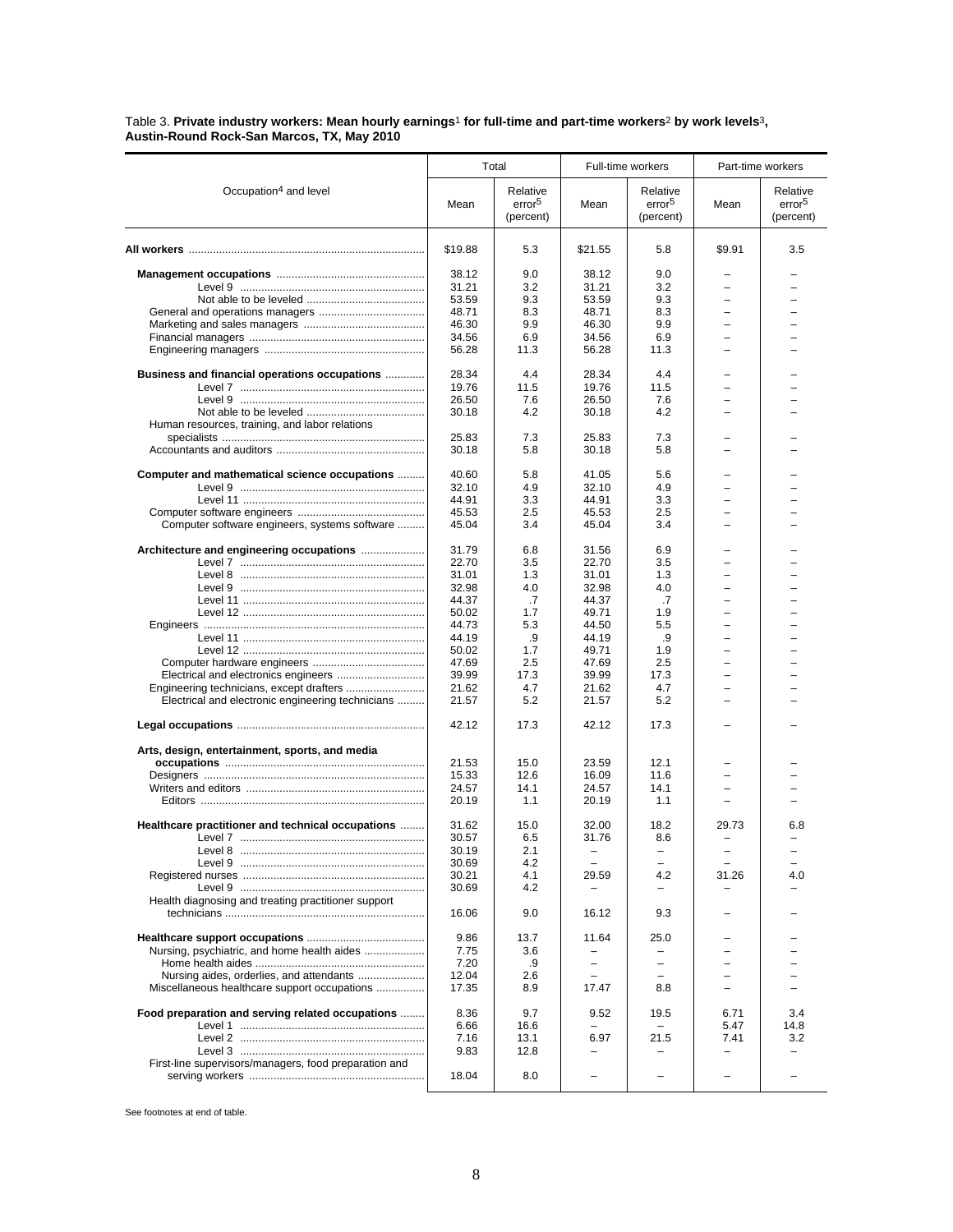#### Table 3. **Private industry workers: Mean hourly earnings**1 **for full-time and part-time workers**2 **by work levels**3**, Austin-Round Rock-San Marcos, TX, May 2010** — Continued

|                                                                                    |                | Total                                       | Full-time workers                 |                                             | Part-time workers        |                                             |
|------------------------------------------------------------------------------------|----------------|---------------------------------------------|-----------------------------------|---------------------------------------------|--------------------------|---------------------------------------------|
| Occupation <sup>4</sup> and level                                                  | Mean           | Relative<br>error <sup>5</sup><br>(percent) | Mean                              | Relative<br>error <sup>5</sup><br>(percent) | Mean                     | Relative<br>error <sup>5</sup><br>(percent) |
| Food preparation and serving related occupations                                   |                |                                             |                                   |                                             |                          |                                             |
| -Continued                                                                         |                |                                             |                                   |                                             |                          |                                             |
| First-line supervisors/managers of food preparation                                | \$18.04        | 8.0                                         |                                   |                                             |                          |                                             |
|                                                                                    | 10.04          | 1.8                                         | \$10.61                           | 4.0                                         |                          |                                             |
|                                                                                    | 3.51           | 5.6                                         | 3.00                              | 25.1                                        | \$3.93                   | 18.8                                        |
|                                                                                    | 4.50           | 12.5                                        |                                   |                                             | 4.23                     | 10.6                                        |
|                                                                                    | 3.04           | 18.0                                        | $\equiv$                          | $\overline{\phantom{0}}$                    | 3.94                     | 17.3                                        |
|                                                                                    | 2.62           | 5.5                                         |                                   |                                             | 2.97                     | 16.5                                        |
| Level 2 ……………………………………………………<br>Dining room and cafeteria attendants and bartender | 2.31           | 1.9                                         |                                   |                                             | $\overline{\phantom{0}}$ |                                             |
|                                                                                    | 8.64           | 6.3                                         |                                   |                                             |                          |                                             |
|                                                                                    | 8.73           | 3.8                                         | 9.34                              | 7.9                                         | 8.12                     | 3.4                                         |
| Combined food preparation and serving workers,                                     | 8.25           | 3.6                                         |                                   |                                             |                          |                                             |
|                                                                                    | 8.78           | 3.4                                         |                                   |                                             | 8.12                     | 3.4                                         |
|                                                                                    | 8.29           | 3.4                                         |                                   |                                             |                          |                                             |
| Hosts and hostesses, restaurant, lounge, and coffee                                |                |                                             |                                   |                                             |                          |                                             |
|                                                                                    | 8.52           | .3                                          |                                   |                                             |                          |                                             |
| Building and grounds cleaning and maintenance                                      |                |                                             |                                   |                                             |                          |                                             |
|                                                                                    | 9.39           | 10.7                                        | 10.11                             | 15.0                                        |                          |                                             |
|                                                                                    | 9.09           | 11.0                                        |                                   |                                             |                          |                                             |
|                                                                                    | 8.44           | 6.7                                         |                                   | L                                           |                          |                                             |
| Janitors and cleaners, except maids and                                            | 9.09           | 11.0                                        |                                   | L.                                          | $\equiv$                 |                                             |
|                                                                                    | 8.71           | 8.7                                         |                                   |                                             |                          |                                             |
| Personal care and service occupations                                              | 10.73          | 12.3                                        |                                   |                                             |                          |                                             |
|                                                                                    |                |                                             |                                   |                                             |                          |                                             |
|                                                                                    | 18.70          | 15.6                                        | 22.02                             | 15.5                                        | 9.92                     | 1.3                                         |
|                                                                                    | 9.34           | 5.6                                         |                                   |                                             | 9.13                     | 5.5                                         |
|                                                                                    | 10.02<br>11.13 | 1.2<br>2.1                                  | 10.17<br>$\overline{\phantom{m}}$ | 2.4<br>$\overline{\phantom{0}}$             | 9.75<br>10.55            | .5<br>1.7                                   |
|                                                                                    | 15.88          | 6.7                                         |                                   | $\equiv$                                    | $\overline{\phantom{0}}$ |                                             |
|                                                                                    | 16.06          | 17.9                                        | 16.62                             | 17.3                                        |                          |                                             |
|                                                                                    | 31.99          | 10.1                                        | 36.92                             | 8.5                                         | $\overline{\phantom{0}}$ | $\overline{\phantom{0}}$                    |
| First-line supervisors/managers, sales workers                                     | 34.28          | 13.6                                        | 34.28                             | 13.6                                        | $\equiv$                 | $\equiv$                                    |
| First-line supervisors/managers of retail sales workers                            | 23.24          | 13.1                                        | 23.24                             | 13.1                                        |                          |                                             |
|                                                                                    | 11.39<br>9.34  | 4.0<br>5.6                                  | 12.61<br>$\overline{\phantom{0}}$ | 5.8<br>$\overline{\phantom{0}}$             | 9.85<br>9.13             | $\cdot$<br>5.5                              |
| Level 2 ……………………………………………………                                                       | 10.02          | 1.2                                         | 10.17                             | 2.4                                         | 9.75                     | .5                                          |
|                                                                                    | 11.23          | 2.4                                         | $\sim$                            | $\overline{\phantom{0}}$                    | 10.55                    | 1.7                                         |
|                                                                                    | 10.14          | 1.1                                         | 10.46                             | 1.2                                         | 9.76                     | 1.8                                         |
|                                                                                    | 9.78           | 8.1                                         |                                   |                                             |                          |                                             |
|                                                                                    | 9.96           | 2.1                                         | 10.04                             | 3.8                                         | 9.76                     | 1.0                                         |
|                                                                                    | 10.14<br>9.78  | 1.1<br>8.1                                  | 10.46<br>$\overline{\phantom{0}}$ | 1.2                                         | 9.76                     | 1.8                                         |
|                                                                                    | 9.96           | 2.1                                         | 10.04                             | 3.8                                         | 9.76                     | 1.0                                         |
|                                                                                    | 12.37          | 10.3                                        | 14.33                             | 8.8                                         | 9.62                     | 7.2                                         |
|                                                                                    | 11.04          | $\cdot$ 1                                   |                                   | -                                           |                          |                                             |
| Office and administrative support occupations                                      | 16.11          | 2.3                                         | 16.41                             | 3.2                                         | 13.05                    | 14.7                                        |
|                                                                                    | 10.69          | 4.2                                         | 10.82                             | 5.5                                         | 10.16                    | 3.4                                         |
|                                                                                    | 12.51          | 5.5                                         | 13.10                             | 6.1                                         |                          |                                             |
|                                                                                    | 14.79          | 3.4                                         | 14.75                             | 3.4                                         |                          |                                             |
|                                                                                    | 16.73          | 1.5                                         | 16.71                             | 1.5                                         | -                        |                                             |
|                                                                                    | 20.68          | 3.4<br>3.6                                  | 20.35                             | 3.3                                         |                          |                                             |
|                                                                                    | 24.76<br>14.77 | 8.8                                         | 24.67<br>14.77                    | 3.4<br>8.8                                  | $\overline{\phantom{0}}$ |                                             |
|                                                                                    | 15.25          | 7.2                                         | 15.44                             | 8.2                                         |                          |                                             |
|                                                                                    | 16.26          | 3.2                                         | 16.26                             | 3.2                                         |                          |                                             |
|                                                                                    | 20.62          | 3.7                                         | 20.62                             | 3.7                                         |                          |                                             |
| Bookkeeping, accounting, and auditing clerks                                       | 16.74          | 5.2                                         | 16.74                             | 5.2                                         |                          |                                             |
|                                                                                    | 16.57          | 4.7                                         | 16.57                             | 4.7                                         |                          |                                             |
|                                                                                    | 16.16          | 10.6                                        | 15.16                             | 8.3                                         | -                        |                                             |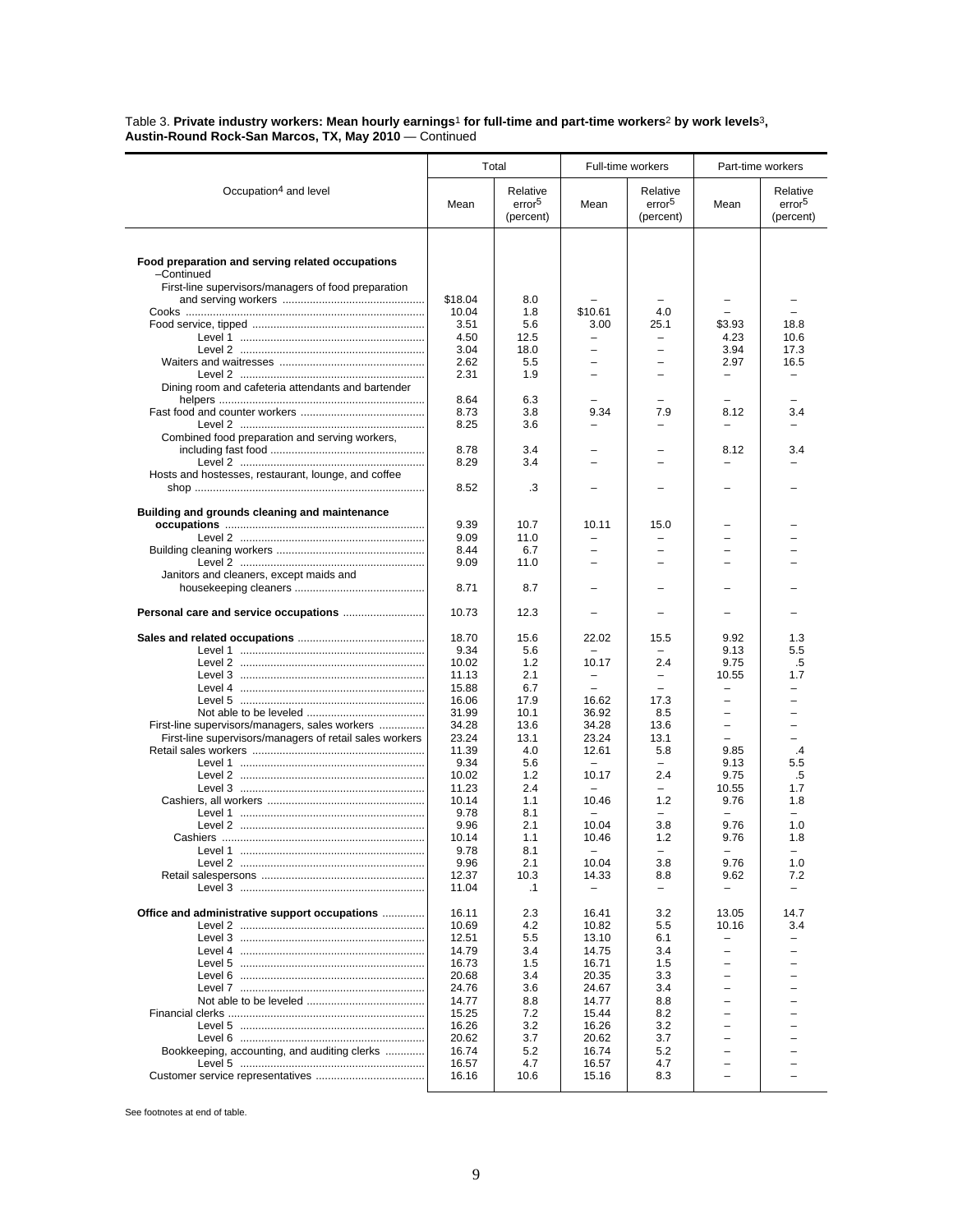#### Table 3. **Private industry workers: Mean hourly earnings**1 **for full-time and part-time workers**2 **by work levels**3**, Austin-Round Rock-San Marcos, TX, May 2010** — Continued

|                                                       |         | Total                                       |         | Full-time workers                           |                          | Part-time workers                           |
|-------------------------------------------------------|---------|---------------------------------------------|---------|---------------------------------------------|--------------------------|---------------------------------------------|
| Occupation <sup>4</sup> and level                     | Mean    | Relative<br>error <sup>5</sup><br>(percent) | Mean    | Relative<br>error <sup>5</sup><br>(percent) | Mean                     | Relative<br>error <sup>5</sup><br>(percent) |
| Office and administrative support occupations         |         |                                             |         |                                             |                          |                                             |
| -Continued                                            | \$12.39 | 4.7                                         | \$12.83 | 4.4                                         |                          |                                             |
|                                                       | 11.65   | 10.4                                        | 13.28   | 10.8                                        | \$9.62                   | 9.1                                         |
|                                                       | 20.27   | 7.0                                         | 20.16   | 7.3                                         |                          |                                             |
|                                                       | 16.39   | 2.8                                         | 16.39   | 2.8                                         |                          |                                             |
|                                                       | 25.74   | 4.8                                         |         | $\overline{\phantom{0}}$                    |                          |                                             |
| Executive secretaries and administrative assistants   | 20.44   | 5.2                                         | 20.17   | 6.0                                         |                          |                                             |
| Secretaries, except legal, medical, and executive     | 18.77   | 9.1                                         | 18.77   | 9.1                                         |                          |                                             |
|                                                       | 16.09   | 6.7                                         | 16.33   | 6.6                                         |                          |                                             |
|                                                       |         |                                             |         |                                             |                          |                                             |
| Construction and extraction occupations               | 17.19   | 7.1                                         | 17.19   | 7.1                                         |                          |                                             |
| Installation, maintenance, and repair occupations     | 21.24   | 8.5                                         | 21.24   | 8.5                                         |                          |                                             |
|                                                       | 23.66   | 25.4                                        | 23.66   | 25.4                                        |                          |                                             |
|                                                       |         |                                             |         |                                             |                          |                                             |
|                                                       | 12.27   | 5.2                                         | 12.27   | 5.2                                         |                          |                                             |
|                                                       | 9.31    | 13.6                                        | 9.31    | 13.6                                        |                          |                                             |
|                                                       | 11.29   | 9.2                                         | 11.29   | 9.2                                         |                          |                                             |
|                                                       | 13.96   | 10.0                                        | 13.96   | 10.0                                        |                          |                                             |
|                                                       | 18.58   | 2.9                                         | 18.58   | 2.9                                         |                          |                                             |
|                                                       | 9.93    | 9.7                                         | 9.93    | 9.7                                         |                          |                                             |
| Electrical, electronics, and electromechanical        |         |                                             |         |                                             |                          |                                             |
|                                                       | 9.85    | 5.6                                         | 9.85    | 5.6                                         |                          |                                             |
| Butchers and other meat, poultry, and fish processing |         |                                             |         |                                             |                          |                                             |
|                                                       | 10.73   | 9.9                                         | 10.73   | 9.9                                         |                          |                                             |
|                                                       |         |                                             |         |                                             |                          |                                             |
| Transportation and material moving occupations        | 10.95   | 6.5                                         | 11.13   | 7.2                                         | 10.21                    | 8.1                                         |
|                                                       | 8.58    | 13.5                                        |         |                                             | 8.12                     | 6.1                                         |
|                                                       | 10.50   | 2.5                                         | 10.36   | 2.5                                         | $\equiv$                 | $\overline{\phantom{0}}$                    |
|                                                       | 13.37   | 14.1                                        |         |                                             |                          |                                             |
|                                                       | 10.15   | 8.7                                         | 10.21   | 9.9                                         | 10.00                    | 10.2                                        |
|                                                       | 8.58    | 13.5                                        |         |                                             | 8.12                     | 6.1                                         |
|                                                       | 10.26   | 5.5                                         |         |                                             | $\overline{\phantom{0}}$ |                                             |
|                                                       |         |                                             |         |                                             |                          |                                             |
| Laborers and freight, stock, and material movers,     |         |                                             |         |                                             |                          |                                             |
|                                                       | 11.03   | 9.0                                         | 11.43   | 9.1                                         | 10.27                    | 12.0                                        |
|                                                       | 10.10   | 19.0                                        |         |                                             | 8.32                     | 8.1                                         |

1 Earnings are the straight-time hourly wages or salaries paid to employees. They include incentive pay, cost-of-living adjustments, and hazard pay. Excluded are premium pay for overtime, vacations, holidays, nonproduction bonuses, and<br>tips. The mean is computed by totaling the pay of all workers and dividing by the<br>number of workers, weighted by hours. See appendix A for more

schedule based on the definition used by each establishment. Therefore, a worker with a 35-hour-per-week schedule might be considered a full-time employee in one establishment, but classified as part-time in another firm, where

a 40-hour week is the minimum full-time schedule.<br>3 Each occupation for which data are collected in an establishment is<br>evaluated based on four factors, including knowledge, job controls and<br>complexity, contacts, and physi to 24 families of closely related jobs. Points are assigned based on the occupation's rank within each factor. The points are summed to determine the

overall level of the occupation. See appendix A for more information.<br><sup>4</sup> Workers are classified by occupation using the 2000 Standard Occupational Classification (SOC) system. See appendix B for more information. <sup>5</sup> The relative standard error (RSE) is the standard error expressed as a percent of the estimate. It can be used to calculate a "confidence interval" around a sample estimate. For more information about RSEs, see appendix A.

SOURCE: Bureau of Labor Statistics, National Compensation Survey.

NOTE: Dashes indicate that no data were reported or that data did not meet publication criteria. Overall occupational groups may include data for categories not shown separately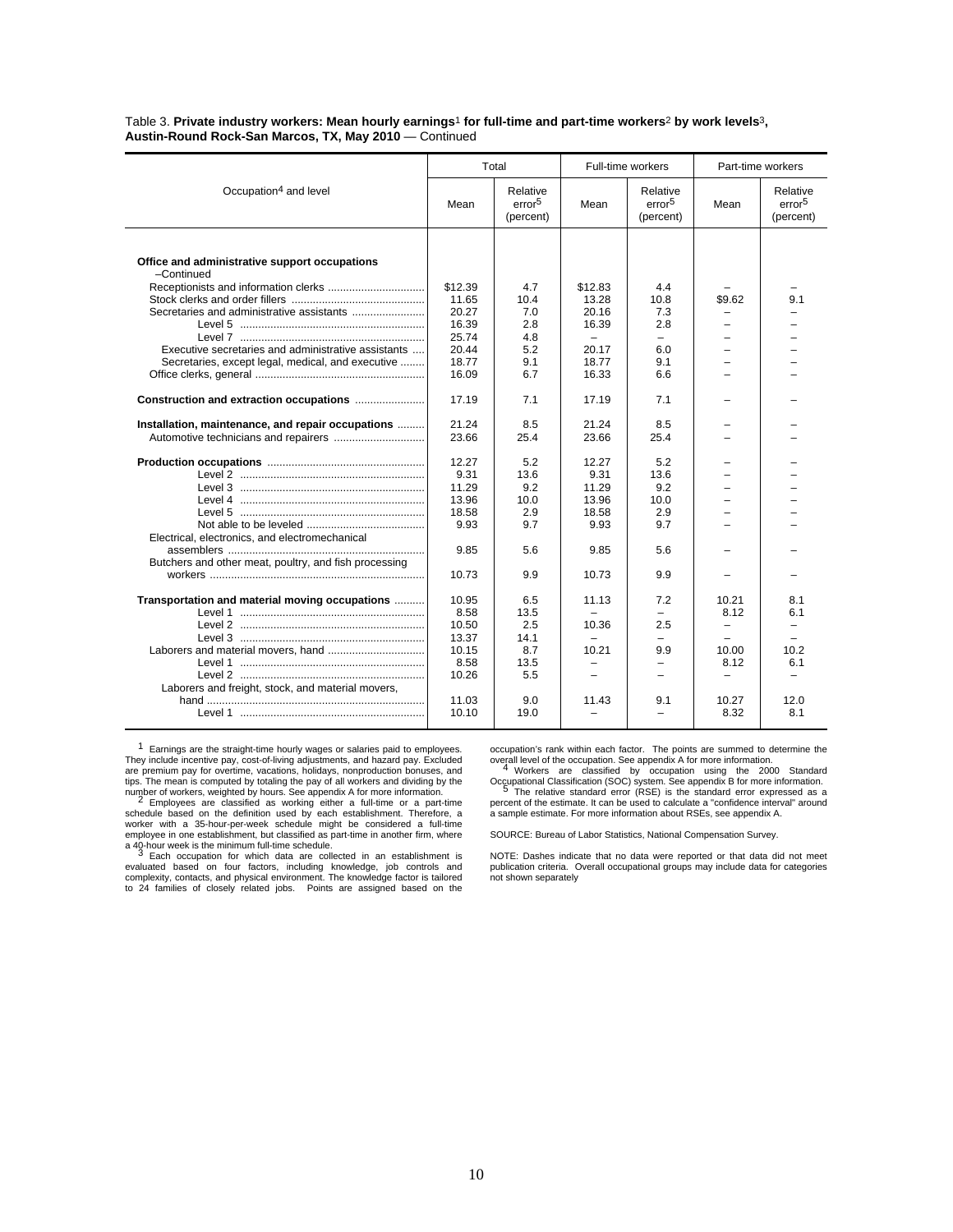|                                                     | Total          |                                             |                | Full-time workers                           | Part-time workers |                                             |
|-----------------------------------------------------|----------------|---------------------------------------------|----------------|---------------------------------------------|-------------------|---------------------------------------------|
| Occupation <sup>4</sup> and level                   | Mean           | Relative<br>error <sup>5</sup><br>(percent) | Mean           | Relative<br>error <sup>5</sup><br>(percent) | Mean              | Relative<br>error <sup>5</sup><br>(percent) |
|                                                     | \$25.57        | 5.0                                         | \$25.87        | 5.4                                         | \$18.29           | 18.7                                        |
|                                                     | 52.23          | 23.2                                        | 52.23          | 23.2                                        |                   |                                             |
| Business and financial operations occupations       | 25.06<br>24.23 | 3.0<br>5.2                                  | 25.06<br>24.23 | 3.0<br>5.2                                  |                   |                                             |
| Computer and mathematical science occupations       | 30.43<br>37.67 | 10.8<br>13.3                                | 29.27<br>37.67 | 11.7<br>13.3                                |                   |                                             |
| Life, physical, and social science occupations      | 19.58          | 9.7                                         |                | $=$                                         |                   |                                             |
| Community and social services occupations           | 21.11<br>23.50 | 5.5<br>7.5                                  | 21.11<br>23.50 | 5.5<br>7.5                                  |                   |                                             |
|                                                     | 34.76<br>34.55 | 1.6<br>1.0                                  | 34.76<br>34.55 | 1.6<br>1.0                                  |                   |                                             |
| Education, training, and library occupations        | 30.22<br>26.79 | 4.4<br>19.4                                 | 32.49          | 4.6<br>$=$                                  | 14.97             | 12.0                                        |
|                                                     | 31.23<br>31.17 | 2.0<br>14.4                                 | 31.43          | 1.6                                         |                   |                                             |
| Primary, secondary, and special education school    | 46.79          | 1.4                                         | 58.27          | 3.9                                         |                   |                                             |
|                                                     | 30.32<br>31.12 | 3.1<br>.7                                   | 31.28<br>31.12 | 1.2<br>.7                                   |                   |                                             |
|                                                     | 31.17          | .7                                          | 31.17          | .7                                          |                   |                                             |
| Elementary school teachers, except special          | 30.90          | $\cdot$ 1                                   | 30.90          | $\cdot$ 1                                   |                   |                                             |
|                                                     | 31.18          | 9.                                          | 31.18          | .9                                          |                   |                                             |
| Healthcare practitioner and technical occupations   | 24.08          | 12.2                                        | 24.08          | 12.2                                        |                   |                                             |
|                                                     | 12.48          | 13.4                                        | 12.48          | 13.4                                        |                   |                                             |
|                                                     | 28.31          | 10.4                                        | 28.31          | 10.4                                        |                   |                                             |
| Office and administrative support occupations       | 16.37          | 6.0                                         | 16.50          | 5.7                                         |                   |                                             |
|                                                     | 13.31          | 9.1                                         | 13.57          | 8.9                                         |                   |                                             |
|                                                     | 16.76          | 4.5                                         | 16.76          | 4.5                                         |                   |                                             |
|                                                     | 17.19          | 6.7                                         | 17.20          | 6.7                                         |                   |                                             |
| Secretaries and administrative assistants           | 18.19          | 6.1                                         | 18.19          | 6.1                                         |                   |                                             |
| Executive secretaries and administrative assistants | 18.41<br>12.96 | 7.6<br>5.1                                  | 18.41<br>12.96 | 7.6<br>5.1                                  |                   |                                             |

Table 4. **State and local government workers: Mean hourly earnings**1 **for full-time and part-time workers**2 **by work levels**3**, Austin-Round Rock-San Marcos, TX, May 2010**

1 Earnings are the straight-time hourly wages or salaries paid to employees. They include incentive pay, cost-of-living adjustments, and hazard pay. Excluded are premium pay for overtime, vacations, holidays, nonproduction bonuses, and tips. The mean is computed by totaling the pay of all workers and dividing by the<br>number of workers, weighted by hours. See appendix A for more information.<br>A prophyses are classified as working either a full-time or a par

schedule based on the definition used by each establishment. Therefore, a worker with a 35-hour-per-week schedule might be considered a full-time employee in one establishment, but classified as part-time in another firm, where

a 40-hour week is the minimum full-time schedule.<br>3 Each occupation for which data are collected in an establishment is evaluated based on four factors, including knowledge, job controls and complexity, contacts, and physical environment. The knowledge factor is tailored to 24 families of closely related jobs. Points are assigned based on the

occupation's rank within each factor. The points are summed to determine the overall level of the occupation. See appendix A for more information.<br><sup>4</sup> Workers are classified by occupation using the 2000 Standard

Occupational Classification (SOC) system. See appendix B for more information. <sup>5</sup> The relative standard error (RSE) is the standard error expressed as a

percent of the estimate. It can be used to calculate a "confidence interval" around a sample estimate. For more information about RSEs, see appendix A.

SOURCE: Bureau of Labor Statistics, National Compensation Survey.

NOTE: Dashes indicate that no data were reported or that data did not meet publication criteria. Overall occupational groups may include data for categories not shown separately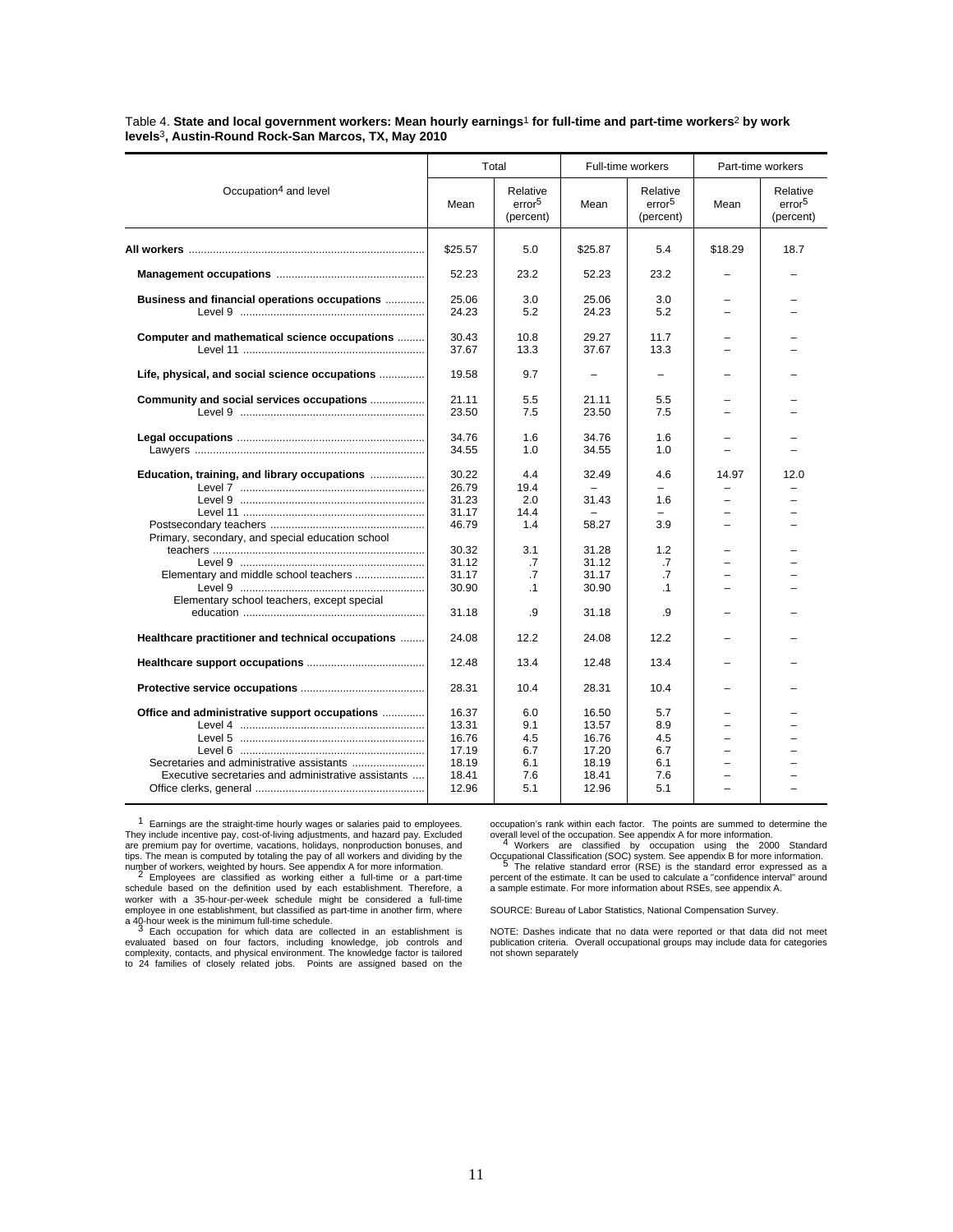#### Table 5. **Combined work levels**1 **for civilian workers: Mean hourly earnings**2 **for full-time and part-time workers**3**, Austin-Round Rock-San Marcos, TX, May 2010**

|                                                        |                | Total                                       |                          | Full-time workers                           |                          | Part-time workers                           |
|--------------------------------------------------------|----------------|---------------------------------------------|--------------------------|---------------------------------------------|--------------------------|---------------------------------------------|
| Occupation <sup>4</sup> and level                      | Mean           | Relative<br>error <sup>5</sup><br>(percent) | Mean                     | Relative<br>error <sup>5</sup><br>(percent) | Mean                     | Relative<br>error <sup>5</sup><br>(percent) |
|                                                        | \$21.08        | 4.2                                         | \$22.54                  | 4.6                                         | \$10.49                  | 4.1                                         |
|                                                        | 41.52          | 10.0                                        | 41.52                    | 10.0                                        |                          |                                             |
|                                                        | 17.64          | 10.9                                        | $\overline{\phantom{0}}$ | $\overline{\phantom{0}}$                    | $\overline{\phantom{0}}$ |                                             |
|                                                        | 38.20          | 6.7                                         |                          |                                             |                          |                                             |
|                                                        | 45.37          | 10.1                                        | 45.37                    | 10.1                                        | L,                       |                                             |
|                                                        | 46.30          | 9.9                                         | 46.30                    | 9.9                                         | $\equiv$                 |                                             |
|                                                        | 34.80          | 6.9                                         | 34.80                    | 6.9                                         |                          |                                             |
|                                                        | 33.53          | 7.9                                         | 33.53                    | 7.9                                         | $=$                      |                                             |
|                                                        | 56.28          | 11.3                                        | 56.28                    | 11.3                                        | $\overline{\phantom{0}}$ |                                             |
| <b>Business and financial operations occupations </b>  | 26.66          | 2.5                                         | 26.66                    | 2.5                                         |                          |                                             |
|                                                        | 20.99          | 4.7                                         |                          | -                                           |                          |                                             |
|                                                        | 28.42          | 2.9                                         |                          |                                             |                          |                                             |
| Human resources, training, and labor relations         |                |                                             |                          |                                             |                          |                                             |
|                                                        | 24.85          | 3.8                                         | 24.85                    | 3.8                                         |                          |                                             |
|                                                        | 28.46          | 5.7                                         | 28.46                    | 5.7                                         |                          |                                             |
|                                                        | 28.77          | 4.8                                         | 28.77                    | 4.8                                         | $=$                      |                                             |
|                                                        | 30.16          | 4.3                                         | 30.16                    | 4.3                                         |                          |                                             |
| Computer and mathematical science occupations          | 37.07          | 5.1                                         | 37.01                    | 5.4                                         |                          |                                             |
|                                                        | 20.67          | 7.5                                         |                          | $\overline{\phantom{0}}$                    |                          |                                             |
|                                                        | 37.63          | 5.6                                         | $\overline{\phantom{0}}$ | $\overline{\phantom{0}}$                    | -                        |                                             |
|                                                        | 58.59          | 4.5                                         | $\overline{\phantom{0}}$ |                                             |                          |                                             |
|                                                        | 45.96          | 2.3                                         | 45.96                    | 2.3                                         |                          |                                             |
|                                                        | 44.36          | 3.3                                         | $\equiv$                 | $\overline{\phantom{0}}$                    | $=$                      |                                             |
| Computer software engineers, applications              | 46.69          | 2.4                                         | 46.69                    | 2.4                                         | -                        |                                             |
| Computer software engineers, systems software          | 45.04          | 3.4                                         | 45.04                    | 3.4                                         | $\equiv$                 |                                             |
|                                                        | 23.34          | 18.1                                        | 23.34                    | 18.1                                        | -                        |                                             |
|                                                        | 37.50          | 6.8                                         | 37.50                    | 6.8                                         |                          |                                             |
|                                                        | 34.87          | 5.7                                         | 34.87                    | 5.7                                         |                          |                                             |
| Network and computer systems administrators            | 30.69          | 12.6                                        | 32.39                    | 11.7                                        |                          |                                             |
| Architecture and engineering occupations               | 31.79          | 6.5                                         | 31.58                    | 6.5                                         |                          |                                             |
|                                                        | 22.18          | 3.6                                         | $\overline{\phantom{0}}$ | $\overline{\phantom{0}}$                    | -                        |                                             |
|                                                        | 41.42          | 5.7                                         |                          | $\overline{\phantom{0}}$                    | $\overline{\phantom{0}}$ |                                             |
|                                                        | 44.41          | 4.8                                         | 44.20                    | 5.0                                         | $\equiv$                 |                                             |
|                                                        | 26.77          | 7.5                                         | $\overline{\phantom{0}}$ | $\overline{\phantom{a}}$                    |                          |                                             |
|                                                        | 44.17          | 1.5                                         |                          | $\overline{\phantom{0}}$                    | -                        |                                             |
|                                                        | 47.69          | 2.5                                         | 47.69                    | 2.5                                         |                          |                                             |
|                                                        | 40.56          | 11.9                                        | 40.56                    | 11.9                                        |                          |                                             |
|                                                        | 44.42          | 4.3                                         |                          | $\overline{\phantom{0}}$                    | -                        |                                             |
| Electronics engineers, except computer                 | 42.85          | 3.9                                         | 42.85                    | 3.9                                         |                          |                                             |
|                                                        | 43.23          | 3.4                                         | 43.23                    | 3.4                                         | L,                       |                                             |
| Engineering technicians, except drafters               | 21.50          | 4.6                                         | 21.50                    | 4.6                                         | $=$                      |                                             |
|                                                        | 20.86          | 3.3                                         |                          |                                             |                          |                                             |
| Electrical and electronic engineering technicians      | 21.57          | 5.2                                         | 21.57                    | 5.2                                         | $=$                      |                                             |
|                                                        | 20.87          | 4.0                                         | 20.87                    | 4.0                                         |                          |                                             |
| Life, physical, and social science occupations         | 23.75          | 7.3                                         | 27.16                    | 7.3                                         |                          |                                             |
|                                                        | 27.16          | 7.3                                         |                          |                                             |                          |                                             |
| Community and social services occupations              | 17.45          | 16.9                                        | 17.45                    | 16.9                                        |                          |                                             |
|                                                        | 13.75          | 21.5                                        | $\overline{\phantom{0}}$ |                                             |                          |                                             |
|                                                        | 24.03          | 7.6                                         |                          |                                             |                          |                                             |
| Miscellaneous community and social service specialists | 14.51          | 25.7                                        | 14.51                    | 25.7                                        | $=$                      |                                             |
|                                                        | 41.10          | 16.3                                        | 41.10                    | 16.3                                        |                          |                                             |
|                                                        | 33.86          | 1.5                                         |                          |                                             |                          |                                             |
|                                                        | 76.09          | .3                                          | $\overline{\phantom{0}}$ |                                             |                          |                                             |
|                                                        | 49.32          | 9.0                                         | 49.32                    | 9.0                                         | -                        |                                             |
|                                                        | 34.26          | .4                                          | 34.26                    | .4                                          |                          |                                             |
|                                                        | 76.09          | .3                                          | 76.09                    | .3                                          |                          |                                             |
|                                                        | 24.80          | 12.0                                        | 24.80                    | 12.0                                        | $\overline{\phantom{0}}$ |                                             |
|                                                        |                |                                             |                          |                                             |                          |                                             |
| Education, training, and library occupations           | 28.68<br>23.61 | 6.2<br>8.9                                  | 30.40                    | 7.0<br>$\overline{\phantom{0}}$             | 15.80                    | 12.3                                        |
|                                                        |                |                                             |                          |                                             |                          |                                             |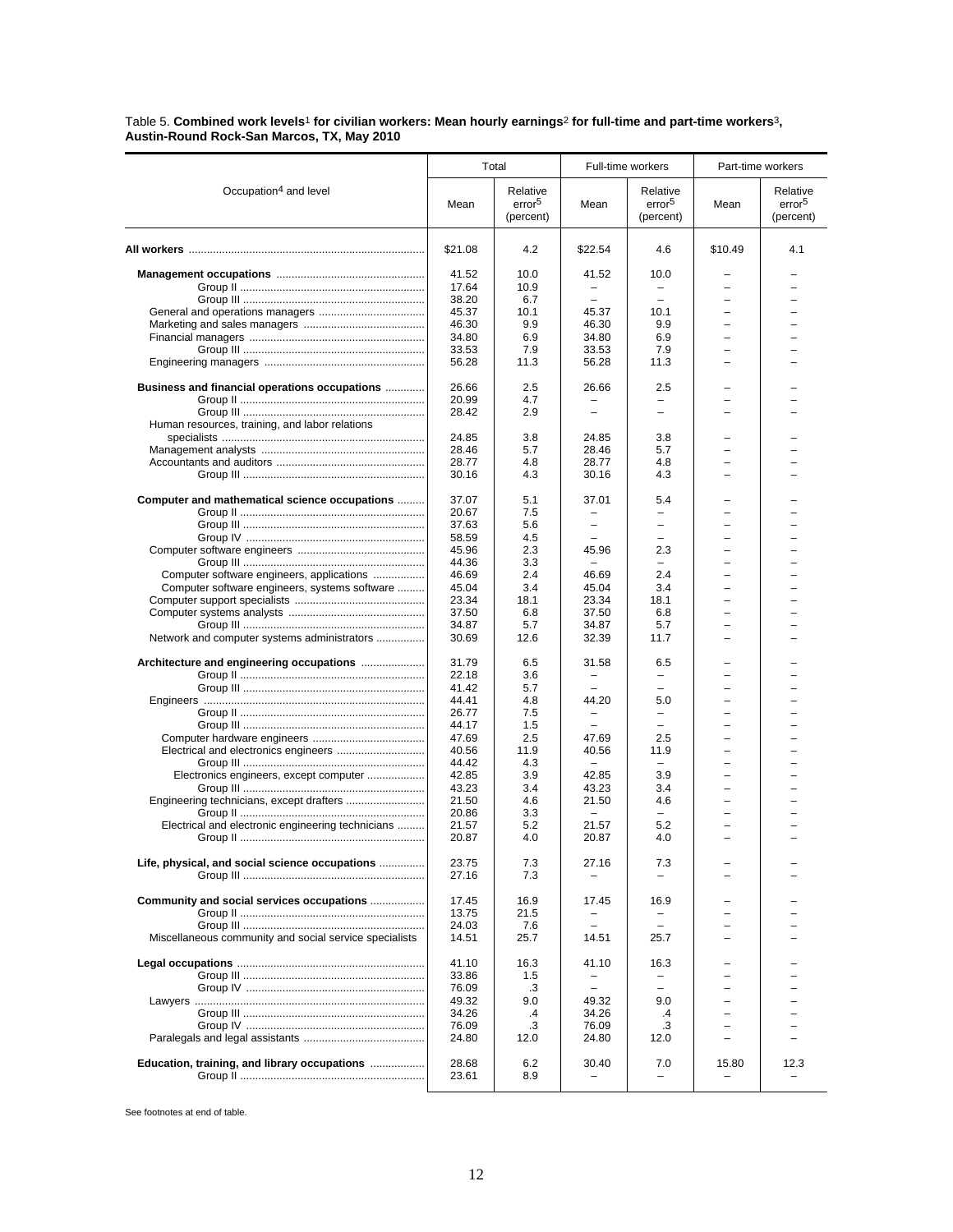Table 5. **Combined work levels**1 **for civilian workers: Mean hourly earnings**2 **for full-time and part-time workers**3**, Austin-Round Rock-San Marcos, TX, May 2010** — Continued

|                                                          | Total          |                                             | Full-time workers        |                                             | Part-time workers        |                                             |
|----------------------------------------------------------|----------------|---------------------------------------------|--------------------------|---------------------------------------------|--------------------------|---------------------------------------------|
| Occupation <sup>4</sup> and level                        | Mean           | Relative<br>error <sup>5</sup><br>(percent) | Mean                     | Relative<br>error <sup>5</sup><br>(percent) | Mean                     | Relative<br>error <sup>5</sup><br>(percent) |
|                                                          |                |                                             |                          |                                             |                          |                                             |
| Education, training, and library occupations - Continued |                |                                             |                          |                                             |                          |                                             |
|                                                          | \$36.95        | 6.1                                         |                          |                                             |                          |                                             |
|                                                          | 46.79          | 1.4                                         | \$58.27                  | 3.9                                         |                          |                                             |
|                                                          | 58.27          | 3.9                                         |                          |                                             |                          |                                             |
| Primary, secondary, and special education school         | 29.32          | 4.9                                         | 30.03                    | 4.3                                         |                          |                                             |
|                                                          | 27.89          | 9.2                                         | $\qquad \qquad -$        |                                             | -                        |                                             |
|                                                          | 31.12          | .7                                          | $\equiv$                 | $=$                                         | $\overline{\phantom{0}}$ |                                             |
| Elementary and middle school teachers                    | 31.42          | .9                                          | 31.26                    | .7                                          | L.                       |                                             |
|                                                          | 31.87          | 1.5                                         |                          |                                             | -                        |                                             |
|                                                          | 30.90          | $\cdot$ 1                                   |                          |                                             |                          |                                             |
| Elementary school teachers, except special               | 31.21          | .9                                          | 31.21                    | .9                                          |                          |                                             |
| Middle school teachers, except special and               |                |                                             |                          |                                             |                          |                                             |
|                                                          | 31.79          | 1.9                                         | 31.34                    | .6                                          |                          |                                             |
|                                                          | 32.02          | 2.2                                         | 32.02                    | 2.2                                         |                          |                                             |
|                                                          |                |                                             |                          |                                             |                          |                                             |
| Arts, design, entertainment, sports, and media           | 21.50          | 14.0                                        | 23.38                    | 11.4                                        |                          |                                             |
|                                                          | 17.82          | 10.8                                        |                          |                                             |                          |                                             |
|                                                          | 36.75          | 9.5                                         |                          |                                             |                          |                                             |
|                                                          | 15.33          | 12.6                                        | 16.09                    | 11.6                                        | L,                       |                                             |
|                                                          | 15.33          | 12.6                                        |                          |                                             |                          |                                             |
|                                                          | 24.57          | 14.1                                        | 24.57                    | 14.1                                        |                          |                                             |
|                                                          | 20.19          | 1.1                                         | 20.19                    | 1.1                                         | L,                       |                                             |
| Healthcare practitioner and technical occupations        | 30.11          | 13.7                                        | 30.17                    | 16.0                                        | \$29.73                  | 6.8                                         |
|                                                          | 13.25          | 2.3                                         | $\overline{\phantom{0}}$ |                                             |                          |                                             |
|                                                          | 24.85          | 10.3                                        | $\qquad \qquad -$        |                                             |                          |                                             |
|                                                          | 41.75          | 22.2                                        |                          |                                             |                          |                                             |
|                                                          | 28.96<br>29.08 | 5.6<br>6.5                                  | 28.04                    | 5.7<br>-                                    | 31.26                    | 4.0                                         |
| Health diagnosing and treating practitioner support      |                |                                             |                          |                                             |                          |                                             |
|                                                          | 15.84          | 8.3                                         | 15.88                    | 8.6                                         |                          |                                             |
|                                                          | 10.27          | 11.2                                        | 11.84                    | 19.3                                        |                          |                                             |
|                                                          | 8.85           | 6.3                                         |                          |                                             |                          |                                             |
| Nursing, psychiatric, and home health aides              | 8.39           | 6.2                                         | 9.30                     | 12.6                                        | $\overline{\phantom{0}}$ |                                             |
|                                                          | 8.15           | 5.8                                         |                          |                                             |                          |                                             |
|                                                          | 7.41           | 3.3                                         | $\equiv$                 | $\equiv$                                    | $\equiv$                 |                                             |
|                                                          | 7.40           | 3.3<br>3.7                                  |                          | $\overline{\phantom{0}}$<br>3.7             | $\overline{\phantom{0}}$ |                                             |
| Nursing aides, orderlies, and attendants                 | 12.24<br>11.79 | 2.2                                         | 12.29<br>11.84           | 2.3                                         | $\overline{\phantom{0}}$ |                                             |
| Miscellaneous healthcare support occupations             | 17.35          | 8.9                                         | 17.47                    | 8.8                                         | L,                       |                                             |
|                                                          | 14.96          | 7.1                                         |                          |                                             |                          |                                             |
|                                                          |                |                                             |                          |                                             |                          |                                             |
|                                                          | 20.93          | 25.3                                        | 21.92                    | 25.2                                        |                          |                                             |
| Food preparation and serving related occupations         | 8.49           | 9.6                                         | 9.67                     | 18.7                                        | 6.71                     | 3.4                                         |
|                                                          | 7.83           | 8.2                                         |                          |                                             |                          |                                             |
| First-line supervisors/managers, food preparation and    |                |                                             |                          |                                             |                          |                                             |
|                                                          | 18.04          | 8.0                                         |                          |                                             |                          |                                             |
| First-line supervisors/managers of food preparation      | 18.04          | 8.0                                         |                          |                                             |                          |                                             |
|                                                          | 10.48          | 4.0                                         | 11.02                    | 5.6                                         |                          |                                             |
|                                                          | 10.48          | 4.0                                         |                          |                                             |                          |                                             |
|                                                          | 3.51           | 5.6                                         | 3.00                     | 25.1                                        | 3.93                     | 18.8                                        |
|                                                          | 3.51           | 5.6                                         |                          |                                             |                          |                                             |
|                                                          | 2.62           | 5.5                                         | $\overline{\phantom{0}}$ | $\overline{\phantom{0}}$                    | 2.97                     | 16.5                                        |
| Dining room and cafeteria attendants and bartender       | 2.62           | 5.5                                         |                          |                                             | 2.97                     | 16.5                                        |
|                                                          | 8.64           | 6.3                                         |                          |                                             |                          |                                             |
|                                                          | 8.64           | 6.3                                         |                          |                                             | L,                       |                                             |
|                                                          | 8.73           | 3.8                                         | 9.34                     | 7.9                                         | 8.12                     | 3.4                                         |
|                                                          | 8.73           | 3.8                                         |                          |                                             |                          |                                             |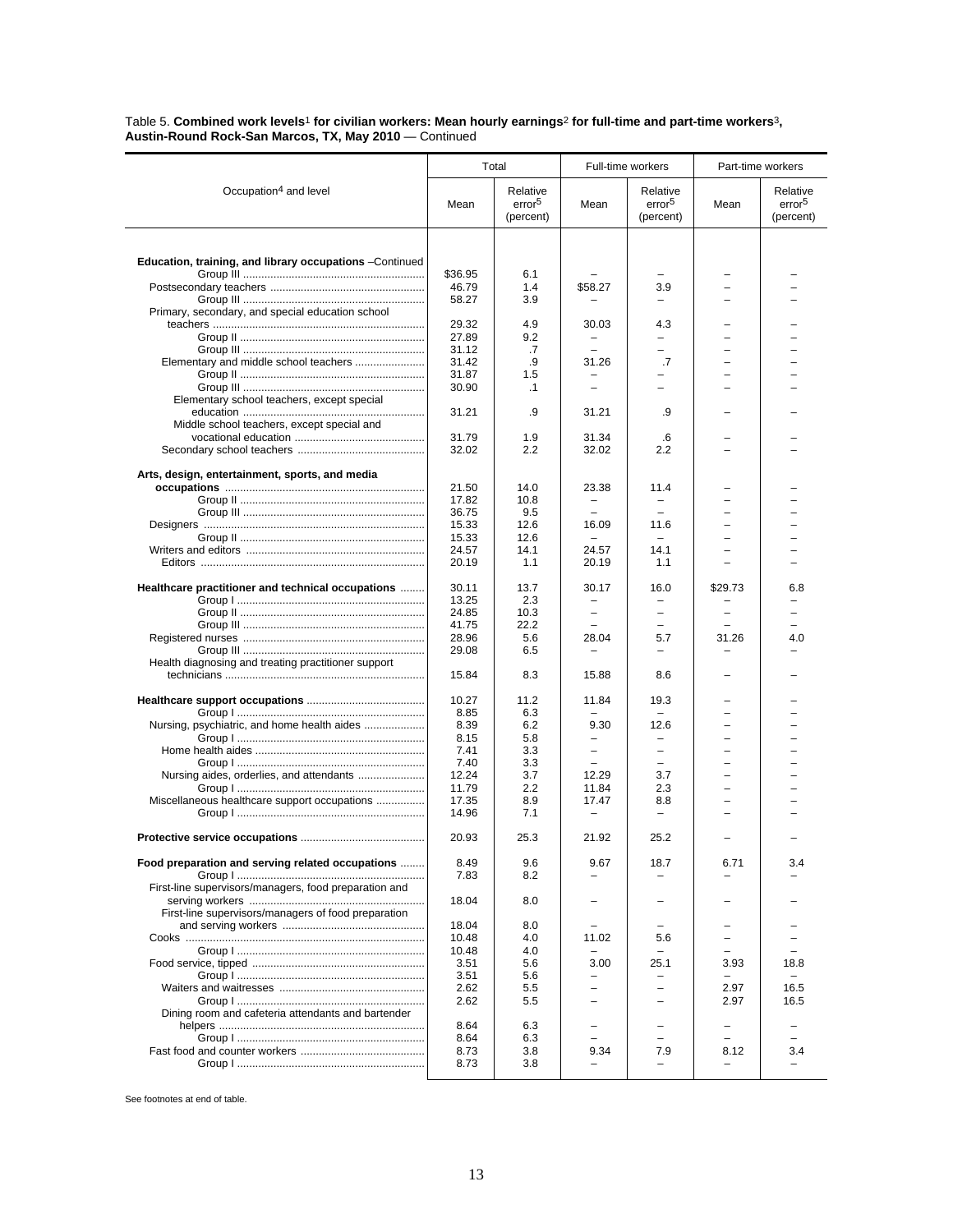Table 5. **Combined work levels**1 **for civilian workers: Mean hourly earnings**2 **for full-time and part-time workers**3**, Austin-Round Rock-San Marcos, TX, May 2010** — Continued

|                                                                                                           |                         | Total                                       | Full-time workers                             |                                                             | Part-time workers                    |                                             |
|-----------------------------------------------------------------------------------------------------------|-------------------------|---------------------------------------------|-----------------------------------------------|-------------------------------------------------------------|--------------------------------------|---------------------------------------------|
| Occupation <sup>4</sup> and level                                                                         | Mean                    | Relative<br>error <sup>5</sup><br>(percent) | Mean                                          | Relative<br>error <sup>5</sup><br>(percent)                 | Mean                                 | Relative<br>error <sup>5</sup><br>(percent) |
| Food preparation and serving related occupations<br>-Continued                                            |                         |                                             |                                               |                                                             |                                      |                                             |
| Combined food preparation and serving workers,                                                            | \$8.78<br>8.78          | 3.4<br>3.4                                  |                                               |                                                             | \$8.12<br>8.12                       | 3.4<br>3.4                                  |
| Hosts and hostesses, restaurant, lounge, and coffee                                                       | 8.52<br>8.52            | .3<br>.3                                    |                                               |                                                             |                                      |                                             |
| Building and grounds cleaning and maintenance                                                             | 10.29                   | 8.9                                         | \$11.12                                       | 9.6                                                         |                                      |                                             |
|                                                                                                           | 9.85<br>9.11<br>9.11    | 7.8<br>7.5<br>7.5                           | 9.54                                          | ÷,<br>8.6                                                   | -<br>L.                              |                                             |
| Janitors and cleaners, except maids and                                                                   | 9.48<br>9.48            | 7.7<br>7.7                                  |                                               |                                                             |                                      |                                             |
|                                                                                                           | 11.16<br>9.50           | 10.7<br>14.0                                | 11.83                                         | 10.3                                                        |                                      |                                             |
|                                                                                                           | 18.70<br>11.18          | 15.6<br>5.8                                 | 22.02                                         | 15.5                                                        | 9.92<br>▃                            | 1.3                                         |
| First-line supervisors/managers, sales workers<br>First-line supervisors/managers of retail sales workers | 23.32<br>34.28<br>23.24 | 21.6<br>13.6<br>13.1                        | $\equiv$<br>34.28<br>23.24                    | $\equiv$<br>13.6<br>13.1                                    | $\equiv$<br>-<br>-                   | -                                           |
|                                                                                                           | 11.39<br>10.96<br>10.14 | 4.0<br>6.9<br>1.1                           | 12.61<br>$\overline{\phantom{m}}$<br>10.46    | 5.8<br>$\overline{\phantom{0}}$<br>1.2                      | 9.85<br>$\equiv$<br>9.76             | $\cdot$<br>1.8                              |
|                                                                                                           | 10.22<br>10.14<br>10.22 | .5<br>1.1<br>.5                             | 10.46<br>10.39                                | 1.2<br>1.5                                                  | 9.76<br>9.98                         | 1.8<br>$\cdot$ 4                            |
|                                                                                                           | 12.37<br>12.21          | 10.3<br>13.2                                | 14.33<br>14.40                                | 8.8<br>11.0                                                 | 9.62<br>9.62                         | 7.2<br>7.6                                  |
| Office and administrative support occupations                                                             | 16.17<br>12.83<br>19.11 | 2.3<br>2.8<br>2.4                           | 16.43<br>$\equiv$                             | 2.8<br>$\overline{\phantom{0}}$<br>$\overline{\phantom{0}}$ | 12.93<br>$\overline{\phantom{0}}$    | 13.8                                        |
|                                                                                                           | 15.78<br>12.07<br>18.15 | 6.9<br>7.1<br>3.1                           | 15.95<br>$\overline{\phantom{0}}$<br>$\equiv$ | 7.7<br>$\overline{\phantom{0}}$<br>$\overline{\phantom{0}}$ | $\overline{\phantom{0}}$<br>$\equiv$ |                                             |
| Bookkeeping, accounting, and auditing clerks                                                              | 17.41<br>18.15          | 5.0<br>4.6<br>10.6                          | 17.41<br>18.15                                | 5.0<br>4.6<br>8.3                                           | $\overline{\phantom{0}}$<br>L,       |                                             |
|                                                                                                           | 16.16<br>12.39<br>12.39 | 4.7<br>4.7                                  | 15.16<br>12.83<br>12.83                       | 4.4<br>4.4                                                  | $\equiv$                             |                                             |
| Secretaries and administrative assistants                                                                 | 11.65<br>10.89<br>19.34 | 10.4<br>9.3<br>5.0                          | 13.28<br>12.14<br>19.27                       | 10.8<br>8.8<br>5.1                                          | 9.62<br>9.62                         | 9.1<br>9.1                                  |
| Executive secretaries and administrative assistants                                                       | 19.46<br>19.24<br>19.22 | 5.2<br>4.6<br>4.8                           | 19.12<br>19.09                                | ÷,<br>4.8<br>4.9                                            | ▃                                    |                                             |
| Secretaries, except legal, medical, and executive                                                         | 21.62<br>18.20<br>18.53 | 2.5<br>5.8<br>6.6                           | 21.62<br>18.20<br>18.53                       | 2.5<br>5.8<br>6.6                                           | -<br>▃                               |                                             |
|                                                                                                           | 14.96<br>13.56<br>16.75 | 5.7<br>7.1<br>9.6                           | 15.07<br>13.70<br>16.75                       | 5.7<br>7.2<br>9.6                                           | -                                    |                                             |
|                                                                                                           | 17.08<br>11.77          | 6.9<br>2.3                                  | 17.08                                         | 6.9                                                         |                                      |                                             |
| Installation, maintenance, and repair occupations                                                         | 23.37<br>21.03          | 9.0<br>8.2                                  | 21.03                                         | 8.2                                                         |                                      |                                             |
|                                                                                                           | 15.46<br>22.93          | 8.6<br>10.9                                 |                                               | L,                                                          |                                      |                                             |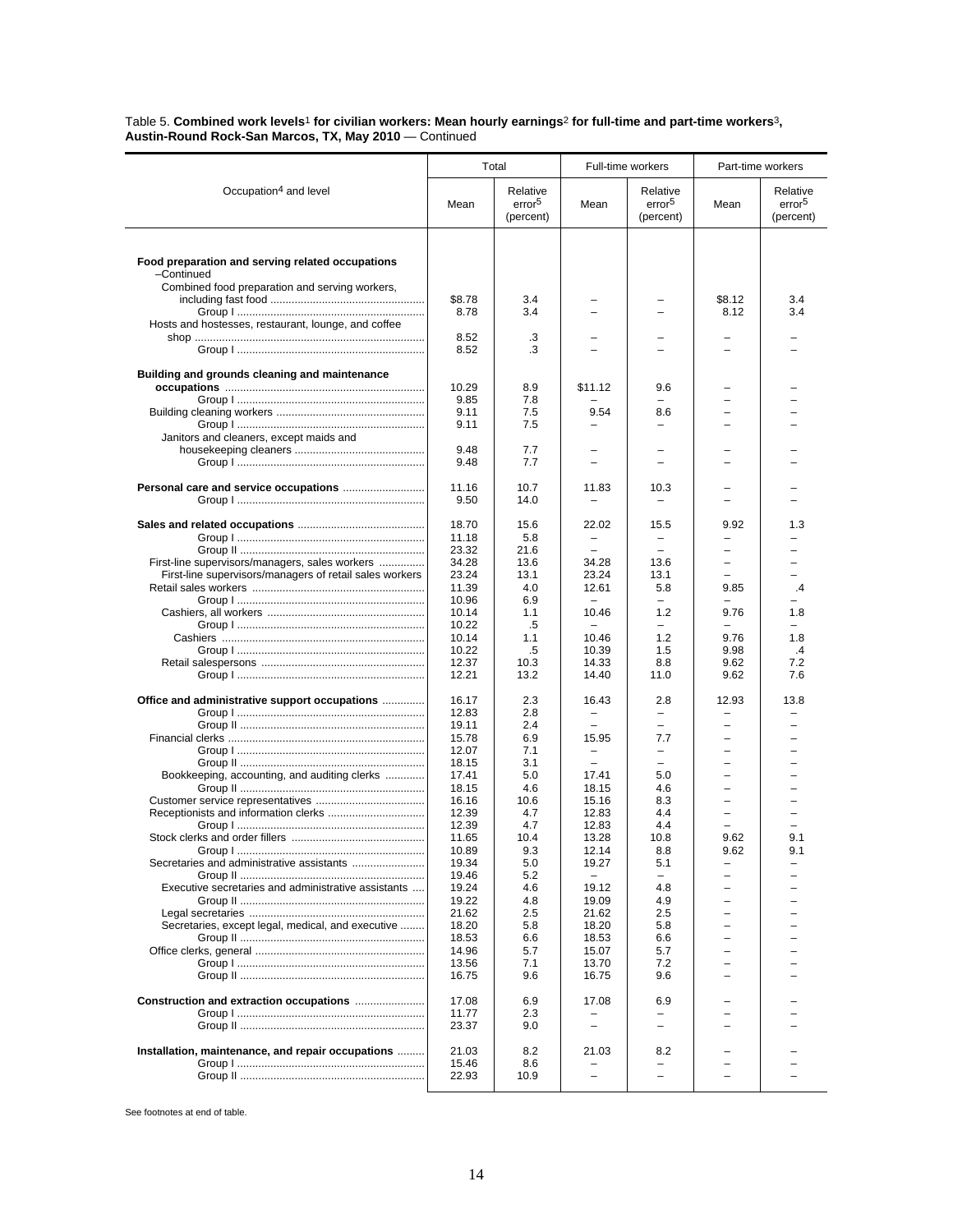Table 5. **Combined work levels**1 **for civilian workers: Mean hourly earnings**2 **for full-time and part-time workers**3**, Austin-Round Rock-San Marcos, TX, May 2010** — Continued

|                                                                 | Total          |                                             | Full-time workers |                                             |         | Part-time workers                           |
|-----------------------------------------------------------------|----------------|---------------------------------------------|-------------------|---------------------------------------------|---------|---------------------------------------------|
| Occupation <sup>4</sup> and level                               | Mean           | Relative<br>error <sup>5</sup><br>(percent) | Mean              | Relative<br>error <sup>5</sup><br>(percent) | Mean    | Relative<br>error <sup>5</sup><br>(percent) |
|                                                                 |                |                                             |                   |                                             |         |                                             |
| Installation, maintenance, and repair occupations<br>-Continued |                |                                             |                   |                                             |         |                                             |
| Industrial machinery installation, repair, and maintenance      | \$23.66        | 25.4                                        | \$23.66           | 25.4                                        |         |                                             |
|                                                                 | 17.59          | 12.1                                        | 17.59             | 12.1                                        |         |                                             |
|                                                                 | 18.58          | 13.3                                        |                   |                                             |         |                                             |
|                                                                 |                |                                             |                   |                                             |         |                                             |
|                                                                 | 12.27<br>10.69 | 5.2                                         | 12.27             | 5.2                                         |         |                                             |
|                                                                 | 20.11          | 9.6<br>3.1                                  |                   |                                             |         |                                             |
| Electrical, electronics, and electromechanical                  |                |                                             |                   |                                             |         |                                             |
|                                                                 | 9.85           | 5.6                                         | 9.85              | 5.6                                         |         |                                             |
| Butchers and other meat, poultry, and fish processing           |                |                                             |                   |                                             |         |                                             |
|                                                                 | 10.73          | 9.9                                         | 10.73             | 9.9                                         |         |                                             |
|                                                                 |                |                                             |                   |                                             |         |                                             |
| Transportation and material moving occupations                  | 10.97          | 6.4                                         | 11.16             | 7.1                                         | \$10.21 | 8.1                                         |
| Group   ………………………………………………………                                   | 10.92          | 7.4                                         |                   |                                             |         |                                             |
|                                                                 | 10.15          | 8.7                                         | 10.21             | 9.9                                         | 10.00   | 10.2                                        |
|                                                                 | 10.19          | 10.1                                        |                   |                                             |         |                                             |
| Laborers and freight, stock, and material movers,               |                |                                             |                   |                                             |         |                                             |
|                                                                 | 11.03          | 9.0                                         | 11.43             | 9.1                                         | 10.27   | 12.0                                        |
|                                                                 | 11.23          | 11.0                                        | 11.87             | 14.7                                        | 10.27   | 12.0                                        |

<sup>1</sup> Combined work levels simplify the presentation of work levels by combining<br>levels 1 through 15 into four broad groups. Group I combines levels 1-4, group II<br>combines levels 5-8, group III combines levels 9-12, and grou

levels 13-15. <sup>2</sup> Earnings are the straight-time hourly wages or salaries paid to employees. They include incentive pay, cost-of-living adjustments, and hazard pay. Excluded<br>are premium pay for overtime, vacations, holidays, nonproduction bonuses, and<br>tips. The mean is computed by totaling the pay of all workers a

number of workers, weighted by hours. See appendix A for more information.<br>3 Employees are classified as working either a full-time or a part-time<br>schedule based on the definition used by each establishment. Therefore, a<br>w

a 40-hour week is the minimum full-time schedule.<br>4 Workers are classified by occupation using the 2000 Standard

Occupational Classification (SOC) system. See appendix B for more information. <sup>5</sup> The relative standard error (RSE) is the standard error expressed as a  $\frac{5}{5}$ . The relative standard error (RSE) is the standard error expressed as a percent of the estimate. It can be used to calculate a "confidence interval" around a sample estimate. For more information about RSEs, see appendix A.

SOURCE: Bureau of Labor Statistics, National Compensation Survey.

NOTE: Dashes indicate that no data were reported or that data did not meet publication criteria. Overall occupational groups may include data for categories not shown separately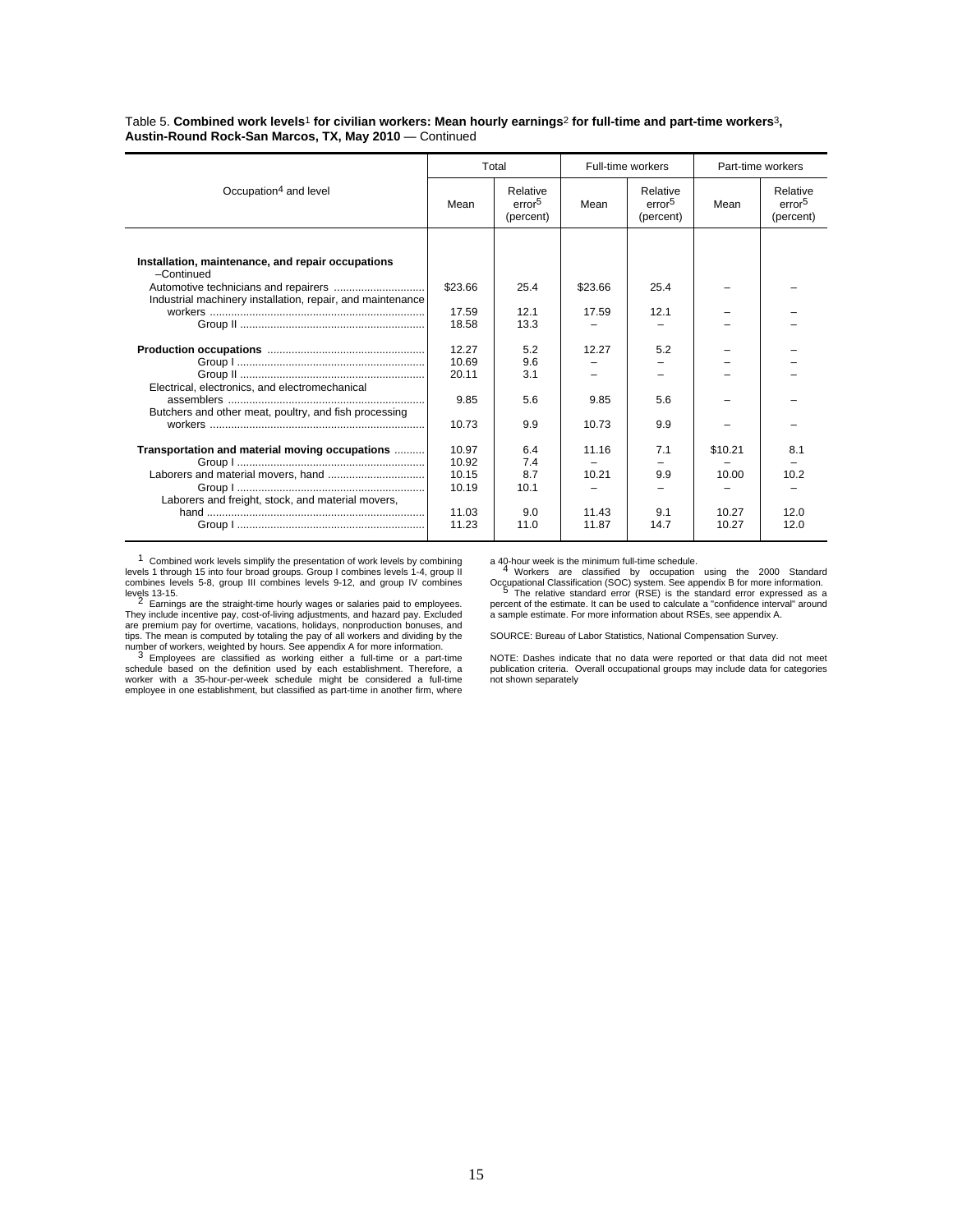| Table 6. Civilian workers: Hourly wage percentiles <sup>1</sup> , Austin-Round Rock-San Marcos, TX, May 2010 |  |  |  |  |  |
|--------------------------------------------------------------------------------------------------------------|--|--|--|--|--|
|--------------------------------------------------------------------------------------------------------------|--|--|--|--|--|

| Occupation <sup>2</sup>                                                                         | 10             | 25             | Median<br>50   | 75             | 90             |
|-------------------------------------------------------------------------------------------------|----------------|----------------|----------------|----------------|----------------|
|                                                                                                 | \$7.87         | \$11.00        | \$16.83        | \$27.31        | \$38.94        |
|                                                                                                 | 17.78          | 25.00          | 36.56          | 51.92          | 71.54          |
|                                                                                                 | 28.73          | 30.84          | 43.27          | 52.93          | 67.31          |
|                                                                                                 | 21.63          | 37.02          | 46.97          | 51.28          | 60.09          |
|                                                                                                 |                |                |                |                |                |
|                                                                                                 | 21.50          | 21.50          | 28.85          | 40.30          | 61.24          |
|                                                                                                 | 31.33          | 46.20          | 57.62          | 70.00          | 76.92          |
| Business and financial operations occupations<br>Human resources, training, and labor relations | 18.78          | 21.56          | 25.83          | 30.59          | 35.40          |
|                                                                                                 | 18.81          | 21.46          | 25.83          | 29.23          | 30.15          |
|                                                                                                 | 21.25          | 24.31          | 28.42          | 30.73          | 39.28          |
|                                                                                                 | 21.65          | 23.38          | 29.33          | 33.56          | 35.50          |
| Computer and mathematical science occupations                                                   |                |                |                | 45.67          | 52.93          |
|                                                                                                 | 20.31          | 27.75          | 35.51          |                |                |
|                                                                                                 | 33.65          | 40.01          | 48.89          | 51.03          | 54.78          |
| Computer software engineers, applications                                                       | 38.94          | 42.00          | 48.89          | 49.77          | 51.44          |
| Computer software engineers, systems software                                                   | 32.69          | 34.62          | 40.56          | 54.17          | 66.01          |
|                                                                                                 | 15.00          | 16.31          | 18.44          | 27.82          | 44.71          |
|                                                                                                 | 24.19          | 29.02          | 33.95          | 46.60          | 53.25          |
| Network and computer systems administrators                                                     | 16.00          | 24.86          | 29.05          | 35.64          | 43.32          |
| Architecture and engineering occupations                                                        | 18.71          | 20.81          | 26.20          | 41.08          | 52.35          |
|                                                                                                 | 28.37          | 36.71          | 42.09          | 51.88          | 60.32          |
|                                                                                                 | 35.09          | 37.86          | 45.24          | 52.88          | 67.68          |
|                                                                                                 |                |                |                |                | 54.03          |
|                                                                                                 | 25.51          | 25.51          | 41.08          | 45.15          |                |
| Electronics engineers, except computer                                                          | 40.62          | 41.08          | 42.06          | 43.27          | 49.04          |
|                                                                                                 | 16.92          | 17.84          | 20.81          | 23.12          | 28.61          |
| Electrical and electronic engineering technicians                                               | 16.92          | 17.83          | 20.81          | 24.32          | 28.61          |
| Life, physical, and social science occupations                                                  | 17.31          | 17.31          | 24.36          | 25.47          | 33.36          |
| Community and social services occupations                                                       | 7.25           | 10.35          | 17.37          | 21.71          | 24.45          |
| Miscellaneous community and social service specialists                                          | 7.25           | 9.56           | 10.35          | 21.40          | 22.22          |
|                                                                                                 | 22.78          | 28.61          | 31.75          | 41.19          | 76.73          |
|                                                                                                 | 30.25          | 30.25          | 38.77          | 59.13          | 101.16         |
|                                                                                                 | 15.85          | 19.90          | 25.96          | 28.61          | 34.21          |
| Education, training, and library occupations                                                    | 11.00<br>15.44 | 16.42<br>16.42 | 28.69<br>52.06 | 33.54<br>62.31 | 43.22<br>69.48 |
| Primary, secondary, and special education school                                                |                |                |                |                |                |
|                                                                                                 | 12.60          | 28.16          | 29.72          | 33.37          | 37.36          |
|                                                                                                 | 27.75          | 28.49          | 30.20          | 33.55          | 37.12          |
| Elementary school teachers, except special                                                      | 27.72          | 28.36          | 30.13          | 33.11          | 37.26          |
| Middle school teachers, except special and                                                      |                |                |                |                |                |
|                                                                                                 | 28.11          | 28.49          | 30.30          | 34.31          | 37.08          |
|                                                                                                 | 27.47          | 28.74          | 31.02          | 35.82          | 39.27          |
| Arts, design, entertainment, sports, and media                                                  |                |                |                |                |                |
|                                                                                                 | 10.34          | 14.00          | 18.03          | 26.45          | 39.90          |
|                                                                                                 | 10.82          | 12.00          | 14.00          | 16.83          | 22.80          |
|                                                                                                 | 15.01<br>15.01 | 16.61<br>15.01 | 21.52<br>21.52 | 29.09<br>22.25 | 39.90<br>29.09 |
|                                                                                                 |                |                |                |                |                |
| Healthcare practitioner and technical occupations                                               | 14.25          | 19.43          | 26.79          | 32.17          | 39.00          |
|                                                                                                 | 23.77          | 25.59          | 28.57          | 32.17          | 33.66          |
| Health diagnosing and treating practitioner support                                             | 12.37          | 14.00          | 15.43          | 18.00          | 19.00          |
|                                                                                                 | 6.51           | 7.25           | 7.49           | 12.29          | 17.66          |
|                                                                                                 | 6.51           | 7.25           | 7.25           | 10.10          | 12.00          |
| Nursing, psychiatric, and home health aides                                                     |                |                |                |                |                |
|                                                                                                 | 6.51           | 6.51           | 7.25           | 7.49           | 8.64           |
| Nursing aides, orderlies, and attendants                                                        | 10.43          | 11.11          | 12.31          | 13.04          | 14.48          |
| Miscellaneous healthcare support occupations                                                    | 12.22          | 15.38          | 17.66          | 20.50          | 21.50          |
|                                                                                                 | 9.75           | 10.75          | 18.86          | 30.28          | 35.31          |
| Food preparation and serving related occupations                                                | 2.28           | 7.20           | 8.00           | 10.81          | 12.48          |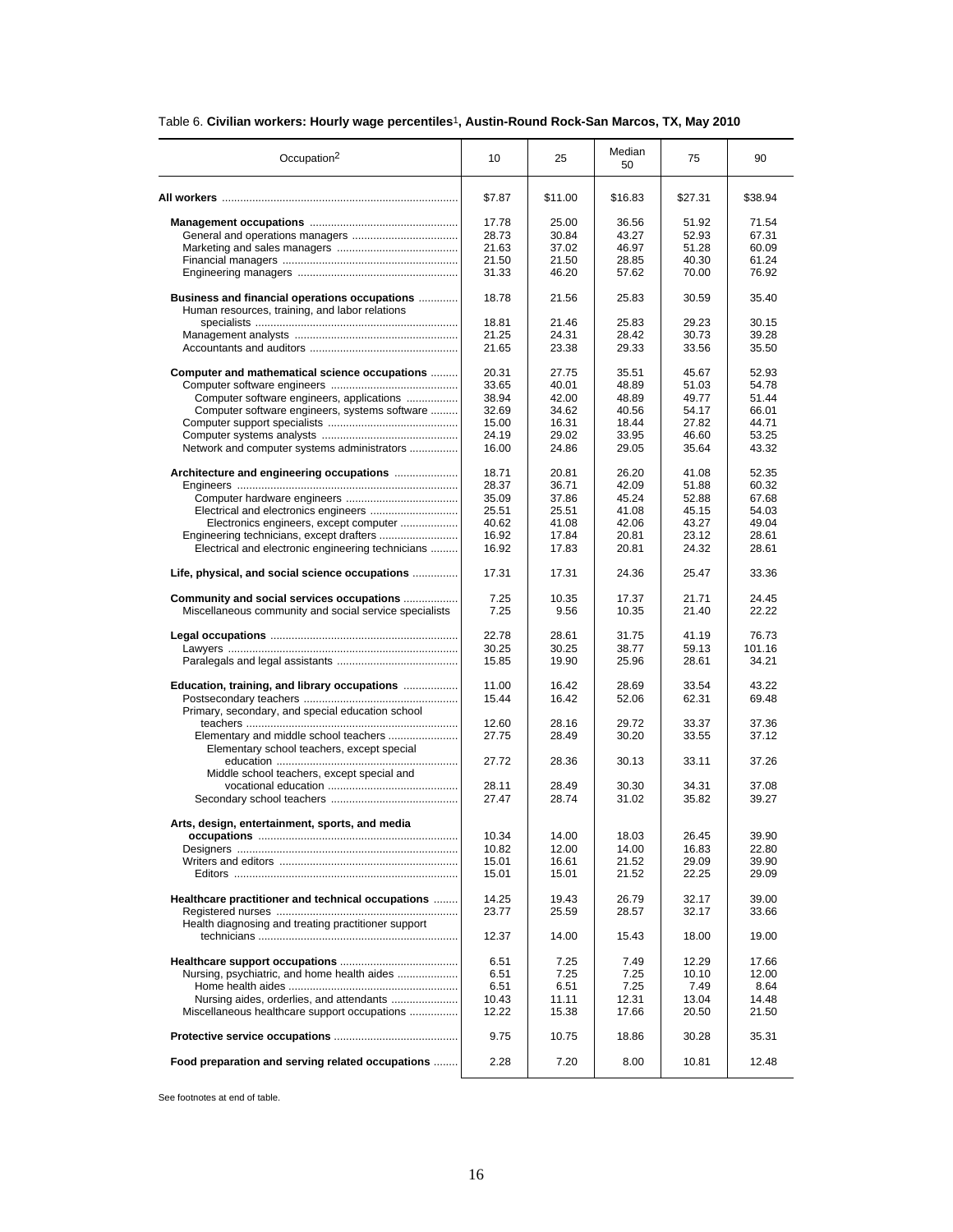### Table 6. **Civilian workers: Hourly wage percentiles**1**, Austin-Round Rock-San Marcos, TX, May 2010** — Continued

| Occupation <sup>2</sup>                                             | 10      | 25      | Median<br>50 | 75      | 90      |
|---------------------------------------------------------------------|---------|---------|--------------|---------|---------|
|                                                                     |         |         |              |         |         |
| Food preparation and serving related occupations                    |         |         |              |         |         |
| -Continued<br>First-line supervisors/managers, food preparation and |         |         |              |         |         |
|                                                                     | \$11.00 | \$11.00 | \$18.75      | \$23.25 | \$26.71 |
| First-line supervisors/managers of food preparation                 |         |         |              |         |         |
|                                                                     | 11.00   | 11.00   | 18.75        | 23.25   | 26.71   |
|                                                                     | 8.00    | 9.00    | 10.47        | 12.00   | 12.98   |
|                                                                     | 2.13    | 2.15    | 2.39         | 3.50    | 7.25    |
|                                                                     | 2.13    | 2.13    | 2.39         | 3.50    | 3.50    |
| Dining room and cafeteria attendants and bartender                  |         |         |              |         |         |
|                                                                     | 6.50    | 7.25    | 8.75         | 9.81    | 10.83   |
|                                                                     | 7.20    | 7.25    | 7.87         | 9.35    | 11.26   |
| Combined food preparation and serving workers,                      |         |         |              |         |         |
|                                                                     | 7.20    | 7.25    | 7.87         | 9.40    | 11.26   |
| Hosts and hostesses, restaurant, lounge, and coffee                 |         |         |              |         |         |
|                                                                     | 7.60    | 7.60    | 8.50         | 9.50    | 9.50    |
| Building and grounds cleaning and maintenance                       |         |         |              |         |         |
|                                                                     | 7.25    | 8.00    | 10.13        | 12.00   | 14.46   |
|                                                                     | 7.25    | 7.25    | 8.50         | 10.78   | 11.10   |
| Janitors and cleaners, except maids and                             |         |         |              |         |         |
|                                                                     | 7.25    | 7.25    | 10.13        | 11.00   | 11.34   |
|                                                                     | 7.25    | 7.62    | 13.00        | 13.00   | 14.09   |
|                                                                     | 8.10    | 9.83    | 13.00        | 21.50   | 37.21   |
| First-line supervisors/managers, sales workers                      | 13.00   | 17.06   | 32.50        | 40.77   | 65.49   |
| First-line supervisors/managers of retail sales workers             | 13.00   | 14.42   | 21.50        | 32.50   | 32.50   |
|                                                                     | 7.75    | 9.00    | 10.25        | 13.62   | 17.43   |
|                                                                     | 7.50    | 8.00    | 9.70         | 11.26   | 13.62   |
|                                                                     | 7.50    | 8.00    | 9.70         | 11.26   | 13.62   |
|                                                                     | 8.50    | 9.71    | 11.19        | 15.39   | 17.95   |
| Office and administrative support occupations                       | 10.74   | 12.29   | 15.66        | 19.23   | 23.24   |
|                                                                     | 10.70   | 12.32   | 16.00        | 18.57   | 20.78   |
| Bookkeeping, accounting, and auditing clerks                        | 13.85   | 14.71   | 16.96        | 19.42   | 22.00   |
|                                                                     | 11.00   | 11.75   | 15.61        | 18.05   | 23.26   |
|                                                                     | 9.50    | 11.00   | 11.46        | 14.42   | 16.00   |
|                                                                     | 8.50    | 8.99    | 10.63        | 13.20   | 18.00   |
|                                                                     | 13.44   | 15.66   | 18.18        | 22.50   | 26.27   |
| Executive secretaries and administrative assistants                 | 14.27   | 16.10   | 18.06        | 22.50   | 24.23   |
|                                                                     | 12.97   | 12.97   | 24.04        | 28.13   | 30.29   |
| Secretaries, except legal, medical, and executive                   | 15.66   | 15.66   | 17.18        | 20.85   | 22.69   |
|                                                                     | 11.00   | 11.49   | 13.65        | 17.38   | 21.00   |
|                                                                     | 10.00   | 11.88   | 16.50        | 22.00   | 26.25   |
| Installation, maintenance, and repair occupations                   | 13.24   | 15.00   | 19.50        | 23.70   | 29.81   |
|                                                                     | 13.05   | 13.55   | 21.97        | 41.00   | 41.85   |
| Industrial machinery installation, repair, and maintenance          |         |         |              |         |         |
|                                                                     | 12.50   | 14.33   | 15.00        | 19.74   | 27.62   |
|                                                                     | 7.25    | 8.50    | 10.50        | 15.00   | 19.59   |
| Electrical, electronics, and electromechanical                      |         |         |              |         |         |
|                                                                     | 8.00    | 8.40    | 9.70         | 10.45   | 12.45   |
| Butchers and other meat, poultry, and fish processing               |         |         |              |         |         |
|                                                                     | 7.25    | 8.25    | 8.75         | 13.60   | 16.44   |
| Transportation and material moving occupations                      | 7.25    | 9.00    | 11.00        | 12.38   | 14.12   |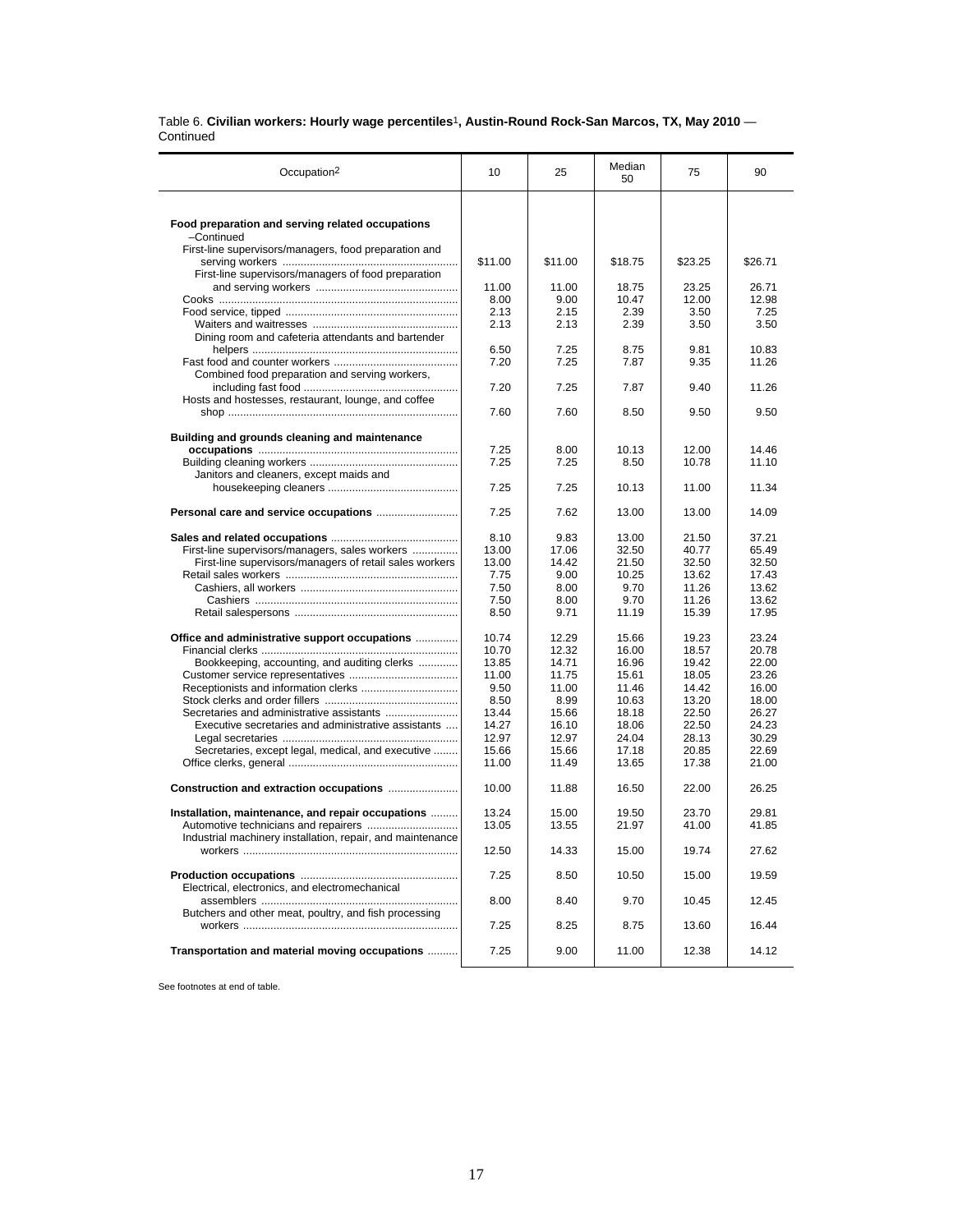|           | Table 6. Civilian workers: Hourly wage percentiles <sup>1</sup> , Austin-Round Rock-San Marcos, TX, May 2010 - |  |  |  |
|-----------|----------------------------------------------------------------------------------------------------------------|--|--|--|
| Continued |                                                                                                                |  |  |  |

| Occupation <sup>2</sup>                                                                                                   | 10             | 25             | Median<br>50    | 75               | 90               |
|---------------------------------------------------------------------------------------------------------------------------|----------------|----------------|-----------------|------------------|------------------|
| Transportation and material moving occupations<br>-Continued<br>Laborers and freight, stock, and material movers,<br>hand | \$7.25<br>7.50 | \$7.50<br>9.00 | \$9.25<br>10.00 | \$11.07<br>12.00 | \$13.04<br>18.77 |

1 Percentiles designate position in the earnings distribution and are calculated from individual-worker earnings and the hours they are scheduled to work. At the 50th percentile, the median, half of the hours are paid the same as or more than the rate shown, and half are paid the<br>same as or less than the rate shown. At the 25th percentile, one-fourth<br>of the hours are paid the same as or less than the rate shown. At the<br>75th per shown. The 10th and 90th percentiles follow the same logic. Hourly wages are the straight-time wages or salaries paid to employees. They include incentive pay, cost-of-living adjustments, and hazard pay. Excluded are premium pay for overtime, vacations, and holidays;

nonproduction bonuses; and tips. <sup>2</sup> Workers are classified by occupation using the 2000 Standard Occupational Classification (SOC) system. See appendix B for more information.

SOURCE: Bureau of Labor Statistics, National Compensation Survey.

NOTE: Dashes indicate that no data were reported or that data did not meet publication criteria. Overall occupational groups may include data for categories not shown separately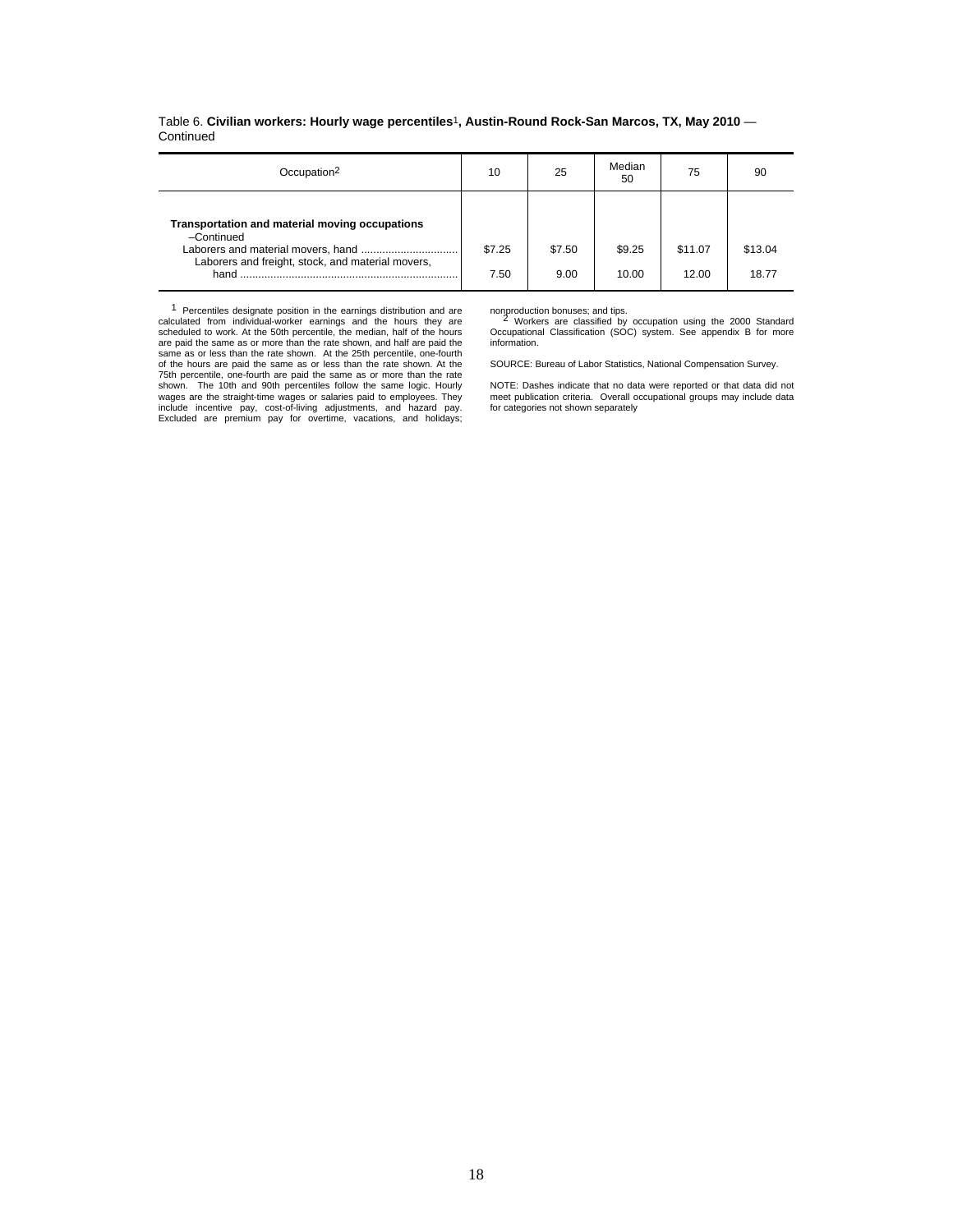| Occupation <sup>2</sup>                                                                                   | 10     | 25      | Median<br>50 | 75      | 90      |
|-----------------------------------------------------------------------------------------------------------|--------|---------|--------------|---------|---------|
|                                                                                                           | \$7.35 | \$10.10 | \$15.06      | \$24.86 | \$38.56 |
|                                                                                                           | 14.44  | 23.08   | 33.30        | 51.92   | 67.31   |
|                                                                                                           | 28.73  | 43.27   | 43.27        | 52.93   | 67.31   |
|                                                                                                           | 21.63  | 37.02   | 46.97        | 51.28   | 60.09   |
|                                                                                                           | 21.50  | 21.50   | 28.36        | 52.22   | 61.24   |
|                                                                                                           | 31.33  | 46.20   | 57.62        | 70.00   | 76.92   |
| Business and financial operations occupations<br>Human resources, training, and labor relations           | 18.75  | 21.65   | 27.68        | 33.37   | 39.28   |
|                                                                                                           | 15.17  | 25.48   | 26.30        | 31.27   | 32.38   |
|                                                                                                           | 21.65  | 25.50   | 30.99        | 34.62   | 36.01   |
| Computer and mathematical science occupations                                                             | 24.86  | 31.54   | 40.56        | 49.04   | 54.17   |
|                                                                                                           | 33.26  | 39.45   | 45.67        | 51.03   | 56.47   |
| Computer software engineers, systems software                                                             | 32.69  | 34.62   | 40.56        | 54.17   | 66.01   |
| Architecture and engineering occupations                                                                  | 18.71  | 20.81   | 25.51        | 39.93   | 53.23   |
|                                                                                                           | 25.51  | 35.96   | 44.04        | 53.48   | 64.15   |
|                                                                                                           | 35.09  | 37.86   | 45.24        | 52.88   | 67.68   |
|                                                                                                           | 25.51  | 25.51   | 40.62        | 54.03   | 64.57   |
|                                                                                                           | 16.92  | 17.84   | 20.81        | 23.57   | 28.61   |
| Electrical and electronic engineering technicians                                                         | 16.92  | 17.83   | 20.81        | 24.32   | 28.61   |
|                                                                                                           | 22.78  | 28.37   | 30.25        | 54.52   | 90.87   |
| Arts, design, entertainment, sports, and media                                                            |        |         |              |         |         |
|                                                                                                           | 10.34  | 14.00   | 17.25        | 26.45   | 39.90   |
|                                                                                                           | 10.82  | 12.00   | 14.00        | 16.83   | 22.80   |
|                                                                                                           | 15.01  | 16.61   | 21.52        | 29.09   | 39.90   |
|                                                                                                           | 15.01  | 15.01   | 21.52        | 22.25   | 29.09   |
| Healthcare practitioner and technical occupations                                                         | 15.00  | 19.00   | 27.84        | 33.66   | 39.46   |
|                                                                                                           | 25.00  | 26.87   | 32.17        | 32.89   | 33.66   |
| Health diagnosing and treating practitioner support                                                       | 12.00  | 13.93   | 16.00        | 18.00   | 19.00   |
|                                                                                                           |        |         |              |         |         |
|                                                                                                           | 6.51   | 7.25    | 7.25         | 11.91   | 18.00   |
| Nursing, psychiatric, and home health aides                                                               | 6.51   | 6.51    | 7.25         | 7.49    | 11.11   |
|                                                                                                           | 6.51   | 6.51    | 7.25         | 7.25    | 7.49    |
|                                                                                                           | 10.50  | 11.18   | 11.91        | 13.26   | 13.26   |
| Miscellaneous healthcare support occupations                                                              | 12.22  | 15.38   | 17.66        | 20.50   | 21.50   |
| Food preparation and serving related occupations<br>First-line supervisors/managers, food preparation and | 2.28   | 7.20    | 8.00         | 10.47   | 12.24   |
| First-line supervisors/managers of food preparation                                                       | 11.00  | 11.00   | 18.75        | 23.25   | 26.71   |
|                                                                                                           | 11.00  | 11.00   | 18.75        | 23.25   | 26.71   |
|                                                                                                           | 8.00   | 8.65    | 10.47        | 11.50   | 12.00   |
|                                                                                                           | 2.13   | 2.15    | 2.39         | 3.50    | 7.25    |
|                                                                                                           | 2.13   | 2.13    | 2.39         | 3.50    | 3.50    |
| Dining room and cafeteria attendants and bartender                                                        |        |         |              |         |         |
|                                                                                                           | 6.50   | 7.25    | 8.75         | 9.81    | 10.83   |
|                                                                                                           | 7.20   | 7.25    | 7.87         | 9.35    | 11.26   |
| Combined food preparation and serving workers,                                                            |        |         |              |         |         |
| Hosts and hostesses, restaurant, lounge, and coffee                                                       | 7.20   | 7.25    | 7.87         | 9.40    | 11.26   |
|                                                                                                           | 7.60   | 7.60    | 8.50         | 9.50    | 9.50    |
| Building and grounds cleaning and maintenance                                                             |        |         |              |         |         |
|                                                                                                           | 7.25   | 7.25    | 8.50         | 11.00   | 12.73   |
|                                                                                                           | 7.25   | 7.25    | 8.00         | 9.00    | 11.00   |
| Janitors and cleaners, except maids and                                                                   |        |         |              |         |         |
|                                                                                                           | 7.25   | 7.25    | 8.50         | 11.00   | 11.00   |
|                                                                                                           | 7.25   | 7.62    | 12.01        | 13.00   | 13.00   |
|                                                                                                           | 8.10   | 9.83    | 13.00        | 21.50   | 37.21   |
| First-line supervisors/managers, sales workers                                                            | 13.00  | 17.06   | 32.50        | 40.77   | 65.49   |
| First-line supervisors/managers of retail sales workers                                                   | 13.00  | 14.42   | 21.50        | 32.50   | 32.50   |
|                                                                                                           |        |         |              |         |         |

### Table 7. **Private industry workers: Hourly wage percentiles**1**, Austin-Round Rock-San Marcos, TX, May 2010**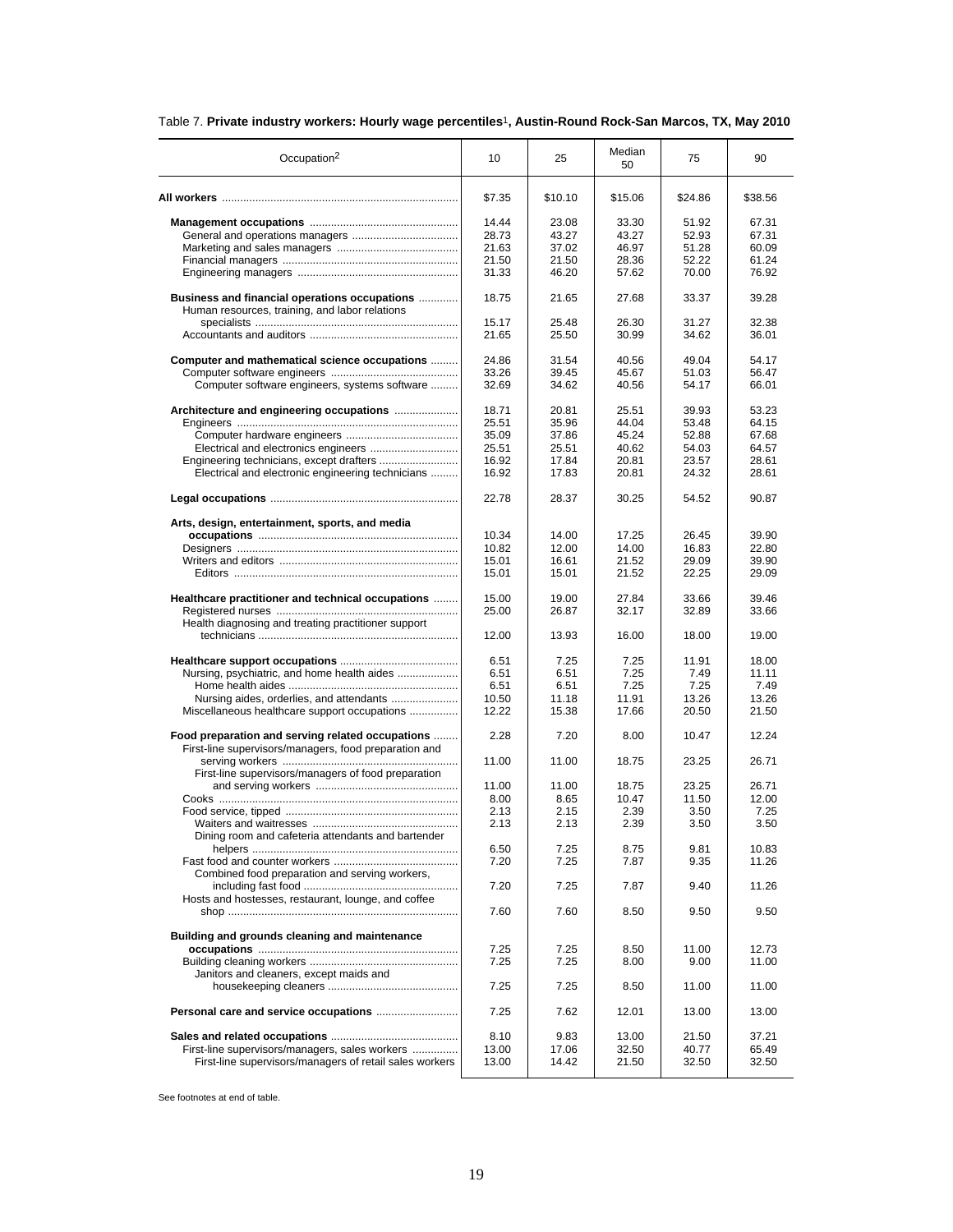#### Table 7. **Private industry workers: Hourly wage percentiles**1**, Austin-Round Rock-San Marcos, TX, May 2010** — Continued  $\overline{a}$

| Occupation <sup>2</sup>                               | 10     | 25     | Median<br>50 | 75      | 90      |
|-------------------------------------------------------|--------|--------|--------------|---------|---------|
|                                                       |        |        |              |         |         |
| Sales and related occupations -Continued              |        |        |              |         |         |
|                                                       | \$7.75 | \$9.00 | \$10.25      | \$13.62 | \$17.43 |
|                                                       | 7.50   | 8.00   | 9.70         | 11.26   | 13.62   |
|                                                       | 7.50   | 8.00   | 9.70         | 11.26   | 13.62   |
|                                                       | 8.50   | 9.71   | 11.19        | 15.39   | 17.95   |
| Office and administrative support occupations         | 10.56  | 12.18  | 15.65        | 19.23   | 23.26   |
|                                                       | 10.70  | 12.25  | 15.00        | 18.20   | 20.36   |
| Bookkeeping, accounting, and auditing clerks          | 13.85  | 14.00  | 16.54        | 19.23   | 20.40   |
|                                                       | 11.00  | 11.75  | 15.61        | 18.05   | 23.26   |
|                                                       | 9.50   | 11.00  | 11.46        | 14.42   | 16.00   |
|                                                       | 8.50   | 8.99   | 10.63        | 13.20   | 18.00   |
|                                                       | 14.25  | 15.66  | 20.47        | 24.04   | 28.13   |
| Executive secretaries and administrative assistants   | 15.50  | 17.00  | 20.68        | 23.08   | 25.74   |
| Secretaries, except legal, medical, and executive     | 15.66  | 15.66  | 18.31        | 21.60   | 23.75   |
|                                                       | 11.00  | 12.60  | 16.00        | 20.77   | 23.08   |
|                                                       | 10.00  | 11.50  | 16.61        | 22.00   | 26.25   |
| Installation, maintenance, and repair occupations     | 13.05  | 15.00  | 19.74        | 23.00   | 41.00   |
|                                                       | 13.05  | 13.55  | 21.97        | 41.00   | 41.85   |
| Electrical, electronics, and electromechanical        | 7.25   | 8.50   | 10.50        | 15.00   | 19.59   |
|                                                       | 8.00   | 8.40   | 9.70         | 10.45   | 12.45   |
| Butchers and other meat, poultry, and fish processing | 7.25   | 8.25   | 8.75         | 13.60   | 16.44   |
| Transportation and material moving occupations        | 7.25   | 9.00   | 11.00        | 12.25   | 14 12   |
| Laborers and freight, stock, and material movers,     | 7.25   | 7.50   | 9.25         | 11.07   | 13.04   |
|                                                       | 7.50   | 9.00   | 10.00        | 12.00   | 18.77   |

1 Percentiles designate position in the earnings distribution and are calculated from individual-worker earnings and the hours they are scheduled to work. At the 50th percentile, the median, half of the hours are paid the same as or more than the rate shown, and half are paid the same as or less than the rate shown. At the 25th percentile, one-fourth<br>of the hours are paid the same as or less than the rate shown. At the<br>75th percentile, one-fourth are paid the same as or more than the rate<br>shown. Th wages are the straight-time wages or salaries paid to employees. They include incentive pay, cost-of-living adjustments, and hazard pay. Excluded are premium pay for overtime, vacations, and holidays;

nonproduction bonuses; and tips.<br><sup>2</sup> Workers are classified by occupation using the 2000 Standard<br>Occupational Classification (SOC) system. See appendix B for more information.

SOURCE: Bureau of Labor Statistics, National Compensation Survey.

NOTE: Dashes indicate that no data were reported or that data did not meet publication criteria. Overall occupational groups may include data for categories not shown separately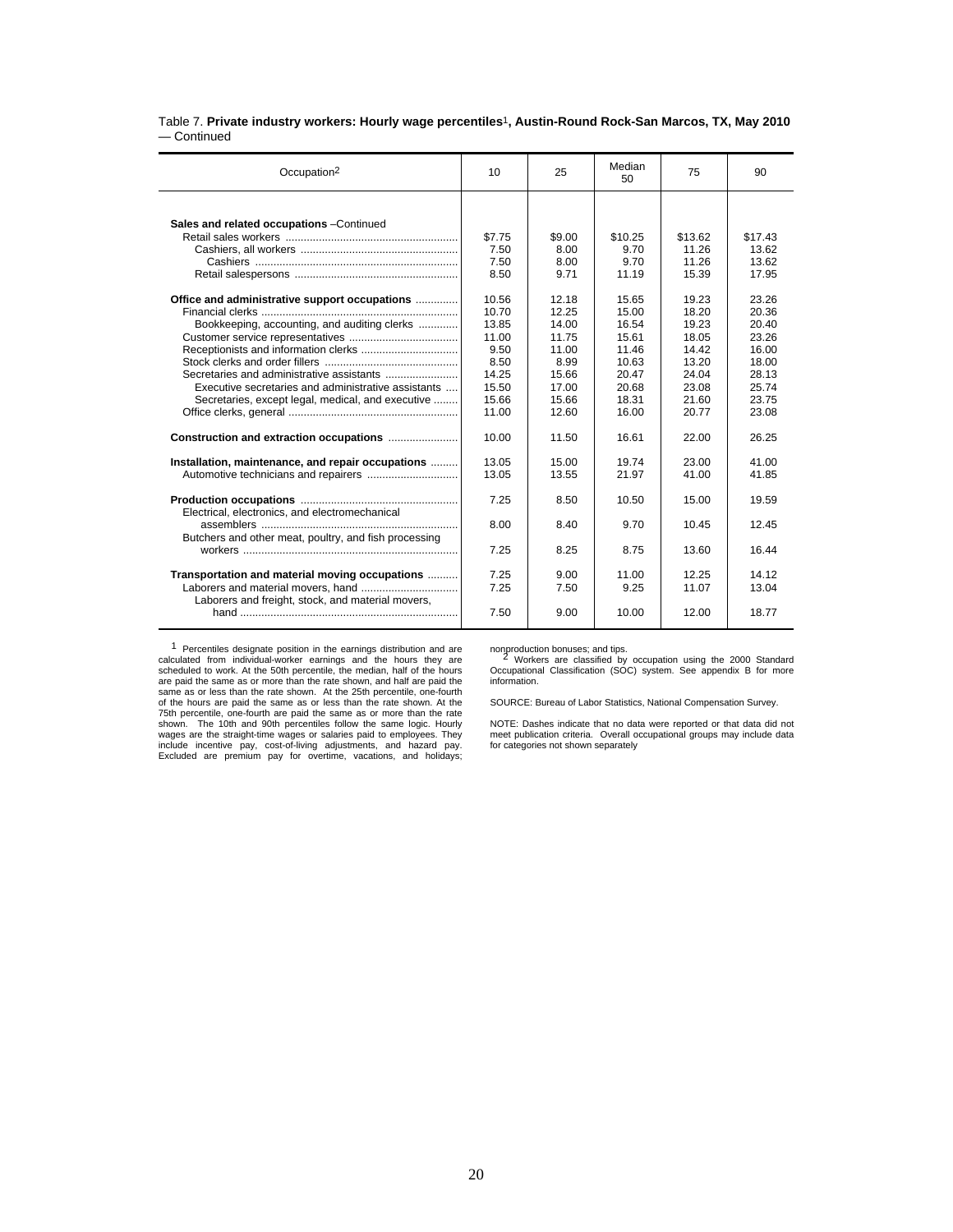| Occupation <sup>2</sup>                                                                              | 10                               | 25                               | Median<br>50                     | 75                               | 90                               |
|------------------------------------------------------------------------------------------------------|----------------------------------|----------------------------------|----------------------------------|----------------------------------|----------------------------------|
|                                                                                                      | \$12.20                          | \$15.97                          | \$22.89                          | \$30.28                          | \$39.29                          |
|                                                                                                      | 25.96                            | 31.93                            | 39.45                            | 49.67                            | 116.52                           |
| Business and financial operations occupations                                                        | 19.15                            | 21.00                            | 24.22                            | 28.85                            | 32.13                            |
| Computer and mathematical science occupations                                                        | 17.23                            | 23.08                            | 28.63                            | 34.51                            | 48.89                            |
| Life, physical, and social science occupations                                                       | 11.55                            | 17.31                            | 17.31                            | 24.09                            | 26.28                            |
| Community and social services occupations                                                            | 16.25                            | 17.37                            | 20.48                            | 22.24                            | 25.83                            |
|                                                                                                      | 29.80<br>29.81                   | 31.30<br>31.30                   | 33.66<br>33.66                   | 36.84<br>36.41                   | 40.87<br>40.71                   |
| Education, training, and library occupations<br>Primary, secondary, and special education school     | 12.00<br>15.44<br>26.91          | 23.73<br>16.42<br>28.29          | 29.04<br>52.06<br>29.90          | 34.09<br>62.31<br>33.42          | 45.01<br>69.48<br>37.58          |
| Elementary and middle school teachers<br>Elementary school teachers, except special                  | 27.74                            | 28.36                            | 30.04                            | 33.42                            | 37.08                            |
|                                                                                                      | 27.69                            | 28.36                            | 30.04                            | 33.17                            | 37.29                            |
| Healthcare practitioner and technical occupations                                                    | 14.25                            | 19.43                            | 24.74                            | 28.25                            | 33.30                            |
|                                                                                                      | 9.98                             | 10.10                            | 10.43                            | 12.43                            | 15.54                            |
|                                                                                                      | 17.06                            | 22.79                            | 28.85                            | 33.46                            | 37.79                            |
| Office and administrative support occupations<br>Executive secretaries and administrative assistants | 11.49<br>13.44<br>13.32<br>11.49 | 12.59<br>15.91<br>15.81<br>11.49 | 16.05<br>17.63<br>17.32<br>12.76 | 18.82<br>20.53<br>20.77<br>13.57 | 22.75<br>22.95<br>23.66<br>15.66 |

### Table 8. **State and local government workers: Hourly wage percentiles**1**, Austin-Round Rock-San Marcos, TX, May 2010**

1 Percentiles designate position in the earnings distribution and are calculated from individual-worker earnings and the hours they are scheduled to work. At the 50th percentile, the median, half of the hours are paid the same as or more than the rate shown, and half are paid the same as or less than the rate shown. At the 25th percentile, one-fourth<br>of the hours are paid the same as or less than the rate shown. At the<br>75th percentile, one-fourth are paid the same as or more than the rate<br>shown. Th wages are the straight-time wages or salaries paid to employees. They include incentive pay, cost-of-living adjustments, and hazard pay. Excluded are premium pay for overtime, vacations, and holidays;

nonproduction bonuses; and tips.<br><sup>2</sup> Workers are classified by occupation using the 2000 Standard<br>Occupational Classification (SOC) system. See appendix B for more information.

SOURCE: Bureau of Labor Statistics, National Compensation Survey.

NOTE: Dashes indicate that no data were reported or that data did not meet publication criteria. Overall occupational groups may include data for categories not shown separately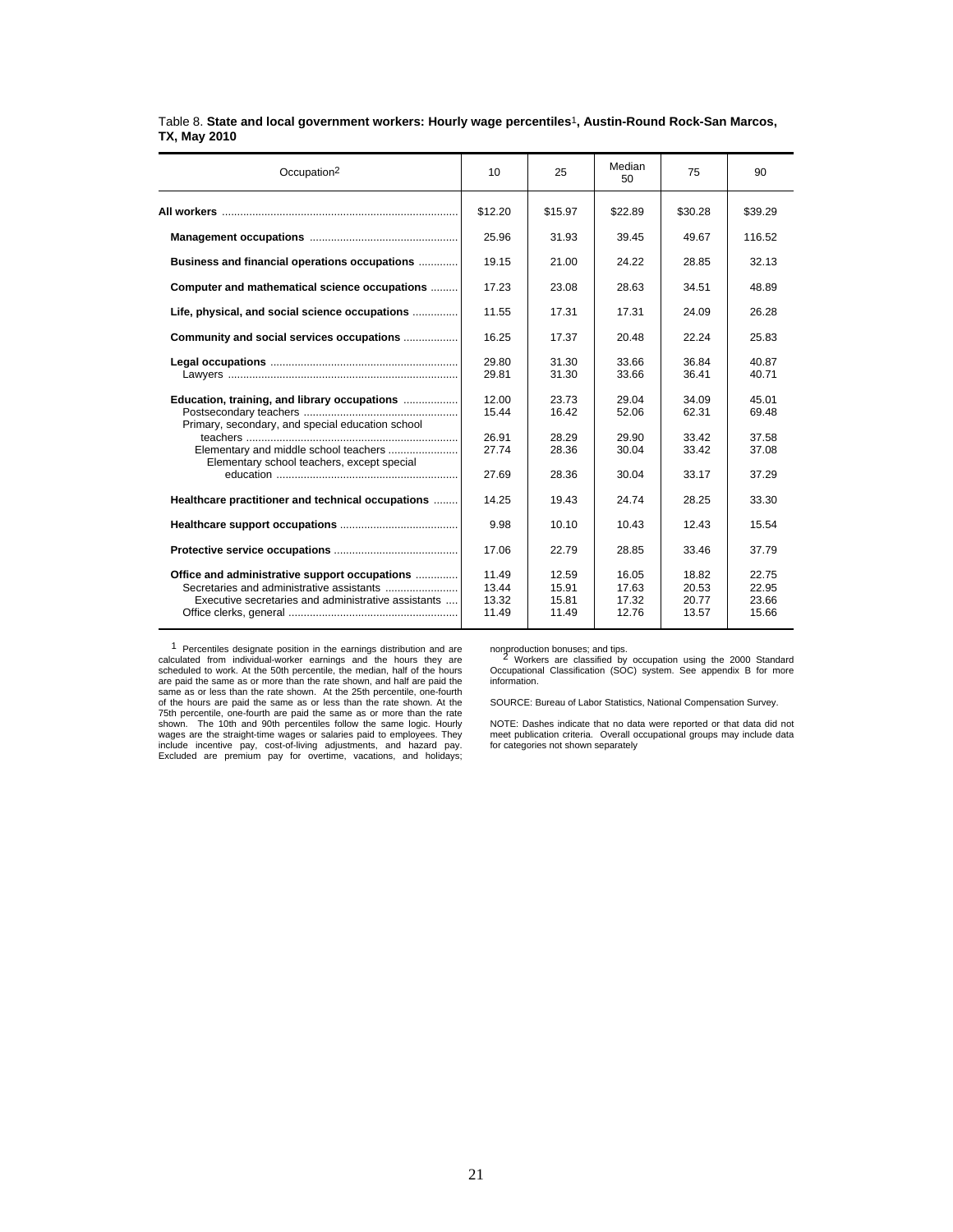### Table 9. **Full-time**1 **civilian workers: Hourly wage percentiles**2**, Austin-Round Rock-San Marcos, TX, May 2010**

|                                                                                                     | Full-time workers |                |                |                |                |  |  |
|-----------------------------------------------------------------------------------------------------|-------------------|----------------|----------------|----------------|----------------|--|--|
| Occupation <sup>3</sup>                                                                             | 10                | 25             | Median<br>50   | 75             | 90             |  |  |
|                                                                                                     | \$9.36            | \$12.20        | \$18.29        | \$28.54        | \$40.77        |  |  |
|                                                                                                     | 17.78             | 25.00          | 36.56          | 51.92          | 71.54          |  |  |
|                                                                                                     | 28.73             | 30.84          | 43.27          | 52.93          | 67.31          |  |  |
|                                                                                                     | 21.63             | 37.02          | 46.97          | 51.28          | 60.09          |  |  |
|                                                                                                     | 21.50             | 21.50          | 28.85          | 40.30          | 61.24          |  |  |
|                                                                                                     | 31.33             | 46.20          | 57.62          | 70.00          | 76.92          |  |  |
| Business and financial operations occupations<br>Human resources, training, and labor relations     | 18.78             | 21.56          | 25.83          | 30.59          | 35.40          |  |  |
|                                                                                                     | 18.81             | 21.46          | 25.83          | 29.23          | 30.15          |  |  |
|                                                                                                     | 21.25             | 24.31          | 28.42          | 30.73          | 39.28          |  |  |
|                                                                                                     | 21.65             | 23.38          | 29.33          | 33.56          | 35.50          |  |  |
| Computer and mathematical science occupations                                                       | 21.58             | 27.75          | 35.51          | 45.23          | 51.93          |  |  |
|                                                                                                     | 33.65             | 40.01          | 48.89          | 51.03          | 54.78          |  |  |
| Computer software engineers, applications                                                           | 38.94             | 42.00          | 48.89          | 49.77          | 51.44          |  |  |
| Computer software engineers, systems software                                                       | 32.69             | 34.62          | 40.56          | 54.17          | 66.01          |  |  |
|                                                                                                     | 15.00             | 16.31          | 18.44          | 27.82          | 44.71          |  |  |
|                                                                                                     | 24.19             | 29.02          | 33.95          | 46.60          | 53.25          |  |  |
| Network and computer systems administrators                                                         | 24.86             | 24.86          | 29.05          | 43.32          | 43.32          |  |  |
| Architecture and engineering occupations                                                            | 18.71             | 20.81          | 25.51          | 41.08          | 51.35          |  |  |
|                                                                                                     | 28.22             | 36.71          | 42.06          | 51.00          | 61.30          |  |  |
|                                                                                                     | 35.09             | 37.86          | 45.24          | 52.88          | 67.68          |  |  |
|                                                                                                     | 25.51             | 25.51          | 41.08          | 45.15          | 54.03          |  |  |
| Electronics engineers, except computer                                                              | 40.62             | 41.08          | 42.06          | 43.27          | 49.04          |  |  |
|                                                                                                     | 16.92             | 17.84          | 20.81          | 23.12          | 28.61          |  |  |
| Electrical and electronic engineering technicians                                                   | 16.92             | 17.83          | 20.81          | 24.32          | 28.61          |  |  |
| Life, physical, and social science occupations                                                      | 21.81             | 24.36          | 25.06          | 26.66          | 36.84          |  |  |
| Community and social services occupations<br>Miscellaneous community and social service specialists | 7.25<br>7.25      | 10.35<br>9.56  | 17.37<br>10.35 | 21.71<br>21.40 | 24.45<br>22.22 |  |  |
|                                                                                                     | 22.78             | 28.61          | 31.75          | 41.19          | 76.73          |  |  |
|                                                                                                     | 30.25             | 30.25          | 38.77          | 59.13          | 101.16         |  |  |
|                                                                                                     | 15.85             | 19.90          | 25.96          | 28.61          | 34.21          |  |  |
| Education, training, and library occupations                                                        | 12.00<br>42.22    | 24.27<br>51.81 | 29.31<br>62.31 | 34.60<br>62.31 | 45.17<br>69.48 |  |  |
| Primary, secondary, and special education school                                                    |                   |                |                |                |                |  |  |
|                                                                                                     | 26.55<br>27.75    | 28.23<br>28.49 | 29.90<br>30.18 | 33.51<br>33.51 | 37.36<br>36.86 |  |  |
| Elementary school teachers, except special                                                          | 27.72             | 28.36          | 30.13          | 33.11          | 37.26          |  |  |
| Middle school teachers, except special and                                                          |                   |                |                |                |                |  |  |
|                                                                                                     | 28.09             | 28.49          | 30.30          | 33.91          | 36.06          |  |  |
|                                                                                                     | 27.47             | 28.74          | 31.02          | 35.82          | 39.27          |  |  |
| Arts, design, entertainment, sports, and media                                                      |                   |                |                |                |                |  |  |
|                                                                                                     | 14.00             | 15.01          | 21.52          | 29.73          | 39.90          |  |  |
|                                                                                                     | 12.00             | 14.00          | 14.00          | 16.83<br>29.09 | 25.00          |  |  |
|                                                                                                     | 15.01<br>15.01    | 16.61<br>15.01 | 21.52<br>21.52 | 22.25          | 39.90<br>29.09 |  |  |
|                                                                                                     |                   |                |                |                |                |  |  |
| Healthcare practitioner and technical occupations                                                   | 14.25             | 19.00          | 26.31          | 32.17          | 39.00          |  |  |
|                                                                                                     | 23.31             | 25.29          | 26.87          | 32.17          | 32.17          |  |  |
| Health diagnosing and treating practitioner support                                                 | 12.00             | 14.00          | 16.00          | 18.00          | 19.00          |  |  |
|                                                                                                     |                   |                |                |                |                |  |  |
|                                                                                                     | 7.25              | 7.25           | 10.43          | 14.14          | 20.50          |  |  |
| Nursing, psychiatric, and home health aides                                                         | 7.25              | 7.25           | 8.28           | 10.92          | 12.43          |  |  |
| Nursing aides, orderlies, and attendants                                                            | 10.43             | 11.18          | 12.33          | 13.08          | 14.48          |  |  |
| Miscellaneous healthcare support occupations                                                        | 12.00             | 15.61          | 17.66          | 20.50          | 21.50          |  |  |
|                                                                                                     | 10.75             | 11.25          | 21.23          | 30.28          | 35.59          |  |  |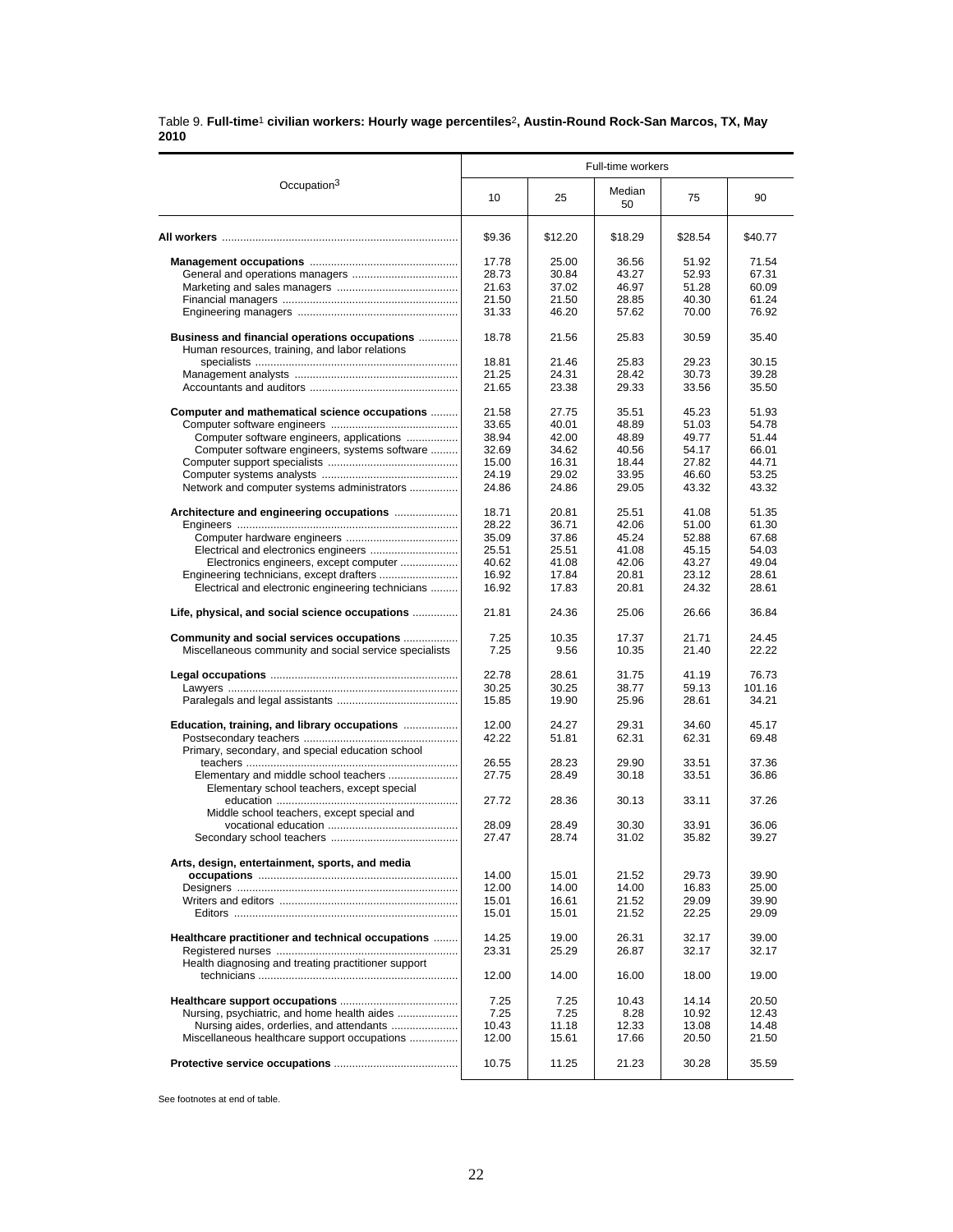### Table 9. **Full-time**1 **civilian workers: Hourly wage percentiles**2**, Austin-Round Rock-San Marcos, TX, May 2010** — Continued

|                                                            | Full-time workers |                 |                 |                  |                  |  |  |  |
|------------------------------------------------------------|-------------------|-----------------|-----------------|------------------|------------------|--|--|--|
| Occupation <sup>3</sup>                                    | 10                | 25              | Median<br>50    | 75               | 90               |  |  |  |
|                                                            |                   |                 |                 |                  |                  |  |  |  |
| Food preparation and serving related occupations           | \$2.39<br>9.00    | \$7.87<br>10.47 | \$9.50<br>10.47 | \$11.61<br>12.00 | \$14.40<br>13.00 |  |  |  |
|                                                            |                   |                 | 2.39            | 2.39             | 2.45             |  |  |  |
|                                                            | 2.13<br>7.87      | 2.13<br>7.87    | 7.87            | 10.54            | 14.40            |  |  |  |
| Building and grounds cleaning and maintenance              |                   |                 |                 |                  |                  |  |  |  |
|                                                            | 7.25              | 9.00            | 10.66           | 13.15            | 14.59            |  |  |  |
|                                                            | 7.25              | 7.30            | 10.13           | 10.78            | 12.00            |  |  |  |
|                                                            | 7.62              | 9.38            | 13.00           | 13.00            | 14.44            |  |  |  |
|                                                            | 9.42              | 11.31           | 17.06           | 28.89            | 40.77            |  |  |  |
| First-line supervisors/managers, sales workers             | 13.00             | 17.06           | 32.50           | 40.77            | 65.49            |  |  |  |
| First-line supervisors/managers of retail sales workers    | 13.00             | 14.42           | 21.50           | 32.50            | 32.50            |  |  |  |
|                                                            | 7.85              | 9.60            | 12.10           | 15.70            | 17.95            |  |  |  |
|                                                            | 7.75              | 7.90            | 9.93            | 12.21            | 14.78            |  |  |  |
|                                                            | 7.75              | 7.90            | 9.93            | 12.21            | 14.78            |  |  |  |
|                                                            | 9.71              | 11.40           | 15.08           | 17.95            | 17.95            |  |  |  |
| Office and administrative support occupations              | 11.20             | 12.69           | 15.70           | 19.23            | 23.08            |  |  |  |
|                                                            | 10.70             | 12.32           | 16.07           | 18.64            | 20.78            |  |  |  |
| Bookkeeping, accounting, and auditing clerks               | 13.85             | 14.71           | 16.96           | 19.42            | 22.00            |  |  |  |
|                                                            | 11.00             | 11.75           | 15.06           | 17.54            | 18.53            |  |  |  |
|                                                            | 10.75             | 11.20           | 12.00           | 14.50            | 16.00            |  |  |  |
|                                                            | 9.25              | 9.25            | 13.20           | 15.65            | 18.00            |  |  |  |
|                                                            | 13.44             | 15.66           | 18.12           | 22.50            | 26.27            |  |  |  |
| Executive secretaries and administrative assistants        | 14.25             | 16.10           | 18.06           | 22.50            | 24.12            |  |  |  |
|                                                            | 12.97             | 12.97           | 24.04           | 28.13            | 30.29            |  |  |  |
| Secretaries, except legal, medical, and executive          | 15.66             | 15.66           | 17.18           | 20.85            | 22.69            |  |  |  |
|                                                            | 11.04             | 12.08           | 13.69           | 17.38            | 21.00            |  |  |  |
| Construction and extraction occupations                    | 10.00             | 11.88           | 16.50           | 22.00            | 26.25            |  |  |  |
| Installation, maintenance, and repair occupations          | 13.24             | 15.00           | 19.50           | 23.70            | 29.81            |  |  |  |
|                                                            | 13.05             | 13.55           | 21.97           | 41.00            | 41.85            |  |  |  |
| Industrial machinery installation, repair, and maintenance |                   |                 |                 |                  |                  |  |  |  |
|                                                            | 12.50             | 14.33           | 15.00           | 19.74            | 27.62            |  |  |  |
| Electrical, electronics, and electromechanical             | 7.25              | 8.50            | 10.50           | 15.00            | 19.59            |  |  |  |
| Butchers and other meat, poultry, and fish processing      | 8.00              | 8.40            | 9.70            | 10.45            | 12.45            |  |  |  |
|                                                            | 7.25              | 8.25            | 8.75            | 13.60            | 16.44            |  |  |  |
| Transportation and material moving occupations             | 7.25              | 9.25            | 11.00           | 12.51            | 14.12            |  |  |  |
|                                                            | 7.25              | 8.00            | 9.50            | 11.00            | 12.51            |  |  |  |
| Laborers and freight, stock, and material movers,          | 9.00              | 9.25            | 10.00           | 11.07            | 18.77            |  |  |  |

1 Employees are classified as working either a full-time or a part-time schedule based on the definition used by each establishment. Therefore, a worker with a 35-hour-per-week schedule might be considered a full-time employee in one establishment, but classified as part-time in<br>another firm, where a 40-hour week is the minimum full-time schedule.<br><sup>2</sup> Percentiles designate position in the earnings distribution and are

calculated from individual-worker earnings and the hours they are scheduled to work. At the 50th percentile, the median, half of the hours are paid the same as or more than the rate shown, and half are paid the same as or less than the rate shown. At the 25th percentile, one-fourth of the hours are paid the same as or less than the rate shown. At the 75th percentile, one-fourth are paid the same as or more than the rate shown. The 10th and 90th percentiles follow the same logic. Hourly

wages are the straight-time wages or salaries paid to employees. They include incentive pay, cost-of-living adjustments, and hazard pay. Excluded are premium pay for overtime, vacations, and holidays; nonproduction bonuses; and tips.<br><sup>3</sup> Workers are classified by occupation using the 2000 Standard

Occupational Classification (SOC) system. See appendix B for more information.

SOURCE: Bureau of Labor Statistics, National Compensation Survey.

NOTE: Dashes indicate that no data were reported or that data did not meet publication criteria. Overall occupational groups may include data for categories not shown separately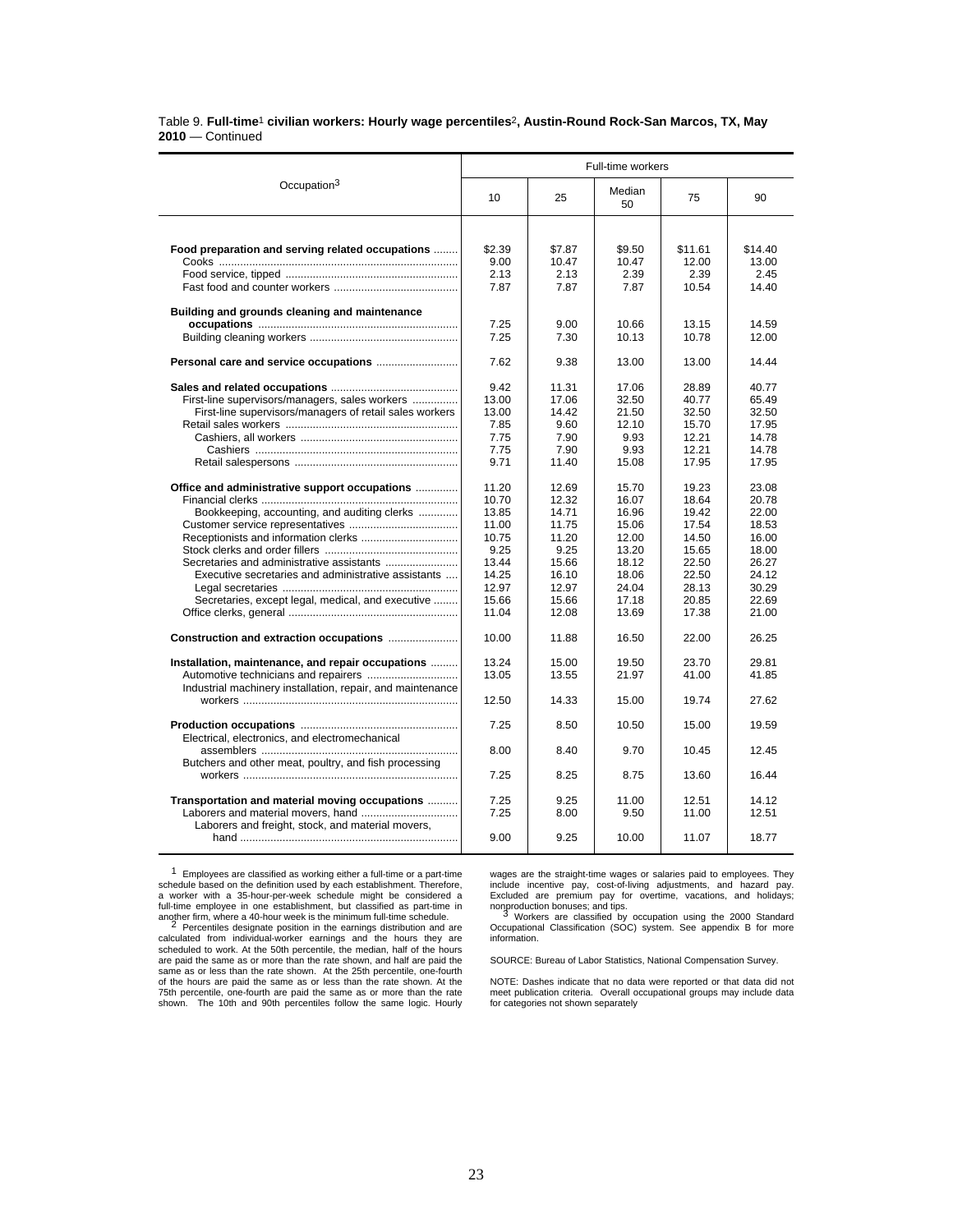### Table 10. **Part-time**1 **civilian workers: Hourly wage percentiles**2**, Austin-Round Rock-San Marcos, TX, May 2010**

|                                                                                                    |                                                                              |                                                                              | Part-time workers                                                            |                                                                                   |                                                                                      |
|----------------------------------------------------------------------------------------------------|------------------------------------------------------------------------------|------------------------------------------------------------------------------|------------------------------------------------------------------------------|-----------------------------------------------------------------------------------|--------------------------------------------------------------------------------------|
| Occupation <sup>3</sup>                                                                            | 10                                                                           | 25                                                                           | Median<br>50                                                                 | 75                                                                                | 90                                                                                   |
|                                                                                                    | \$6.15                                                                       | \$7.25                                                                       | \$8.50                                                                       | \$11.00                                                                           | \$16.42                                                                              |
| Education, training, and library occupations                                                       | 10.06                                                                        | 10.79                                                                        | 15.44                                                                        | 16.42                                                                             | 26.02                                                                                |
| Healthcare practitioner and technical occupations                                                  | 22.86<br>25.86                                                               | 24.84<br>28.73                                                               | 28.88<br>33.66                                                               | 33.66<br>33.66                                                                    | 39.46<br>33.66                                                                       |
| Food preparation and serving related occupations<br>Combined food preparation and serving workers, | 2.15<br>2.13<br>2.13<br>7.20<br>7.20<br>7.25<br>7.25<br>7.50<br>7.50<br>7.25 | 3.50<br>2.15<br>2.15<br>7.25<br>7.25<br>8.60<br>8.60<br>8.75<br>8.75<br>8.50 | 7.25<br>3.50<br>3.50<br>7.25<br>7.25<br>9.80<br>9.77<br>9.67<br>9.67<br>9.79 | 8.50<br>3.50<br>3.50<br>8.61<br>8.61<br>10.63<br>10.46<br>10.60<br>10.60<br>10.46 | 10.25<br>7.85<br>3.50<br>10.10<br>10.10<br>12.50<br>12.50<br>11.81<br>11.81<br>11.20 |
| Office and administrative support occupations<br>Transportation and material moving occupations    | 8.50<br>8.50<br>7.25                                                         | 8.99<br>8.50<br>7.50                                                         | 10.61<br>8.99<br>10.10                                                       | 14.73<br>10.43<br>11.69                                                           | 23.26<br>13.00<br>14.29                                                              |
| Laborers and freight, stock, and material movers,                                                  | 7.25<br>7.50                                                                 | 7.50<br>7.50                                                                 | 8.90<br>9.00                                                                 | 12.12<br>12.52                                                                    | 14.29<br>14.29                                                                       |

1 Employees are classified as working either a full-time or a part-time schedule based on the definition used by each establishment. Therefore, a worker with a 35-hour-per-week schedule might be considered a

wages are the straight-time wages or salaries paid to employees. They include incentive pay, cost-of-living adjustments, and hazard pay. Excluded are premium pay for overtime, vacations, and holidays;

nonproduction bonuses; and tips.<br>3 Workers are classified by occupation using the 2000 Standard<br>Occupational Classification (SOC) system. See appendix B for more information.

SOURCE: Bureau of Labor Statistics, National Compensation Survey.

NOTE: Dashes indicate that no data were reported or that data did not meet publication criteria. Overall occupational groups may include data for categories not shown separately

full-time employee in one establishment, but classified as part-time in<br>another firm, where a 40-hour week is the minimum full-time schedule.<br> $2$  Percentilies designate position in the earnings distribution and are<br>calcul are paid the same as or more than the rate shown, and half are paid the same as or less than the rate shown. At the 25th percentile, one-fourth of the hours are paid the same as or less than the rate shown. At the

75th percentile, one-fourth are paid the same as or more than the rate shown. The 10th and 90th percentiles follow the same logic. Hourly

24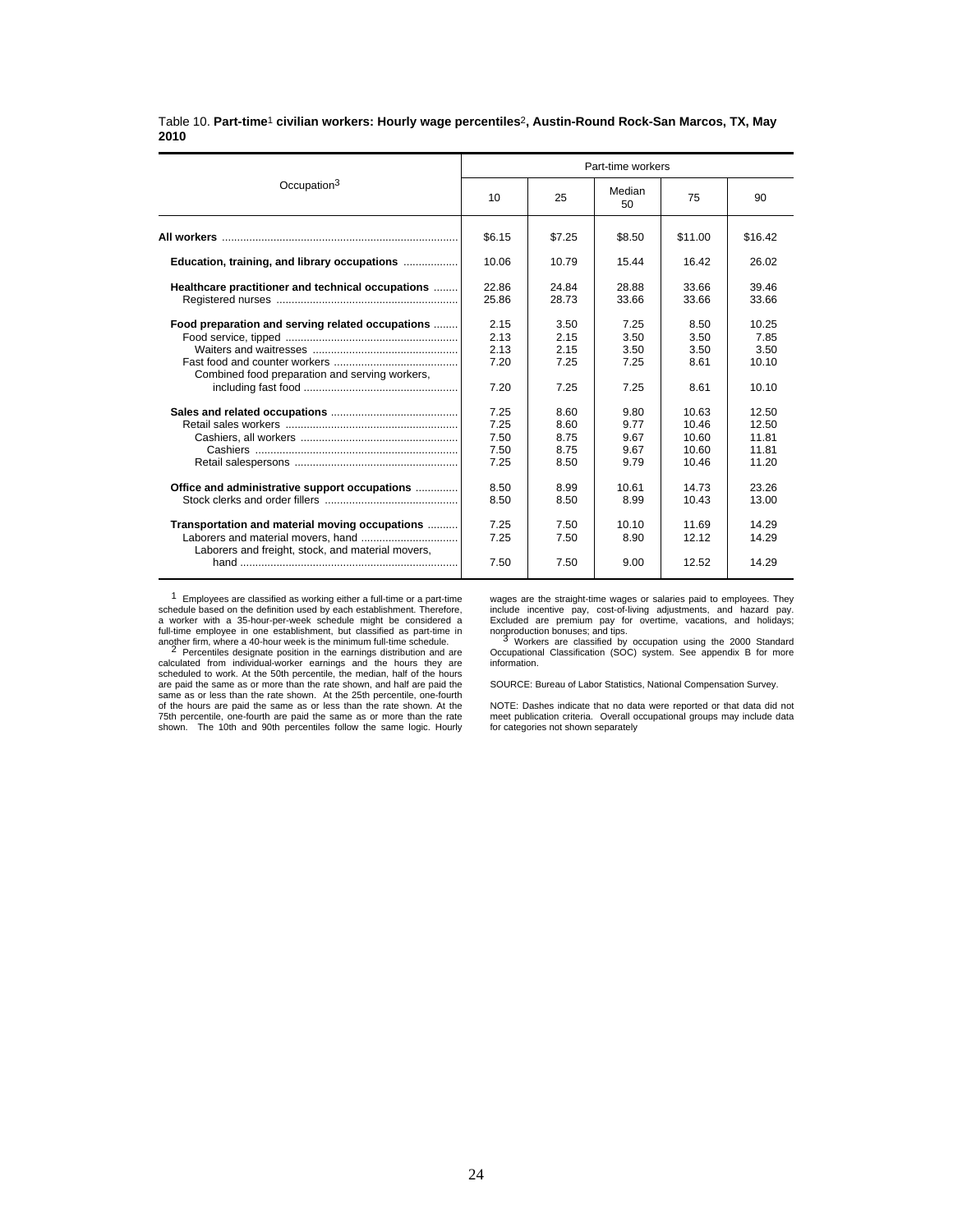Table 11. **Full-time**1 **civilian workers: Mean and median hourly, weekly, and annual earnings and mean weekly and annual hours, Austin-Round Rock-San Marcos, TX, May 2010**

|                                                           | Hourly earnings <sup>3</sup><br>Weekly earnings <sup>4</sup> |         |                | Annual earnings <sup>5</sup> |                         |                   |          |                         |
|-----------------------------------------------------------|--------------------------------------------------------------|---------|----------------|------------------------------|-------------------------|-------------------|----------|-------------------------|
| Occupation <sup>2</sup>                                   | Mean                                                         | Median  | Mean           | Median                       | Mean<br>weekly<br>hours | Mean              | Median   | Mean<br>annual<br>hours |
|                                                           | \$22.54                                                      | \$18.29 | \$903          | \$722                        | 40.0                    | \$46,122          | \$37,846 | 2,046                   |
| Management occupations                                    | 41.52                                                        | 36.56   | 1,684          | 1,473                        | 40.6                    | 87,400            | 76,997   | 2,105                   |
| General and operations managers                           | 45.37                                                        | 43.27   | 1,762          | 1,731                        | 38.8                    | 91,632            | 90,000   | 2,020                   |
| Marketing and sales managers                              | 46.30                                                        | 46.97   | 1,841          | 1,879                        | 39.8                    | 95,728            | 97,691   | 2,068                   |
| Financial managers                                        | 34.80                                                        | 28.85   | 1,385          | 1,161                        | 39.8                    | 72,010            | 60,353   | 2,070                   |
| Engineering managers                                      | 56.28                                                        | 57.62   | 2,286          | 2,305                        | 40.6                    | 118,861           | 119,848  | 2,112                   |
| <b>Business and financial operations</b>                  |                                                              |         |                |                              |                         |                   |          |                         |
|                                                           | 26.66                                                        | 25.83   | 1,076          | 1,020                        | 40.4                    | 55,860            | 53,040   | 2,096                   |
| Human resources, training, and labor                      |                                                              |         |                |                              |                         |                   |          |                         |
| relations specialists                                     | 24.85                                                        | 25.83   | 985            | 1,000                        | 39.6                    | 51,228            | 52,006   | 2,061                   |
| Management analysts                                       | 28.46                                                        | 28.42   | 1,138          | 1,137                        | 40.0                    | 59,186            | 59,103   | 2,080                   |
| Accountants and auditors                                  | 28.77                                                        | 29.33   | 1,195          | 1,154                        | 41.5                    | 62,140            | 60,008   | 2,160                   |
| <b>Computer and mathematical science</b>                  |                                                              |         |                |                              |                         |                   |          |                         |
|                                                           | 37.01                                                        | 35.51   | 1,491          | 1,420                        | 40.3                    | 77,513            | 73,861   | 2,095                   |
| Computer software engineers                               | 45.96                                                        | 48.89   | 1,849          | 1,956                        | 40.2                    | 96,149            | 101,693  | 2,092                   |
| Computer software engineers,                              |                                                              |         |                |                              |                         |                   |          |                         |
| applications                                              | 46.69                                                        | 48.89   | 1,888          | 1,956                        | 40.4                    | 98,151            | 101,693  | 2,102                   |
| Computer software engineers,                              |                                                              |         |                |                              |                         |                   |          |                         |
| systems software                                          | 45.04                                                        | 40.56   | 1,801          | 1,623                        | 40.0                    | 93.673            | 84,371   | 2,080                   |
| Computer support specialists                              | 23.34                                                        | 18.44   | 934            | 738                          | 40.0                    | 48,546            | 38,355   | 2,080                   |
| Computer systems analysts                                 | 37.50                                                        | 33.95   | 1,528          | 1,577                        | 40.7                    | 79,433            | 81,999   | 2,118                   |
| Network and computer systems                              |                                                              |         |                |                              |                         |                   |          |                         |
| administrators                                            | 32.39                                                        | 29.05   | 1,296          | 1,162                        | 40.0                    | 67,372            | 60,424   | 2,080                   |
| Architecture and engineering                              |                                                              |         |                |                              |                         |                   |          |                         |
|                                                           | 31.58                                                        | 25.51   | 1,310          | 1,144                        | 41.5                    | 68,095            | 59,509   | 2,157                   |
|                                                           | 44.20                                                        | 42.06   | 1,821          | 1,728                        | 41.2                    | 94,673            | 89,835   | 2,142                   |
| Computer hardware engineers                               | 47.69                                                        | 45.24   | 1,979          | 1,852                        | 41.5                    | 102,909           | 96,304   | 2,158                   |
| Electrical and electronics engineers                      | 40.56                                                        | 41.08   | 1,698          | 1,673                        | 41.9                    | 88,271            | 87,000   | 2,177                   |
| Electronics engineers, except                             |                                                              |         |                |                              |                         |                   |          |                         |
| computer                                                  | 42.85                                                        | 42.06   | 1,714          | 1,682                        | 40.0                    | 89,138            | 87,487   | 2,080                   |
| Engineering technicians, except                           |                                                              |         |                |                              |                         |                   |          |                         |
|                                                           | 21.50                                                        | 20.81   | 860            | 832                          | 40.0                    | 44,720            | 43,285   | 2,080                   |
| Electrical and electronic                                 |                                                              |         |                |                              |                         |                   |          |                         |
| engineering technicians                                   | 21.57                                                        | 20.81   | 863            | 832                          | 40.0                    | 44,857            | 43,285   | 2,080                   |
| Life, physical, and social science                        |                                                              |         |                |                              |                         |                   |          |                         |
|                                                           | 27.16                                                        | 25.06   | 1,062          | 974                          | 39.1                    | 55,217            | 50,673   | 2,033                   |
| <b>Community and social services</b>                      |                                                              |         |                |                              |                         |                   |          |                         |
|                                                           | 17.45                                                        | 17.37   | 690            | 695                          | 39.5                    | 35,200            | 36,358   | 2,017                   |
| Miscellaneous community and social                        |                                                              |         |                |                              |                         |                   |          |                         |
| service specialists                                       | 14.51                                                        | 10.35   | 570            | 398                          | 39.3                    | 29,649            | 20,696   | 2,044                   |
| Legal occupations                                         | 41.10                                                        | 31.75   |                | 1,543                        | 44.6                    |                   | 80,242   | 2,317                   |
|                                                           | 49.32                                                        | 38.77   | 1,831<br>2,333 | 1,938                        | 47.3                    | 95,219            | 100,799  | 2,460                   |
| Paralegals and legal assistants                           | 24.80                                                        | 25.96   | 992            | 1,038                        | 40.0                    | 121,311<br>51,574 | 54,001   | 2,080                   |
|                                                           |                                                              |         |                |                              |                         |                   |          |                         |
| Education, training, and library                          |                                                              |         |                |                              |                         |                   |          |                         |
|                                                           | 30.40                                                        | 29.31   | 1,210          | 1,156                        | 39.8                    | 48,731            | 44,460   | 1,603                   |
| Postsecondary teachers                                    | 58.27                                                        | 62.31   | 2,315          | 2,492                        | 39.7                    | 90,585            | 97,199   | 1,554                   |
| Primary, secondary, and special                           |                                                              |         |                |                              |                         |                   |          |                         |
| education school teachers<br>Elementary and middle school | 30.03                                                        | 29.90   | 1,193          | 1,178                        | 39.7                    | 45,511            | 44,341   | 1,515                   |
|                                                           | 31.26                                                        | 30.18   | 1,241          | 1,191                        | 39.7                    | 46,479            | 44,730   | 1,487                   |
| Elementary school teachers,                               |                                                              |         |                |                              |                         |                   |          |                         |
| except special education                                  | 31.21                                                        | 30.13   | 1,239          | 1,191                        | 39.7                    | 46,311            | 44,570   | 1,484                   |
| Middle school teachers, except                            |                                                              |         |                |                              |                         |                   |          |                         |
| special and vocational                                    |                                                              |         |                |                              |                         |                   |          |                         |
| education                                                 | 31.34                                                        | 30.30   | 1,246          | 1,191                        | 39.7                    | 46,768            | 44.840   | 1,492                   |
| Secondary school teachers                                 | 32.02                                                        | 31.02   | 1,273          | 1,227                        | 39.7                    | 47,579            | 45,873   | 1,486                   |
|                                                           |                                                              |         |                |                              |                         |                   |          |                         |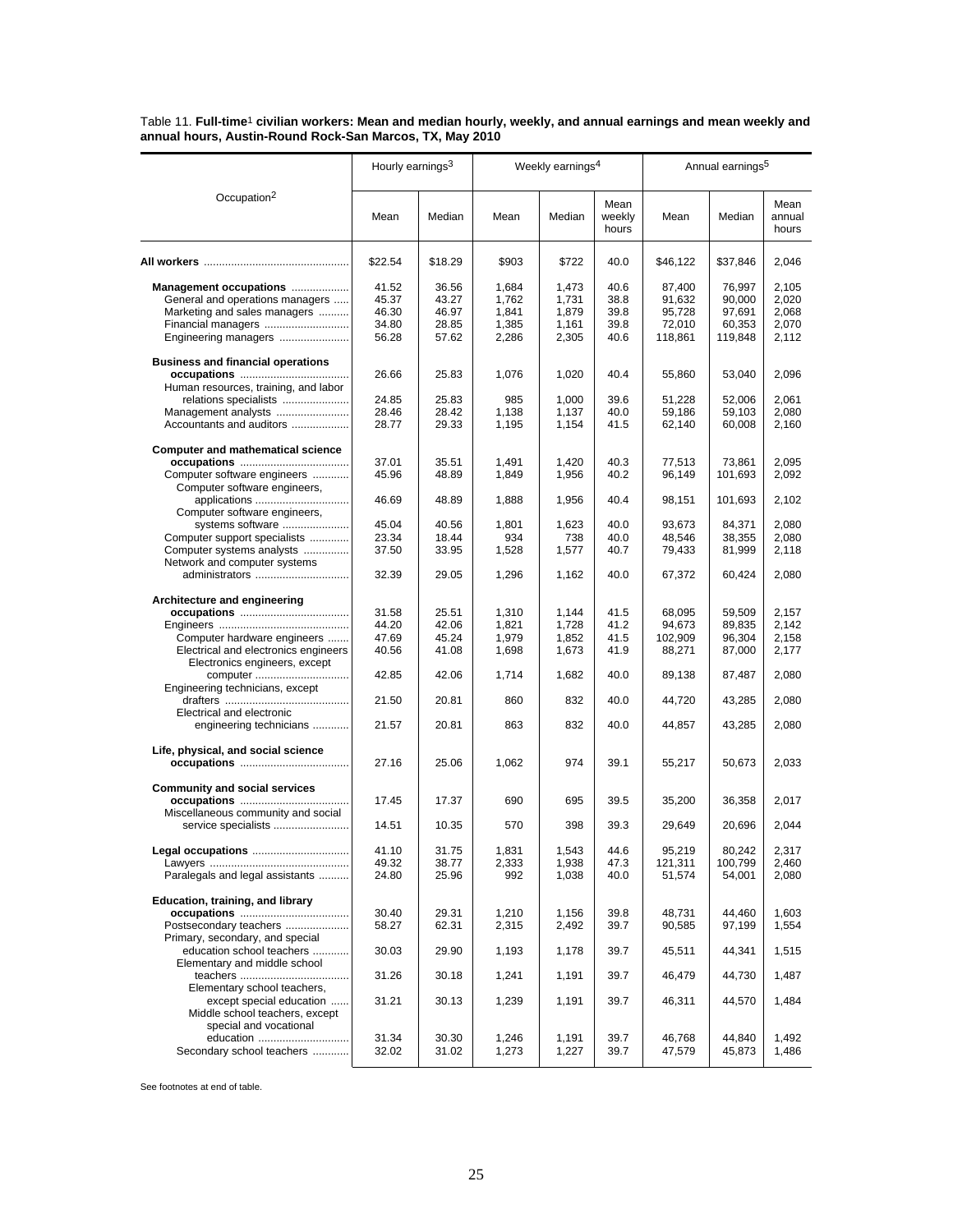Table 11. **Full-time**1 **civilian workers: Mean and median hourly, weekly, and annual earnings and mean weekly and annual hours, Austin-Round Rock-San Marcos, TX, May 2010** — Continued

|                                                                         | Hourly earnings <sup>3</sup> |                |            | Weekly earnings <sup>4</sup> |                         | Annual earnings <sup>5</sup> |                  |                         |  |
|-------------------------------------------------------------------------|------------------------------|----------------|------------|------------------------------|-------------------------|------------------------------|------------------|-------------------------|--|
| Occupation <sup>2</sup>                                                 | Mean                         | Median         | Mean       | Median                       | Mean<br>weekly<br>hours | Mean                         | Median           | Mean<br>annual<br>hours |  |
|                                                                         |                              |                |            |                              |                         |                              |                  |                         |  |
| Arts, design, entertainment, sports,<br>and media occupations           | \$23.38                      | \$21.52        | \$938      | \$855                        | 40.1                    | \$48,798                     | \$44,456         | 2,087                   |  |
|                                                                         | 16.09                        | 14.00          | 641        | 560                          | 39.8                    | 33,345                       | 29,120           | 2,072                   |  |
|                                                                         | 24.57                        | 21.52          | 968        | 861                          | 39.4                    | 50,348                       | 44,757           | 2,049                   |  |
|                                                                         | 20.19                        | 21.52          | 797        | 840                          | 39.5                    | 41,465                       | 43,661           | 2,053                   |  |
| Healthcare practitioner and technical                                   |                              |                |            |                              |                         |                              |                  |                         |  |
| Registered nurses                                                       | 30.17<br>28.04               | 26.31<br>26.87 | 1,164      | 1,010                        | 38.6<br>38.3            | 59,870                       | 50,301           | 1,985                   |  |
| Health diagnosing and treating                                          |                              |                | 1,074      | 1,024                        |                         | 55,858                       | 53,225           | 1,992                   |  |
| practitioner support technicians                                        | 15.88                        | 16.00          | 615        | 600                          | 38.7                    | 31,955                       | 31,200           | 2,012                   |  |
| Healthcare support occupations<br>Nursing, psychiatric, and home health | 11.84                        | 10.43          | 462        | 417                          | 39.0                    | 23,849                       | 21,696           | 2,015                   |  |
|                                                                         | 9.30                         | 8.28           | 372        | 331                          | 40.0                    | 19,347                       | 17,222           | 2,080                   |  |
| Nursing aides, orderlies, and<br>attendants                             | 12.29                        | 12.33          | 491        | 493                          | 40.0                    | 25,557                       | 25,646           | 2,080                   |  |
| Miscellaneous healthcare support<br>occupations                         | 17.47                        | 17.66          | 642        | 622                          | 36.7                    | 33,369                       | 32,335           | 1,910                   |  |
|                                                                         |                              |                |            |                              |                         |                              |                  |                         |  |
| Protective service occupations                                          | 21.92                        | 21.23          | 877        | 849                          | 40.0                    | 45,601                       | 44,160           | 2,080                   |  |
| Food preparation and serving related                                    |                              |                |            |                              |                         |                              |                  |                         |  |
|                                                                         | 9.67<br>11.02                | 9.50<br>10.47  | 371<br>430 | 371<br>419                   | 38.4<br>39.0            | 19,147<br>22,017             | 19,284<br>21,778 | 1,979<br>1,997          |  |
|                                                                         | 3.00                         | 2.39           | 104        | 78                           | 34.8                    | 5,330                        | 4,037            | 1,778                   |  |
| Fast food and counter workers                                           | 9.34                         | 7.87           | 374        | 315                          | 40.0                    | 19,426                       | 16,365           | 2,080                   |  |
| Building and grounds cleaning and                                       |                              |                |            |                              |                         |                              |                  |                         |  |
| maintenance occupations<br>Building cleaning workers                    | 11.12<br>9.54                | 10.66<br>10.13 | 445<br>382 | 426<br>405                   | 40.0<br>40.0            | 23,125<br>19,848             | 22,173<br>21,070 | 2,080<br>2,080          |  |
|                                                                         |                              |                |            |                              |                         |                              |                  |                         |  |
| Personal care and service                                               | 11.83                        | 13.00          | 473        | 520                          | 40.0                    | 23,868                       | 27,040           | 2,018                   |  |
|                                                                         |                              |                |            |                              |                         |                              |                  |                         |  |
| Sales and related occupations<br>First-line supervisors/managers, sales | 22.02                        | 17.06          | 887        | 682                          | 40.3                    | 46,107                       | 35,485           | 2,094                   |  |
|                                                                         | 34.28                        | 32.50          | 1,371      | 1,300                        | 40.0                    | 71,307                       | 67,600           | 2,080                   |  |
| First-line supervisors/managers of<br>retail sales workers              | 23.24                        | 21.50          | 929        | 860                          | 40.0                    | 48,332                       | 44,720           | 2,080                   |  |
|                                                                         | 12.61                        | 12.10          | 501        | 480                          | 39.7                    | 26,036                       | 24.960           | 2,065                   |  |
| Cashiers, all workers                                                   | 10.46                        | 9.93           | 413        | 392                          | 39.5                    | 21,456                       | 20,405           | 2,052                   |  |
| Retail salespersons                                                     | 10.46<br>14.33               | 9.93<br>15.08  | 413<br>573 | 392<br>603                   | 39.5<br>40.0            | 21,456<br>29,816             | 20,405<br>31,366 | 2,052<br>2,080          |  |
|                                                                         |                              |                |            |                              |                         |                              |                  |                         |  |
| Office and administrative support                                       |                              |                |            |                              |                         |                              |                  |                         |  |
|                                                                         | 16.43<br>15.95               | 15.70<br>16.07 | 649<br>632 | 620<br>640                   | 39.5<br>39.6            | 33,619<br>32,869             | 31,932<br>33,280 | 2,046<br>2,061          |  |
| Bookkeeping, accounting, and                                            |                              |                |            |                              |                         |                              |                  |                         |  |
| auditing clerks                                                         | 17.41                        | 16.96          | 693        | 678                          | 39.8                    | 36,059                       | 35,275           | 2,071                   |  |
| Customer service representatives                                        | 15.16                        | 15.06          | 593        | 582                          | 39.1                    | 30,845                       | 30,239           | 2,034                   |  |
| Receptionists and information clerks<br>Stock clerks and order fillers  | 12.83<br>13.28               | 12.00<br>13.20 | 499<br>531 | 458<br>528                   | 38.9<br>40.0            | 25,932<br>27,613             | 23,831<br>27,456 | 2,021<br>2,080          |  |
| Secretaries and administrative                                          |                              |                |            |                              |                         |                              |                  |                         |  |
| Executive secretaries and                                               | 19.27                        | 18.12          | 760        | 722                          | 39.4                    | 38,904                       | 37,005           | 2,018                   |  |
| administrative assistants                                               | 19.12                        | 18.06          | 765        | 722                          | 40.0                    | 39,553                       | 37,554           | 2,069                   |  |
|                                                                         | 21.62                        | 24.04          | 865        | 962                          | 40.0                    | 44,967                       | 49,999           | 2,080                   |  |
| Secretaries, except legal, medical,                                     |                              |                |            |                              |                         |                              |                  |                         |  |
| and executive<br>Office clerks, general                                 | 18.20<br>15.07               | 17.18<br>13.69 | 692<br>602 | 665<br>546                   | 38.0<br>40.0            | 34,477<br>31,121             | 31,994<br>28,371 | 1,894<br>2,065          |  |
| <b>Construction and extraction</b>                                      |                              |                |            |                              |                         |                              |                  |                         |  |
|                                                                         | 17.08                        | 16.50          | 685        | 660                          | 40.1                    | 35,632                       | 34,320           | 2,087                   |  |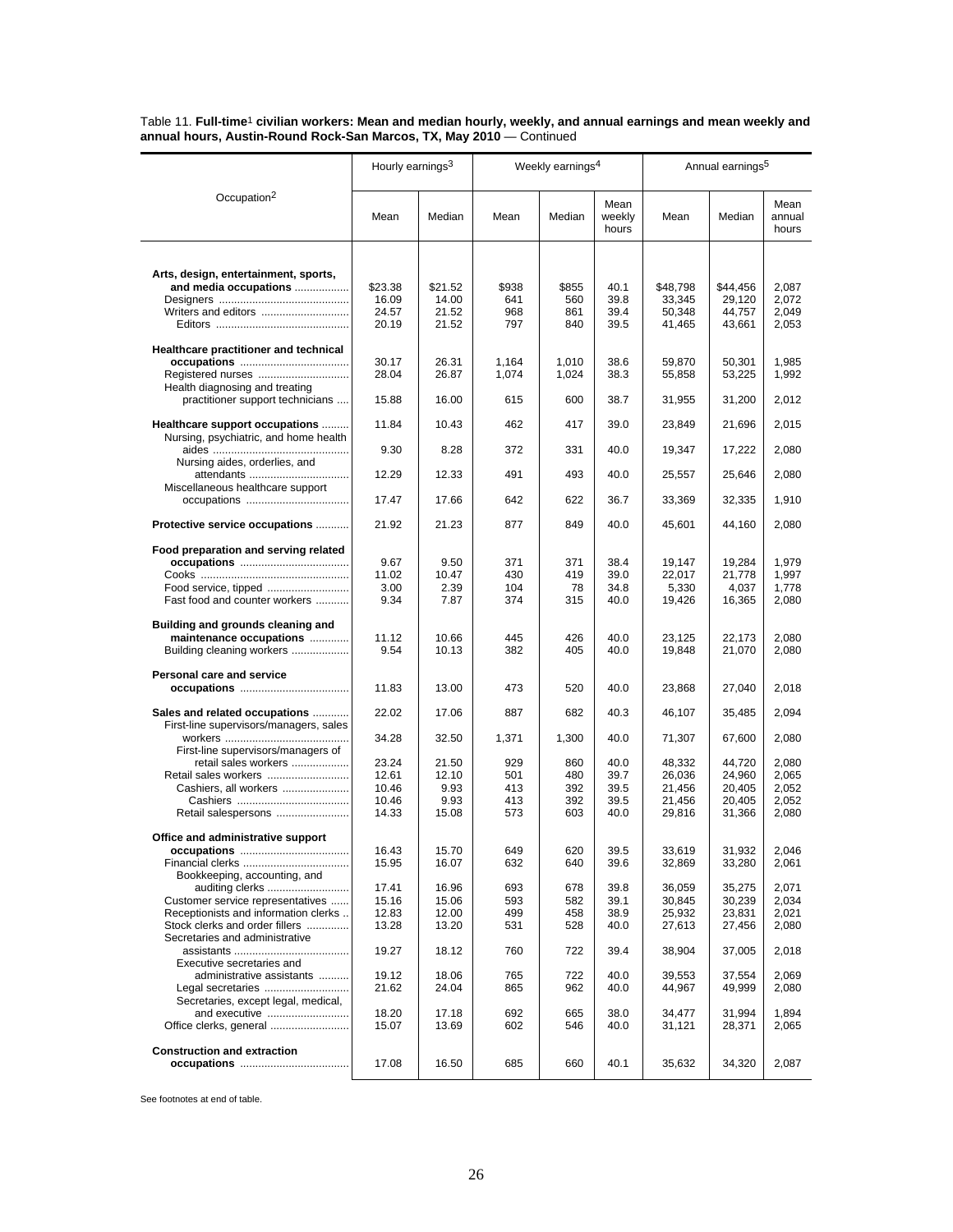Table 11. **Full-time**1 **civilian workers: Mean and median hourly, weekly, and annual earnings and mean weekly and annual hours, Austin-Round Rock-San Marcos, TX, May 2010** — Continued

|                                                           | Hourly earnings <sup>3</sup> |         |       | Weekly earnings <sup>4</sup> |                         | Annual earnings <sup>5</sup> |          |                         |
|-----------------------------------------------------------|------------------------------|---------|-------|------------------------------|-------------------------|------------------------------|----------|-------------------------|
| Occupation <sup>2</sup>                                   | Mean                         | Median  | Mean  | Median                       | Mean<br>weekly<br>hours | Mean                         | Median   | Mean<br>annual<br>hours |
|                                                           |                              |         |       |                              |                         |                              |          |                         |
| Installation, maintenance, and repair                     |                              |         |       |                              |                         |                              |          |                         |
|                                                           | \$21.03                      | \$19.50 | \$869 | \$780                        | 41.3                    | \$45,195                     | \$40,560 | 2,149                   |
| Automotive technicians and repairers                      | 23.66                        | 21.97   |       |                              |                         |                              |          |                         |
| Industrial machinery installation,                        |                              |         |       |                              |                         |                              |          |                         |
| repair, and maintenance workers                           | 17.59                        | 15.00   | 704   | 600                          | 40.0                    | 36,583                       | 31,200   | 2,080                   |
| Production occupations<br>Electrical, electronics, and    | 12.27                        | 10.50   | 489   | 420                          | 39.9                    | 25,444                       | 21,840   | 2,073                   |
| electromechanical assemblers                              | 9.85                         | 9.70    | 394   | 388                          | 40.0                    | 20,495                       | 20,176   | 2,080                   |
| Butchers and other meat, poultry, and                     |                              |         |       |                              |                         |                              |          |                         |
| fish processing workers                                   | 10.73                        | 8.75    | 429   | 350                          | 40.0                    | 22,326                       | 18,200   | 2,080                   |
|                                                           |                              |         |       |                              |                         |                              |          |                         |
| Transportation and material moving                        |                              |         |       |                              |                         |                              |          |                         |
|                                                           | 11.16                        | 11.00   | 438   | 418                          | 39.3                    | 22,227                       | 21,736   | 1,992                   |
| Laborers and material movers, hand                        | 10.21                        | 9.50    | 408   | 380                          | 40.0                    | 20,596                       | 19,760   | 2,017                   |
| Laborers and freight, stock, and<br>material movers, hand | 11.43                        | 10.00   | 457   | 400                          | 40.0                    | 22,542                       | 20,800   | 1,972                   |
|                                                           |                              |         |       |                              |                         |                              |          |                         |

1 Employees are classified as working either a full-time or a part-time schedule based on the definition used by each establishment. Therefore, a worker with a 35-hour-per-week schedule might be considered a full-time employee in one establishment, but classified as part-time in another firm,

where a 40-hour week is the minimum full-time schedule.<br>- 2 Workers are classified by occupation using the 2000 Standard<br>Occupational Classification (SOC) system. See appendix B for more

information.<br><sup>3</sup> Earnings are the straight-time hourly wages or salaries paid to<br>employees. They include incentive pay, cost-of-living adjustments, and<br>hazard pay. Excluded are premium pay for overtime, vacations, holidays of all workers and dividing by the number of workers, weighted by hours. See appendix A for more information. <sup>4</sup> Mean weekly earnings are the straight-time weekly wages or salaries

paid to employees. Median weekly earnings designates position - one-half of the hours are paid the same as or more than the rate shown. Mean weekly hours are the hours an employee is scheduled to work in a week, exclusive of overtime.<br>  $\frac{5}{2}$  Mean annual earnings are the straight-time annual wages or salaries

.......<br>Mean annual earnings are the straight-time annual wages or salaries paid to employees. Median annual earnings designates position - one-half of the hours are paid the same as or more than the rate shown. Mean annual hours are the hours an employee is scheduled to work in a year, exclusive of overtime.

SOURCE: Bureau of Labor Statistics, National Compensation Survey.

NOTE: Dashes indicate that no data were reported or that data did not meet publication criteria. Overall occupational groups may include data for categories not shown separately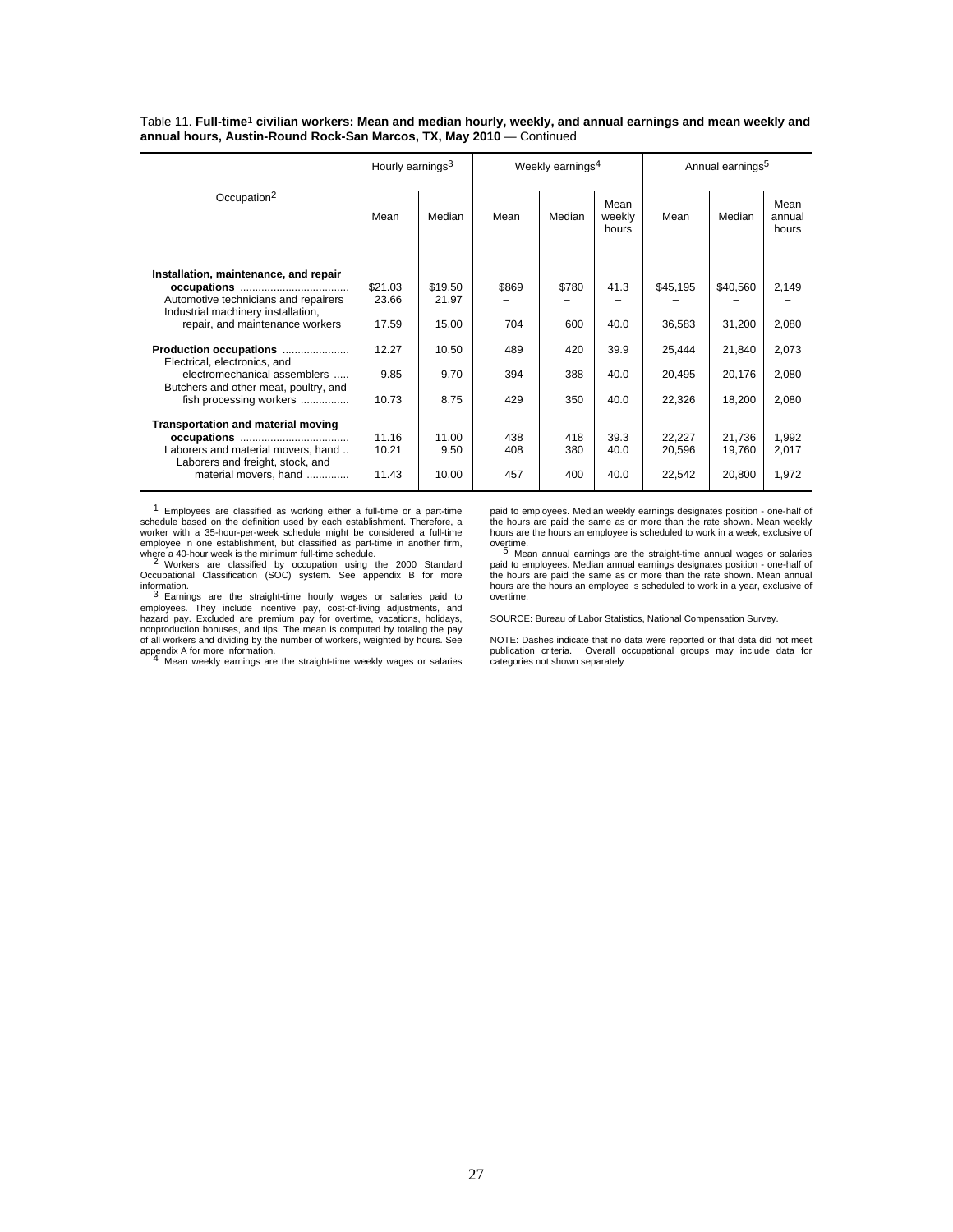Table 12. **Full-time**1 **private industry workers: Mean and median hourly, weekly, and annual earnings and mean weekly and annual hours, Austin-Round Rock-San Marcos, TX, May 2010**

|                                                              | Hourly earnings <sup>3</sup> |                |                | Weekly earnings <sup>4</sup> |                         |                   | Annual earnings <sup>5</sup> |                         |  |
|--------------------------------------------------------------|------------------------------|----------------|----------------|------------------------------|-------------------------|-------------------|------------------------------|-------------------------|--|
| Occupation <sup>2</sup>                                      | Mean                         | Median         | Mean           | Median                       | Mean<br>weekly<br>hours | Mean              | Median                       | Mean<br>annual<br>hours |  |
|                                                              | \$21.55                      | \$17.00        | \$864          | \$664                        | 40.1                    | \$44,818          | \$34,549                     | 2,080                   |  |
| Management occupations                                       | 38.12                        | 33.30          | 1,553          | 1,348                        | 40.7                    | 80,751            | 70,100                       | 2,118                   |  |
| General and operations managers                              | 48.71                        | 43.27          | 1,880          | 1,731                        | 38.6                    | 97,762            | 90,000                       | 2,007                   |  |
| Marketing and sales managers                                 | 46.30                        | 46.97          | 1,841          | 1,879                        | 39.8                    | 95,728            | 97,691                       | 2,068                   |  |
| Financial managers                                           | 34.56                        | 28.36          | 1,375          | 1,134                        | 39.8                    | 71,522            | 58,989                       | 2,069                   |  |
| Engineering managers                                         | 56.28                        | 57.62          | 2,285          | 2,305                        | 40.6                    | 118,843           | 119,848                      | 2,112                   |  |
| <b>Business and financial operations</b>                     | 28.34                        | 27.68          | 1,155          | 1,092                        | 40.8                    | 60,086            | 56,805                       | 2,120                   |  |
| Human resources, training, and labor                         |                              |                |                |                              |                         |                   |                              |                         |  |
| relations specialists                                        | 25.83                        | 26.30          | 1,002          | 1,033                        | 38.8                    | 52,124            | 53,735                       | 2,018                   |  |
| Accountants and auditors                                     | 30.18                        | 30.99          | 1,274          | 1,222                        | 42.2                    | 66,270            | 63,565                       | 2,196                   |  |
|                                                              |                              |                |                |                              |                         |                   |                              |                         |  |
| <b>Computer and mathematical science</b>                     | 41.05                        | 40.86          | 1,660          | 1,656                        | 40.4                    | 86,302            | 86,100                       | 2,102                   |  |
| Computer software engineers                                  | 45.53                        | 45.67          | 1,833          | 1,838                        | 40.3                    | 95,341            | 95,601                       | 2,094                   |  |
| Computer software engineers,                                 |                              |                |                |                              |                         |                   |                              |                         |  |
| systems software                                             | 45.04                        | 40.56          | 1,801          | 1,623                        | 40.0                    | 93,673            | 84,371                       | 2,080                   |  |
|                                                              |                              |                |                |                              |                         |                   |                              |                         |  |
| Architecture and engineering                                 |                              |                |                |                              |                         |                   |                              |                         |  |
|                                                              | 31.56                        | 25.51          | 1,313          | 1,137                        | 41.6                    | 68,277            | 59,132                       | 2,164                   |  |
| Computer hardware engineers                                  | 44.50<br>47.69               | 43.85<br>45.24 | 1.840<br>1,979 | 1,786<br>1,852               | 41.3<br>41.5            | 95,679<br>102,909 | 92.872<br>96,304             | 2,150<br>2,158          |  |
| Electrical and electronics engineers                         | 39.99                        | 40.62          | 1,718          | 1,673                        | 43.0                    | 89,357            | 87,000                       | 2,235                   |  |
| Engineering technicians, except                              |                              |                |                |                              |                         |                   |                              |                         |  |
|                                                              | 21.62                        | 20.81          | 865            | 832                          | 40.0                    | 44,970            | 43,285                       | 2,080                   |  |
| Electrical and electronic                                    |                              |                |                |                              |                         |                   |                              |                         |  |
| engineering technicians                                      | 21.57                        | 20.81          | 863            | 832                          | 40.0                    | 44,857            | 43,285                       | 2,080                   |  |
|                                                              | 42.12                        | 30.25          | 1,912          | 1,664                        | 45.4                    | 99,426            | 86,521                       | 2,360                   |  |
| Arts, design, entertainment, sports,                         |                              |                |                |                              |                         |                   |                              |                         |  |
| and media occupations                                        | 23.59                        | 21.52          | 947            | 861                          | 40.1                    | 49,245            | 44,757                       | 2,088                   |  |
|                                                              | 16.09                        | 14.00          | 641            | 560                          | 39.8                    | 33,345            | 29,120                       | 2,072                   |  |
|                                                              | 24.57                        | 21.52          | 968            | 861                          | 39.4                    | 50,348            | 44,757                       | 2,049                   |  |
|                                                              | 20.19                        | 21.52          | 797            | 840                          | 39.5                    | 41,465            | 43,661                       | 2,053                   |  |
| Healthcare practitioner and technical                        |                              |                |                | 1,052                        | 38.2                    | 63,631            | 54,723                       |                         |  |
| Registered nurses                                            | 32.00<br>29.59               | 26.87<br>32.17 | 1,224<br>1,110 | 1,169                        | 37.5                    | 57,743            | 60,769                       | 1,989<br>1,952          |  |
| Health diagnosing and treating                               |                              |                |                |                              |                         |                   |                              |                         |  |
| practitioner support technicians                             | 16.12                        | 16.00          | 621            | 640                          | 38.5                    | 32,279            | 33,280                       | 2,002                   |  |
| Healthcare support occupations                               | 11.64                        | 9.50           | 451            | 408                          | 38.8                    | 23,454            | 21,216                       | 2,016                   |  |
| Miscellaneous healthcare support<br>occupations              | 17.47                        | 17.66          | 642            | 622                          | 36.7                    | 33,369            | 32,335                       | 1,910                   |  |
| Food preparation and serving related                         |                              |                |                |                              |                         |                   |                              |                         |  |
|                                                              | 9.52                         | 9.36           | 365            | 360                          | 38.3                    | 18,889            | 18,720                       | 1,984                   |  |
|                                                              | 10.61                        | 10.47          | 414            | 419                          | 39.0                    | 21,526            | 21,778                       | 2,030                   |  |
| Food service, tipped                                         | 3.00                         | 2.39           | 104            | 78                           | 34.8                    | 5,330             | 4,037                        | 1,778                   |  |
| Fast food and counter workers                                | 9.34                         | 7.87           | 374            | 315                          | 40.0                    | 19,426            | 16,365                       | 2,080                   |  |
| Building and grounds cleaning and<br>maintenance occupations | 10.11                        | 9.00           | 404            | 360                          | 40.0                    | 21,028            | 18,720                       | 2,080                   |  |
| Sales and related occupations                                | 22.02                        | 17.06          | 887            | 682                          | 40.3                    | 46,107            | 35,485                       | 2,094                   |  |
| First-line supervisors/managers, sales                       | 34.28                        | 32.50          | 1,371          | 1,300                        | 40.0                    | 71,307            | 67,600                       | 2,080                   |  |
| First-line supervisors/managers of                           |                              |                |                |                              |                         |                   |                              |                         |  |
| retail sales workers                                         | 23.24                        | 21.50          | 929            | 860                          | 40.0                    | 48,332            | 44,720                       | 2,080                   |  |
| Retail sales workers                                         | 12.61                        | 12.10          | 501            | 480                          | 39.7                    | 26,036            | 24,960                       | 2,065                   |  |
| Cashiers, all workers                                        | 10.46                        | 9.93           | 413            | 392                          | 39.5                    | 21,456            | 20,405                       | 2,052                   |  |
|                                                              | 10.46                        | 9.93           | 413            | 392                          | 39.5                    | 21,456            | 20,405                       | 2,052                   |  |
| Retail salespersons                                          | 14.33                        | 15.08          | 573            | 603                          | 40.0                    | 29,816            | 31,366                       | 2,080                   |  |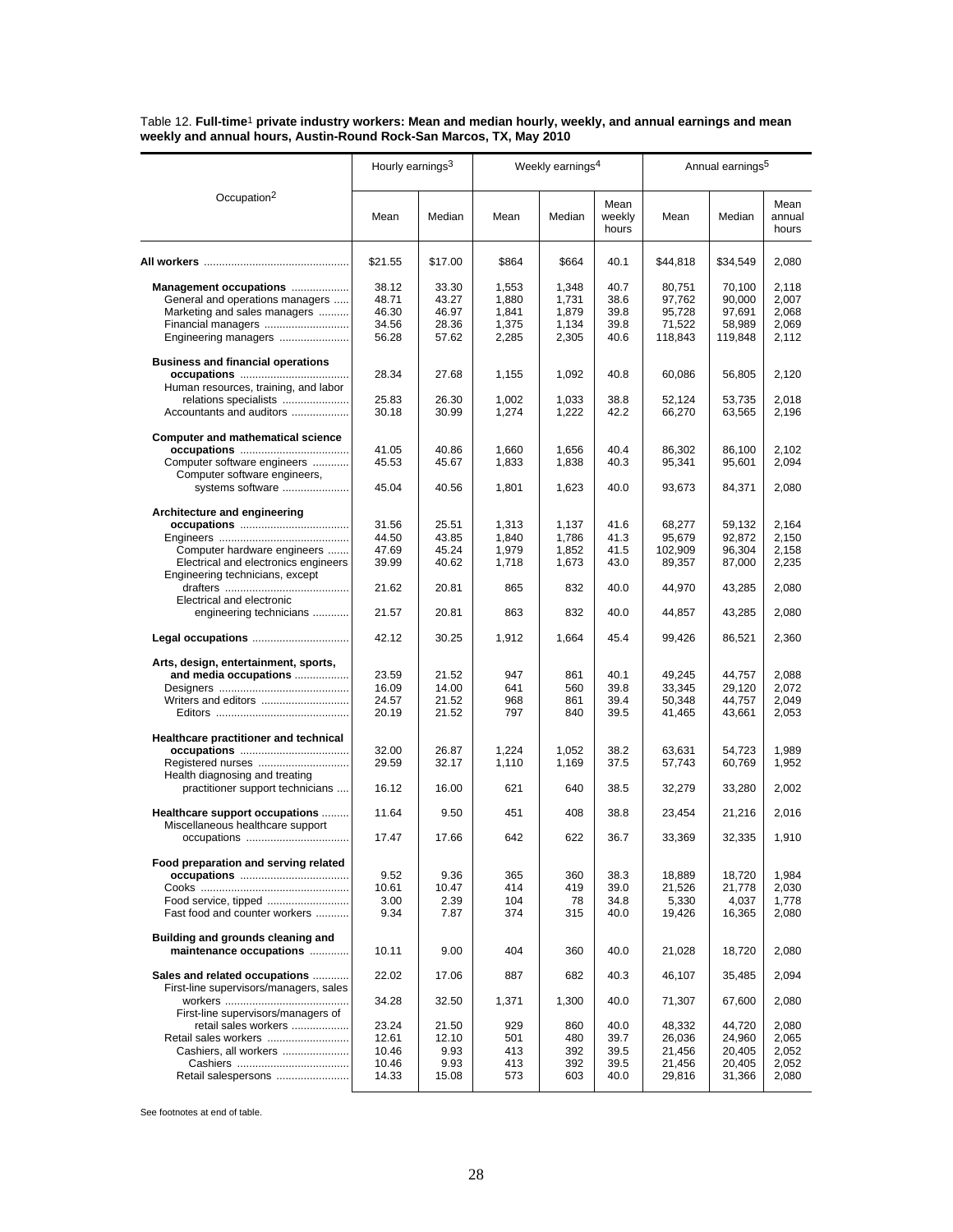Table 12. **Full-time**1 **private industry workers: Mean and median hourly, weekly, and annual earnings and mean weekly and annual hours, Austin-Round Rock-San Marcos, TX, May 2010** — Continued

|                                                                  | Hourly earnings <sup>3</sup> |         |       | Weekly earnings <sup>4</sup> |                         | Annual earnings <sup>5</sup> |          |                         |
|------------------------------------------------------------------|------------------------------|---------|-------|------------------------------|-------------------------|------------------------------|----------|-------------------------|
| Occupation <sup>2</sup>                                          | Mean                         | Median  | Mean  | Median                       | Mean<br>weekly<br>hours | Mean                         | Median   | Mean<br>annual<br>hours |
|                                                                  |                              |         |       |                              |                         |                              |          |                         |
| Office and administrative support                                |                              |         |       |                              |                         |                              |          |                         |
|                                                                  | \$16.41                      | \$15.66 | \$646 | \$604                        | 39.4                    | \$33,558                     | \$31,387 | 2.045                   |
|                                                                  | 15.44                        | 16.00   | 611   | 567                          | 39.6                    | 31,766                       | 29,474   | 2,057                   |
| Bookkeeping, accounting, and                                     |                              |         |       |                              |                         |                              |          |                         |
| auditing clerks                                                  | 16.74                        | 16.54   | 666   | 662                          | 39.8                    | 34,612                       | 34,409   | 2,067                   |
| Customer service representatives                                 | 15.16                        | 15.06   | 593   | 582                          | 39.1                    | 30,845                       | 30,239   | 2,034                   |
| Receptionists and information clerks                             | 12.83                        | 12.00   | 499   | 458                          | 38.9                    | 25.932                       | 23,831   | 2.021                   |
| Stock clerks and order fillers                                   | 13.28                        | 13.20   | 531   | 528                          | 40.0                    | 27,613                       | 27,456   | 2,080                   |
| Secretaries and administrative                                   |                              |         |       |                              |                         |                              |          |                         |
|                                                                  | 20.16                        | 20.47   | 786   | 767                          | 39.0                    | 40.631                       | 38,337   | 2,016                   |
| Executive secretaries and                                        |                              |         |       |                              |                         |                              |          |                         |
| administrative assistants                                        | 20.17                        | 20.68   | 807   | 827                          | 40.0                    | 41,391                       | 38,036   | 2,052                   |
| Secretaries, except legal, medical,                              |                              |         |       |                              |                         |                              |          |                         |
| and executive                                                    | 18.77                        | 18.31   | 696   | 548                          | 37.1                    | 36,212                       | 28,492   | 1.929                   |
| Office clerks, general                                           | 16.33                        | 16.28   | 652   | 651                          | 39.9                    | 33,916                       | 33,862   | 2,077                   |
|                                                                  |                              |         |       |                              |                         |                              |          |                         |
| <b>Construction and extraction</b>                               |                              |         |       |                              |                         |                              |          |                         |
|                                                                  | 17.19                        | 16.61   | 690   | 664                          | 40.1                    | 35,886                       | 34,549   | 2,087                   |
| Installation, maintenance, and repair                            |                              |         |       |                              |                         |                              |          |                         |
|                                                                  | 21.24                        | 19.74   | 882   | 780                          | 41.5                    | 45,845                       | 40,560   | 2,158                   |
| Automotive technicians and repairers                             | 23.66                        | 21.97   |       |                              |                         |                              |          |                         |
| Production occupations<br>Electrical, electronics, and           | 12.27                        | 10.50   | 489   | 420                          | 39.9                    | 25.444                       | 21,840   | 2,073                   |
| electromechanical assemblers                                     | 9.85                         | 9.70    | 394   | 388                          | 40.0                    | 20,495                       | 20,176   | 2,080                   |
| Butchers and other meat, poultry, and<br>fish processing workers | 10.73                        | 8.75    | 429   | 350                          | 40.0                    | 22,326                       | 18,200   | 2,080                   |
|                                                                  |                              |         |       |                              |                         |                              |          |                         |
| <b>Transportation and material moving</b>                        |                              |         |       |                              |                         |                              |          |                         |
|                                                                  | 11.13                        | 11.00   | 439   | 418                          | 39.4                    | 22,439                       | 21,736   | 2,016                   |
| Laborers and material movers, hand                               | 10.21                        | 9.50    | 408   | 380                          | 40.0                    | 20,596                       | 19,760   | 2,017                   |
| Laborers and freight, stock, and                                 |                              |         |       |                              |                         |                              |          |                         |
| material movers, hand                                            | 11.43                        | 10.00   | 457   | 400                          | 40.0                    | 22,542                       | 20,800   | 1,972                   |

1 Employees are classified as working either a full-time or a part-time schedule based on the definition used by each establishment. Therefore, a worker with a 35-hour-per-week schedule might be considered a full-time employee in one establishment, but classified as part-time in another firm,

where a 40-hour week is the minimum full-time schedule.<br><sup>2</sup> Workers are classified by occupation using the 2000 Standard Occupational Classification (SOC) system. See appendix B for more

information.<br><sup>3</sup> Earnings are the straight-time hourly wages or salaries paid to<br>employees. They include incentive pay, cost-of-living adjustments, and<br>hazard pay. Excluded are premium pay for overtime, vacations, holidays of all workers and dividing by the number of workers, weighted by hours. See<br>appendix A for more information.<br><sup>4</sup> Mean weekly earnings are the straight-time weekly wages or salaries

paid to employees. Median weekly earnings designates position - one-half of the hours are paid the same as or more than the rate shown. Mean weekly hours are the hours an employee is scheduled to work in a week, exclusive of

overtime.<br><sup>5</sup> Mean annual earnings are the straight-time annual wages or salaries<br>paid to employees. Median annual earnings designates position - one-half of the hours are paid the same as or more than the rate shown. Mean annual hours are the hours an employee is scheduled to work in a year, exclusive of overtime.

SOURCE: Bureau of Labor Statistics, National Compensation Survey.

NOTE: Dashes indicate that no data were reported or that data did not meet publication criteria. Overall occupational groups may include data for categories not shown separately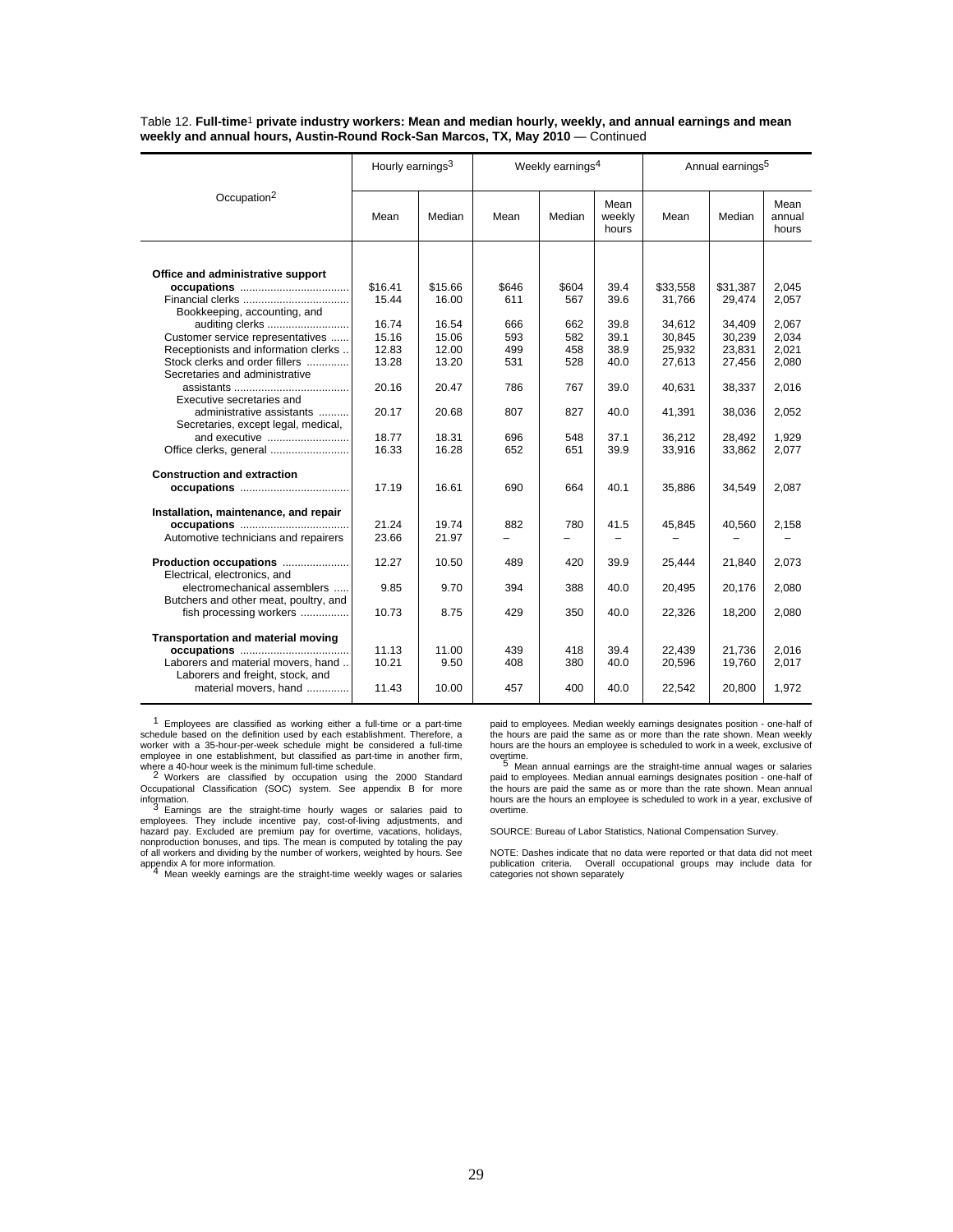| Table 13. Full-time <sup>1</sup> State and local government workers: Mean and median hourly, weekly, and annual earnings |  |
|--------------------------------------------------------------------------------------------------------------------------|--|
| and mean weekly and annual hours, Austin-Round Rock-San Marcos, TX, May 2010                                             |  |

|                                                                                               | Hourly earnings <sup>3</sup> |                         |                   | Weekly earnings <sup>4</sup> |                         | Annual earnings <sup>5</sup> |                            |                         |  |
|-----------------------------------------------------------------------------------------------|------------------------------|-------------------------|-------------------|------------------------------|-------------------------|------------------------------|----------------------------|-------------------------|--|
| Occupation <sup>2</sup>                                                                       | Mean                         | Median                  | Mean              | Median                       | Mean<br>weekly<br>hours | Mean                         | Median                     | Mean<br>annual<br>hours |  |
|                                                                                               | \$25.87                      | \$23.40                 | \$1,032           | \$936                        | 39.9                    | \$50,196                     | \$44,653                   | 1,940                   |  |
| Management occupations                                                                        | 52.23                        | 39.45                   | 2,089             | 1.578                        | 40.0                    | 107,846                      | 82,272                     | 2,065                   |  |
| <b>Business and financial operations</b>                                                      | 25.06                        | 24.22                   | 1,002             | 969                          | 40.0                    | 51,953                       | 50,400                     | 2,073                   |  |
| <b>Computer and mathematical science</b>                                                      | 29.27                        | 28.63                   | 1,171             | 1,145                        | 40.0                    | 60,878                       | 59,550                     | 2,080                   |  |
| <b>Community and social services</b>                                                          | 21.11                        | 20.48                   | 841               | 820                          | 39.9                    | 42,885                       | 43,031                     | 2,032                   |  |
| Legal occupations                                                                             | 34.76<br>34.55               | 33.66<br>33.66          | 1,390<br>1,382    | 1,346<br>1,346               | 40.0<br>40.0            | 72,294<br>71,865             | 70,002<br>70,002           | 2,080<br>2,080          |  |
| Education, training, and library<br>Postsecondary teachers<br>Primary, secondary, and special | 32.49<br>58.27               | 29.90<br>62.31          | 1,292<br>2,315    | 1,178<br>2,492               | 39.8<br>39.7            | 50,759<br>90,585             | 45,264<br>97,199           | 1,562<br>1,554          |  |
| education school teachers<br>Elementary and middle school<br>Elementary school teachers,      | 31.28<br>31.17               | 30.13<br>30.04          | 1,242<br>1,238    | 1,189<br>1,189               | 39.7<br>39.7            | 46.513<br>46,398             | 44.550<br>44,550           | 1,487<br>1,488          |  |
| except special education                                                                      | 31.18                        | 30.04                   | 1.237             | 1,189                        | 39.7                    | 46.295                       | 44,460                     | 1,485                   |  |
| Healthcare practitioner and technical                                                         | 24.08                        | 24.74                   | 959               | 989                          | 39.8                    | 47,464                       | 48,487                     | 1,971                   |  |
| Healthcare support occupations                                                                | 12.48                        | 10.43                   | 497               | 417                          | 39.8                    | 25,095                       | 21,696                     | 2,011                   |  |
| Protective service occupations                                                                | 28.31                        | 28.85                   | 1,132             | 1,154                        | 40.0                    | 58,887                       | 60,008                     | 2,080                   |  |
| Office and administrative support<br>Secretaries and administrative                           | 16.50                        | 16.16                   | 660               | 646                          | 40.0                    | 33,817                       | 33,030                     | 2,050                   |  |
| Executive secretaries and<br>administrative assistants                                        | 18.19<br>18.41<br>12.96      | 17.63<br>17.32<br>12.76 | 728<br>736<br>518 | 705<br>693<br>510            | 40.0<br>40.0<br>40.0    | 36,786<br>38,287<br>26,483   | 36,001<br>36,019<br>25,852 | 2,022<br>2,080<br>2,044 |  |

1 Employees are classified as working either a full-time or a part-time schedule based on the definition used by each establishment. Therefore, a worker with a 35-hour-per-week schedule might be considered a full-time

employee in one establishment, but classified as part-time in another firm,<br>where a 40-hour week is the minimum full-time schedule.<br>2 Workers are classified by occupation using the 2000 Standard<br>Occupational Classification

information.<br><sup>3</sup> Earnings are the straight-time hourly wages or salaries paid to<br>employees. They include incentive pay, cost-of-living adjustments, and<br>hazard pay. Excluded are premium pay for overtime, vacations, holidays of all workers and dividing by the number of workers, weighted by hours. See appendix A for more information. <sup>4</sup> Mean weekly earnings are the straight-time weekly wages or salaries

paid to employees. Median weekly earnings designates position - one-half of the hours are paid the same as or more than the rate shown. Mean weekly hours are the hours an employee is scheduled to work in a week, exclusive of overtime.<br> $\frac{5}{2}$  Moon applied originate are the other time applied waves at astroiding

mer. paid to employees. Median annual earnings designates position - one-half of the hours are paid the same as or more than the rate shown. Mean annual hours are the hours an employee is scheduled to work in a year, exclusive of overtime.

SOURCE: Bureau of Labor Statistics, National Compensation Survey.

NOTE: Dashes indicate that no data were reported or that data did not meet publication criteria. Overall occupational groups may include data for categories not shown separately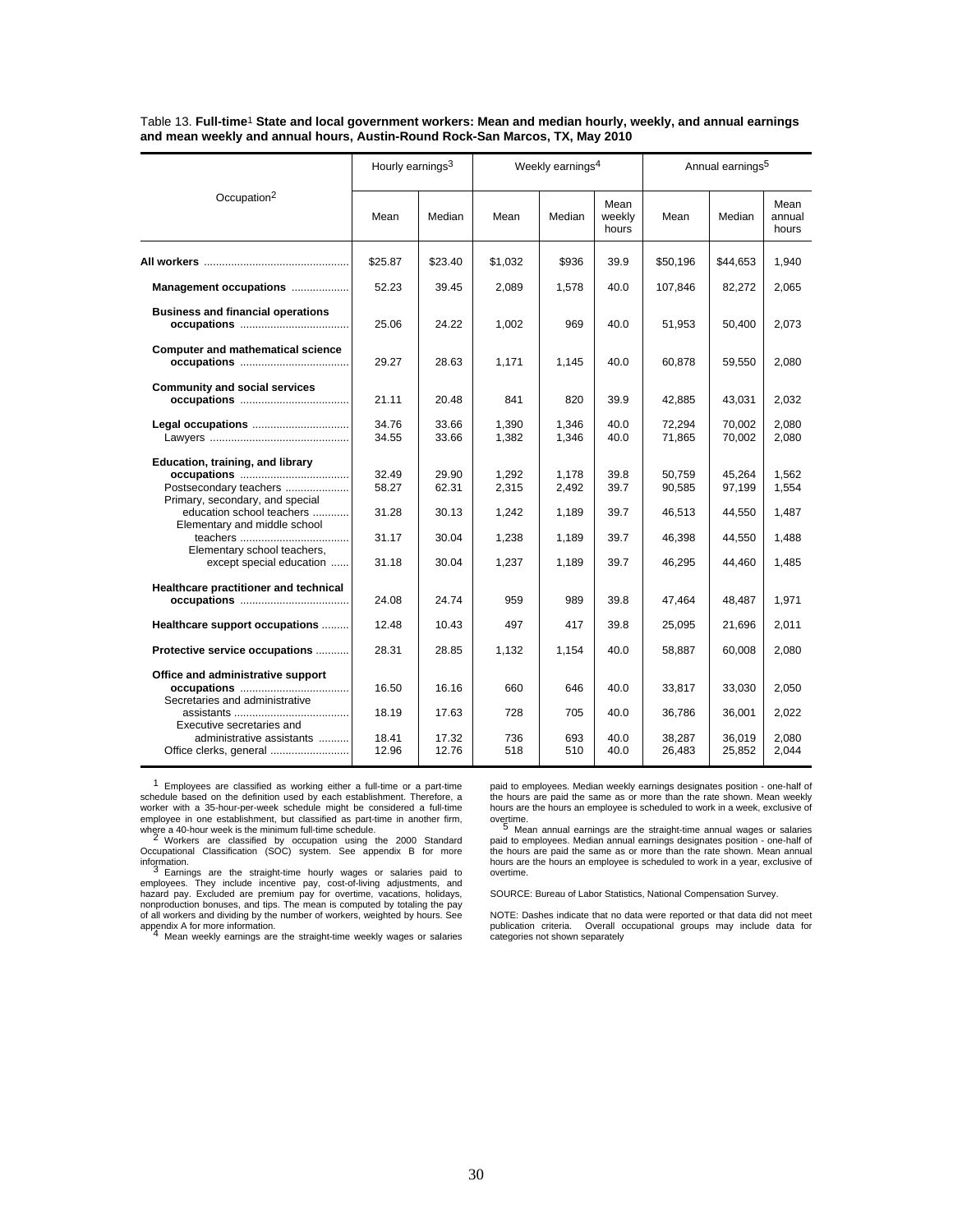| Occupational group <sup>2</sup>                                                                                                                                                                                                                                    | Total                                                                                                            | $1 - 99$<br>workers                                                                                             | 100-499<br>workers                                                                            | 500<br>workers<br>or more                                                              |  |  |  |
|--------------------------------------------------------------------------------------------------------------------------------------------------------------------------------------------------------------------------------------------------------------------|------------------------------------------------------------------------------------------------------------------|-----------------------------------------------------------------------------------------------------------------|-----------------------------------------------------------------------------------------------|----------------------------------------------------------------------------------------|--|--|--|
|                                                                                                                                                                                                                                                                    | \$19.88                                                                                                          | \$17.86                                                                                                         | \$17.16                                                                                       | \$28.30                                                                                |  |  |  |
| Management, professional, and related<br>Management, business, and financial<br>Natural resources, construction, and maintenance<br>Installation, maintenance, and repair<br>Production, transportation, and material moving<br>Transportation and material moving | 33.19<br>34.37<br>32.70<br>9.14<br>17.01<br>18.70<br>16.11<br>18.91<br>17.19<br>21.24<br>11.68<br>12.27<br>10.95 | 29.69<br>32.38<br>28.47<br>922<br>17.08<br>18.98<br>16.04<br>19.33<br>17.67<br>20.66<br>12.08<br>12.67<br>11.52 | 35.03<br>28.78<br>36.78<br>9.48<br>13.53<br>12.06<br>14.86<br>16.68<br>10.80<br>11.38<br>9.88 | 36.52<br>38.29<br>35.73<br>20.91<br>37.80<br>17.21<br>$\equiv$<br>14.83<br>15.76       |  |  |  |
|                                                                                                                                                                                                                                                                    | Relative error <sup>3</sup> (percent)                                                                            |                                                                                                                 |                                                                                               |                                                                                        |  |  |  |
|                                                                                                                                                                                                                                                                    | 5.3                                                                                                              | 8.4                                                                                                             | 9.6                                                                                           | 4.9                                                                                    |  |  |  |
| Management, professional, and related<br>Management, business, and financial<br>Natural resources, construction, and maintenance<br>Installation, maintenance, and repair<br>Production, transportation, and material moving<br>Transportation and material moving | 6.3<br>6.3<br>7.6<br>7.3<br>6.0<br>15.6<br>2.3<br>5.4<br>7.1<br>8.5<br>5.2<br>5.2<br>6.5                         | 11.7<br>10.3<br>142<br>10.5<br>8.8<br>20.3<br>4.2<br>6.7<br>2.1<br>10.2<br>4.2<br>7.4<br>5.4                    | 16.3<br>26.8<br>16.9<br>10.4<br>4.1<br>6.3<br>6.7<br>17.5<br>9.6<br>9.0<br>10.9               | 3.2<br>7.3<br>3.0<br>$\overline{\phantom{0}}$<br>8.3<br>12.6<br>4.0<br>-<br>7.4<br>6.4 |  |  |  |

### Table 14. **Size of establishment: Mean hourly earnings**1 **of private industry establishments for major occupational groups, Austin-Round Rock-San Marcos, TX, May 2010**

1 Earnings are the straight-time hourly wages or salaries paid to employees. They include incentive pay, cost-of-living adjustments, and hazard pay. Excluded are premium pay for<br>overtime, vacations, holidays, nonproduction bonuses, and<br>tips. The mean is computed by totaling the pay of all workers<br>and dividing by the number of workers, weigh

3 The relative standard error (RSE) is the standard error expressed as a percent of the estimate. It can be used to calculate a "confidence interval" around a sample estimate. For more information about RSEs, see appendix A.

SOURCE: Bureau of Labor Statistics, National Compensation Survey.

NOTE: Dashes indicate that no data were reported or that data did not meet publication criteria.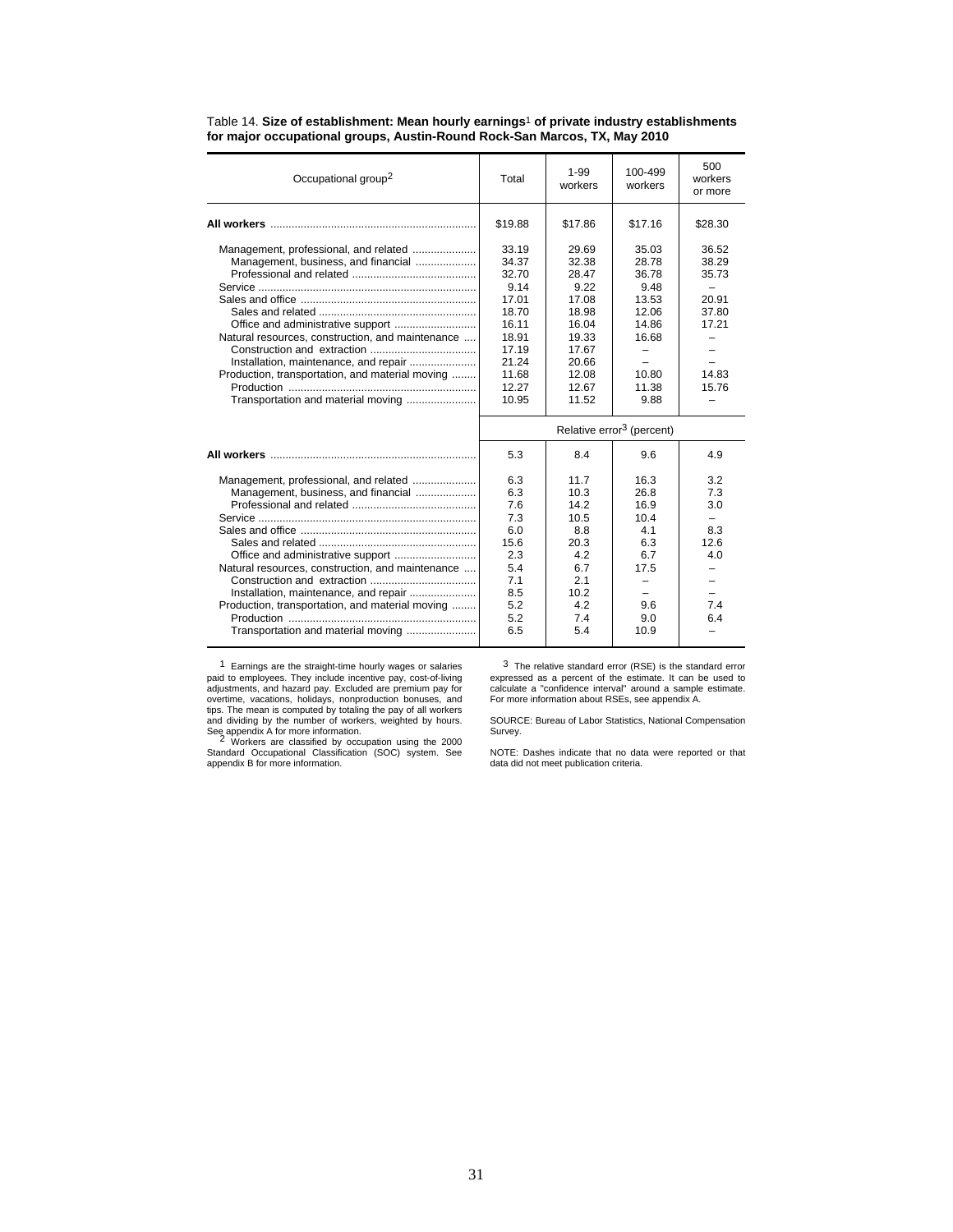| Table 15. Establishments with fewer than 100 workers: Mean and median hourly, weekly, and annual earnings and mean      |
|-------------------------------------------------------------------------------------------------------------------------|
| weekly and annual hours for full-time <sup>1</sup> private industry workers, Austin-Round Rock-San Marcos, TX, May 2010 |

|                                                                                                                                       | Hourly earnings <sup>3</sup>              |                                           |                                 | Weekly earnings <sup>4</sup>    |                                      | Annual earnings <sup>5</sup>                   |                                                |                                           |  |
|---------------------------------------------------------------------------------------------------------------------------------------|-------------------------------------------|-------------------------------------------|---------------------------------|---------------------------------|--------------------------------------|------------------------------------------------|------------------------------------------------|-------------------------------------------|--|
| Occupation <sup>2</sup>                                                                                                               | Mean                                      | Median                                    | Mean                            | Median                          | Mean<br>weekly<br>hours              | Mean                                           | Median                                         | Mean<br>annual<br>hours                   |  |
|                                                                                                                                       | \$19.38                                   | \$15.85                                   | \$777                           | \$600                           | 40.1                                 | \$40,361                                       | \$31,200                                       | 2,083                                     |  |
|                                                                                                                                       | 34.87                                     | 28.85                                     | 1,421                           | 1,149                           | 40.8                                 | 73,917                                         | 59,754                                         | 2,120                                     |  |
| Business and financial operations occupations                                                                                         | 26.68                                     | 25.46                                     | 1,125                           | 1,000                           | 42.2                                 | 58,483                                         | 52,000                                         | 2,192                                     |  |
| Computer and mathematical science occupations                                                                                         | 31.26                                     | 31.54                                     | 1,305                           | 1,162                           | 41.7                                 | 67,858                                         | 60,424                                         | 2,171                                     |  |
|                                                                                                                                       | 35.32                                     | 30.25                                     | 1,632                           | 1,664                           | 46.2                                 | 84,885                                         | 86,521                                         | 2,403                                     |  |
| Arts, design, entertainment, sports, and media                                                                                        | 17.44                                     | 15.01                                     | 698                             | 600                             | 40.0                                 | 36,281                                         | 31,225                                         | 2,080                                     |  |
| Healthcare practitioner and technical                                                                                                 | 39.90                                     | 31.87                                     | 1,525                           | 1,275                           | 38.2                                 | 79,279                                         | 66,290                                         | 1,987                                     |  |
| Food preparation and serving related                                                                                                  | 8.90                                      | 8.26                                      | 338                             | 320                             | 38.0                                 | 17,560                                         | 16,640                                         | 1,973                                     |  |
| Building and grounds cleaning and maintenance                                                                                         | 10.02                                     | 9.00                                      | 401                             | 360                             | 40.0                                 | 20,843                                         | 18,720                                         | 2,080                                     |  |
| First-line supervisors/managers, sales workers<br>First-line supervisors/managers of retail sales                                     | 21.39<br>26.91                            | 17.95<br>29.28                            | 863<br>1,076                    | 718<br>1,171                    | 40.4<br>40.0                         | 44.900<br>55,975                               | 37,336<br>60,900                               | 2.099<br>2,080                            |  |
|                                                                                                                                       | 24.10<br>12.41<br>8.76<br>8.76            | 29.28<br>10.00<br>8.10<br>8.10            | 964<br>491<br>343<br>343        | 1.171<br>400<br>324<br>324      | 40.0<br>39.6<br>39.1<br>39.1         | 50,130<br>25.535<br>17.819<br>17,819           | 60,900<br>20,800<br>16.848<br>16,848           | 2.080<br>2.057<br>2.033<br>2,033          |  |
| Office and administrative support occupations<br>Bookkeeping, accounting, and auditing clerks<br>Receptionists and information clerks | 16.19<br>14.29<br>17.24<br>13.14<br>16.07 | 15.25<br>13.85<br>16.83<br>12.00<br>14.88 | 634<br>562<br>684<br>508<br>643 | 560<br>549<br>673<br>458<br>595 | 39.1<br>39.3<br>39.6<br>38.7<br>40.0 | 32,960<br>29,217<br>35,543<br>26,437<br>33,424 | 29,120<br>28,571<br>35,015<br>23,831<br>30,950 | 2,035<br>2,044<br>2.061<br>2,011<br>2,080 |  |
| Construction and extraction occupations                                                                                               | 17.67                                     | 17.50                                     | 707                             | 700                             | 40.0                                 | 36,747                                         | 36,400                                         | 2,080                                     |  |
| Installation, maintenance, and repair occupations                                                                                     | 20.66                                     | 19.50                                     | 861                             | 760                             | 41.7                                 | 44,797                                         | 39,520                                         | 2,168                                     |  |
|                                                                                                                                       | 12.67                                     | 10.23                                     | 503                             | 409                             | 39.7                                 | 26,177                                         | 21,276                                         | 2,066                                     |  |
| Transportation and material moving occupations<br>Laborers and material movers, hand                                                  | 11.77<br>11.12                            | 11.00<br>10.00                            | 458<br>445                      | 418<br>400                      | 38.9<br>40.0                         | 23.171<br>20,991                               | 21,736<br>20,800                               | 1,968<br>1,887                            |  |

<sup>1</sup> Employees are classified as working either a full-time or a part-time schedule<br>based on the definition used by each establishment. Therefore, a worker with a<br>35-hour-per-week schedule might be considered a full-time em establishment, but classified as part-time in another firm, where a 40-hour week is<br>the minimum full-time schedule.<br><sup>2</sup> Workers are classified by occupation using the 2000 Standard Occupational

employees. Median weekly earnings designates position - one-half of the hours are<br>paid the same as or more than the rate shown. Mean weekly hours are the hours an<br>employee is scheduled to work in a week, exclusive of overt

Classification (SOC) system. See appendix B for more information. <sup>3</sup> Earnings are the straight-time hourly wages or salaries paid to employees. They include incentive pay, cost-of-living adjustments, and hazard pay. Excluded are<br>premium pay for overtime, vacations, holidays, nonproduction bonuses, and tips. The<br>mean is computed by totaling the pay of all workers a

employees. Median annual earnings designates position - one-half of the hours are<br>paid the same as or more than the rate shown. Mean annual hours are the hours an<br>employee is scheduled to work in a year, exclusive of overt

SOURCE: Bureau of Labor Statistics, National Compensation Survey.

NOTE: Dashes indicate that no data were reported or that data did not meet publication criteria. Overall occupational groups may include data for categories not shown separately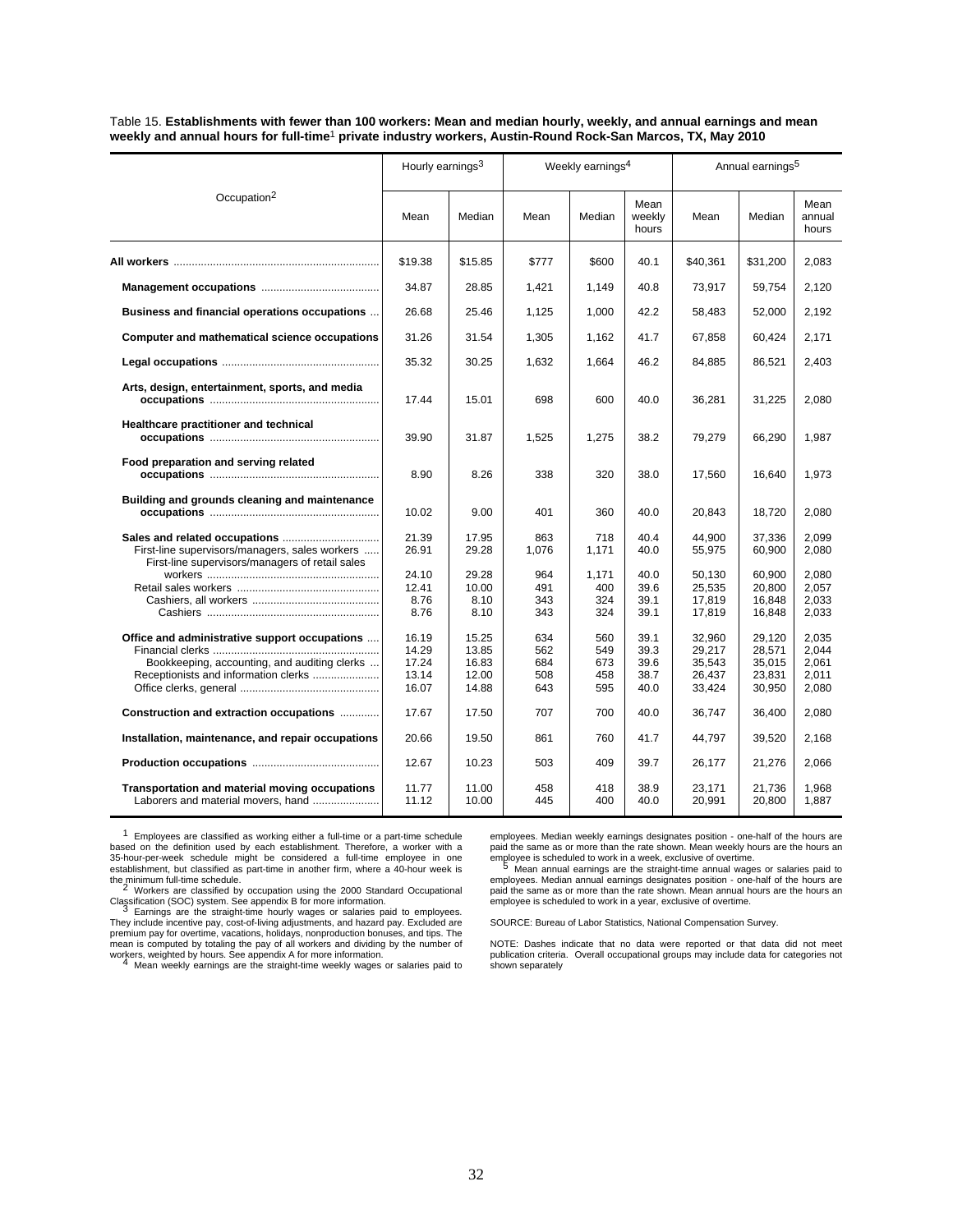Table 16. **Establishments with 100 workers or more: Mean and median hourly, weekly, and annual earnings and mean weekly and annual hours for full-time**1 **private industry workers, Austin-Round Rock-San Marcos, TX, May 2010**

|                                                                                               | Hourly earnings <sup>3</sup> |                |                | Weekly earnings <sup>4</sup> |                         |                  | Annual earnings <sup>5</sup> |                         |
|-----------------------------------------------------------------------------------------------|------------------------------|----------------|----------------|------------------------------|-------------------------|------------------|------------------------------|-------------------------|
| Occupation <sup>2</sup>                                                                       | Mean                         | Median         | Mean           | Median                       | Mean<br>weekly<br>hours | Mean             | Median                       | Mean<br>annual<br>hours |
|                                                                                               | \$24.36                      | \$18.15        | \$975          | \$720                        | 40.0                    | \$50,560         | \$37,440                     | 2,075                   |
|                                                                                               | 41.96                        | 38.01          | 1,708          | 1.650                        | 40.7                    | 88.791           | 85,815                       | 2.116                   |
|                                                                                               | 56.28                        | 57.62          | 2,285          | 2,305                        | 40.6                    | 118,843          | 119,848                      | 2,112                   |
| Business and financial operations occupations                                                 | 29.36                        | 28.46          | 1,173          | 1,138                        | 40.0                    | 61,012           | 59,197                       | 2,078                   |
| Computer and mathematical science occupations                                                 | 43.60<br>45.76               | 42.76<br>45.67 | 1,748<br>1,843 | 1,765<br>1,838               | 40.1<br>40.3            | 90,921<br>95,847 | 91,790<br>95,601             | 2.085<br>2,095          |
| Architecture and engineering occupations                                                      | 35.79<br>46.85               | 34.57<br>45.30 | 1,448<br>1,913 | 1,412<br>1,827               | 40.4<br>40.8            | 75,279<br>99,457 | 73,445<br>94,994             | 2,103<br>2.123          |
| Computer hardware engineers                                                                   | 47.69                        | 45.24          | 1,979          | 1,852                        | 41.5                    | 102.909          | 96.304                       | 2.158                   |
| Electrical and electronics engineers                                                          | 50.26                        | 49.82          | 2,010<br>863   | 1,993                        | 40.0<br>40.0            | 104.542          | 103,630                      | 2.080                   |
| Engineering technicians, except drafters<br>Electrical and electronic engineering technicians | 21.57<br>21.57               | 20.81<br>20.81 | 863            | 832<br>832                   | 40.0                    | 44,857<br>44,857 | 43,285<br>43,285             | 2,080<br>2,080          |
|                                                                                               |                              |                |                |                              |                         |                  |                              |                         |
| Arts, design, entertainment, sports, and media                                                | 28.63                        | 27.15          | 1,153          | 1,058                        | 40.3                    | 59,939           | 55,016                       | 2.094                   |
|                                                                                               | 28.61                        | 24.56          | 1,117          | 919                          | 39.0                    | 58,073           | 47,783                       | 2,030                   |
| Healthcare practitioner and technical                                                         |                              |                |                |                              |                         |                  |                              |                         |
|                                                                                               | 25.35                        | 26.84          | 970            | 967                          | 38.3                    | 50.445           | 50,301                       | 1.990                   |
|                                                                                               | 29.59                        | 32.17          | 1,110          | 1.169                        | 37.5                    | 57,743           | 60,769                       | 1,952                   |
|                                                                                               | 23.20                        | 14.18          | 930            | 566                          | 40.1                    | 48,362           | 29,453                       | 2.085                   |
|                                                                                               | 12.95                        | 12.85          | 518            | 514                          | 40.0                    | 26,942           | 26,728                       | 2.080                   |
|                                                                                               | 12.95                        | 12.85          | 518            | 514                          | 40.0                    | 26,942           | 26,728                       | 2,080                   |
| Office and administrative support occupations                                                 | 16.71                        | 16.01          | 662            | 640                          | 39.6                    | 34,371           | 33,280                       | 2,057                   |
|                                                                                               | 17.37                        | 17.33          | 695            | 693                          | 40.0                    | 36,138           | 36,048                       | 2,080                   |
| Customer service representatives                                                              | 14.68                        | 13.06          | 571            | 523                          | 38.9                    | 29,703           | 27,171                       | 2,023                   |
| Secretaries and administrative assistants                                                     | 21.72                        | 22.07          | 863            | 883                          | 39.8                    | 44,282           | 44,990                       | 2,039                   |
| Executive secretaries and administrative                                                      |                              |                |                |                              |                         |                  |                              |                         |
| Secretaries, except legal, medical, and                                                       | 21.63                        | 22.84          | 865            | 913                          | 40.0                    | 43,935           | 47,501                       | 2,031                   |
|                                                                                               | 21.83                        | 21.60          | 861            | 861                          | 39.4                    | 44,759           | 44,782                       | 2,051                   |
| Construction and extraction occupations                                                       | 16.68                        | 16.61          | 672            | 664                          | 40.3                    | 34,939           | 34,549                       | 2,095                   |
| Installation, maintenance, and repair occupations                                             | 25.91                        | 26.98          | 1,036          | 1,079                        | 40.0                    | 53,896           | 56,118                       | 2,080                   |
|                                                                                               | 11.96                        | 10.70          | 478            | 428                          | 40.0                    | 24,862           | 22,256                       | 2,078                   |
| Electrical and electronic equipment assemblers                                                | 12.19                        | 11.32          | 488            | 453                          | 40.0                    | 25,365           | 23,546                       | 2,080                   |
|                                                                                               |                              |                |                |                              |                         |                  |                              |                         |

<sup>1</sup> Employees are classified as working either a full-time or a part-time schedule<br>based on the definition used by each establishment. Therefore, a worker with a<br>35-hour-per-week schedule might be considered a full-time em establishment, but classified as part-time in another firm, where a 40-hour week is

employees. Median weekly earnings designates position - one-half of the hours are<br>paid the same as or more than the rate shown. Mean weekly hours are the hours an<br>employee is scheduled to work in a week, exclusive of overt  $5$  Mean annual earnings are the straight-time annual wages or salaries paid to employees. Median annual earnings designates position - one-half of the hours are

paid the same as or more than the rate shown. Mean annual hours are the hours an

the minimum full-time schedule.<br><sup>2</sup> Workers are classified by occupation using the 2000 Standard Occupational

Classification (SOC) system. See appendix B for more information. <sup>3</sup> Earnings are the straight-time hourly wages or salaries paid to employees. They include incentive pay, cost-of-living adjustments, and hazard pay. Excluded are<br>premium pay for overtime, vacations, holidays, nonproduction bonuses, and tips. The<br>mean is computed by totaling the pay of all workers a workers, weighted by hours. See appendix A for more information. <sup>4</sup> Mean weekly earnings are the straight-time weekly wages or salaries paid to

employee is scheduled to work in a year, exclusive of overtime. SOURCE: Bureau of Labor Statistics, National Compensation Survey.

NOTE: Dashes indicate that no data were reported or that data did not meet publication criteria. Overall occupational groups may include data for categories not shown separately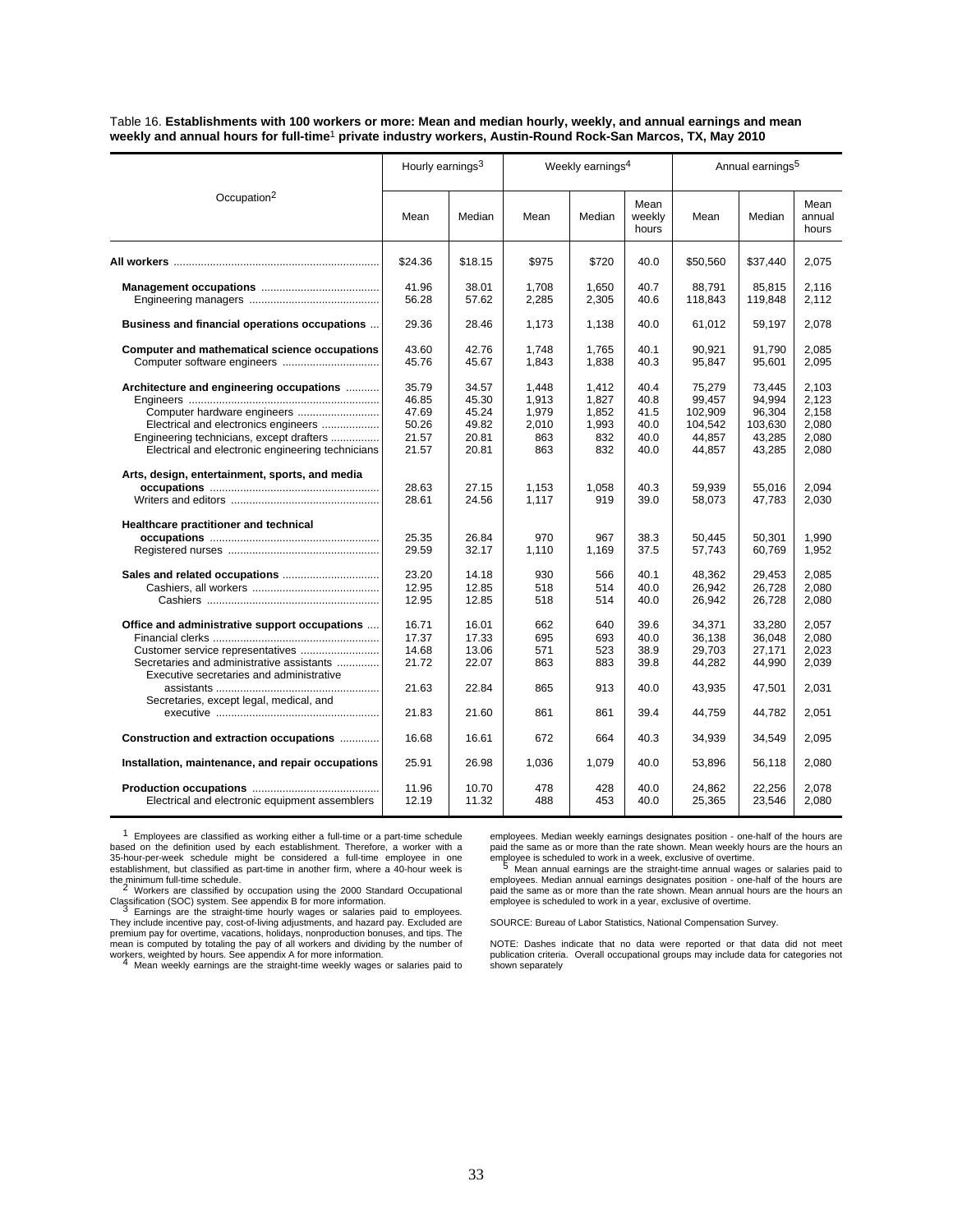Table 17. **Union**1 **and nonunion workers: Mean hourly earnings**2 **for major occupational groups, Austin-Round Rock-San Marcos, TX, May 2010**

|                                                                                                                                                                                                                                                                    |                                                                                                                                                                                                                                | Union                          |                                             |                                                                                                                   | Nonunion                                                                                                         |                                                                |
|--------------------------------------------------------------------------------------------------------------------------------------------------------------------------------------------------------------------------------------------------------------------|--------------------------------------------------------------------------------------------------------------------------------------------------------------------------------------------------------------------------------|--------------------------------|---------------------------------------------|-------------------------------------------------------------------------------------------------------------------|------------------------------------------------------------------------------------------------------------------|----------------------------------------------------------------|
| Occupational group <sup>3</sup>                                                                                                                                                                                                                                    | Civilian<br>workers                                                                                                                                                                                                            | Private<br>industry<br>workers | State and<br>local<br>government<br>workers | Civilian<br>workers                                                                                               | Private<br>industry<br>workers                                                                                   | State and<br>local<br>government<br>workers                    |
|                                                                                                                                                                                                                                                                    | \$23.85                                                                                                                                                                                                                        |                                |                                             | \$21.02                                                                                                           | \$19.87                                                                                                          | \$25.36                                                        |
| Management, professional, and related<br>Management, business, and financial<br>Natural resources, construction, and maintenance<br>Installation, maintenance, and repair<br>Production, transportation, and material moving<br>Transportation and material moving | $=$<br>$\overline{\phantom{0}}$<br>÷,<br>$\equiv$<br>÷,                                                                                                                                                                        |                                |                                             | 32.20<br>34.19<br>31.32<br>10.21<br>16.95<br>18.70<br>16.21<br>18.37<br>15.55<br>21.03<br>11.69<br>12.27<br>10.97 | 33.23<br>34.37<br>32.76<br>9.14<br>17.05<br>18.70<br>16.16<br>18.44<br>15.61<br>21.24<br>11.68<br>12.27<br>10.95 | 30.30<br>33.88<br>28.53<br>16.63<br>16.37<br>$\equiv$<br>16.37 |
|                                                                                                                                                                                                                                                                    |                                                                                                                                                                                                                                |                                |                                             | Relative error <sup>4</sup> (percent)                                                                             |                                                                                                                  |                                                                |
|                                                                                                                                                                                                                                                                    | 15.4                                                                                                                                                                                                                           |                                |                                             | 4.3                                                                                                               | 5.4                                                                                                              | 5.1                                                            |
| Management, professional, and related<br>Management, business, and financial<br>Natural resources, construction, and maintenance<br>Installation, maintenance, and repair<br>Production, transportation, and material moving<br>Transportation and material moving | $\overline{\phantom{0}}$<br>$\overline{\phantom{0}}$<br>$\equiv$<br>$\overline{\phantom{0}}$<br>÷,<br>$\overline{\phantom{0}}$<br>$\overline{\phantom{0}}$<br>$\equiv$<br>$\overline{\phantom{0}}$<br>$\overline{\phantom{0}}$ |                                |                                             | 4.6<br>6.0<br>5.5<br>7.5<br>5.2<br>15.6<br>2.3<br>6.4<br>7.3<br>8.2<br>5.2<br>5.2<br>6.4                          | 6.4<br>6.3<br>7.6<br>7.3<br>6.1<br>15.6<br>2.4<br>6.8<br>7.8<br>8.5<br>5.2<br>5.2<br>6.5                         | 5.5<br>12.4<br>4.2<br>12.7<br>6.0<br>6.0                       |

1 Union workers are those whose wages are determined through

collective bargaining.<br>2 Earnings are the straight-time hourly wages or salaries paid to<br>employees. They include incentive pay, cost-of-living adjustments, and<br>hazard pay. Excluded are premium pay for overtime, vacations, nonproduction bonuses, and tips. The mean is computed by totaling the pay<br>of all workers and dividing by the number of workers, weighted by hours. See<br>appendix A for more information.<br><sup>3</sup> Workers are classified by occupati

information. <sup>4</sup> The relative standard error (RSE) is the standard error expressed as a percent of the estimate. It can be used to calculate a "confidence interval" around a sample estimate. For more information about RSEs, see appendix A.

SOURCE: Bureau of Labor Statistics, National Compensation Survey.

NOTE: Dashes indicate that no data were reported or that data did not meet publication criteria.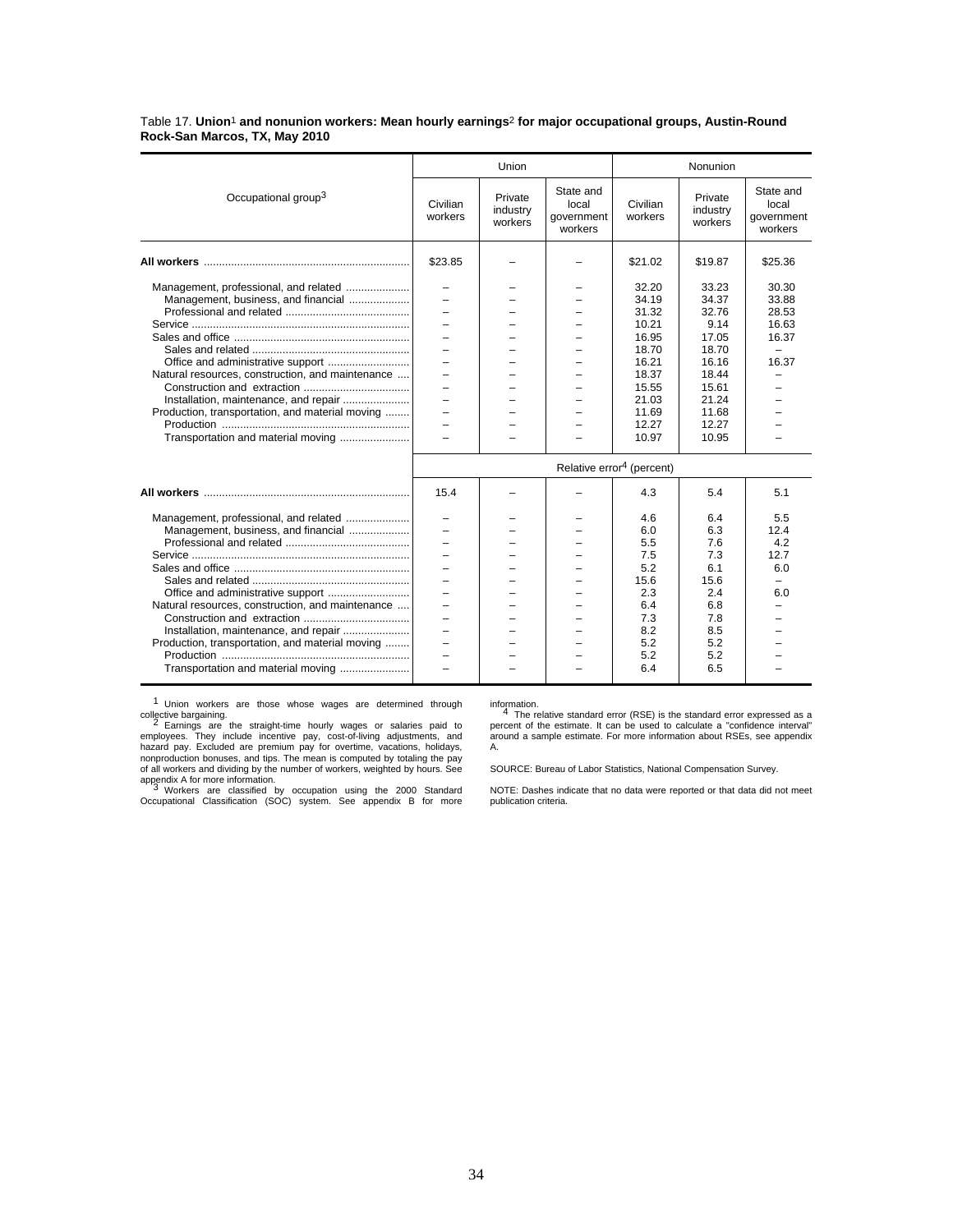|                                                                              |                          | Time                           |                                       | Incentive                      |
|------------------------------------------------------------------------------|--------------------------|--------------------------------|---------------------------------------|--------------------------------|
| Occupational group <sup>3</sup>                                              | Civilian<br>workers      | Private<br>industry<br>workers | Civilian<br>workers                   | Private<br>industry<br>workers |
|                                                                              | \$20.71                  | \$19.36                        | \$30.86                               | \$30.86                        |
| Management, professional, and related<br>Management, business, and financial | 31.62<br>33.53           | 32.34<br>33.32                 |                                       |                                |
|                                                                              | 30.78                    | 31.94                          |                                       |                                |
|                                                                              | 10.77                    | 9.06                           |                                       |                                |
|                                                                              | 16.13                    | 16.08                          | 25.14                                 | 25.14                          |
|                                                                              | 15.99                    | 15.99                          | 26.12                                 | 26.12                          |
|                                                                              | 16.18                    | 16.12                          |                                       |                                |
| Natural resources, construction, and maintenance                             | 17.94                    | 17.96                          |                                       |                                |
|                                                                              | $\overline{\phantom{a}}$ | 17.19                          |                                       |                                |
| Installation, maintenance, and repair                                        | 19.23                    | 19.22                          |                                       |                                |
| Production, transportation, and material moving                              | 11.59                    | 11.59                          |                                       |                                |
|                                                                              | 12.27                    | 12.27                          |                                       |                                |
| Transportation and material moving                                           | 10.68                    | 10.65                          |                                       |                                |
|                                                                              |                          |                                | Relative error <sup>4</sup> (percent) |                                |
|                                                                              | 4.0                      | 5.0                            | 18.1                                  | 18.1                           |
| Management, professional, and related                                        | 4.1                      | 5.5                            |                                       |                                |
| Management, business, and financial                                          | 6.0                      | 5.9                            |                                       |                                |
|                                                                              | 51                       | 7.0                            |                                       |                                |
|                                                                              | 10.9                     | 7.0                            |                                       |                                |
|                                                                              | 3.5                      | 4.0                            | 122                                   | 122                            |
|                                                                              | 11.2                     | 11.2                           | 13.6                                  | 13.6                           |
|                                                                              | 2.3                      | 2.3                            |                                       |                                |
| Natural resources, construction, and maintenance                             | 3.5                      | 3.6                            |                                       |                                |
|                                                                              | $-$                      | 7.1                            |                                       |                                |
| Installation, maintenance, and repair                                        | 4.2                      | 3.4                            |                                       |                                |
| Production, transportation, and material moving                              | 5.2                      | 5.2                            |                                       |                                |
|                                                                              | 5.2                      | 5.2                            |                                       |                                |
| Transportation and material moving                                           | 5.2                      | 5.2                            |                                       |                                |

Table 18. **Time and incentive workers**1**: Mean hourly earnings**2 **for major occupational groups, Austin-Round Rock-San Marcos, TX, May 2010**

<sup>1</sup> Wages of time workers are based solely on hourly rate<br>or salary. Incentive workers are those whose wages are at<br>least partially based on productivity payments such as piece<br>rates, commissions, and production bonuses.<br> and dividing by the number of workers, weighted by hours. See appendix A for more information. <sup>3</sup> Workers are classified by occupation using the 2000

Standard Occupational Classification (SOC) system. See<br>appendix B for more information.<br>4 The relative standard error (RSE) is the standard error<br>expressed as a percent of the estimate. It can be used to<br>calculate a "confi

SOURCE: Bureau of Labor Statistics, National Compensation Survey.

NOTE: Dashes indicate that no data were reported or that data did not meet publication criteria.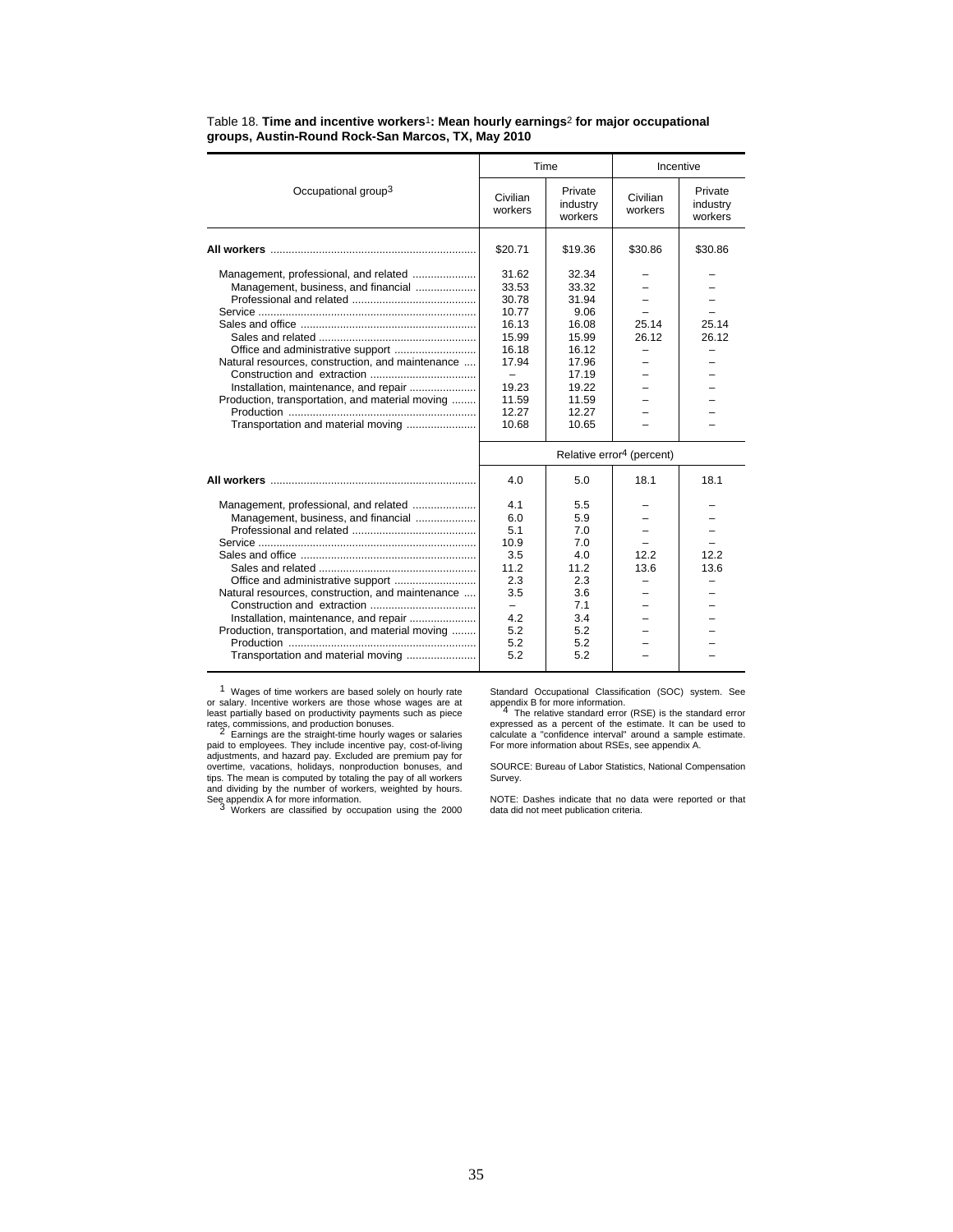Table 19. **Industry sector**1**: Mean hourly earnings**2 **for private industry workers by major occupational group, Austin-Round Rock-San Marcos, TX, May 2010**

|                                                                                   | Goods producing                                                                  |                                                               |                                                 |                                 |                                       | Service providing                             |                                                      |                               |                   |
|-----------------------------------------------------------------------------------|----------------------------------------------------------------------------------|---------------------------------------------------------------|-------------------------------------------------|---------------------------------|---------------------------------------|-----------------------------------------------|------------------------------------------------------|-------------------------------|-------------------|
| Occupational group <sup>3</sup>                                                   | Construc-<br>tion                                                                | Manufac-<br>turing                                            | Trade,<br>transpor-<br>tation.<br>and utilities | Infor-<br>mation                | Financial<br>activities               | Profes-<br>sional and<br>business<br>services | Education<br>and<br>health<br>services               | Leisure<br>and<br>hospitality | Other<br>services |
|                                                                                   | $\equiv$                                                                         | \$27.31                                                       | \$20.12                                         | \$24.66                         | \$20.19                               |                                               | \$16.88                                              | \$8.69                        |                   |
| Management, professional, and related<br>Management, business, and financial      | $\equiv$<br>$\overline{\phantom{0}}$                                             | 40.20<br>44.52                                                | 35.67<br>36.94                                  | 32.26<br>42.27                  | 27.97<br>27.45                        | -                                             |                                                      |                               |                   |
| Professional and related                                                          | $\equiv$<br>$\overline{\phantom{0}}$                                             | 38.83<br>$\qquad \qquad -$                                    | 34.93<br>$\qquad \qquad -$                      | 23.16                           | 29.97<br>$\overline{\phantom{m}}$     | $\equiv$<br>$\overline{\phantom{0}}$          | 9.48                                                 | 7.94                          |                   |
|                                                                                   | $\overline{\phantom{0}}$<br>$\equiv$                                             | 20.56                                                         | 17.12<br>18.03                                  | 16.32                           | 16.31                                 | $=$<br>$\overline{\phantom{0}}$               | 16.45                                                | 11.03                         |                   |
| Office and administrative support<br>Natural resources, construction, and         | $\equiv$                                                                         | 20.65                                                         | 15.26                                           | 16.35                           | 15.52                                 | -                                             | 16.45                                                | 11.74                         |                   |
| Construction and extraction<br>Installation, maintenance, and repair              | $\equiv$<br>$\equiv$<br>$\overline{\phantom{0}}$                                 | 20.07<br>$\overline{\phantom{0}}$<br>$\overline{\phantom{m}}$ | 18.23<br>18.23                                  | $\overline{\phantom{0}}$        | $\overline{\phantom{0}}$              | -<br>-                                        | $\overline{\phantom{0}}$<br>$\overline{\phantom{0}}$ | $=$                           |                   |
| Production, transportation, and material                                          | $\overline{\phantom{0}}$                                                         | 12.97                                                         | 12.67                                           | $\overline{\phantom{a}}$        | -                                     | -                                             | $\equiv$                                             | 9.92                          |                   |
| Transportation and material moving                                                | $\overline{\phantom{0}}$<br>$\equiv$                                             | 12.79                                                         | 15.70<br>11.72                                  | $\equiv$<br>$\equiv$            | -                                     |                                               | $=$                                                  |                               |                   |
|                                                                                   |                                                                                  |                                                               |                                                 |                                 | Relative error <sup>4</sup> (percent) |                                               |                                                      |                               |                   |
|                                                                                   |                                                                                  | 9.6                                                           | 9.4                                             | 6.1                             | 10.2                                  |                                               | 24.8                                                 | 10.8                          |                   |
| Management, professional, and related<br>Management, business, and financial      | $\overline{\phantom{0}}$<br>$\overline{\phantom{0}}$                             | 3.9<br>3.7                                                    | 6.4<br>7.8                                      | 8.7<br>$\cdot$                  | 7.6<br>9.3                            | $\overline{\phantom{0}}$<br>$\equiv$          | $\equiv$<br>$\equiv$                                 | $=$<br>$=$                    |                   |
| Professional and related                                                          | $\overline{\phantom{0}}$<br>$\overline{\phantom{0}}$                             | 5.8                                                           | 5.8                                             | .3                              | 10.7                                  | $\equiv$                                      | 12.2                                                 | 8.5                           |                   |
|                                                                                   | $\equiv$                                                                         | 2.1<br>$\overline{\phantom{0}}$                               | 12.4<br>18.4                                    | 8.7<br>$\overline{\phantom{0}}$ | 10.0<br>$\overline{\phantom{0}}$      | $=$                                           | 4.6<br>$\overline{\phantom{0}}$                      | 21.2<br>$\equiv$              |                   |
| Office and administrative support<br>Natural resources, construction, and         | $\overline{\phantom{0}}$                                                         | 2.4                                                           | 4.9                                             | 1.5                             | 6.6                                   |                                               | 4.6                                                  | 25.8                          |                   |
| Construction and extraction                                                       | $\overline{\phantom{0}}$<br>$\equiv$                                             | 13.0<br>$\overline{\phantom{0}}$                              | 2.3                                             |                                 | -                                     |                                               | $\overline{\phantom{0}}$                             |                               |                   |
| Installation, maintenance, and repair<br>Production, transportation, and material | $\overline{\phantom{0}}$                                                         | $\overline{\phantom{0}}$                                      | 2.3                                             | $\equiv$                        | -                                     | $\overline{\phantom{0}}$                      | $\overline{\phantom{0}}$                             |                               |                   |
| Transportation and material moving                                                | $\overline{\phantom{0}}$<br>$\overline{\phantom{0}}$<br>$\overline{\phantom{0}}$ | 2.9<br>3.6<br>$\overline{\phantom{0}}$                        | 7.6<br>20.0<br>6.9                              | $\equiv$                        |                                       |                                               |                                                      | 22.3                          |                   |
|                                                                                   |                                                                                  |                                                               |                                                 |                                 |                                       |                                               |                                                      |                               |                   |

1 Industry sectors are determined by the 2007 North American Industry

Classification System (NAICS).<br>2 Earnings are the straight-time hourly wages or salaries paid to employees. They<br>include incentive pay, cost-of-living adjustments, and hazard pay. Excluded are<br>premium pay for overtime, vac

mean is computed by totaling the pay of all workers and dividing by the number of<br>workers, weighted by hours. See appendix A for more information.<br>3 Workers are classified by occupation using the 2000 Standard Occupational

4 The relative standard error (RSE) is the standard error expressed as a percent of the estimate. It can be used to calculate a "confidence interval" around a sample estimate. For more information about RSEs, see appendix A.

SOURCE: Bureau of Labor Statistics, National Compensation Survey.

NOTE: Dashes indicate that no data were reported or that data did not meet publication criteria.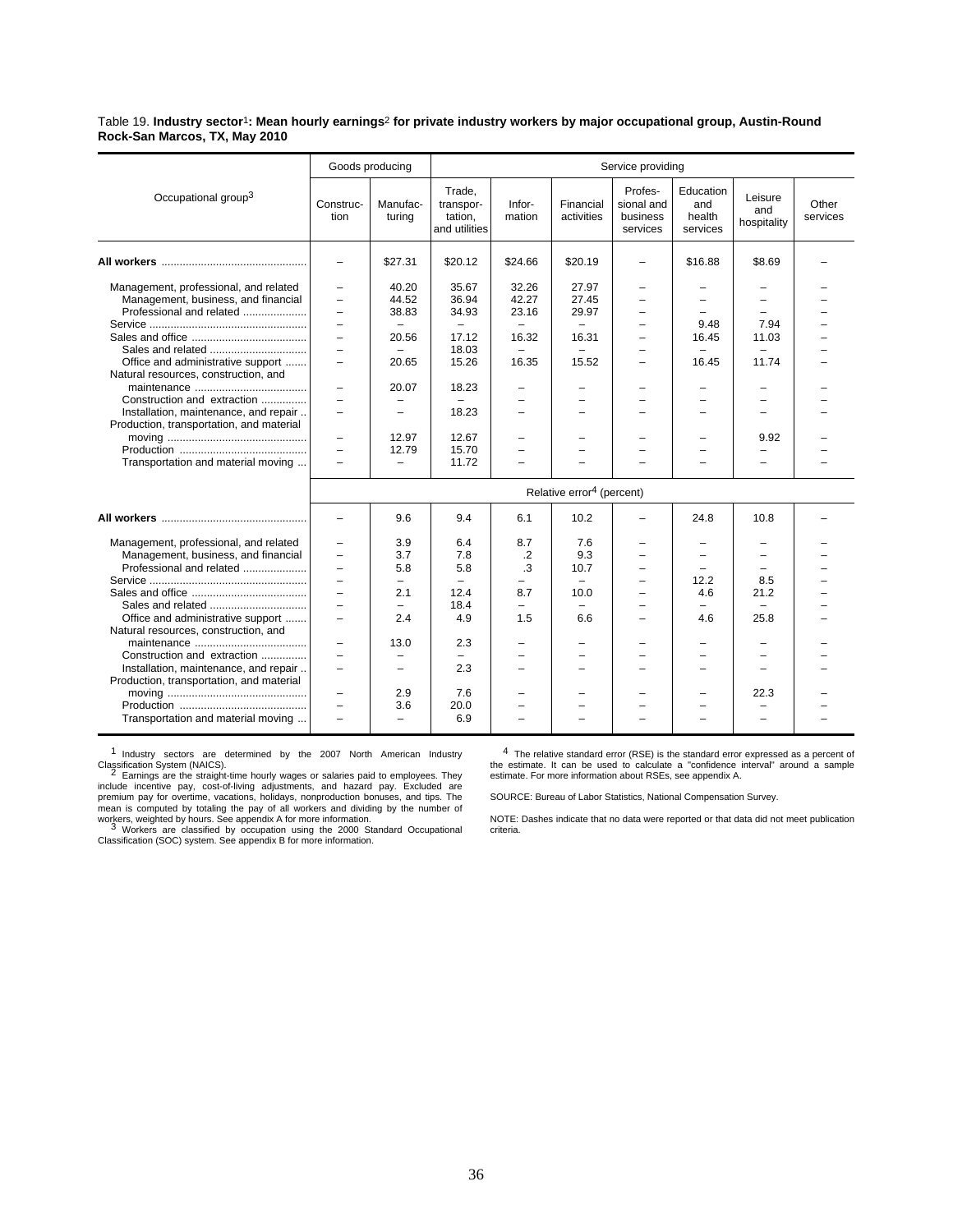# **Appendix A: Technical note**

This section provides basic information on the procedures and concepts used to produce the data contained dures and concepts used to produce the data contained in this report. It is divided into three parts: Planning for the survey; data collection; and processing and analyzing the data. Although this section answers some questions commonly asked by data users, it is not a comprehensive description of all of the steps required to produce the data.

### **Planning for the survey**

The overall design of the National Compensation Survey (NCS) includes questions of scope, frame, and sample selection.

### **Survey scope**

This survey covered establishments employing one worker or more in private goods-producing industries (mining, construction, and manufacturing); private service-providing industries (trade, transportation, and utilities, information, financial activities, professional and business services, education and health services, leisure and hospitality, and other services); State governments; and local governments. Agriculture, forestry, fishing and hunting, private households, and the Federal Government were excluded from the scope of the survey. For purposes of this survey, an establishment is an economic unit that produces goods or services, a central administrative office, or an auxiliary unit providing support services to a company. For private industries in this survey, the establishment is usually at a single physical location. For State and local governments, an establishment is defined as all locations of a government agency within the sampled area.

 The statistical area covered by this survey is defined by the U.S. Office of Management and Budget (OMB) as of December 2003. The area title was updated in December 2009. The Austin–Round Rock–San Marcos, TX, Metropolitan Statistical Area includes Bastrop, Caldwell, Hays, Travis, and Williamson Counties, TX.

### **Sampling frame**

The list of establishments from which the survey sample was selected (sampling frame) was developed from State unemployment insurance reports. Due to the volatility of industries within the private sector, sampling frames were developed using the most recent month of reference available at the time the sample was selected. Approximately

one-fifth of the private industry sample is reselected each year. The sampling frame for State and local government establishments is revised every 10 years.

### **Sample design**

The sample for this survey area was selected using a twostage stratified design with probability proportional to employment sampling at each stage. The first stage of sample selection was a probability sample of establishments. The sample of establishments was drawn by first stratifying the sampling frame by industry and ownership. The number of sample establishments allocated to each stratum is approximately proportional to the stratum employment. Each sampled establishment is selected within a stratum with a probability proportional to its employment. Use of this technique means that the larger an establishment's employment, the greater its chance of selection. Weights were applied to each establishment when the data were tabulated so that it represents similar units (by industry and employment size) in the economy that were not selected for collection. The second stage of sample selection, detailed below, was a probability sample of occupations within a sampled establishment.

### **Data collection**

The collection of data from survey respondents required detailed procedures. Field economists collected the data, working out of the Bureau of Labor Statistics (BLS) Regional Offices and visiting each establishment surveyed. Other contact methods, such as mail and telephone, were used to clarify and update data.

### **Occupational selection and classification**

Identification of the occupations for which wage data were to be collected was a multistep process:

- 1. Probability-proportional-to-size selection of establishment jobs
- 2. Classification of jobs into occupations based on the 2000 Standard Occupational Classification (SOC) system
- 3. Characterization of jobs as full-time versus parttime, union versus nonunion, and time versus incentive
- 4. Determination of the level of work of each job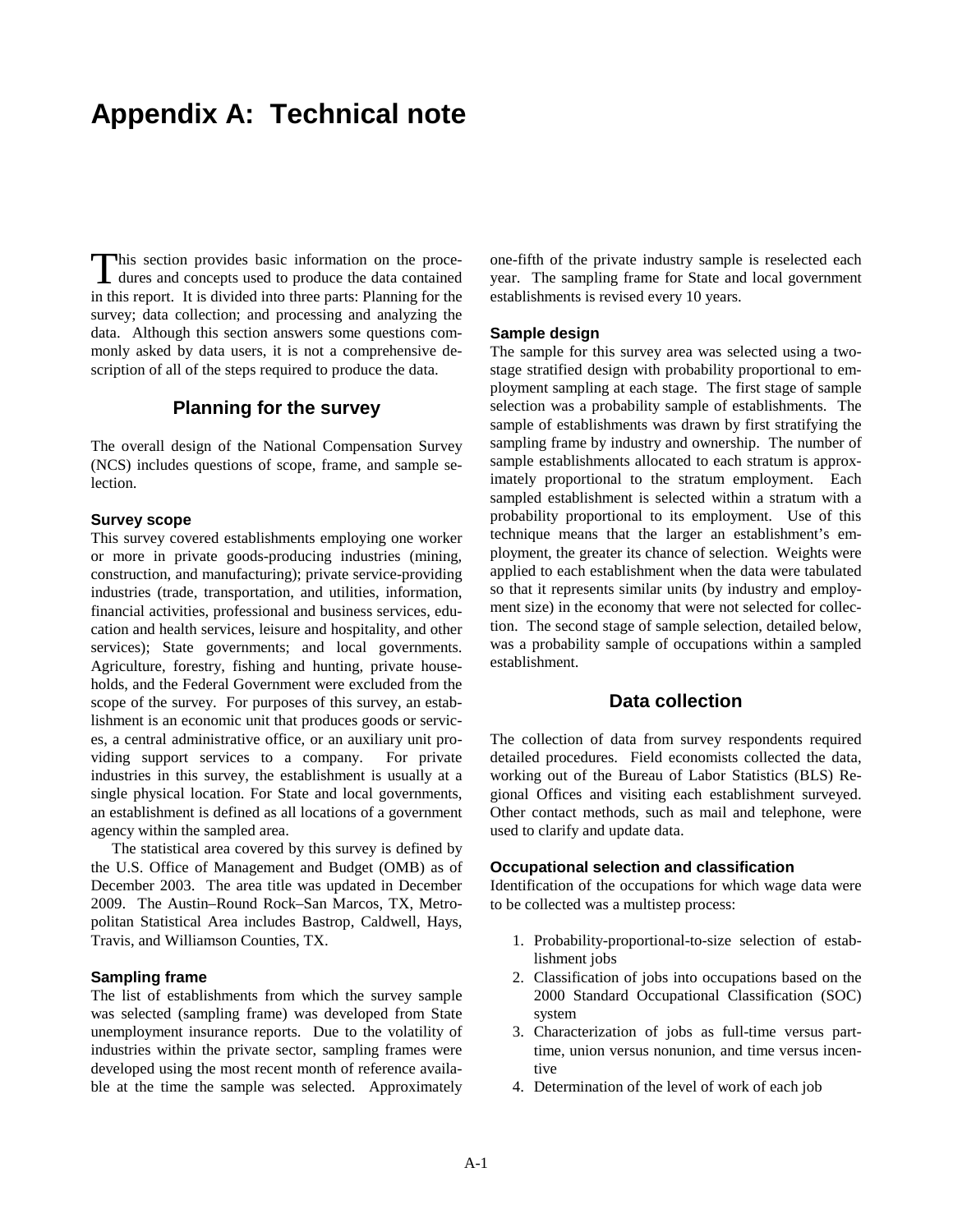For each occupation, wage data were collected for those workers whose jobs could be characterized by the criteria identified in the last three steps. If a specific work level could not be determined, wages were still collected.

 In step one, the jobs to be sampled were selected at each establishment by the BLS field economist. A complete list of employees was used for sampling, with each selected worker representing a job within the establishment.

 As with the selection of establishments, the selection of a job was based on probability proportional to its size in the establishment. The greater the number of people working in a job in the establishment, the greater its chance of selection.

 The number of jobs for which data were collected in each establishment was based on the establishment's employment size. The number of jobs selected followed this schedule:

| <b>Number</b> | <b>Number</b>    |
|---------------|------------------|
| of employees  | of selected jobs |
| $1 - 49$      | Up to $4$        |
| $50 - 249$    | 6                |
| 250 or more   | x                |

 Exceptions include State and local government units, for which up to 20 jobs may be selected, and the aircraft manufacturing industry units (those matching NAICS code 336411) for which up to 32 jobs may be selected.

 The second step of the process entailed classifying the selected jobs into occupations based on their duties. NCS uses the 2000 Standard Occupational Classification (SOC) system. A selected job may fall into any one of about 800 occupational classifications, from accountant to zoologist. When workers could be classified in more than one occupation, they were classified in the occupation that required the higher skill level. When there was no perceptible difference in skill level, the workers were classified in the occupation that described their primary activity.

 Each occupational classification is an element of a broader classification known as a major group. Occupations can fall into any of 22 major groups. Appendix B contains a complete list of all individual occupations, classified by the major group to which they belong.

In step three, certain other job characteristics of the chosen worker were identified. First, the worker was identified as holding either a full-time or part-time job, based on the establishment's definition of those terms. Then, the worker was classified as having a time versus incentive job, depending on whether any part of pay was directly based on the actual production of the worker, rather than solely on hours worked. Finally, the worker was identified as being in a union job or a nonunion job. (See the "Union workers" section on the following page for more detail.)

### **Occupational leveling**

In the last step before wage data were collected, the work level of each selected job was determined using a "point factor leveling" process. Point factor leveling matches certain aspects of a job to specific levels of work with assigned point values. Points for each factor are then totaled to determine the overall work level for the job.

 The NCS program is in the process of converting from a nine-factor to a four-factor occupational leveling system. The conversion is being phased in via annual NCS sample replenishment groups and will require several years for full implementation. The four occupational leveling factors are:

- Knowledge
- Job controls and complexity
- Contacts (nature and purpose)
- Physical environment

 Each factor consists of several levels, and each level has an associated description and assigned points. A knowledge guide for 24 families of closely related occupations contains short definitions of the point levels of knowledge expected for the occupations and presents relevant examples. The other three factors use identical descriptions for all occupational categories and contain a definition of each point level within each factor.

 The description within each factor best matching the job is chosen. The point levels within each factor are designed to describe the thresholds of distinct levels of work. When a job does not meet the full description of a point level, the next lowest point level is used. Points for the four factors are totaled to determine the overall work level. NCS publishes data for up to 15 work levels.

 Most supervisory occupations are evaluated based on their duties and responsibilities. A modified approach is used for professional and administrative supervisors when they direct professional work and are paid primarily to supervise. Such supervisory occupations are leveled based on the work level of the highest position reporting to them.

 For a complete description of point factor leveling, refer to the publication "National Compensation Survey: Guide for Evaluating Your Firm's Jobs and Pay," available at the BLS National Compensation Survey Internet site at **http://www.bls.gov/ncs/ocs/sp/ncbr0004.pdf**.

### **Combined work levels**

This bulletin includes a table which simplifies the presentation of work levels by combining them into four broad groups. The groups were determined by combinations of knowledge, job controls and complexity, contacts, physical environment, and supervisory duties, and are meant to be comparable across different occupations. The broad groups and the combined work levels are: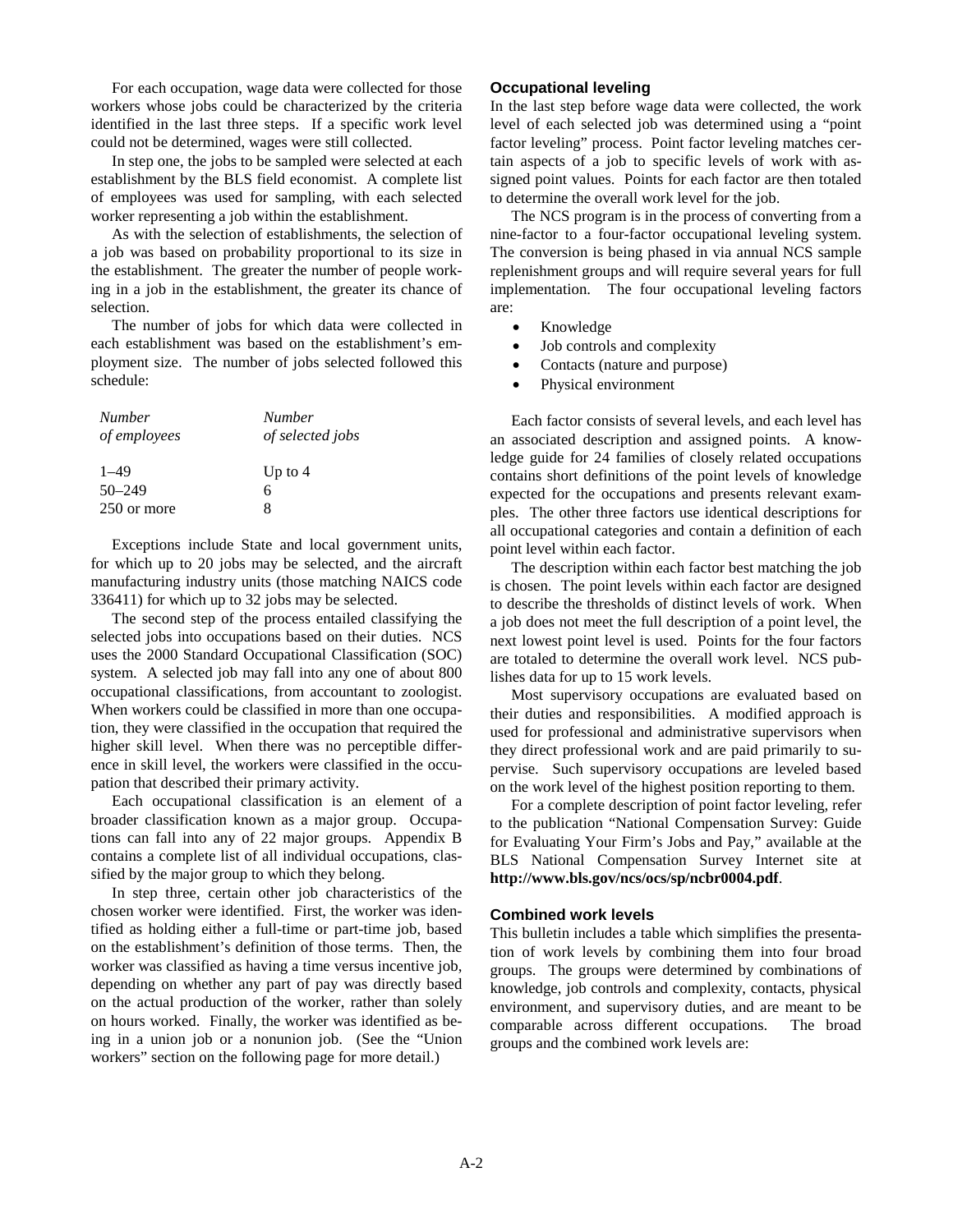| Group       | Levels         |
|-------------|----------------|
| designation | combined       |
|             |                |
| Group I     | Levels $1-4$   |
| Group II    | Levels $5-8$   |
| Group III   | Levels $9-12$  |
| Group IV    | Levels $13-15$ |

### **Collection period**

Survey data were collected over a 14-month period for the larger metropolitan areas in the NCS program. For the smaller metropolitan areas, data were collected over a 5 month period. For each establishment in the survey, the data reflect the establishment's most recent information at the time of collection. The payroll reference month shown in the tables reflects the average date of this information for all sample units.

### **Earnings**

Earnings were defined as regular payments from the employer to the employee as compensation for straight-time hourly work, or for any salaried work performed. The following components were included as part of earnings:

- Incentive pay, including commissions, production bonuses, and piece rates
- Cost-of-living allowances
- Hazard pay
- Payments of income deferred due to participation in a salary reduction plan
- Deadhead pay, defined as pay given to transportation workers returning in a vehicle without freight or passengers

 The following forms of payments were *not* considered part of straight-time earnings:

- Shift differentials, defined as extra payment for working a schedule that varies from the norm, such as night or weekend work
- Premium pay for overtime, holidays, and weekends
- Bonuses not directly tied to production (such as Christmas and profit-sharing bonuses)
- Uniform and tool allowances
- Free or subsidized room and board
- Payments made by third parties (for example, tips)
- On-call pay

 To calculate earnings for various periods (hourly, weekly, and annual), data on work schedules also were collected. For hourly workers, scheduled hours worked per day and per week, exclusive of overtime, were recorded. Annual weeks worked were determined. Because salaried workers who are exempt from overtime provisions often

work beyond the assigned work schedule, their typical number of hours actually worked was collected.

 The earnings estimates for aircraft pilots and flight engineers (SOC code 53-2010) and detailed occupations within this group, and the earnings estimates for flight attendants (SOC code 39-6031), included flight pay and flight hours only; these estimates may not reflect the total earnings and hours worked.

### **Union workers**

The NCS defines a union worker as any employee in a union occupation when all of the following conditions are met: a labor organization is recognized as the bargaining agent for all workers in the occupation; wage and salary rates are determined through collection bargaining or negotiations; and settlement terms, which must include earnings provisions and may include benefit provisions, are embodied in a signed, mutually binding collective bargaining agreement. A nonunion worker is an employee in an occupation not meeting the conditions for union coverage.

### **Processing and analyzing the data**

Data were processed and analyzed at the BLS National Office following collection.

### **Weighting and nonresponse**

Sample weights were calculated for each establishment and occupation in the survey. These weights reflected the relative size of the occupation within the establishment and of the establishment within the sample universe. Weights were used to aggregate data for the individual establishments or occupations into the various data series. Some of the establishments surveyed could not supply or refused to supply information. If data were not provided by a sample member during the initial interview, the weights of responding sample members in the same or similar "cells" were adjusted to account for the missing data. This technique assumes that the mean value of data for the nonrespondents equals the mean value of data for the respondents at some detailed "cell" level. Responding and nonresponding establishments were classified into these cells according to industry and employment size. Responding and nonresponding occupations within responding establishments were classified into cells that were additionally defined by major occupation group.

 If average hourly earnings data were not provided by a sample member during the update interview, then missing average hourly earnings were imputed by multiplying prior average hourly earnings by the rate of change in the average hourly earnings of respondents. The regression model that takes into account available establishment characteristics is used to derive the rate of change in the average hourly earnings.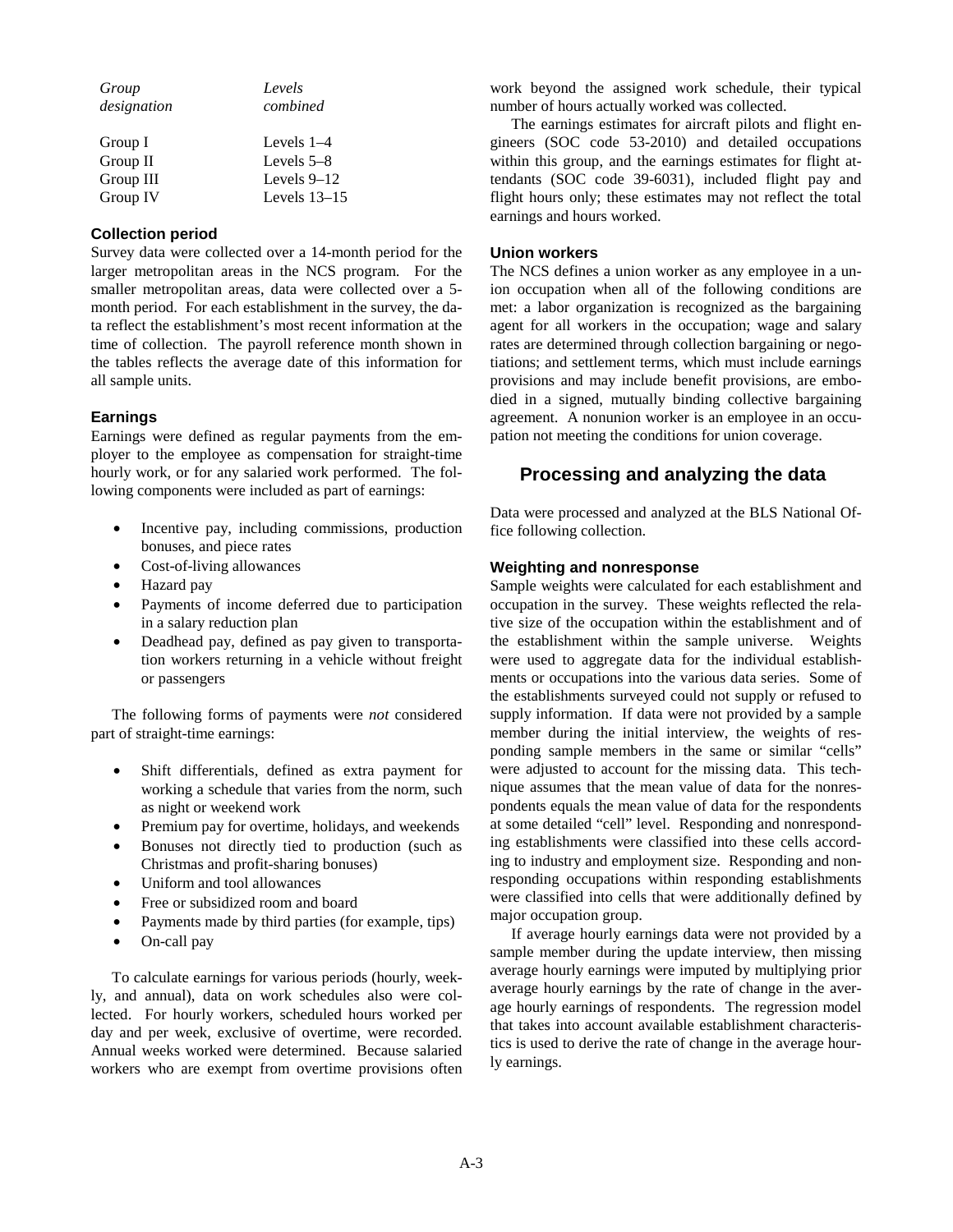Establishments that were determined to be out of business or outside the scope of the survey had their weights changed to zero.

### **Estimation**

The wage series in the tables are computed by combining the wages for each sampled occupation. Before being combined, individual wage rates are weighted by the number of workers; the sample weight, adjusted for nonresponding establishments and other factors; and the occupation's scheduled hours of work. The sample weight reflects the inverse of each unit's probability of selection at each sample selection stage and four weight adjustment factors. The first factor adjusts for establishment nonresponse and the second factor adjusts for occupational nonresponse. The third factor adjusts for any special situations that may have occurred during data collection. The fourth factor, post-stratification, also called benchmarking, is introduced to adjust estimated employment totals to the current counts of employment by industry. The latest available employment counts were used to derive average hourly earnings in this publication.

 Not all calculated series met the criteria for publication. Before any series was published, it was reviewed to make sure that the number of observations underlying it was sufficient. This review prevented the publication of a series that could have revealed information about a specific establishment.

 Estimates of the number of workers represent the total in all establishments within the scope of the study, and not the number actually surveyed. Because occupational structures among establishments differ, estimates of the number of workers obtained from the sample of establishments serve to indicate only the relative importance of the occupational groups studied.

### **Percentiles**

The percentiles presented in tables 6 through 10 are computed using earnings reported for individual workers in sampled establishment jobs and their scheduled hours of work. Establishments in the survey may report only individual-worker earnings for each sampled job. For the calculation of percentile estimates, the individual-worker hourly earnings are appropriately weighted and then arrayed from lowest to highest.

 The published 10th, 25th, 50th, 75th, and 90th percentiles designate position in the earnings distribution within each published occupation. At the 50th percentile, the median, half of the hours are paid the same as or more than the rate shown, and half are paid the same as or less than the rate shown. At the 25th percentile, one-fourth of the hours are paid the same as or less than the rate shown. At the 75th percentile, one-fourth are paid the same as or more than the rate shown. The 10th and 90th percentiles follow the same logic.

### **Data reliability**

The data in this bulletin are estimates from a scientifically selected probability sample. There are two types of errors possible in an estimate based on a sample survey, sampling and nonsampling.

 *Sampling errors* occur because observations come only from a sample and not from an entire population. The sample used for this survey is one of a number of possible samples of the same size that could have been selected using the sample design. Estimates derived from the different samples would differ from each other.

 A measure of the variation among these differing estimates is called the standard error or sampling error. It indicates the precision with which an estimate from a particular sample approximates the average result of all possible samples. The relative standard error (RSE) is the standard error divided by the estimate. RSE data are provided alongside the earnings data in the bulletin tables.

 The standard error can be used to calculate a "confidence interval" around a sample estimate. As an example, suppose a table shows that mean hourly earnings for all workers were \$17.75, with a relative standard error of 1.0 percent for this estimate. At the 90-percent level, the confidence interval for this estimate is from \$17.46 to \$18.04 (\$17.75 minus and plus \$0.29, where \$0.29 is the product of 1.645 times 1.0 percent times \$17.75). If all possible samples were selected to estimate the population value, the interval from each sample would include the true population value approximately 90 percent of the time.

 *Nonsampling errors* also affect survey results. They can stem from many sources, such as inability to obtain information for some establishments, difficulties with survey definitions, inability of the respondents to provide correct information, or mistakes in recording or coding the data obtained. Although they were not specifically measured, the nonsampling errors were expected to be minimal due to the extensive training of the field economists who gathered the survey data, computer edits of the data, and detailed data review.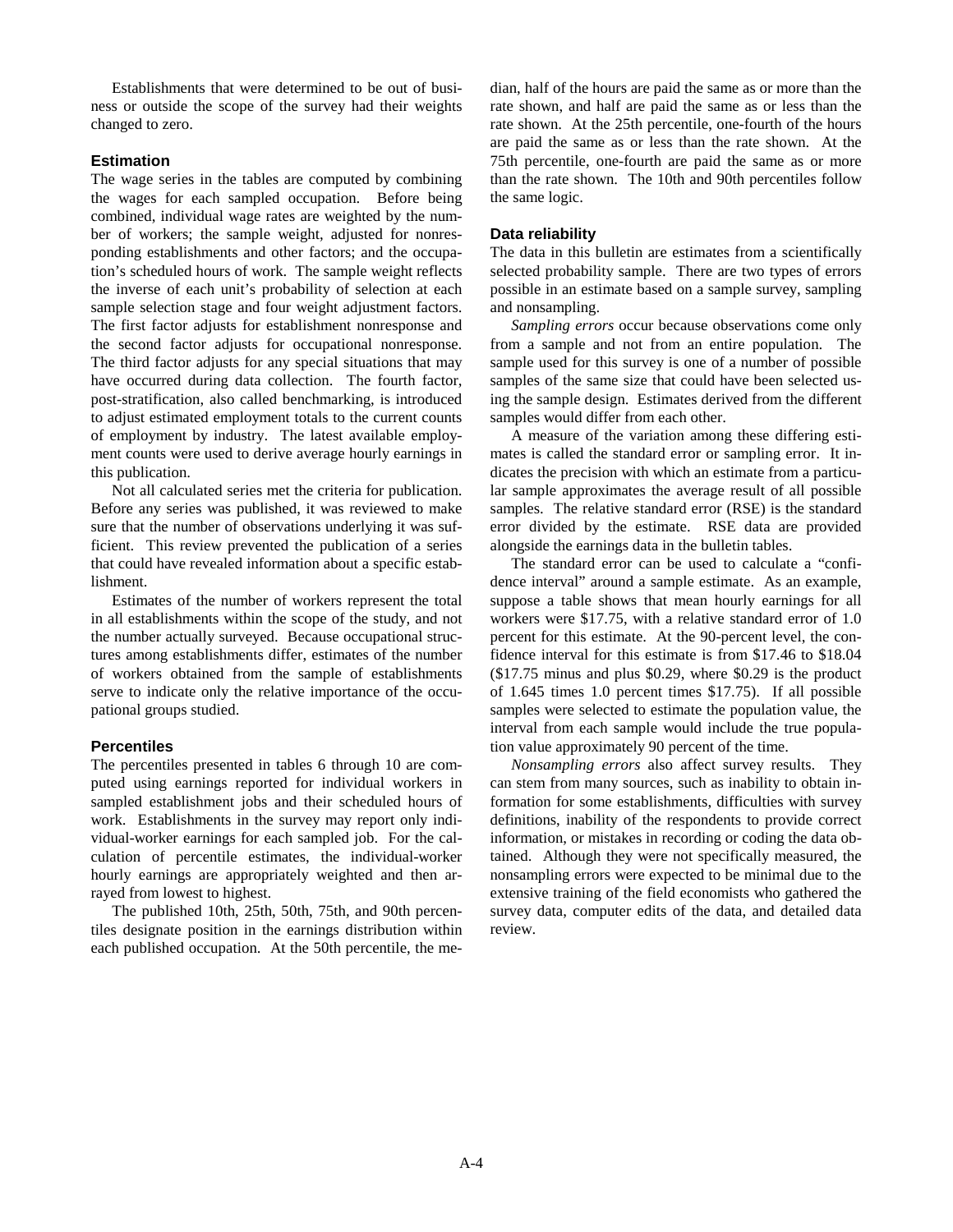| Occupational group <sup>2</sup>                                                                                                                                                                                                            | Civilian<br>workers                                                                                                       | Private<br>industry<br>workers                                                                                           | State and<br>local<br>government<br>workers               |
|--------------------------------------------------------------------------------------------------------------------------------------------------------------------------------------------------------------------------------------------|---------------------------------------------------------------------------------------------------------------------------|--------------------------------------------------------------------------------------------------------------------------|-----------------------------------------------------------|
|                                                                                                                                                                                                                                            | 713,200                                                                                                                   | 556,700                                                                                                                  | 156,500                                                   |
| Management, professional, and related<br>Management, business, and financial<br>Natural resources, construction, and maintenance<br>Installation, maintenance, and repair<br>Production, transportation, and material moving<br>Production | 259.900<br>72,000<br>187,900<br>154,900<br>182,400<br>58,100<br>124.300<br>47.800<br>27.100<br>20.700<br>68,100<br>34,200 | 154.900<br>44,600<br>110.300<br>133,900<br>156,200<br>58,100<br>98.100<br>44.200<br>25.900<br>18.300<br>67,500<br>34,200 | 105,000<br>27,400<br>77,600<br>21,100<br>26,200<br>26,200 |
| Transportation and material moving                                                                                                                                                                                                         | 34,000                                                                                                                    | 33,400                                                                                                                   |                                                           |

Appendix table 1. **Number of workers**1 **represented by the survey, Austin-Round Rock-San Marcos, TX, May 2010**

1 The number of workers represented by the survey are rounded to the nearest 100. Estimates of the number of workers provide a description of size<br>and composition of the labor force included in the<br>survey. Estimates are not intended, however, for<br>comparison to other statistical series to measure employment trends or levels.<br><sup>2</sup> Workers are classified by occupation using the 2000 Standard Occupational Classification (SOC) system. See appendix B for more information.

SOURCE: Bureau of Labor Statistics, National Compensation Survey.

NOTE: Dashes indicate that no data were reported or that data did not meet publication criteria.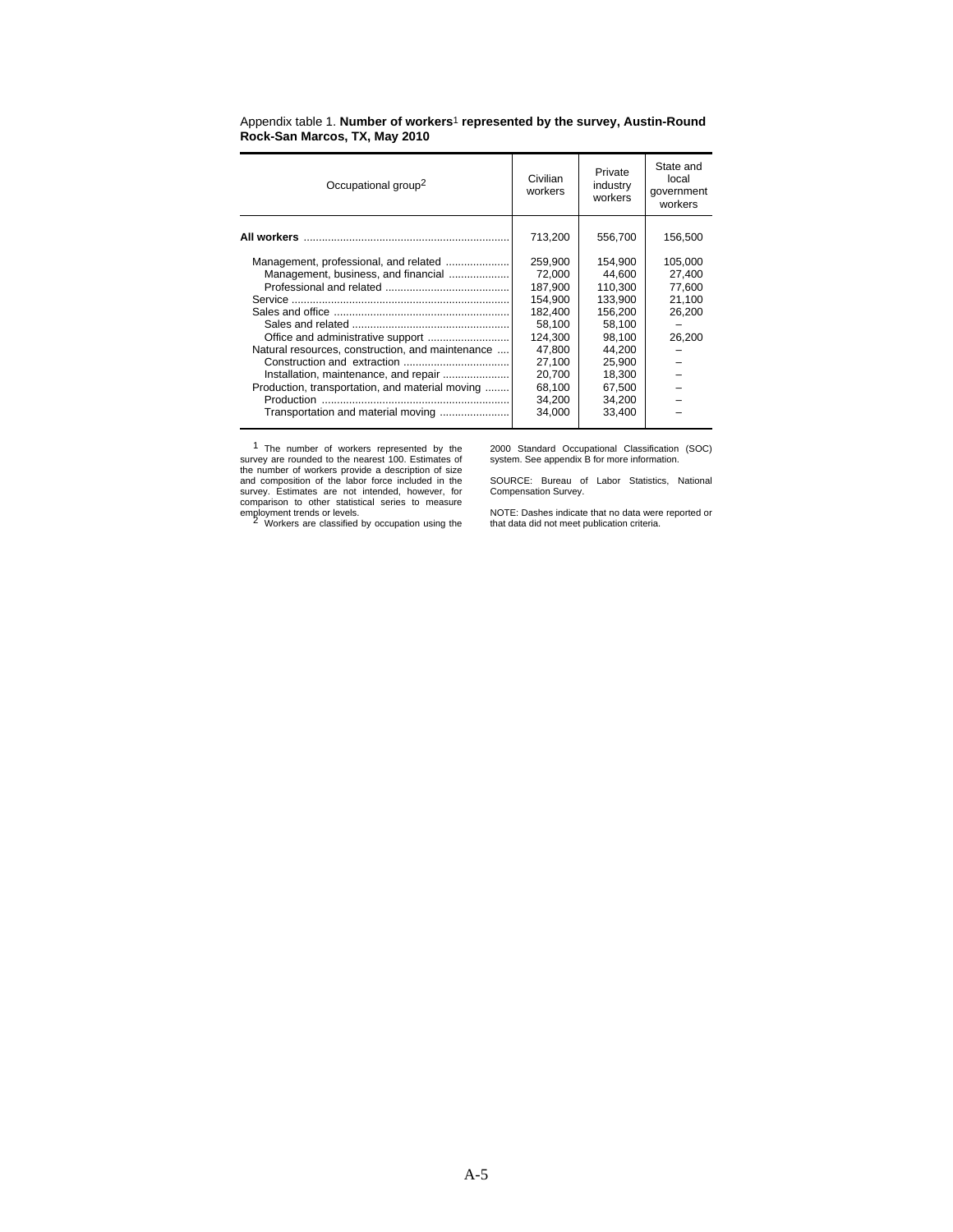| Establishments                         | Total                  | Private<br>industry    | State and<br>local<br>government |
|----------------------------------------|------------------------|------------------------|----------------------------------|
|                                        | 27.642                 | 27.072                 | 570                              |
| Out of business or not in survey scope | 276<br>190<br>54<br>32 | 242<br>159<br>51<br>32 | 34<br>31                         |

### Appendix table 2. **Survey establishment response, Austin-Round Rock-San Marcos, TX, May 2010**

1 The list of establishments from which the survey sample was selected (sampling frame) was developed from State unemployment insurance reports and is based on the 2007 North American<br>Industry Classification System (NAICS). For private<br>industries, an establishment is usually a single<br>physical location. For State and local governments,<br>an establishment is d government entity.

SOURCE: Bureau of Labor Statistics, National Compensation Survey.

NOTE: Dashes indicate that no data were reported or that data did not meet publication criteria.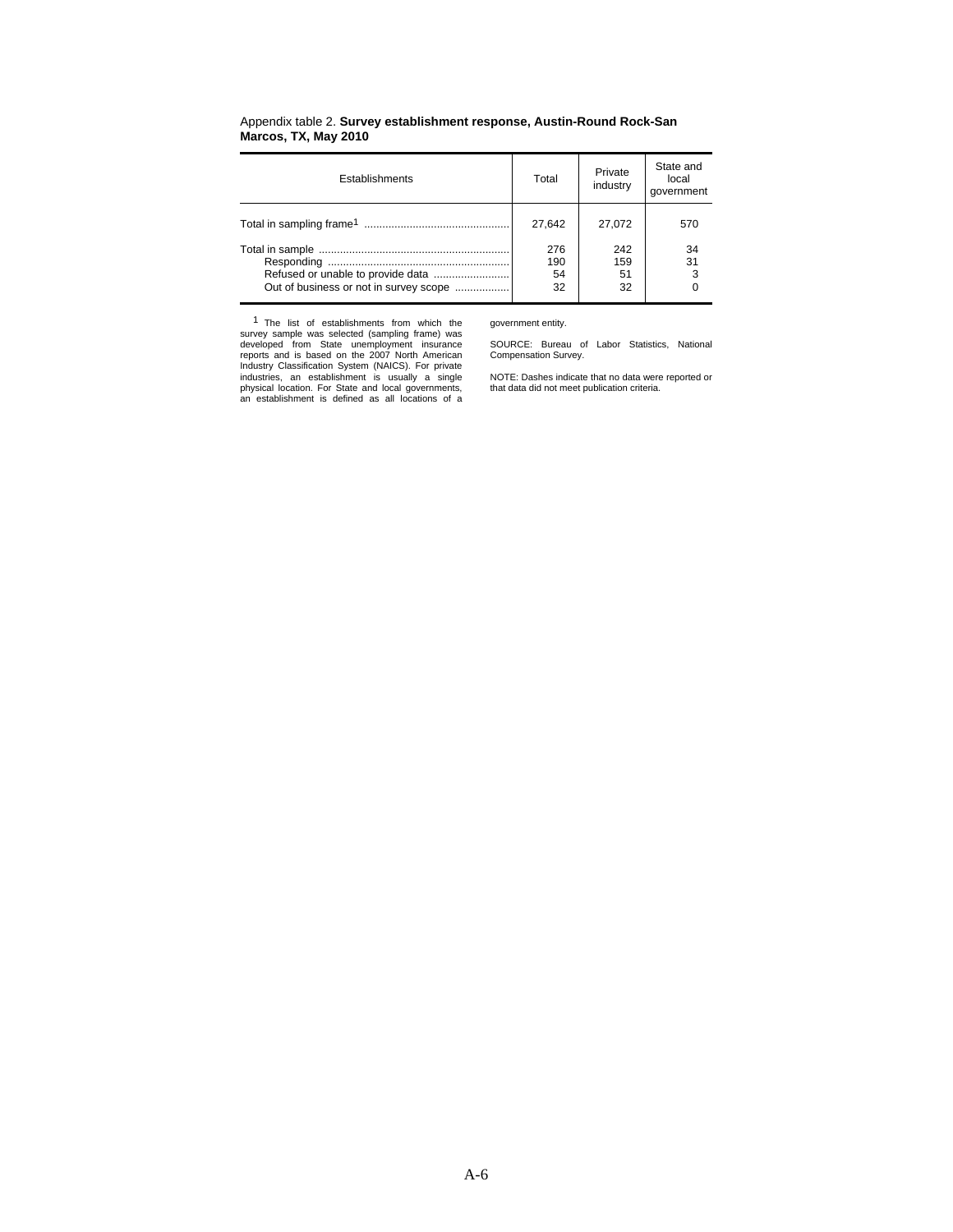# **Appendix B. Standard Occupational Classification system**

The Standard Occupational Classification (SOC) system is used by all Federal statistical agencies. Workers are classified into one of approximately 800 detailed occupations. To facilitate classification, occupations are combined to form major groups, minor groups, and broad occupations. Each item in the hierarchy is designated by a six-digit code. Major group codes end with 0000, minor groups end with 000, and broad occupations end with 0. The following list is used by the National Compensation Survey (NCS) for publication.

| <b>Management Occupations</b>                  | 11-9121 | <b>Natural Sciences Managers</b>         |
|------------------------------------------------|---------|------------------------------------------|
| <b>Chief Executives</b>                        | 11-9141 | Property, Real Estate, and Community     |
| <b>General and Operations Managers</b>         |         | <b>Association Managers</b>              |
| Legislators                                    | 11-9151 | Social and Community Service Managers    |
| <b>Advertising and Promotions Managers</b>     |         |                                          |
| Marketing and Sales Managers                   | 13-0000 | <b>Business and Financial Operations</b> |
| <b>Marketing Managers</b>                      |         | <b>Occupations</b>                       |
| <b>Sales Managers</b>                          | 13-1011 | Agents and Business Managers of Artists, |
| <b>Public Relations Managers</b>               |         | Performers, and Athletes                 |
| <b>Administrative Services Managers</b>        | 13-1020 | <b>Buyers and Purchasing Agents</b>      |
| Computer and Information Systems               | 13-1021 | Purchasing Agents and Buyers, Farm       |
| Managers                                       |         | Products                                 |
| <b>Financial Managers</b>                      | 13-1022 | Wholesale and Retail Buyers, Except Farm |
| <b>Human Resources Managers</b>                |         | Products                                 |
| <b>Compensation and Benefits Managers</b>      | 13-1023 | Purchasing Agents, Except Wholesale,     |
| <b>Training and Development Managers</b>       |         | Retail, and Farm Products                |
| <b>Industrial Production Managers</b>          | 13-1030 | Claims Adjusters, Appraisers, Examiners, |
| <b>Purchasing Managers</b>                     |         | and Investigators                        |
| Transportation, Storage, and Distribution      | 13-1031 | Claims Adjusters, Examiners, and         |
| Managers                                       |         | Investigators                            |
| <b>Agricultural Managers</b>                   | 13-1032 | Insurance Appraisers, Auto Damage        |
| Farm, Ranch, and Other Agricultural            | 13-1041 | Compliance Officers, Except Agriculture, |
| Managers                                       |         | Construction, Health and Safety, and     |
| <b>Farmers and Ranchers</b>                    |         | Transportation                           |
| <b>Construction Managers</b>                   | 13-1051 | <b>Cost Estimators</b>                   |
| <b>Education Administrators</b>                | 13-1061 | <b>Emergency Management Specialists</b>  |
| Education Administrators, Preschool and        | 13-1070 | Human Resources, Training, and Labor     |
| Child Care Center/Program                      |         | <b>Relations Specialists</b>             |
| Education Administrators, Elementary and       | 13-1071 | Employment, Recruitment, and Placement   |
| Secondary School                               |         | Specialists                              |
| <b>Education Administrators, Postsecondary</b> | 13-1072 | Compensation, Benefits, and Job Analysis |
| <b>Engineering Managers</b>                    |         | Specialists                              |
| Food Service Managers                          | 13-1073 | Training and Development Specialists     |
| <b>Funeral Directors</b>                       | 13-1081 | Logisticians                             |
| <b>Gaming Managers</b>                         | 13-1111 | <b>Management Analysts</b>               |
| <b>Lodging Managers</b>                        | 13-1121 | Meeting and Convention Planners          |
| Medical and Health Services Managers           | 13-2011 | <b>Accountants and Auditors</b>          |
|                                                |         |                                          |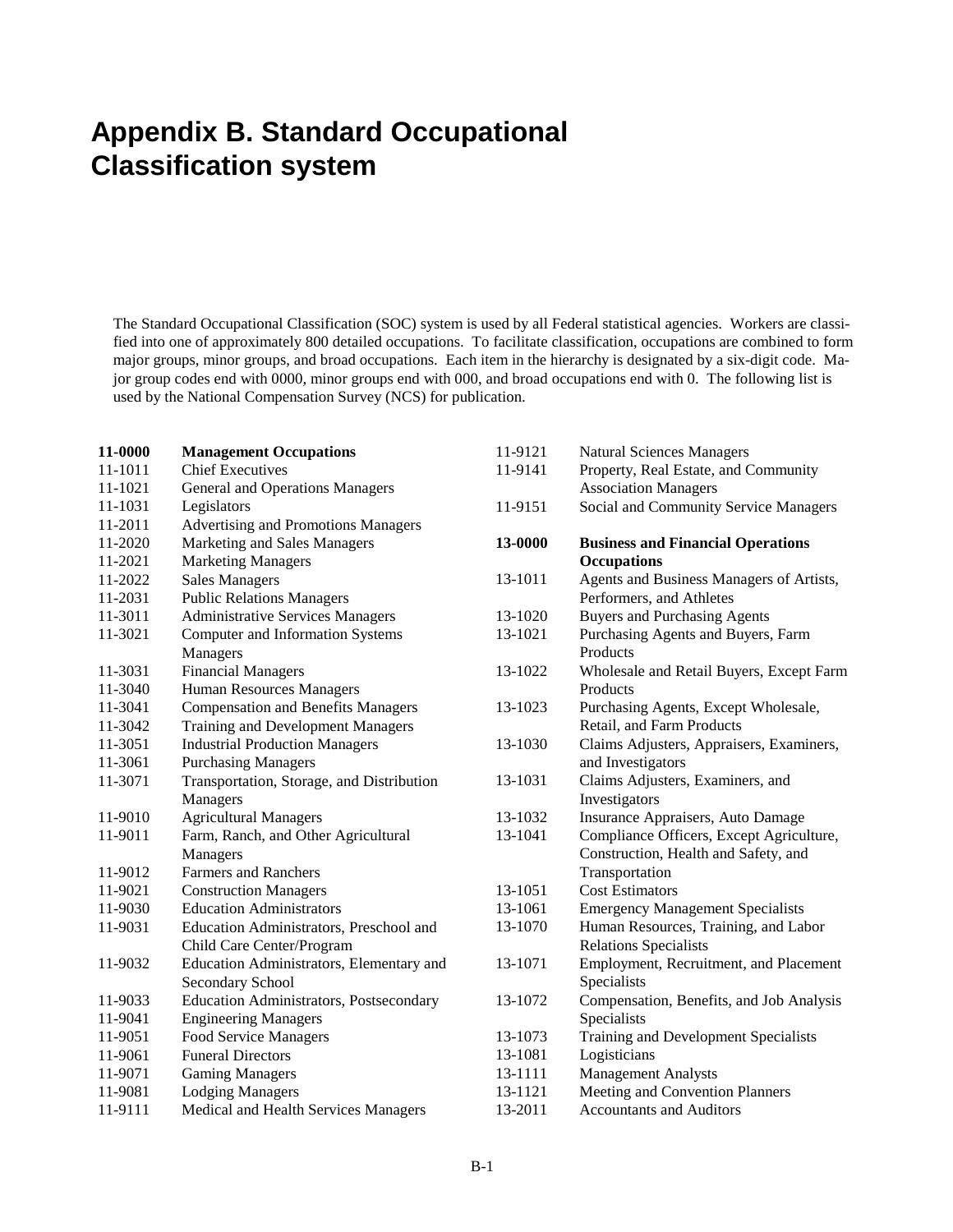| 13-2021 | Appraisers and Assessors of Real Estate          |
|---------|--------------------------------------------------|
| 13-2031 | <b>Budget Analysts</b>                           |
| 13-2041 | <b>Credit Analysts</b>                           |
| 13-2050 | <b>Financial Analysts and Advisors</b>           |
| 13-2051 | <b>Financial Analysts</b>                        |
| 13-2052 | <b>Personal Financial Advisors</b>               |
| 13-2053 | <b>Insurance Underwriters</b>                    |
| 13-2061 | <b>Financial Examiners</b>                       |
| 13-2070 | Loan Counselors and Officers                     |
| 13-2071 | <b>Loan Counselors</b>                           |
| 13-2072 | Loan Officers                                    |
| 13-2080 | Tax Examiners, Collectors, Preparers, and        |
|         | <b>Revenue Agents</b>                            |
| 13-2081 | Tax Examiners, Collectors, and Revenue           |
|         | Agents                                           |
| 13-2082 | <b>Tax Preparers</b>                             |
| 15-0000 | <b>Computer and Mathematical Science</b>         |
|         | <b>Occupations</b>                               |
| 15-1011 | Computer and Information Scientists,             |
|         | Research                                         |
| 15-1021 | <b>Computer Programmers</b>                      |
| 15-1030 | <b>Computer Software Engineers</b>               |
| 15-1031 | <b>Computer Software Engineers, Applications</b> |
| 15-1032 | <b>Computer Software Engineers, Systems</b>      |
|         | Software                                         |
| 15-1041 | <b>Computer Support Specialists</b>              |
| 15-1051 | <b>Computer Systems Analysts</b>                 |
| 15-1061 | Database Administrators                          |
| 15-1071 | Network and Computer Systems                     |
|         | Administrators                                   |
| 15-1081 | Network Systems and Data Communications          |
|         | Analysts                                         |
| 15-2011 | <b>Actuaries</b>                                 |
| 15-2021 | Mathematicians                                   |
| 15-2031 | <b>Operations Research Analysts</b>              |
| 15-2041 | Statisticians                                    |
| 15-2090 | Miscellaneous Mathematical Science               |
|         | Occupations                                      |
| 15-2091 | <b>Mathematical Technicians</b>                  |
| 17-0000 | <b>Architecture and Engineering</b>              |
|         | <b>Occupations</b>                               |
| 17-1010 | Architects, Except Naval                         |
| 17-1011 | Architects, Except Landscape and Naval           |
| 17-1012 | Landscape Architects                             |
| 17-1020 | Surveyors, Cartographers, and                    |
|         | Photogrammetrists                                |
| 17-1021 | Cartographers and Photogrammetrists              |
| 17-1022 | Surveyors                                        |
| 17-2000 | Engineers                                        |
| 17-2011 | <b>Aerospace Engineers</b>                       |
| 17-2021 | <b>Agricultural Engineers</b>                    |
| 17-2031 | <b>Biomedical Engineers</b>                      |

| 17-2041            | <b>Chemical Engineers</b>                                                     |
|--------------------|-------------------------------------------------------------------------------|
| 17-2051            | Civil Engineers                                                               |
| 17-2061            | <b>Computer Hardware Engineers</b>                                            |
| 17-2070            | <b>Electrical and Electronics Engineers</b>                                   |
| 17-2071            | <b>Electrical Engineers</b>                                                   |
| 17-2072            | Electronics Engineers, Except Computer                                        |
| 17-2081            | <b>Environmental Engineers</b>                                                |
| 17-2110            | Industrial Engineers, Including Health and<br>Safety                          |
| 17-2111            | Health and Safety Engineers, Except Mining<br>Safety Engineers and Inspectors |
| 17-2112            | <b>Industrial Engineers</b>                                                   |
| 17-2121            | Marine Engineers and Naval Architects                                         |
| 17-2131            | <b>Materials Engineers</b>                                                    |
| 17-2141            | <b>Mechanical Engineers</b>                                                   |
| 17-2151            | Mining and Geological Engineers, Including                                    |
|                    | <b>Mining Safety Engineers</b>                                                |
| 17-2161            | <b>Nuclear Engineers</b>                                                      |
| 17-2171            | <b>Petroleum Engineers</b>                                                    |
| 17-3010            | <b>Drafters</b>                                                               |
| 17-3011            | Architectural and Civil Drafters                                              |
| 17-3012            | <b>Electrical and Electronics Drafters</b>                                    |
| 17-3013            | <b>Mechanical Drafters</b>                                                    |
| 17-3020            | <b>Engineering Technicians, Except Drafters</b>                               |
| 17-3021            | Aerospace Engineering and Operations                                          |
|                    | Technicians                                                                   |
| 17-3022            | Civil Engineering Technicians                                                 |
| 17-3023            | <b>Electrical and Electronic Engineering</b>                                  |
|                    | Technicians                                                                   |
| 17-3024            | Electro-Mechanical Technicians                                                |
| 17-3025            | <b>Environmental Engineering Technicians</b>                                  |
| 17-3026            | <b>Industrial Engineering Technicians</b>                                     |
| 17-3027            | Mechanical Engineering Technicians                                            |
| 17-3031            | Surveying and Mapping Technicians                                             |
| 19-0000            | Life, Physical, and Social Science                                            |
|                    | <b>Occupations</b>                                                            |
| 19-1000            | Life Scientists                                                               |
| 19-1010            | <b>Agricultural and Food Scientists</b><br><b>Animal Scientists</b>           |
| 19-1011            |                                                                               |
| 19-1012            | Food Scientists and Technologists<br>Soil and Plant Scientists                |
| 19-1013<br>19-1020 | <b>Biological Scientists</b>                                                  |
| 19-1021            | <b>Biochemists and Biophysicists</b>                                          |
| 19-1022            |                                                                               |
| 19-1023            |                                                                               |
|                    | Microbiologists                                                               |
|                    | Zoologists and Wildlife Biologists                                            |
| 19-1030            | <b>Conservation Scientists and Foresters</b>                                  |
| 19-1031            | <b>Conservation Scientists</b>                                                |
| 19-1032            | Foresters                                                                     |
| 19-1040            | <b>Medical Scientists</b>                                                     |
| 19-1041            | Epidemiologists                                                               |
| 19-1042            | Medical Scientists, Except Epidemiologists                                    |
| 19-2000<br>19-2010 | <b>Physical Scientists</b><br><b>Astronomers and Physicists</b>               |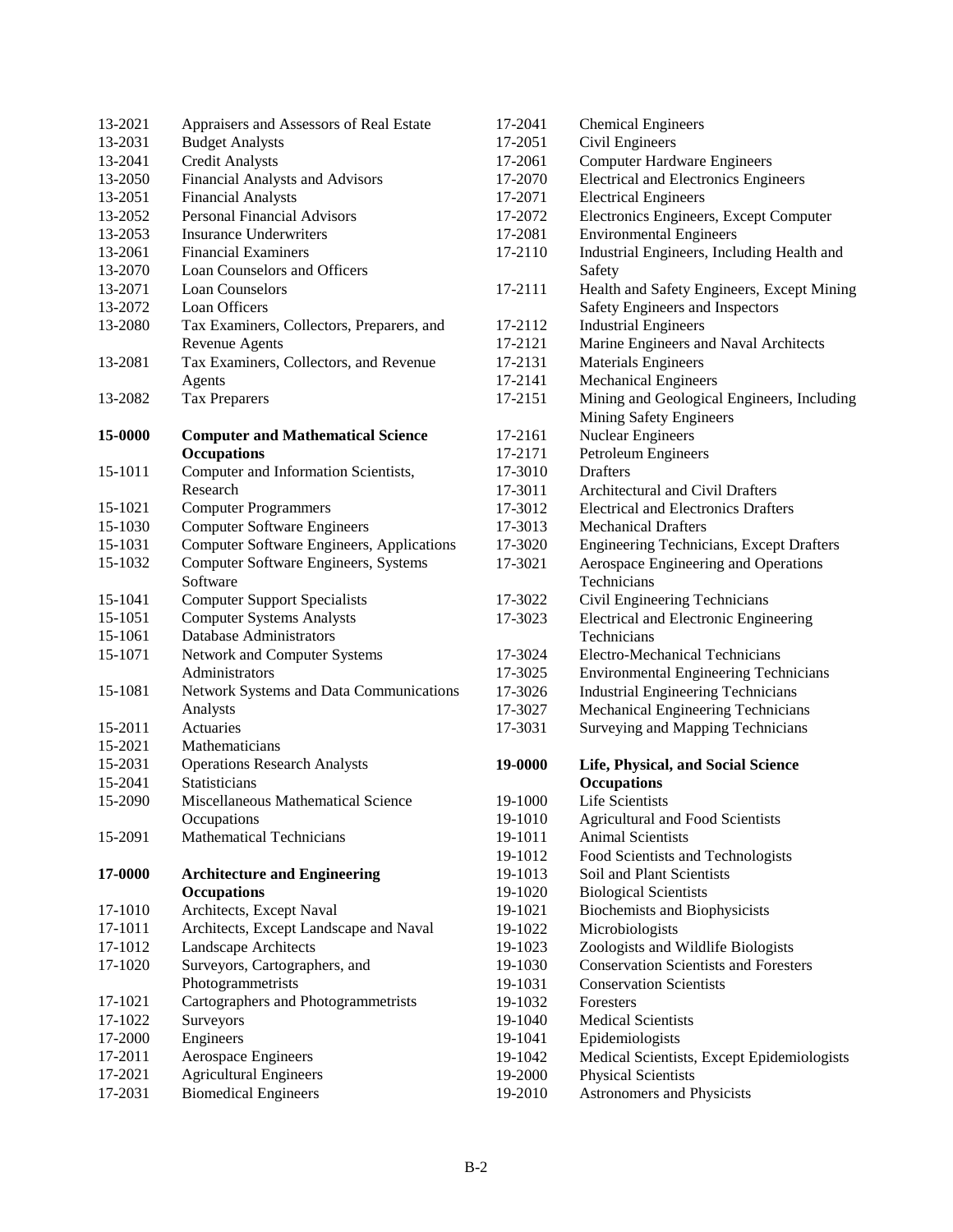| Astronomers                                                         |
|---------------------------------------------------------------------|
| Physicists                                                          |
| Atmospheric and Space Scientists                                    |
| <b>Chemists and Materials Scientists</b>                            |
| <b>Chemists</b>                                                     |
| <b>Materials Scientists</b>                                         |
| <b>Environmental Scientists and Geoscientists</b>                   |
| Environmental Scientists and Specialists,                           |
| <b>Including Health</b>                                             |
| Geoscientists, Except Hydrologists and                              |
| Geographers                                                         |
| Hydrologists                                                        |
| Economists                                                          |
| Market and Survey Researchers                                       |
| <b>Market Research Analysts</b>                                     |
| <b>Survey Researchers</b>                                           |
| Psychologists                                                       |
| Clinical, Counseling, and School                                    |
| Psychologists                                                       |
| <b>Industrial-Organizational Psychologists</b>                      |
| Sociologists                                                        |
| <b>Urban and Regional Planners</b>                                  |
| Miscellaneous Social Scientists and Related                         |
|                                                                     |
| Workers                                                             |
| Anthropologists and Archeologists                                   |
| Geographers                                                         |
| <b>Historians</b>                                                   |
| <b>Political Scientists</b>                                         |
| <b>Agricultural and Food Science Technicians</b>                    |
| <b>Biological Technicians</b>                                       |
| <b>Chemical Technicians</b>                                         |
| Geological and Petroleum Technicians                                |
| Nuclear Technicians                                                 |
| <b>Social Science Research Assistants</b>                           |
| Miscellaneous Life, Physical, and Social                            |
| <b>Science Technicians</b>                                          |
| <b>Environmental Science and Protection</b>                         |
| Technicians, Including Health                                       |
| Forensic Science Technicians                                        |
| <b>Forest and Conservation Technicians</b>                          |
|                                                                     |
| <b>Community and Social Services</b>                                |
| <b>Occupations</b>                                                  |
| Counselors                                                          |
| Substance Abuse and Behavioral Disorder                             |
| Counselors                                                          |
| Educational, Vocational, and School<br>Counselors                   |
|                                                                     |
| Marriage and Family Therapists                                      |
| <b>Mental Health Counselors</b><br><b>Rehabilitation Counselors</b> |
| <b>Social Workers</b>                                               |
| Child, Family, and School Social Workers                            |
|                                                                     |

| 21-1023            |                                                                                     |
|--------------------|-------------------------------------------------------------------------------------|
|                    | Mental Health and Substance Abuse Social<br>Workers                                 |
| 21-1090            | Miscellaneous Community and Social                                                  |
|                    | Service Specialists                                                                 |
| 21-1091            | <b>Health Educators</b>                                                             |
| 21-1092            | Probation Officers and Correctional                                                 |
|                    | <b>Treatment Specialists</b>                                                        |
| 21-1093            | Social and Human Service Assistants                                                 |
| 21-2011            | Clergy                                                                              |
| 21-2021            | Directors, Religious Activities and Education                                       |
| 23-0000            | <b>Legal Occupations</b>                                                            |
| 23-1011            | Lawyers                                                                             |
| 23-1020            | Judges, Magistrates, and Other Judicial<br>Workers                                  |
| 23-1021            | Administrative Law Judges, Adjudicators,                                            |
|                    | and Hearing Officers                                                                |
| 23-1022            | Arbitrators, Mediators, and Conciliators                                            |
| 23-1023            | Judges, Magistrate Judges, and Magistrates                                          |
| 23-2011            | Paralegals and Legal Assistants                                                     |
| 23-2090            | Miscellaneous Legal Support Workers                                                 |
| 23-2091            | <b>Court Reporters</b>                                                              |
| 23-2092            | Law Clerks                                                                          |
| 23-2093            | Title Examiners, Abstractors, and Searchers                                         |
| 25-0000            | <b>Education, Training and Library</b>                                              |
|                    | <b>Occupations</b>                                                                  |
|                    |                                                                                     |
| 25-1000            | <b>Postsecondary Teachers</b>                                                       |
| 25-1011            | <b>Business Teachers, Postsecondary</b>                                             |
| 25-1020            | Math and Computer Teachers,                                                         |
|                    | Postsecondary                                                                       |
| 25-1021            | Computer Science Teachers, Postsecondary                                            |
| 25-1022            | Mathematical Science Teachers,                                                      |
|                    | Postsecondary                                                                       |
| 25-1030            | Engineering and Architecture Teachers,                                              |
| 25-1031            | Postsecondary                                                                       |
| 25-1032            | Architecture Teachers, Postsecondary                                                |
| 25-1040            | <b>Engineering Teachers, Postsecondary</b><br>Life Sciences Teachers, Postsecondary |
| 25-1041            | Agricultural Sciences Teachers,                                                     |
|                    | Postsecondary                                                                       |
| 25-1042            | Biological Science Teachers, Postsecondary                                          |
| 25-1043            | Forestry and Conservation Science Teachers,                                         |
|                    | Postsecondary                                                                       |
| 25-1050            | Physical Sciences Teachers, Postsecondary                                           |
| 25-1051            | Atmospheric, Earth, Marine, and Space                                               |
|                    | Sciences Teachers, Postsecondary                                                    |
| 25-1052            | Chemistry Teachers, Postsecondary                                                   |
| 25-1053            | Environmental Science Teachers,                                                     |
|                    | Postsecondary                                                                       |
| 25-1054            | Physics Teachers, Postsecondary                                                     |
| 25-1060<br>25-1061 | Social Sciences Teachers, Postsecondary<br>Anthropology and Archeology Teachers,    |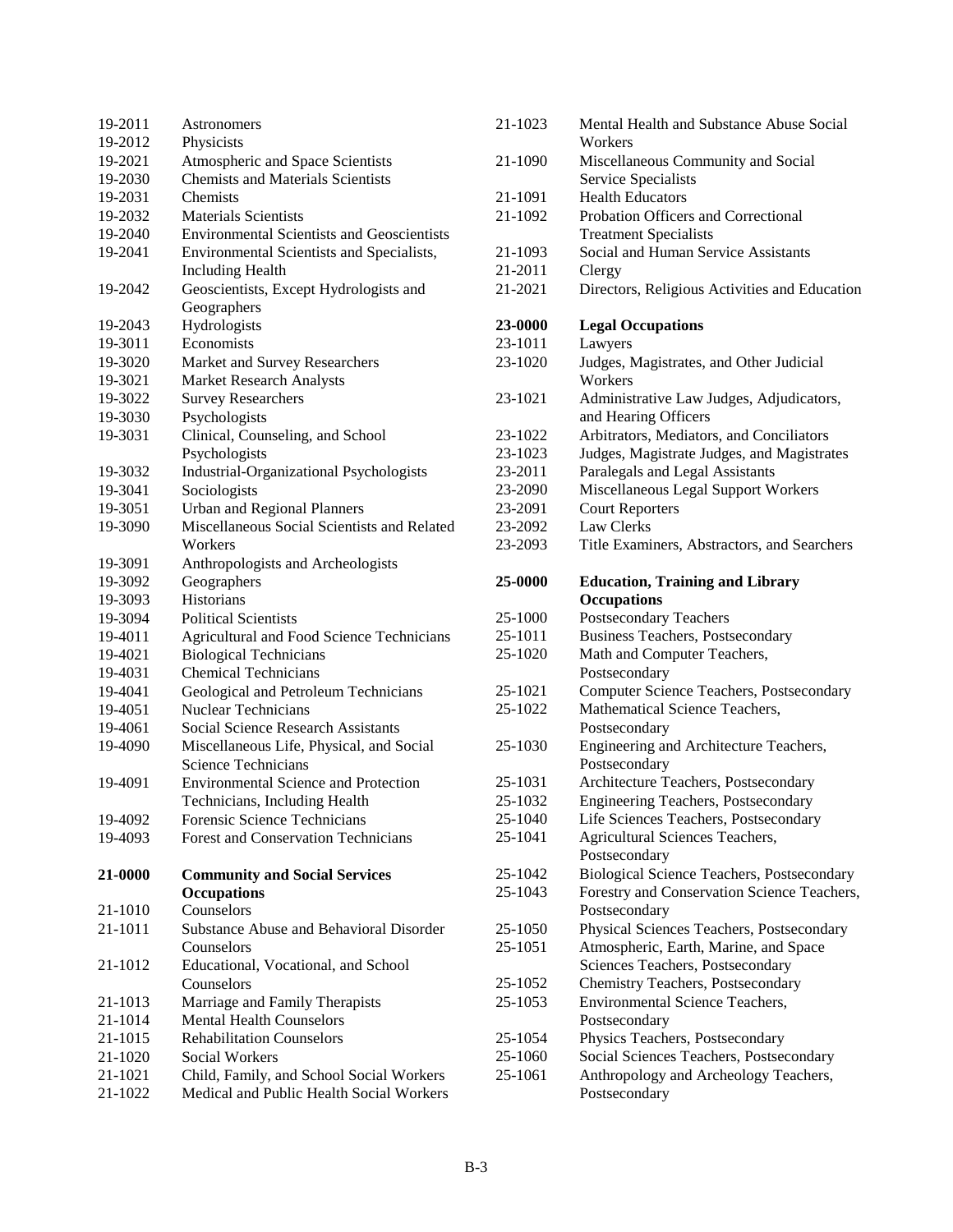| 25-1062 | Area, Ethnic, and Cultural Studies Teachers, |
|---------|----------------------------------------------|
|         | Postsecondary                                |
| 25-1063 | Economics Teachers, Postsecondary            |
| 25-1064 | Geography Teachers, Postsecondary            |
| 25-1065 | Political Science Teachers, Postsecondary    |
| 25-1066 | Psychology Teachers, Postsecondary           |
| 25-1067 | Sociology Teachers, Postsecondary            |
| 25-1070 | Health Teachers, Postsecondary               |
| 25-1071 | Health Specialties Teachers, Postsecondary   |
| 25-1072 | Nursing Instructors and Teachers,            |
|         | Postsecondary                                |
| 25-1080 | Education and Library Science Teachers,      |
|         | Postsecondary                                |
| 25-1081 | <b>Education Teachers, Postsecondary</b>     |
| 25-1082 | Library Science Teachers, Postsecondary      |
| 25-1110 | Law, Criminal Justice, and Social Work       |
|         | Teachers, Postsecondary                      |
| 25-1111 | Criminal Justice and Law Enforcement         |
|         | Teachers, Postsecondary                      |
| 25-1112 | Law Teachers, Postsecondary                  |
| 25-1113 | Social Work Teachers, Postsecondary          |
| 25-1120 | Arts, Communications, and Humanities         |
|         | Teachers, Postsecondary                      |
| 25-1121 | Art, Drama, and Music Teachers,              |
|         | Postsecondary                                |
| 25-1122 | Communications Teachers, Postsecondary       |
| 25-1123 | English Language and Literature Teachers,    |
|         | Postsecondary                                |
| 25-1124 | Foreign Language and Literature Teachers,    |
|         | Postsecondary                                |
| 25-1125 | History Teachers, Postsecondary              |
| 25-1126 | Philosophy and Religion Teachers,            |
|         | Postsecondary                                |
| 25-1190 | Miscellaneous Postsecondary Teachers         |
| 25-1191 | <b>Graduate Teaching Assistants</b>          |
| 25-1192 | Home Economics Teachers, Postsecondary       |
| 25-1193 | Recreation and Fitness Studies Teachers,     |
|         | Postsecondary                                |
| 25-1194 | Vocational Education Teachers,               |
|         | Postsecondary                                |
| 25-2000 | Primary, Secondary, and Special Education    |
|         | <b>School Teachers</b>                       |
| 25-2010 | Preschool and Kindergarten Teachers          |
| 25-2011 | Preschool Teachers, Except Special           |
|         | Education                                    |
| 25-2012 | Kindergarten Teachers, Except Special        |
|         | Education                                    |
| 25-2020 | <b>Elementary and Middle School Teachers</b> |
| 25-2021 | Elementary School Teachers, Except Special   |
|         | Education                                    |
| 25-2022 | Middle School Teachers, Except Special and   |
|         | <b>Vocational Education</b>                  |
| 25-2023 | Vocational Education Teachers, Middle        |
|         | School                                       |

| 25-2030            | <b>Secondary School Teachers</b>                      |
|--------------------|-------------------------------------------------------|
| 25-2031            | Secondary School Teachers, Except Special             |
|                    | and Vocational Education                              |
| 25-2032            | Vocational Education Teachers, Secondary              |
|                    | School                                                |
| 25-2040            | <b>Special Education Teachers</b>                     |
| 25-2041            | Special Education Teachers, Preschool,                |
|                    | Kindergarten, and Elementary School                   |
| 25-2042            | Special Education Teachers, Middle School             |
| 25-2043            | Special Education Teachers, Secondary                 |
|                    | School                                                |
| 25-3000            | <b>Other Teachers and Instructors</b>                 |
| 25-3011            | Adult Literacy, Remedial Education, and               |
|                    | <b>GED Teachers and Instructors</b>                   |
| 25-3021            | <b>Self-Enrichment Education Teachers</b>             |
| 25-4010            | Archivists, Curators, and Museum                      |
|                    | Technicians                                           |
| 25-4011            | Archivists                                            |
| 25-4012            | Curators                                              |
| 25-4013            | <b>Museum Technicians and Conservators</b>            |
| 25-4021            | Librarians                                            |
| 25-4031            | <b>Library Technicians</b>                            |
| 25-9011            | Audio-Visual Collections Specialists                  |
| 25-9021            | Farm and Home Management Advisors                     |
| 25-9031            | <b>Instructional Coordinators</b>                     |
| 25-9041            | <b>Teacher Assistants</b>                             |
|                    |                                                       |
| 27-0000            | Arts, Design, Entertainment, Sports,                  |
|                    | and Media Occupations                                 |
| 27-1010            | <b>Artists and Related Workers</b>                    |
| 27-1011            | <b>Art Directors</b>                                  |
| 27-1012            | <b>Craft Artists</b>                                  |
| 27-1013            | Fine Artists, Including Painters, Sculptors,          |
|                    | and Illustrators                                      |
| 27-1014            | Multi-Media Artists and Animators                     |
| 27-1020<br>27-1021 | Designers                                             |
|                    | Commercial and Industrial Designers                   |
| 27-1022            | <b>Fashion Designers</b>                              |
| 27-1023<br>27-1024 | <b>Floral Designers</b>                               |
| 27-1025            | <b>Graphic Designers</b><br><b>Interior Designers</b> |
| 27-1026            |                                                       |
|                    | Merchandise Displayers and Window<br>Trimmers         |
| 27-1027            | Set and Exhibit Designers                             |
| 27-2010            | Actors, Producers, and Directors                      |
| 27-2011            | Actors                                                |
| 27-2012            | <b>Producers and Directors</b>                        |
| 27-2020            | Athletes, Coaches, Umpires, and Related               |
|                    | Workers                                               |
| 27-2021            | Athletes and Sports Competitors                       |
| 27-2022            | Coaches and Scouts                                    |
| 27-2023            | Umpires, Referees, and Other Sports                   |
| 27-2030            | <b>Officials</b><br>Dancers and Choreographers        |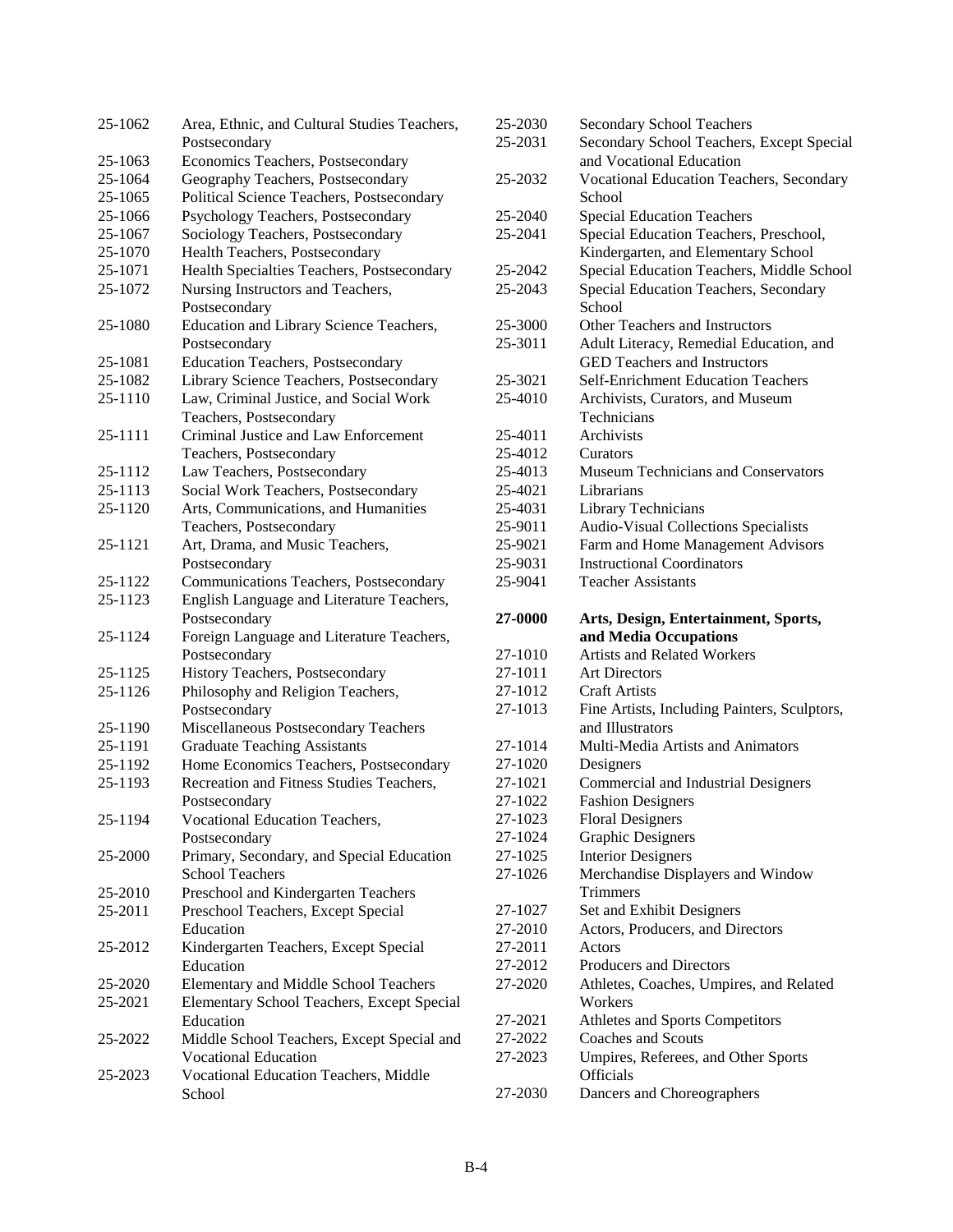| 27-2031            | Dancers                                      |
|--------------------|----------------------------------------------|
| 27-2032            | Choreographers                               |
| 27-2040            | Musicians, Singers, and Related Workers      |
| 27-2041            | Music Directors and Composers                |
| 27-2042            | <b>Musicians and Singers</b>                 |
| 27-3010            | Announcers                                   |
| 27-3011            | Radio and Television Announcers              |
| 27-3012            | Public Address System and Other              |
|                    | Announcers                                   |
| 27-3020            | News Analysts, Reporters and                 |
|                    | Correspondents                               |
| 27-3021            | <b>Broadcast News Analysts</b>               |
| 27-3022            | Reporters and Correspondents                 |
| 27-3031            | <b>Public Relations Specialists</b>          |
| 27-3040            | <b>Writers and Editors</b>                   |
| 27-3041            | Editors                                      |
| 27-3042            | <b>Technical Writers</b>                     |
| 27-3043            | <b>Writers and Authors</b>                   |
| 27-3090            | Miscellaneous Media and Communication        |
|                    | Workers                                      |
| 27-3091            | Interpreters and Translators                 |
| 27-4010            | <b>Broadcast and Sound Engineering</b>       |
|                    | <b>Technicians and Radio Operators</b>       |
| 27-4011            | Audio and Video Equipment Technicians        |
| 27-4012            | <b>Broadcast Technicians</b>                 |
| 27-4013            | Radio Operators                              |
| 27-4014            | Sound Engineering Technicians                |
|                    |                                              |
| 27-4021            | Photographers                                |
| 27-4030            | Television, Video, and Motion Picture        |
|                    | <b>Camera Operators and Editors</b>          |
| 27-4031            | Camera Operators, Television, Video, and     |
|                    | <b>Motion Picture</b>                        |
| 27-4032            | Film and Video Editors                       |
| 29-0000            | <b>Healthcare Practitioner and Technical</b> |
|                    | <b>Occupations</b>                           |
| 29-1011            | Chiropractors                                |
| 29-1020            | <b>Dentists</b>                              |
| 29-1021            | Dentists, General                            |
| 29-1022            | Oral and Maxillofacial Surgeons              |
| 29-1023            | Orthodontists                                |
| 29-1024            | Prosthodontists                              |
| 29-1031            | Dietitians and Nutritionists                 |
| 29-1041            | Optometrists                                 |
| 29-1051            | Pharmacists                                  |
| 29-1060            | Physicians and Surgeons                      |
| 29-1061            | Anesthesiologists                            |
| 29-1062            | Family and General Practitioners             |
| 29-1063            | Internists, General                          |
| 29-1064            | Obstetricians and Gynecologists              |
| 29-1065            | Pediatricians, General                       |
| 29-1066            | Psychiatrists                                |
| 29-1067<br>29-1071 | Surgeons<br>Physician Assistants             |

| 29-1081 | Podiatrists                                       |
|---------|---------------------------------------------------|
| 29-1111 | <b>Registered Nurses</b>                          |
| 29-1120 | Therapists                                        |
| 29-1121 | Audiologists                                      |
| 29-1122 | <b>Occupational Therapists</b>                    |
| 29-1123 | Physical Therapists                               |
| 29-1124 | <b>Radiation Therapists</b>                       |
| 29-1125 | <b>Recreational Therapists</b>                    |
| 29-1126 | <b>Respiratory Therapists</b>                     |
| 29-1127 | Speech-Language Pathologists                      |
| 29-1131 | Veterinarians                                     |
| 29-2010 | Clinical Laboratory Technologists and             |
|         | Technicians                                       |
|         |                                                   |
| 29-2011 | Medical and Clinical Laboratory                   |
|         | Technologists                                     |
| 29-2012 | Medical and Clinical Laboratory Technicians       |
| 29-2021 | Dental Hygienists                                 |
| 29-2030 | Diagnostic Related Technologists and              |
|         | Technicians                                       |
| 29-2031 | Cardiovascular Technologists and                  |
|         | Technicians                                       |
| 29-2032 | <b>Diagnostic Medical Sonographers</b>            |
| 29-2033 | <b>Nuclear Medicine Technologists</b>             |
| 29-2034 | Radiologic Technologists and Technicians          |
| 29-2041 | <b>Emergency Medical Technicians and</b>          |
|         | Paramedics                                        |
| 29-2050 | Health Diagnosing and Treating Practitioner       |
|         | <b>Support Technicians</b>                        |
| 29-2051 | Dietetic Technicians                              |
| 29-2052 | <b>Pharmacy Technicians</b>                       |
| 29-2053 | <b>Psychiatric Technicians</b>                    |
| 29-2054 | <b>Respiratory Therapy Technicians</b>            |
| 29-2055 | <b>Surgical Technologists</b>                     |
| 29-2056 | Veterinary Technologists and Technicians          |
| 29-2061 | <b>Licensed Practical and Licensed Vocational</b> |
|         | <b>Nurses</b>                                     |
| 29-2071 | Medical Records and Health Information            |
|         | Technicians                                       |
| 29-2081 | Opticians, Dispensing                             |
| 29-2090 | Miscellaneous Health Technologists and            |
|         | Technicians                                       |
| 29-2091 | <b>Orthotists and Prosthetists</b>                |
| 29-9010 | Occupational Health and Safety Specialists        |
|         | and Technicians                                   |
| 29-9011 | Occupational Health and Safety Specialists        |
| 29-9012 | Occupational Health and Safety Technicians        |
| 29-9090 | Miscellaneous Healthcare Practitioner and         |
|         | <b>Technical Workers</b>                          |
| 29-9091 | <b>Athletic Trainers</b>                          |
|         |                                                   |
| 31-0000 | <b>Healthcare Support Occupations</b>             |
| 31-1010 | Nursing, Psychiatric, and Home Health             |
|         | Aides                                             |
| 31-1011 | Home Health Aides                                 |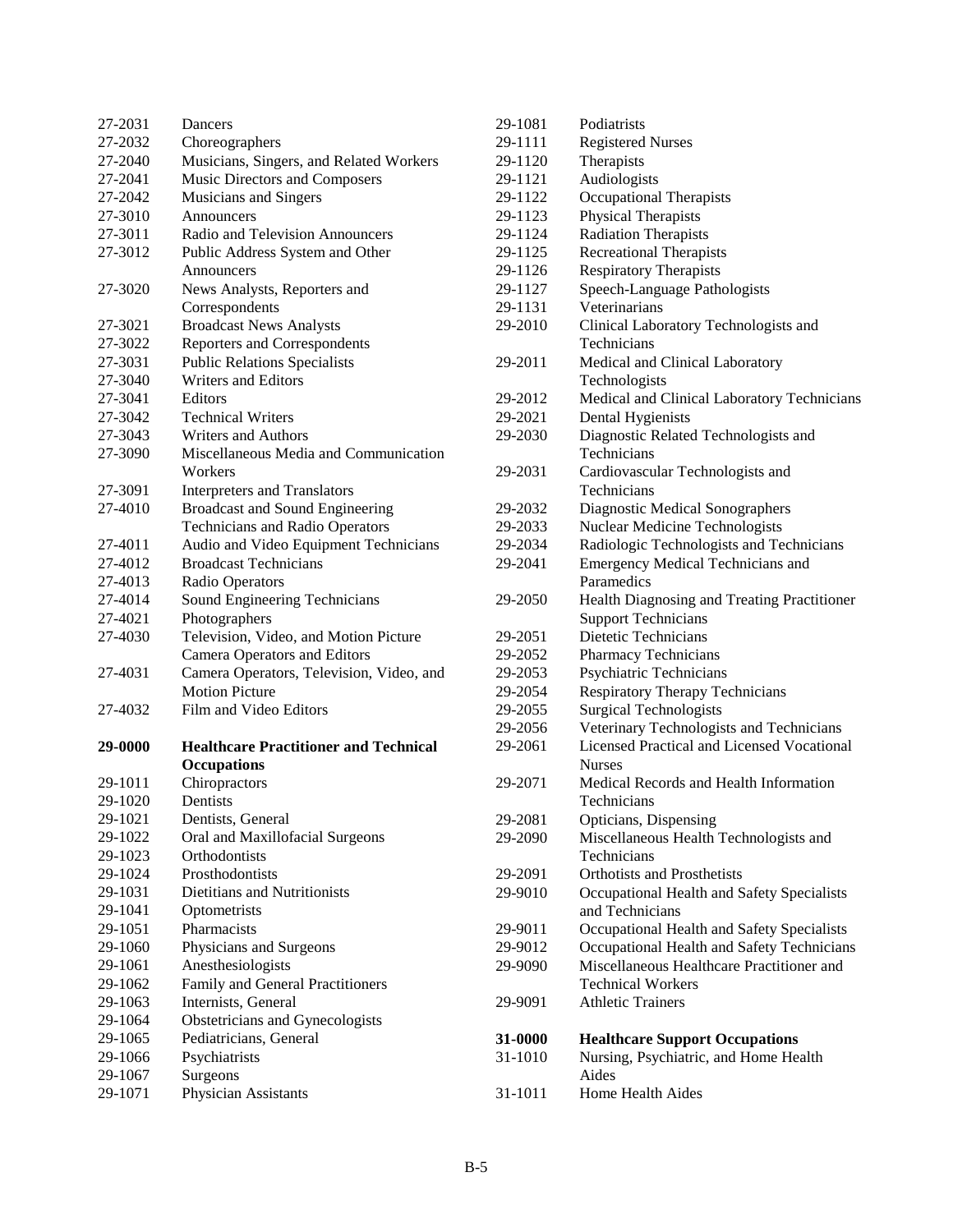| 31-1012 | Nursing Aides, Orderlies, and Attendants                   |
|---------|------------------------------------------------------------|
| 31-1013 | Psychiatric Aides                                          |
| 31-2010 | Occupational Therapist Assistants and Aides                |
| 31-2011 | <b>Occupational Therapist Assistants</b>                   |
| 31-2012 | Occupational Therapist Aides                               |
| 31-2020 | Physical Therapist Assistants and Aides                    |
| 31-2021 | <b>Physical Therapist Assistants</b>                       |
| 31-2022 | <b>Physical Therapist Aides</b>                            |
| 31-9011 | <b>Massage Therapists</b>                                  |
| 31-9090 | Miscellaneous Healthcare Support                           |
|         | Occupations                                                |
| 31-9091 | <b>Dental Assistants</b>                                   |
| 31-9092 | <b>Medical Assistants</b>                                  |
| 31-9093 | <b>Medical Equipment Preparers</b>                         |
| 31-9094 | <b>Medical Transcriptionists</b>                           |
| 31-9095 | Pharmacy Aides                                             |
| 31-9096 | Veterinary Assistants and Laboratory Animal                |
|         | Caretakers                                                 |
| 33-0000 | <b>Protective Service Occupations</b>                      |
| 33-1010 | First-Line Supervisors/Managers, Law                       |
|         | <b>Enforcement Workers</b>                                 |
| 33-1011 | First-Line Supervisors/Managers of                         |
|         | <b>Correctional Officers</b>                               |
| 33-1012 | First-Line Supervisors/Managers of Police                  |
|         | and Detectives                                             |
| 33-1021 | First-Line Supervisors/Managers of Fire                    |
|         | <b>Fighting and Prevention Workers</b>                     |
| 33-2011 | Fire Fighters                                              |
| 33-2020 | Fire Inspectors                                            |
| 33-2021 | Fire Inspectors and Investigators                          |
| 33-2022 | Forest Fire Inspectors and Prevention                      |
|         | Specialists                                                |
| 33-3010 | Bailiffs, Correctional Officers, and Jailers               |
| 33-3011 | <b>Bailiffs</b>                                            |
| 33-3012 | Correctional Officers and Jailers                          |
| 33-3021 | Detectives and Criminal Investigators                      |
| 33-3031 | Fish and Game Wardens                                      |
| 33-3041 | Parking Enforcement Workers                                |
| 33-3050 | Police Officers                                            |
| 33-3051 | Police and Sheriff's Patrol Officers                       |
| 33-3052 | <b>Transit and Railroad Police</b>                         |
| 33-9011 | <b>Animal Control Workers</b>                              |
| 33-9021 | Private Detectives and Investigators                       |
| 33-9030 | Security Guards and Gaming Surveillance<br><b>Officers</b> |
| 33-9031 | Gaming Surveillance Officers and Gaming                    |
|         | Investigators                                              |
| 33-9032 | <b>Security Guards</b>                                     |
| 33-9090 | Miscellaneous Protective Service Workers                   |
| 33-9091 | <b>Crossing Guards</b>                                     |
| 33-9092 | Lifeguards, Ski Patrol, and Other                          |
|         | <b>Recreational Protective Service Workers</b>             |

| 35-0000 | <b>Food Preparation and Serving Related</b>         |
|---------|-----------------------------------------------------|
|         | <b>Occupations</b>                                  |
| 35-1010 | First-Line Supervisors/Managers, Food               |
|         | Preparation and Serving Workers                     |
| 35-1011 | Chefs and Head Cooks                                |
| 35-1012 | First-Line Supervisors/Managers of Food             |
|         | Preparation and Serving Workers                     |
| 35-2010 | Cooks                                               |
| 35-2011 | Cooks, Fast Food                                    |
| 35-2012 | Cooks, Institution and Cafeteria                    |
| 35-2014 | Cooks, Restaurant                                   |
| 35-2015 | Cooks, Short Order                                  |
| 35-2021 | <b>Food Preparation Workers</b>                     |
| 35-3011 | <b>Bartenders</b>                                   |
| 35-3020 | <b>Fast Food and Counter Workers</b>                |
| 35-3021 | Combined Food Preparation and Serving               |
|         | Workers, Including Fast Food                        |
| 35-3022 | Counter Attendants, Cafeteria, Food                 |
| 35-3031 | Waiters and Waitresses                              |
| 35-3041 | Food Servers, Nonrestaurant                         |
| 35-9011 | Dining Room and Cafeteria Attendants and            |
|         | <b>Bartender Helpers</b>                            |
| 35-9021 | Dishwashers                                         |
| 35-9031 | Hosts and Hostesses, Restaurant, Lounge,            |
|         | and Coffee Shop                                     |
|         | Note: NCS tables may include the special group Food |
|         | Service Tinned combining Bartenders Waiters and     |

Service, Tipped, combining Bartenders, Waiters and Waitresses, and Dining Room and Cafeteria Attendants and Bartender Helpers.

| 37-0000 | <b>Building and Grounds Cleaning and</b>     |
|---------|----------------------------------------------|
|         | <b>Maintenance Occupations</b>               |
| 37-1010 | First-Line Supervisors/Managers, Building    |
|         | and Grounds Cleaning and Maintenance         |
|         | Workers                                      |
| 37-1011 | First-Line Supervisors/Managers of           |
|         | Housekeeping and Janitorial Workers          |
| 37-1012 | First-Line Supervisors/Managers of           |
|         | Landscaping, Lawn Service, and               |
|         | Groundskeeping Workers                       |
| 37-2010 | <b>Building Cleaning Workers</b>             |
| 37-2011 | Janitors and Cleaners, Except Maids and      |
|         | Housekeeping Cleaners                        |
| 37-2012 | Maids and Housekeeping Cleaners              |
| 37-2021 | <b>Pest Control Workers</b>                  |
| 37-3010 | Grounds Maintenance Workers                  |
| 37-3011 | Landscaping and Groundskeeping Workers       |
| 37-3012 | Pesticide Handlers, Sprayers, and            |
|         | Applicators, Vegetation                      |
| 37-3013 | <b>Tree Trimmers and Pruners</b>             |
| 39-0000 | <b>Personal Care and Service Occupations</b> |
| 39-1010 | First-Line Supervisors/Managers of Gaming    |
|         | Workers                                      |
|         |                                              |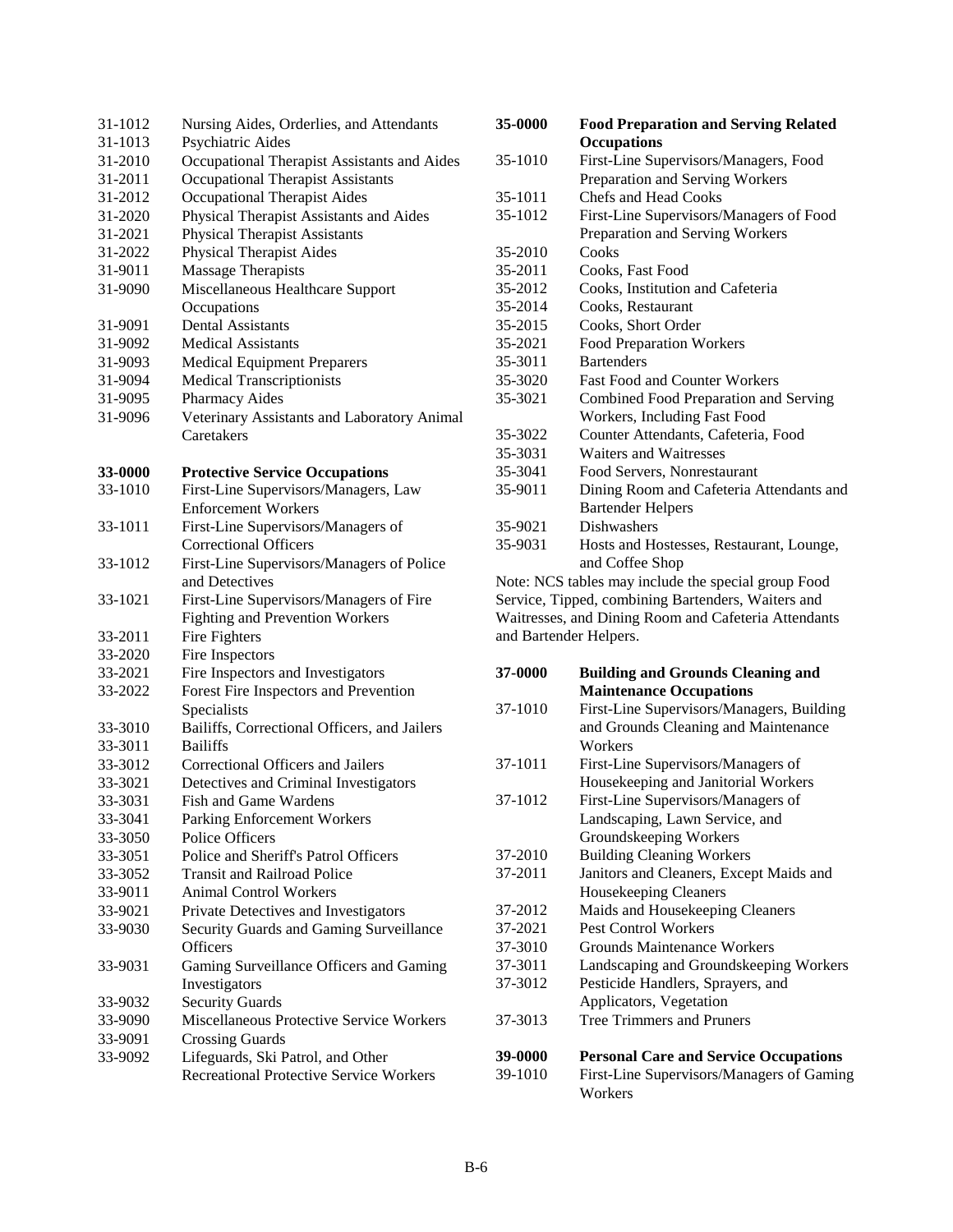| 39-1011 | <b>Gaming Supervisors</b>                                     |
|---------|---------------------------------------------------------------|
| 39-1012 | <b>Slot Key Persons</b>                                       |
| 39-1021 | First-Line Supervisors/Managers of Personal                   |
|         | Service Workers                                               |
| 39-2011 | <b>Animal Trainers</b>                                        |
| 39-2021 | Nonfarm Animal Caretakers                                     |
| 39-3010 | <b>Gaming Services Workers</b>                                |
| 39-3011 | <b>Gaming Dealers</b>                                         |
| 39-3012 | Gaming and Sports Book Writers and                            |
|         | Runners                                                       |
| 39-3021 | <b>Motion Picture Projectionists</b>                          |
| 39-3031 | Ushers, Lobby Attendants, and Ticket                          |
|         | Takers                                                        |
| 39-3090 | Miscellaneous Entertainment Attendants and                    |
|         | <b>Related Workers</b>                                        |
| 39-3091 | <b>Amusement and Recreation Attendants</b>                    |
|         | <b>Costume Attendants</b>                                     |
| 39-3092 |                                                               |
| 39-3093 | Locker Room, Coatroom, and Dressing<br><b>Room Attendants</b> |
|         |                                                               |
| 39-4011 | Embalmers                                                     |
| 39-4021 | <b>Funeral Attendants</b>                                     |
| 39-5010 | <b>Barbers and Cosmetologists</b>                             |
| 39-5011 | <b>Barbers</b>                                                |
| 39-5012 | Hairdressers, Hairstylists, and                               |
|         | Cosmetologists                                                |
| 39-5090 | Miscellaneous Personal Appearance                             |
|         | Workers                                                       |
| 39-5091 | Makeup Artists, Theatrical and Performance                    |
| 39-5092 | <b>Manicurists and Pedicurists</b>                            |
| 39-5093 | Shampooers                                                    |
| 39-5094 | Skin Care Specialists                                         |
| 39-6010 | Baggage Porters, Bellhops, and Concierges                     |
| 39-6011 | <b>Baggage Porters and Bellhops</b>                           |
| 39-6012 | Concierges                                                    |
| 39-6020 | Tour and Travel Guides                                        |
| 39-6021 | <b>Tour Guides and Escorts</b>                                |
| 39-6022 | <b>Travel Guides</b>                                          |
| 39-6030 | <b>Transportation Attendants</b>                              |
| 39-6031 | <b>Flight Attendants</b>                                      |
| 39-6032 | Transportation Attendants, Except Flight                      |
|         | <b>Attendants and Baggage Porters</b>                         |
| 39-9011 | <b>Child Care Workers</b>                                     |
| 39-9021 | Personal and Home Care Aides                                  |
| 39-9030 | <b>Recreation and Fitness Workers</b>                         |
| 39-9031 | <b>Fitness Trainers and Aerobics Instructors</b>              |
| 39-9032 | <b>Recreation Workers</b>                                     |
| 39-9041 | <b>Residential Advisors</b>                                   |
|         |                                                               |
| 41-0000 | <b>Sales and Related Occupations</b>                          |
| 41-1010 | First-Line Supervisors/Managers, Sales                        |
|         | Workers                                                       |
| 41-1011 | First-Line Supervisors/Managers of Retail                     |
|         | <b>Sales Workers</b>                                          |

| 41-1012            | First-Line Supervisors/Managers of                          |
|--------------------|-------------------------------------------------------------|
|                    | <b>Non-Retail Sales Workers</b>                             |
| 41-2000            | <b>Retail Sales Workers</b>                                 |
| 41-2010            | Cashiers, All Workers                                       |
| 41-2011            | Cashiers                                                    |
| 41-2012            | Gaming Change Persons and Booth Cashiers                    |
| 41-2020            | Counter and Rental Clerks and Parts                         |
|                    | Salespersons                                                |
| 41-2021            | <b>Counter and Rental Clerks</b>                            |
| 41-2022            | Parts Salespersons                                          |
| 41-2031            | <b>Retail Salespersons</b>                                  |
| 41-3011            | <b>Advertising Sales Agents</b>                             |
| 41-3021            | <b>Insurance Sales Agents</b>                               |
| 41-3031            | Securities, Commodities, and Financial                      |
|                    | Services Sales Agents                                       |
| 41-3041            | <b>Travel Agents</b>                                        |
| 41-4010            | Sales Representatives, Wholesale and                        |
|                    | Manufacturing                                               |
| 41-4011            | Sales Representatives, Wholesale and                        |
|                    | Manufacturing, Technical and Scientific                     |
|                    | Products                                                    |
| 41-4012            | Sales Representatives, Wholesale and                        |
|                    | Manufacturing, Except Technical and                         |
|                    | Scientific Products                                         |
| 41-9010            | Models, Demonstrators, and Product                          |
|                    | Promoters                                                   |
| 41-9011            | Demonstrators and Product Promoters                         |
| 41-9012            | Models                                                      |
|                    |                                                             |
| 41-9020            | Real Estate Brokers and Sales Agents                        |
| 41-9021            | <b>Real Estate Brokers</b>                                  |
| 41-9022            | <b>Real Estate Sales Agents</b>                             |
| 41-9031            | <b>Sales Engineers</b>                                      |
| 41-9041            | Telemarketers                                               |
| 41-9090            | Miscellaneous Sales and Related Workers                     |
| 41-9091            | Door-To-Door Sales Workers, News and                        |
|                    | Street Vendors, and Related Workers                         |
|                    |                                                             |
| 43-0000            | <b>Office and Administrative Support</b>                    |
|                    | <b>Occupations</b>                                          |
| 43-1011            | First-Line Supervisors/Managers of Office                   |
|                    | and Administrative Support Workers                          |
| 43-2011            | Switchboard Operators, Including Answering                  |
|                    | Service                                                     |
| 43-2021            | <b>Telephone Operators</b>                                  |
| 43-3000            | <b>Financial Clerks</b>                                     |
| 43-3011            | <b>Bill and Account Collectors</b>                          |
| 43-3021            | Billing and Posting Clerks and Machine                      |
|                    | Operators                                                   |
| 43-3031            | Bookkeeping, Accounting, and Auditing                       |
|                    | Clerks                                                      |
| 43-3041            | <b>Gaming Cage Workers</b>                                  |
| 43-3051<br>43-3061 | Payroll and Timekeeping Clerks<br><b>Procurement Clerks</b> |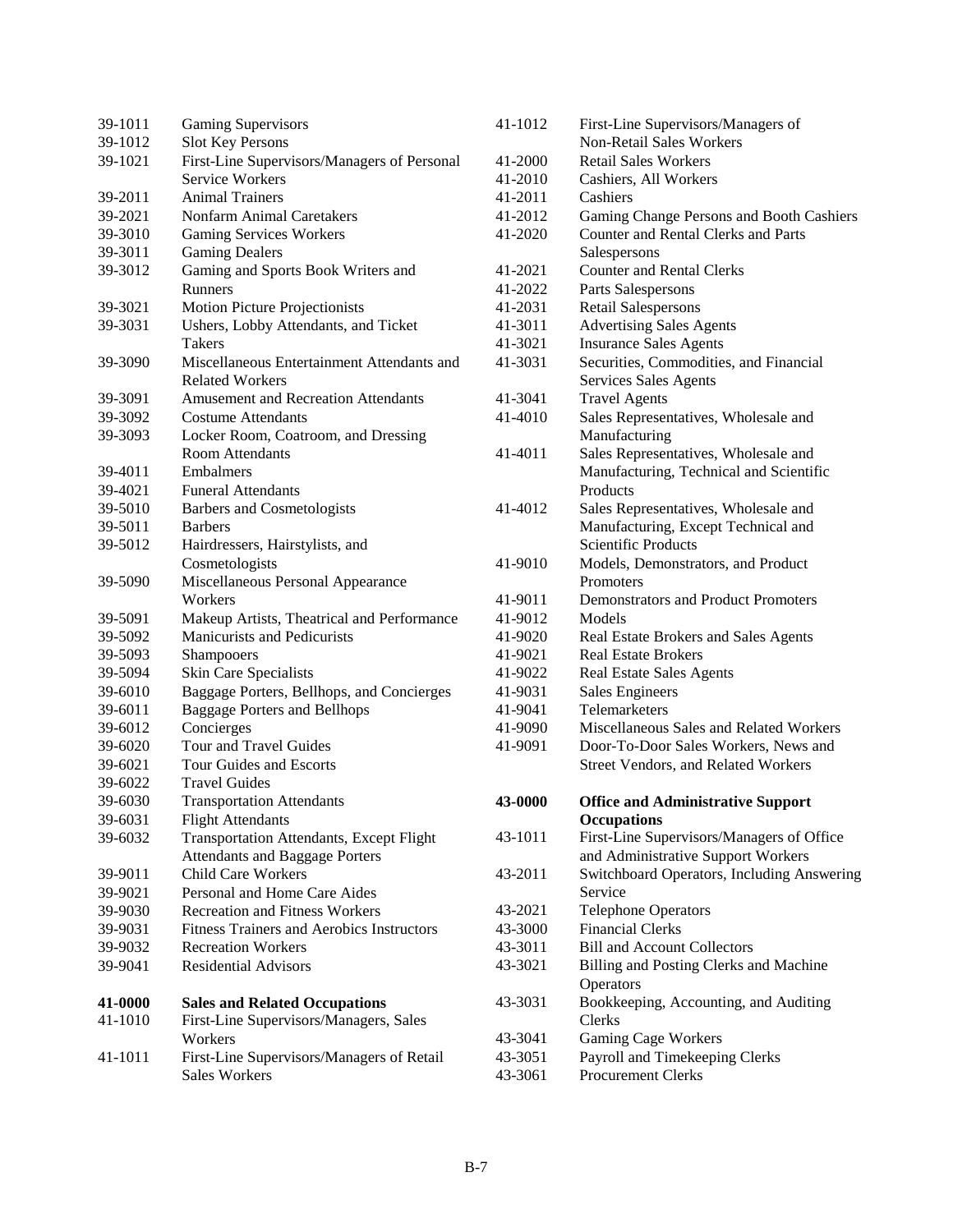| 43-3071 | Tellers                                         |
|---------|-------------------------------------------------|
| 43-4011 | <b>Brokerage Clerks</b>                         |
| 43-4021 | Correspondence Clerks                           |
| 43-4031 | Court, Municipal, and License Clerks            |
| 43-4041 | Credit Authorizers, Checkers, and Clerks        |
| 43-4051 | <b>Customer Service Representatives</b>         |
| 43-4061 | Eligibility Interviewers, Government            |
|         | Programs                                        |
| 43-4071 | <b>File Clerks</b>                              |
| 43-4081 | Hotel, Motel, and Resort Desk Clerks            |
| 43-4111 | Interviewers, Except Eligibility and Loan       |
| 43-4121 | Library Assistants, Clerical                    |
| 43-4131 | Loan Interviewers and Clerks                    |
| 43-4141 | <b>New Accounts Clerks</b>                      |
| 43-4151 | <b>Order Clerks</b>                             |
| 43-4161 | Human Resources Assistants, Except              |
|         | Payroll and Timekeeping                         |
| 43-4171 | Receptionists and Information Clerks            |
| 43-4181 | <b>Reservation and Transportation Ticket</b>    |
|         | <b>Agents and Travel Clerks</b>                 |
| 43-5011 | Cargo and Freight Agents                        |
| 43-5021 | <b>Couriers and Messengers</b>                  |
| 43-5030 | Dispatchers                                     |
| 43-5031 | Police, Fire, and Ambulance Dispatchers         |
| 43-5032 | Dispatchers, Except Police, Fire, and           |
|         | Ambulance                                       |
| 43-5041 | Meter Readers, Utilities                        |
| 43-5061 | Production, Planning, and Expediting Clerks     |
| 43-5071 | Shipping, Receiving, and Traffic Clerks         |
| 43-5081 | <b>Stock Clerks and Order Fillers</b>           |
| 43-5111 | Weighers, Measurers, Checkers, and              |
|         | Samplers, Recordkeeping                         |
| 43-6010 | Secretaries and Administrative Assistants       |
| 43-6011 | <b>Executive Secretaries and Administrative</b> |
|         | Assistants                                      |
| 43-6012 | <b>Legal Secretaries</b>                        |
| 43-6013 | <b>Medical Secretaries</b>                      |
| 43-6014 | Secretaries, Except Legal, Medical, and         |
|         | Executive                                       |
| 43-9011 | <b>Computer Operators</b>                       |
| 43-9020 | Data Entry and Information Processing           |
|         | Workers                                         |
| 43-9021 | Data Entry Keyers                               |
| 43-9022 | Word Processors and Typists                     |
| 43-9031 | Desktop Publishers                              |
| 43-9041 | Insurance Claims and Policy Processing          |
|         | Clerks                                          |
| 43-9051 | Mail Clerks and Mail Machine Operators,         |
|         | <b>Except Postal Service</b>                    |
| 43-9061 | Office Clerks, General                          |
| 43-9071 | Office Machine Operators, Except Computer       |
| 43-9081 | Proofreaders and Copy Markers                   |
| 43-9111 | <b>Statistical Assistants</b>                   |

| 45-0000 | <b>Farming, Fishing, and Forestry</b><br><b>Occupations</b> |
|---------|-------------------------------------------------------------|
| 45-1011 | First-Line Supervisors/Managers of Farming,                 |
|         | Fishing, and Forestry Workers                               |
| 45-2011 | <b>Agricultural Inspectors</b>                              |
| 45-2021 | <b>Animal Breeders</b>                                      |
| 45-2041 | Graders and Sorters, Agricultural Products                  |
| 45-2090 | Miscellaneous Agricultural Workers                          |
| 45-2091 | <b>Agricultural Equipment Operators</b>                     |
| 45-2092 | Farmworkers and Laborers, Crop, Nursery,                    |
|         | and Greenhouse                                              |
| 45-2093 | Farmworkers, Farm and Ranch Animals                         |
| 45-3011 | Fishers and Related Fishing Workers                         |
| 45-3021 | Hunters and Trappers                                        |
| 45-4011 | <b>Forest and Conservation Workers</b>                      |
| 45-4020 | <b>Logging Workers</b>                                      |
| 45-4021 | Fallers                                                     |
| 45-4022 | <b>Logging Equipment Operators</b>                          |
| 45-4023 | Log Graders and Scalers                                     |
|         |                                                             |
| 47-0000 | <b>Construction and Extraction Occupations</b>              |
| 47-1011 | First-Line Supervisors/Managers of                          |
|         | <b>Construction Trades and Extraction Workers</b>           |
| 47-2011 | <b>Boilermakers</b>                                         |
| 47-2020 | Brickmasons, Blockmasons, and                               |
|         | Stonemasons                                                 |
| 47-2021 | <b>Brickmasons and Blockmasons</b>                          |
| 47-2022 | Stonemasons                                                 |
| 47-2031 | Carpenters                                                  |
| 47-2040 | Carpet, Floor, and Tile Installers and                      |
|         | Finishers                                                   |
| 47-2041 | <b>Carpet Installers</b>                                    |
| 47-2042 | Floor Layers, Except Carpet, Wood, and<br><b>Hard Tiles</b> |
| 47-2043 | <b>Floor Sanders and Finishers</b>                          |
| 47-2044 | Tile and Marble Setters                                     |
| 47-2050 | Cement Masons, Concrete Finishers, and                      |
|         | <b>Terrazzo Workers</b>                                     |
| 47-2051 | <b>Cement Masons and Concrete Finishers</b>                 |
| 47-2053 | <b>Terrazzo Workers and Finishers</b>                       |
| 47-2061 | <b>Construction Laborers</b>                                |
| 47-2070 | <b>Construction Equipment Operators</b>                     |
| 47-2071 | Paving, Surfacing, and Tamping Equipment                    |
|         | Operators                                                   |
| 47-2072 | <b>Pile-Driver Operators</b>                                |
| 47-2073 | Operating Engineers and Other Construction                  |
|         | <b>Equipment Operators</b>                                  |
| 47-2080 | Drywall Installers, Ceiling Tile Installers,                |
|         | and Tapers                                                  |
| 47-2081 | Drywall and Ceiling Tile Installers                         |
| 47-2082 | Tapers                                                      |
| 47-2111 | Electricians                                                |
| 47-2121 | Glaziers                                                    |
|         |                                                             |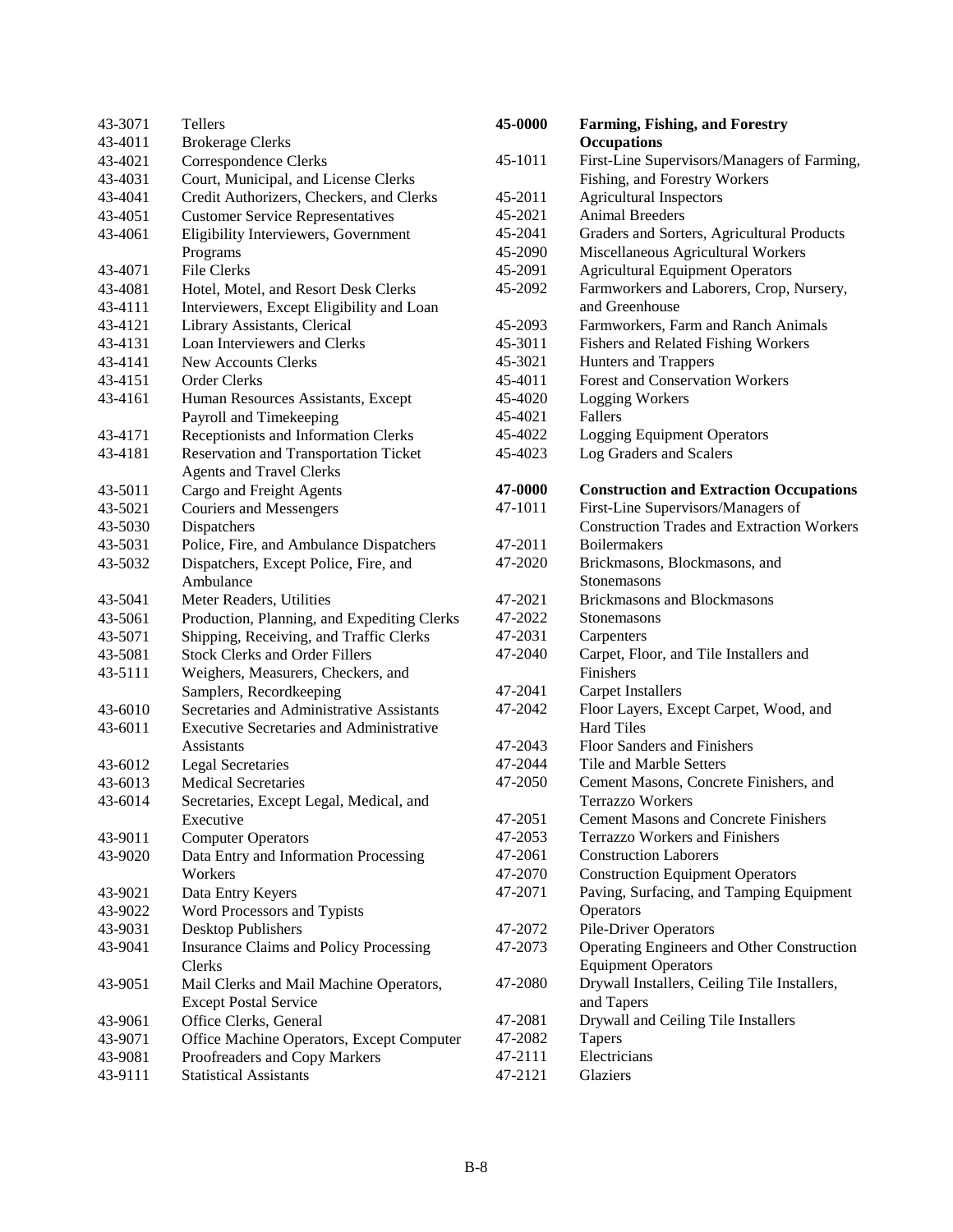| 47-2130 | <b>Insulation Workers</b>                    | 49-0000 | <b>Installation, Maintenance, and Repair</b> |
|---------|----------------------------------------------|---------|----------------------------------------------|
| 47-2131 | Insulation Workers, Floor, Ceiling, and Wall |         | <b>Occupations</b>                           |
| 47-2132 | Insulation Workers, Mechanical               | 49-1011 | First-Line Supervisors/Managers of           |
| 47-2140 | Painters and Paperhangers                    |         | Mechanics, Installers, and Repairers         |
| 47-2141 | Painters, Construction and Maintenance       | 49-2011 | Computer, Automated Teller, and Office       |
| 47-2142 | Paperhangers                                 |         | <b>Machine Repairers</b>                     |
| 47-2150 | Pipelayers, Plumbers, Pipefitters, and       | 49-2020 | Radio and Telecommunications Equipment       |
|         | Steamfitters                                 |         | <b>Installers and Repairers</b>              |
| 47-2151 | Pipelayers                                   | 49-2021 | Radio Mechanics                              |
| 47-2152 | Plumbers, Pipefitters, and Steamfitters      | 49-2022 | Telecommunications Equipment Installers      |
| 47-2161 | <b>Plasterers and Stucco Masons</b>          |         | and Repairers, Except Line Installers        |
| 47-2171 | Reinforcing Iron and Rebar Workers           | 49-2090 | Miscellaneous Electrical and Electronic      |
| 47-2181 | Roofers                                      |         | Equipment Mechanics, Installers, and         |
| 47-2211 | <b>Sheet Metal Workers</b>                   |         | Repairers                                    |
| 47-2221 | <b>Structural Iron and Steel Workers</b>     | 49-2091 | Avionics Technicians                         |
| 47-3010 | Helpers, Construction Trades                 | 49-2092 | Electric Motor, Power Tool, and Related      |
| 47-3011 | Helpers--Brickmasons, Blockmasons,           |         | Repairers                                    |
|         | Stonemasons, and Tile and Marble Setters     | 49-2093 | Electrical and Electronics Installers and    |
| 47-3012 | Helpers--Carpenters                          |         | Repairers, Transportation Equipment          |
| 47-3013 | Helpers--Electricians                        | 49-2094 | Electrical and Electronics Repairers,        |
| 47-3014 | Helpers--Painters, Paperhangers, Plasterers, |         | Commercial and Industrial Equipment          |
|         | and Stucco Masons                            | 49-2095 | Electrical and Electronics Repairers,        |
| 47-3015 | Helpers--Pipelayers, Plumbers, Pipefitters,  |         | Powerhouse, Substation, and Relay            |
|         | and Steamfitters                             | 49-2096 | Electronic Equipment Installers and          |
| 47-3016 | Helpers--Roofers                             |         | Repairers, Motor Vehicles                    |
| 47-4011 | <b>Construction and Building Inspectors</b>  | 49-2097 | Electronic Home Entertainment Equipment      |
| 47-4021 | <b>Elevator Installers and Repairers</b>     |         | <b>Installers and Repairers</b>              |
| 47-4031 | <b>Fence Erectors</b>                        | 49-2098 | Security and Fire Alarm Systems Installers   |
| 47-4041 | Hazardous Materials Removal Workers          | 49-3011 | Aircraft Mechanics and Service Technicians   |
| 47-4051 | Highway Maintenance Workers                  | 49-3020 | Automotive Technicians and Repairers         |
| 47-4061 | Rail-Track Laying and Maintenance            | 49-3021 | Automotive Body and Related Repairers        |
|         | <b>Equipment Operators</b>                   | 49-3022 | Automotive Glass Installers and Repairers    |
| 47-4071 | Septic Tank Servicers and Sewer Pipe         | 49-3023 | Automotive Service Technicians and           |
|         | Cleaners                                     |         | Mechanics                                    |
| 47-4090 | Miscellaneous Construction and Related       | 49-3031 | Bus and Truck Mechanics and Diesel Engine    |
|         | Workers                                      |         | Specialists                                  |
| 47-4091 | <b>Segmental Pavers</b>                      | 49-3040 | Heavy Vehicle and Mobile Equipment           |
| 47-5010 | Derrick, Rotary Drill, and Service Unit      |         | Service Technicians and Mechanics            |
|         | Operators, Oil, Gas, and Mining              | 49-3041 | Farm Equipment Mechanics                     |
| 47-5011 | Derrick Operators, Oil and Gas               | 49-3042 | Mobile Heavy Equipment Mechanics,            |
| 47-5012 | Rotary Drill Operators, Oil and Gas          |         | <b>Except Engines</b>                        |
| 47-5013 | Service Unit Operators, Oil, Gas, and        | 49-3043 | Rail Car Repairers                           |
|         | Mining                                       | 49-3050 | <b>Small Engine Mechanics</b>                |
| 47-5021 | Earth Drillers, Except Oil and Gas           | 49-3051 | <b>Motorboat Mechanics</b>                   |
| 47-5031 | Explosives Workers, Ordnance Handling        | 49-3052 | Motorcycle Mechanics                         |
|         | <b>Experts, and Blasters</b>                 | 49-3053 | Outdoor Power Equipment and Other Small      |
| 47-5040 | <b>Mining Machine Operators</b>              |         | <b>Engine Mechanics</b>                      |
| 47-5041 | <b>Continuous Mining Machine Operators</b>   | 49-3090 | Miscellaneous Vehicle and Mobile             |
| 47-5042 | Mine Cutting and Channeling Machine          |         | Equipment Mechanics, Installers, and         |
|         | Operators                                    |         | Repairers                                    |
| 47-5051 | Rock Splitters, Quarry                       | 49-3091 | <b>Bicycle Repairers</b>                     |
| 47-5061 | Roof Bolters, Mining                         | 49-3092 | Recreational Vehicle Service Technicians     |
| 47-5071 | Roustabouts, Oil and Gas                     | 49-3093 | Tire Repairers and Changers                  |
| 47-5081 | Helpers--Extraction Workers                  | 49-9010 | Control and Valve Installers and Repairers   |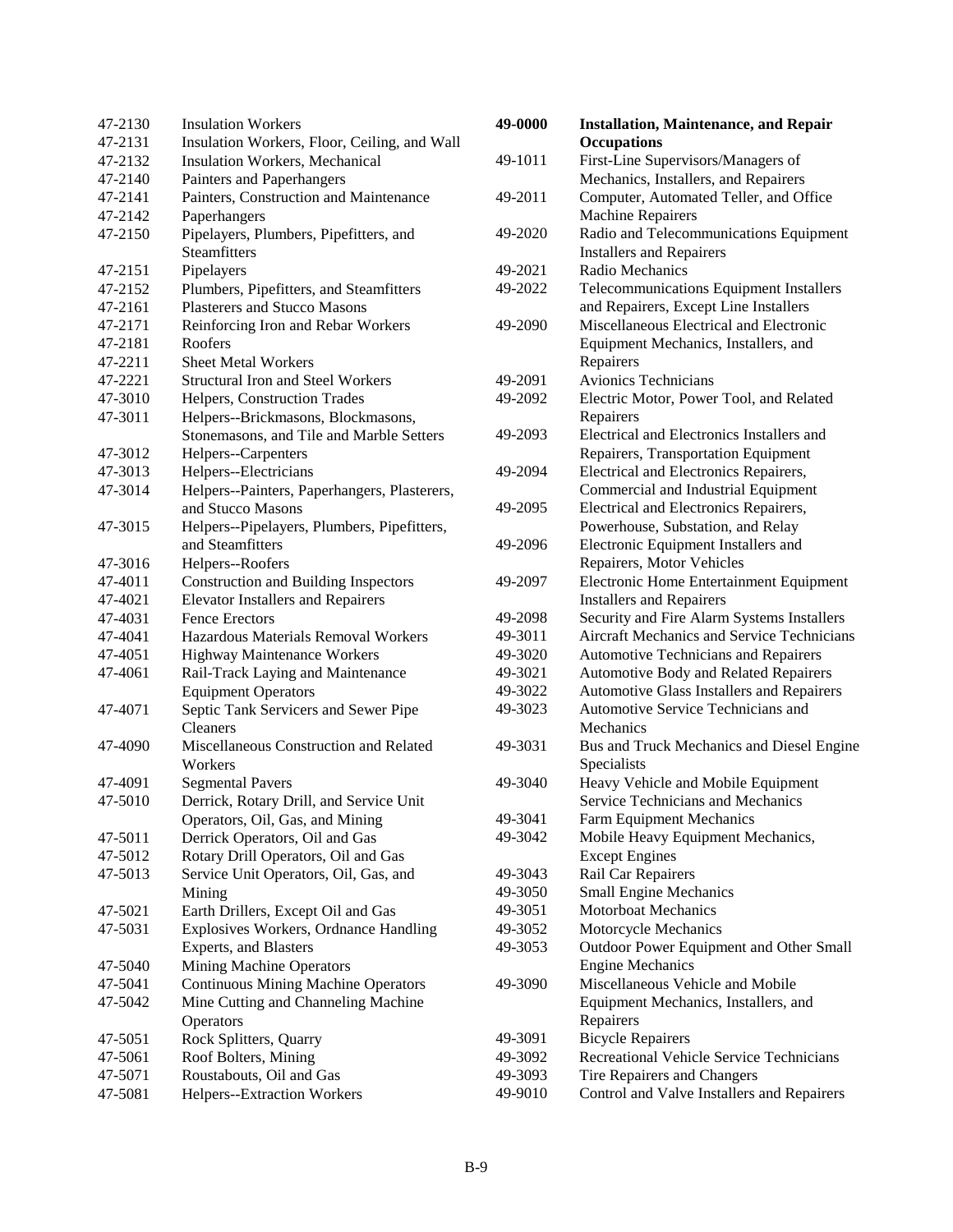| 49-9011 | <b>Mechanical Door Repairers</b>                |
|---------|-------------------------------------------------|
| 49-9012 | Control and Valve Installers and Repairers,     |
|         | <b>Except Mechanical Door</b>                   |
| 49-9021 | Heating, Air Conditioning, and Refrigeration    |
|         | Mechanics and Installers                        |
| 49-9031 | Home Appliance Repairers                        |
| 49-9040 | Industrial Machinery Installation, Repair,      |
|         | and Maintenance Workers                         |
| 49-9041 | <b>Industrial Machinery Mechanics</b>           |
| 49-9042 | Maintenance and Repair Workers, General         |
| 49-9043 | Maintenance Workers, Machinery                  |
| 49-9044 | Millwrights                                     |
| 49-9045 | Refractory Materials Repairers, Except          |
|         | <b>Brickmasons</b>                              |
| 49-9050 | Line Installers and Repairers                   |
| 49-9051 | Electrical Power-Line Installers and            |
|         | Repairers                                       |
| 49-9052 | Telecommunications Line Installers and          |
|         |                                                 |
| 49-9060 | Repairers                                       |
|         | Precision Instrument and Equipment              |
|         | Repairers                                       |
| 49-9061 | Camera and Photographic Equipment               |
|         | Repairers                                       |
| 49-9062 | <b>Medical Equipment Repairers</b>              |
| 49-9063 | Musical Instrument Repairers and Tuners         |
| 49-9064 | <b>Watch Repairers</b>                          |
| 49-9090 | Miscellaneous Installation, Maintenance, and    |
|         | Repair Workers                                  |
| 49-9091 | Coin, Vending, and Amusement Machine            |
|         | Servicers and Repairers                         |
| 49-9092 | <b>Commercial Divers</b>                        |
| 49-9093 | Fabric Menders, Except Garment                  |
| 49-9094 | <b>Locksmiths and Safe Repairers</b>            |
| 49-9095 | Manufactured Building and Mobile Home           |
|         | <b>Installers</b>                               |
| 49-9096 | Riggers                                         |
| 49-9097 | Signal and Track Switch Repairers               |
| 49-9098 | Helpers--Installation, Maintenance, and         |
|         | Repair Workers                                  |
|         |                                                 |
| 51-0000 | <b>Production Occupations</b>                   |
| 51-1011 | First-Line Supervisors/Managers of              |
|         | Production and Operating Workers                |
| 51-2011 | Aircraft Structure, Surfaces, Rigging, and      |
|         | <b>Systems Assemblers</b>                       |
| 51-2020 | Electrical, Electronics, and                    |
|         | <b>Electromechanical Assemblers</b>             |
| 51-2021 | Coil Winders, Tapers, and Finishers             |
| 51-2022 | <b>Electrical and Electronic Equipment</b>      |
|         | Assemblers                                      |
| 51-2023 | <b>Electromechanical Equipment Assemblers</b>   |
| 51-2031 | <b>Engine and Other Machine Assemblers</b>      |
| 51-2041 | <b>Structural Metal Fabricators and Fitters</b> |
| 51-2090 | Miscellaneous Assemblers and Fabricators        |

| 51-2091<br>51-2092 | <b>Fiberglass Laminators and Fabricators</b><br><b>Team Assemblers</b>              |
|--------------------|-------------------------------------------------------------------------------------|
| 51-2093            | Timing Device Assemblers, Adjusters, and<br>Calibrators                             |
| 51-3011            | <b>Bakers</b>                                                                       |
| 51-3020            | Butchers and Other Meat, Poultry, and Fish<br>Processing Workers                    |
| 51-3021            | <b>Butchers and Meat Cutters</b>                                                    |
| 51-3022            | Meat, Poultry, and Fish Cutters and<br><b>Trimmers</b>                              |
| 51-3023            | <b>Slaughterers and Meat Packers</b>                                                |
| 51-3090            | Miscellaneous Food Processing Workers                                               |
| 51-3091            | Food and Tobacco Roasting, Baking, and                                              |
|                    | Drying Machine Operators and Tenders                                                |
| 51-3092            | <b>Food Batchmakers</b>                                                             |
| 51-3093            | Food Cooking Machine Operators and                                                  |
|                    | Tenders                                                                             |
|                    |                                                                                     |
| 51-4010            | <b>Computer Control Programmers and</b>                                             |
|                    | Operators                                                                           |
| 51-4011            | Computer-Controlled Machine Tool                                                    |
|                    | Operators, Metal and Plastic                                                        |
| 51-4012            | Numerical Tool and Process Control                                                  |
|                    | Programmers                                                                         |
| 51-4020            | Forming Machine Setters, Operators, and                                             |
|                    | Tenders, Metal and Plastic                                                          |
| 51-4021            | Extruding and Drawing Machine Setters,<br>Operators, and Tenders, Metal and Plastic |
| 51-4022            | Forging Machine Setters, Operators, and<br>Tenders, Metal and Plastic               |
| 51-4023            | Rolling Machine Setters, Operators, and<br>Tenders, Metal and Plastic               |
| 51-4030            | Machine Tool Cutting Setters, Operators,<br>and Tenders, Metal and Plastic          |
| 51-4031            | Cutting, Punching, and Press Machine                                                |
|                    | Setters, Operators, and Tenders, Metal<br>and Plastic                               |
| 51-4032            | Drilling and Boring Machine Tool Setters,                                           |
|                    | Operators, and Tenders, Metal and Plastic                                           |
| 51-4033            | Grinding, Lapping, Polishing, and Buffing                                           |
|                    | Machine Tool Setters, Operators, and                                                |
|                    | Tenders, Metal and Plastic                                                          |
| 51-4034            | Lathe and Turning Machine Tool Setters,                                             |
|                    | Operators, and Tenders, Metal and Plastic                                           |
| 51-4035            |                                                                                     |
|                    | Milling and Planing Machine Setters,<br>Operators, and Tenders, Metal and Plastic   |
|                    | <b>Machinists</b>                                                                   |
| 51-4041            |                                                                                     |
| 51-4050            | Metal Furnace and Kiln Operators and<br><b>Tenders</b>                              |
| 51-4051            | Metal-Refining Furnace Operators and                                                |
|                    | Tenders                                                                             |
| 51-4052            | Pourers and Casters, Metal                                                          |
| 51-4060            | Model Makers and Patternmakers, Metal and                                           |
|                    | Plastic                                                                             |
| 51-4061            |                                                                                     |
|                    | Model Makers, Metal and Plastic                                                     |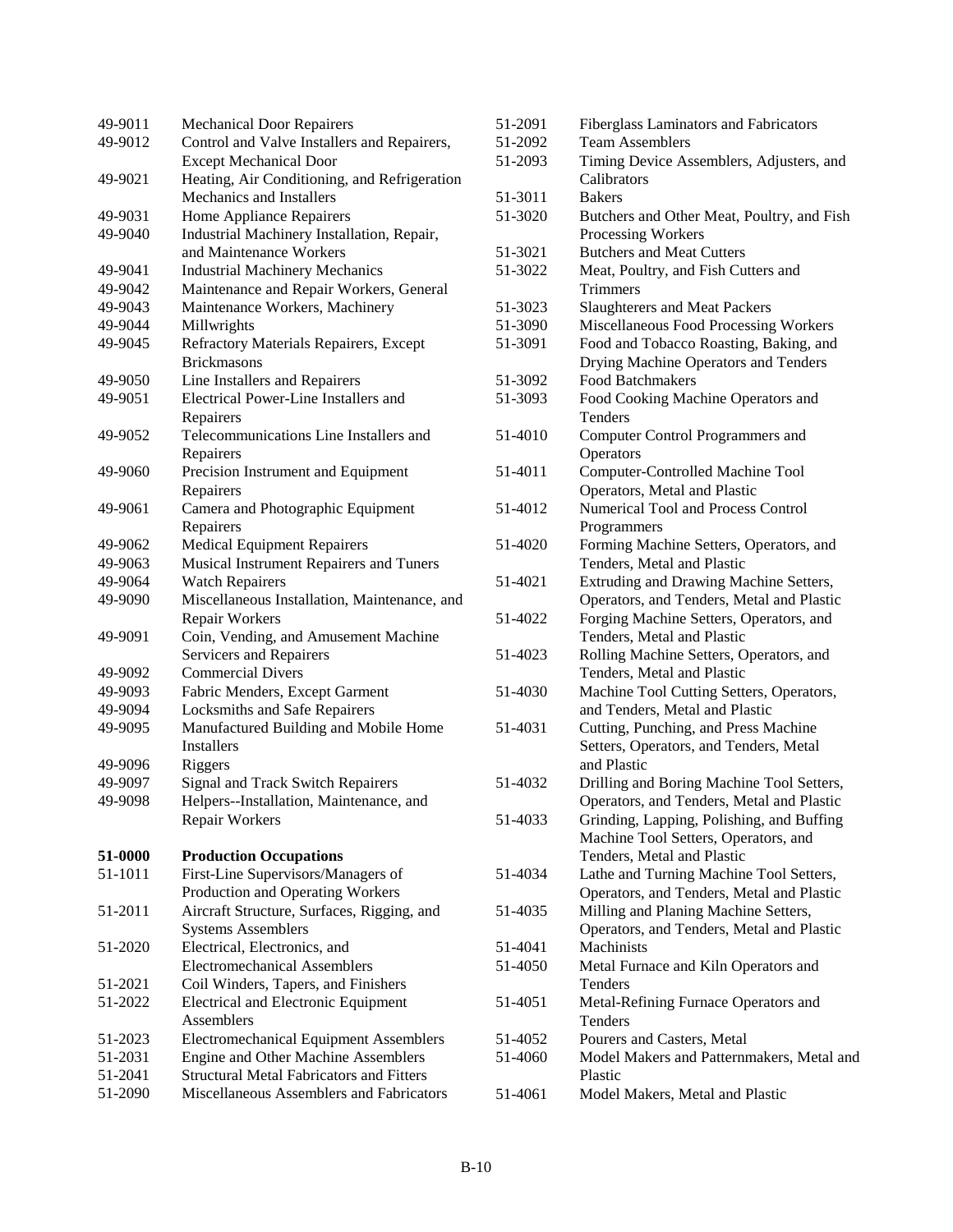| 51-4062 | Patternmakers, Metal and Plastic                     |
|---------|------------------------------------------------------|
| 51-4070 | Molders and Molding Machine Setters,                 |
|         | Operators, and Tenders, Metal and Plastic            |
| 51-4071 | Foundry Mold and Coremakers                          |
| 51-4072 | Molding, Coremaking, and Casting Machine             |
|         | Setters, Operators, and Tenders, Metal and           |
|         | Plastic                                              |
| 51-4081 | Multiple Machine Tool Setters, Operators,            |
|         | and Tenders, Metal and Plastic                       |
| 51-4111 | <b>Tool and Die Makers</b>                           |
| 51-4120 | Welding, Soldering, and Brazing Workers              |
| 51-4121 | Welders, Cutters, Solderers, and Brazers             |
| 51-4122 | Welding, Soldering, and Brazing Machine              |
|         | Setters, Operators, and Tenders                      |
| 51-4190 | Miscellaneous Metalworkers and Plastic               |
|         | Workers                                              |
| 51-4191 | Heat Treating Equipment Setters, Operators,          |
|         | and Tenders, Metal and Plastic                       |
| 51-4192 | Lay-Out Workers, Metal and Plastic                   |
| 51-4193 | Plating and Coating Machine Setters,                 |
|         | Operators, and Tenders, Metal and Plastic            |
| 51-4194 | Tool Grinders, Filers, and Sharpeners                |
| 51-5010 | <b>Bookbinders and Bindery Workers</b>               |
| 51-5011 | <b>Bindery Workers</b>                               |
| 51-5012 | <b>Bookbinders</b>                                   |
| 51-5020 | Printers                                             |
| 51-5021 | <b>Job Printers</b>                                  |
| 51-5022 |                                                      |
|         | Prepress Technicians and Workers                     |
| 51-5023 | <b>Printing Machine Operators</b>                    |
| 51-6011 | Laundry and Dry-Cleaning Workers                     |
| 51-6021 | Pressers, Textile, Garment, and Related<br>Materials |
|         |                                                      |
| 51-6031 | <b>Sewing Machine Operators</b>                      |
| 51-6040 | Shoe and Leather Workers                             |
| 51-6041 | Shoe and Leather Workers and Repairers               |
| 51-6042 | Shoe Machine Operators and Tenders                   |
| 51-6050 | Tailors, Dressmakers, and Sewers                     |
| 51-6051 | Sewers, Hand                                         |
| 51-6052 | Tailors, Dressmakers, and Custom Sewers              |
| 51-6060 | Textile Machine Setters, Operators, and              |
|         | Tenders                                              |
| 51-6061 | Textile Bleaching and Dyeing Machine                 |
|         | <b>Operators and Tenders</b>                         |
| 51-6062 | Textile Cutting Machine Setters, Operators,          |
|         | and Tenders                                          |
| 51-6063 | Textile Knitting and Weaving Machine                 |
|         | Setters, Operators, and Tenders                      |
| 51-6064 | Textile Winding, Twisting, and Drawing Out           |
|         | Machine Setters, Operators, and Tenders              |
| 51-6090 | Miscellaneous Textile, Apparel, and                  |
|         | <b>Furnishings Workers</b>                           |
| 51-6091 | Extruding and Forming Machine Setters,               |
|         | Operators, and Tenders, Synthetic and Glass          |
|         | Fibers                                               |

| 51-6092 | Fabric and Apparel Patternmakers                 |
|---------|--------------------------------------------------|
| 51-6093 | Upholsterers                                     |
| 51-7011 | Cabinetmakers and Bench Carpenters               |
| 51-7021 | <b>Furniture Finishers</b>                       |
| 51-7030 | Model Makers and Patternmakers, Wood             |
| 51-7031 | Model Makers, Wood                               |
| 51-7032 | Patternmakers, Wood                              |
| 51-7040 | Woodworking Machine Setters, Operators,          |
|         | and Tenders                                      |
| 51-7041 | Sawing Machine Setters, Operators, and           |
|         | Tenders, Wood                                    |
| 51-7042 | Woodworking Machine Setters, Operators,          |
|         | and Tenders, Except Sawing                       |
| 51-8010 | Power Plant Operators, Distributors, and         |
|         | Dispatchers                                      |
| 51-8011 | <b>Nuclear Power Reactor Operators</b>           |
| 51-8012 | Power Distributors and Dispatchers               |
| 51-8013 | <b>Power Plant Operators</b>                     |
| 51-8021 | <b>Stationary Engineers and Boiler Operators</b> |
| 51-8031 | Water and Liquid Waste Treatment Plant           |
|         | and System Operators                             |
| 51-8090 | Miscellaneous Plant and System Operators         |
| 51-8091 | <b>Chemical Plant and System Operators</b>       |
| 51-8092 | <b>Gas Plant Operators</b>                       |
| 51-8093 | Petroleum Pump System Operators, Refinery        |
|         | Operators, and Gaugers                           |
| 51-9010 | Chemical Processing Machine Setters,             |
|         | Operators, and Tenders                           |
| 51-9011 | <b>Chemical Equipment Operators and Tenders</b>  |
| 51-9012 | Separating, Filtering, Clarifying,               |
|         | Precipitating, and Still Machine Setters,        |
|         | Operators, and Tenders                           |
| 51-9020 | Crushing, Grinding, Polishing, Mixing, and       |
|         | <b>Blending Workers</b>                          |
| 51-9021 | Crushing, Grinding, and Polishing Machine        |
|         | Setters, Operators, and Tenders                  |
| 51-9022 | Grinding and Polishing Workers, Hand             |
| 51-9023 | Mixing and Blending Machine Setters,             |
|         | Operators, and Tenders                           |
| 51-9030 | <b>Cutting Workers</b>                           |
| 51-9031 | Cutters and Trimmers, Hand                       |
| 51-9032 | Cutting and Slicing Machine Setters,             |
|         | Operators, and Tenders                           |
| 51-9041 | Extruding, Forming, Pressing, and                |
|         | Compacting Machine Setters, Operators, and       |
|         | Tenders                                          |
| 51-9051 | Furnace, Kiln, Oven, Drier, and Kettle           |
|         | <b>Operators and Tenders</b>                     |
| 51-9061 | Inspectors, Testers, Sorters, Samplers, and      |
|         | Weighers                                         |
| 51-9071 | Jewelers and Precious Stone and Metal            |
|         | Workers                                          |
| 51-9080 | Medical, Dental, and Ophthalmic Laboratory       |
|         | Technicians                                      |
|         |                                                  |